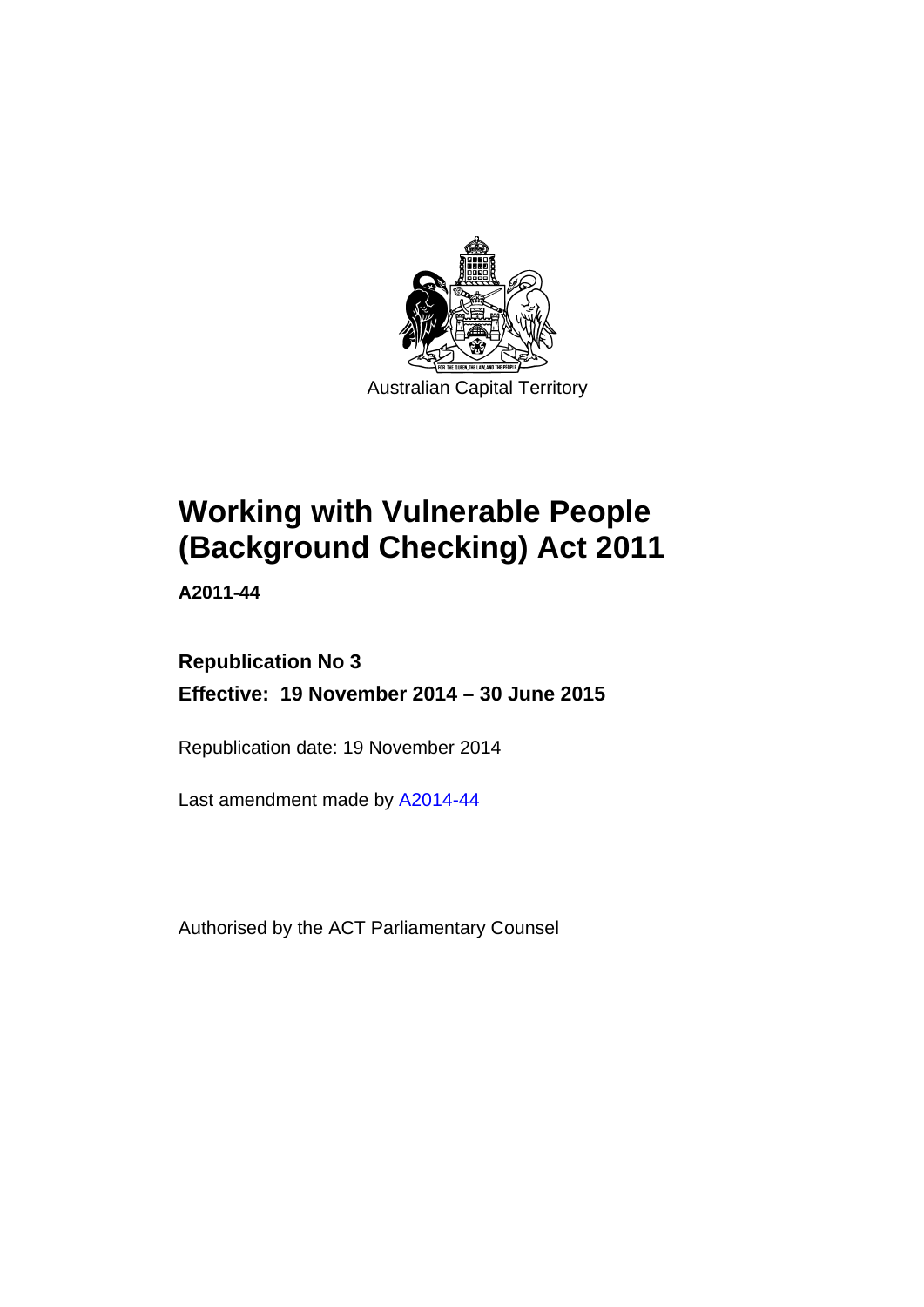### **About this republication**

#### **The republished law**

This is a republication of the *Working with Vulnerable People (Background Checking) Act 2011* (including any amendment made under the *[Legislation Act 2001](http://www.legislation.act.gov.au/a/2001-14)*, part 11.3 (Editorial changes)) as in force on 19 November 2014*.* It also includes any commencement, amendment, repeal or expiry affecting this republished law to 19 November 2014.

The legislation history and amendment history of the republished law are set out in endnotes 3 and 4.

#### **Kinds of republications**

The Parliamentary Counsel's Office prepares 2 kinds of republications of ACT laws (see the ACT legislation register at [www.legislation.act.gov.au](http://www.legislation.act.gov.au/)):

- authorised republications to which the *[Legislation Act 2001](http://www.legislation.act.gov.au/a/2001-14)* applies
- unauthorised republications.

The status of this republication appears on the bottom of each page.

#### **Editorial changes**

The *[Legislation Act 2001](http://www.legislation.act.gov.au/a/2001-14)*, part 11.3 authorises the Parliamentary Counsel to make editorial amendments and other changes of a formal nature when preparing a law for republication. Editorial changes do not change the effect of the law, but have effect as if they had been made by an Act commencing on the republication date (see *[Legislation Act 2001](http://www.legislation.act.gov.au/a/2001-14)*, s 115 and s 117). The changes are made if the Parliamentary Counsel considers they are desirable to bring the law into line, or more closely into line, with current legislative drafting practice.

This republication does not include amendments made under part 11.3 (see endnote 1).

#### **Uncommenced provisions and amendments**

If a provision of the republished law has not commenced, the symbol  $\mathbf{U}$  appears immediately before the provision heading. Any uncommenced amendments that affect this republished law are accessible on the ACT legislation register [\(www.legislation.act.gov.au\)](http://www.legislation.act.gov.au/). For more information, see the home page for this law on the register.

#### **Modifications**

If a provision of the republished law is affected by a current modification, the symbol  $\mathbf{M}$ appears immediately before the provision heading. The text of the modifying provision appears in the endnotes. For the legal status of modifications, see the *[Legislation Act 2001](http://www.legislation.act.gov.au/a/2001-14)*, section 95.

#### **Penalties**

At the republication date, the value of a penalty unit for an offence against this law is \$150 for an individual and \$750 for a corporation (see *[Legislation Act 2001](http://www.legislation.act.gov.au/a/2001-14)*, s 133).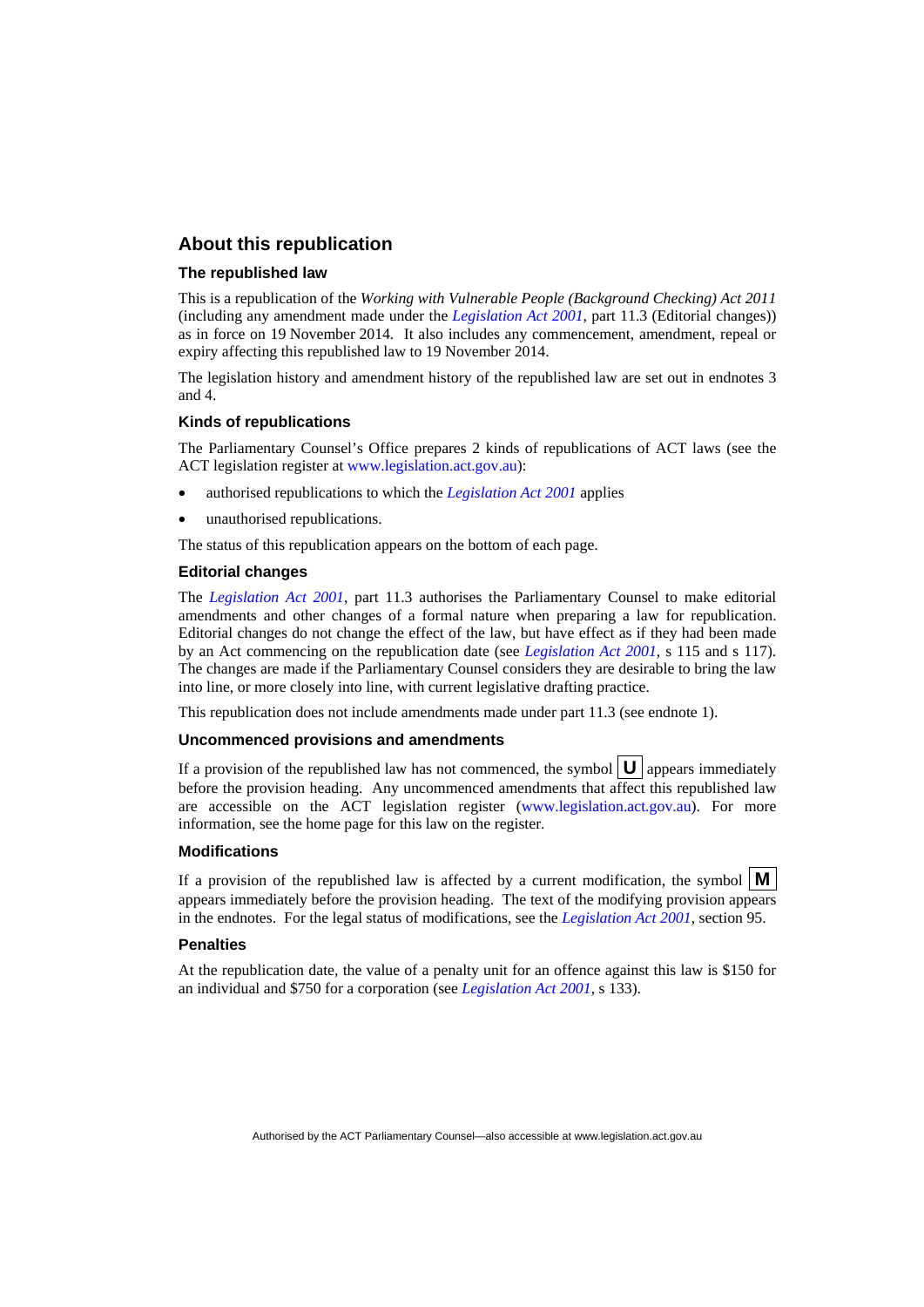

# **Working with Vulnerable People (Background Checking) Act 2011**

# **Contents**

| Part 1 | <b>Preliminary</b>                                    |   |
|--------|-------------------------------------------------------|---|
| 1      | Name of Act                                           | 2 |
| 3      | When does Act apply to a regulated activity?          | 2 |
| 4      | Dictionary                                            | 3 |
| 5      | <b>Notes</b>                                          | 3 |
| 6      | Offences against Act-application of Criminal Code etc | 4 |
|        |                                                       |   |
| Part 2 | <b>Important concepts</b>                             |   |
| 7      | Who is a <i>vulnerable person</i> ?                   | 5 |
| 8      | What is a regulated activity?                         | 5 |
| 9      | When is a person engaged in a regulated activity?     | 6 |
| 10     | What is <i>contact</i> with a vulnerable person?      |   |

Page

| R3<br>Working with Vulnerable People (Background Checking) |                              | contents 1 |  |
|------------------------------------------------------------|------------------------------|------------|--|
| 19/11/14                                                   | Act 2011                     |            |  |
|                                                            | Effective: 19/11/14-30/06/15 |            |  |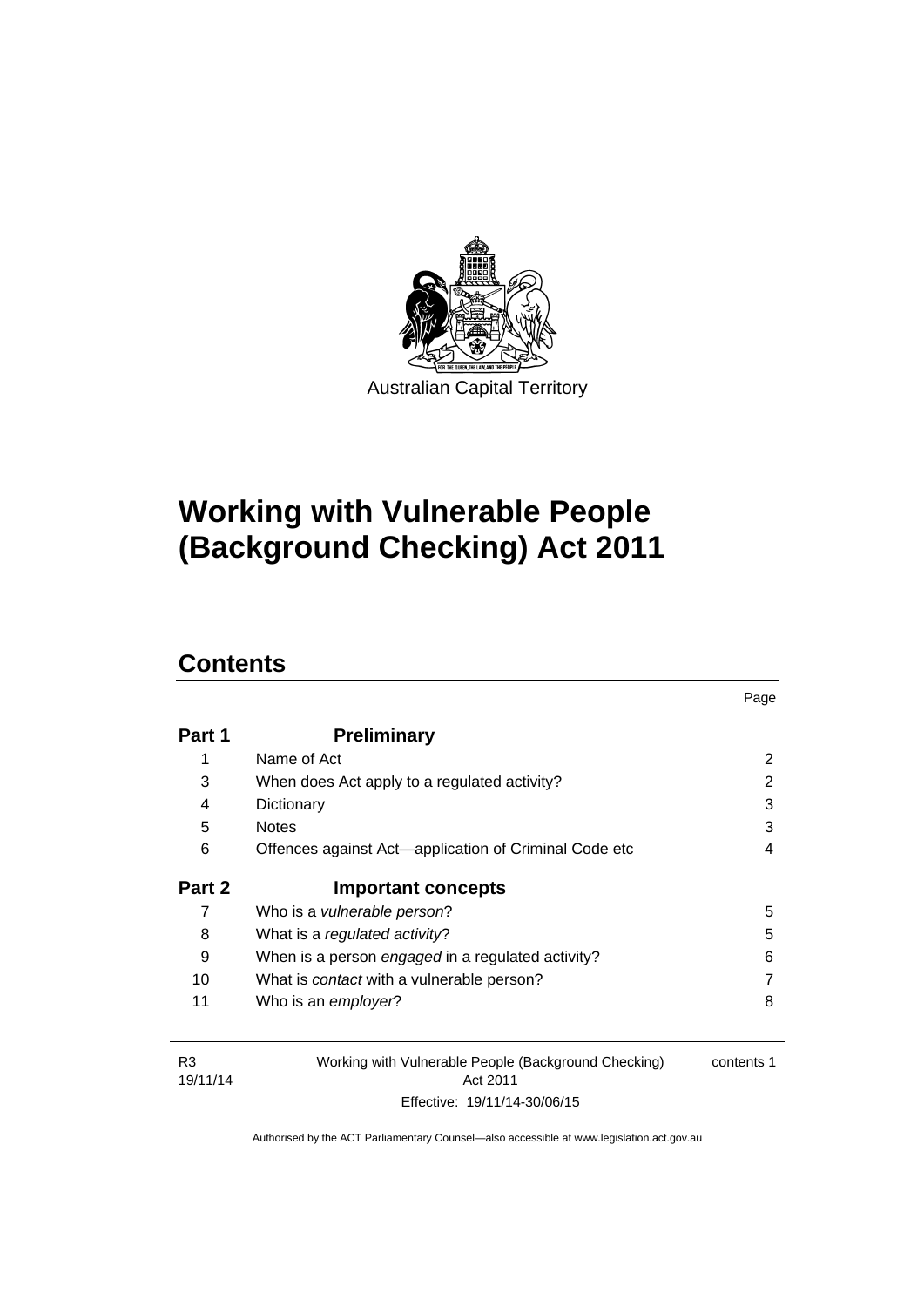| Part 3              | <b>Requirement for registration</b>                                                                |    |
|---------------------|----------------------------------------------------------------------------------------------------|----|
| 12                  | When is a person required to be registered?                                                        | 9  |
| 13                  | Offences-person engage in regulated activity for which person not<br>registered                    | 13 |
| 14                  | Offences—employer engage person in regulated activity for which<br>person not registered           | 15 |
| 15                  | When unregistered person may be engaged in regulated activity-<br>supervised employment            | 16 |
| 16                  | When unregistered person may be engaged in regulated activity-<br>kinship carer                    | 17 |
| Part 4              | <b>Applying for registration</b>                                                                   |    |
| 17                  | Application for registration                                                                       | 19 |
| 18                  | Application for registration-contents                                                              | 19 |
| 19                  | Application for registration-additional information                                                | 21 |
| 20                  | Application for registration-withdrawal                                                            | 22 |
| 21                  | Offences-applicant fail to disclose charge, conviction or finding of<br>guilt for relevant offence | 22 |
| 22                  | Restriction on reapplying for registration                                                         | 23 |
| Part 5              | <b>Risk assessments</b>                                                                            |    |
| Division 5.1        | <b>Important concepts</b>                                                                          |    |
| 23                  | Meaning of risk assessment                                                                         | 25 |
| 24                  | Meaning of criminal history                                                                        | 25 |
| 25                  | Meaning of non-conviction information                                                              | 26 |
| 26                  | Meaning of relevant offence                                                                        | 26 |
| <b>Division 5.2</b> | <b>Risk assessment guidelines</b>                                                                  |    |
| 27                  | Risk assessment guidelines                                                                         | 27 |
| 28                  | Risk assessment guidelines-content                                                                 | 28 |
| 29                  | Risk assessment guidelines-criminal history                                                        | 29 |
| 30                  | Risk assessment guidelines-non-conviction information                                              | 30 |
| 31                  | Risk assessment guidelines-other information                                                       | 31 |
| <b>Division 5.3</b> | <b>Conducting risk assessments</b>                                                                 |    |
| 32                  | Risk assessments                                                                                   | 32 |

| contents 2 | Working with Vulnerable People (Background Checking) | R3       |
|------------|------------------------------------------------------|----------|
|            | Act 2011                                             | 19/11/14 |
|            | Effective: 19/11/14-30/06/15                         |          |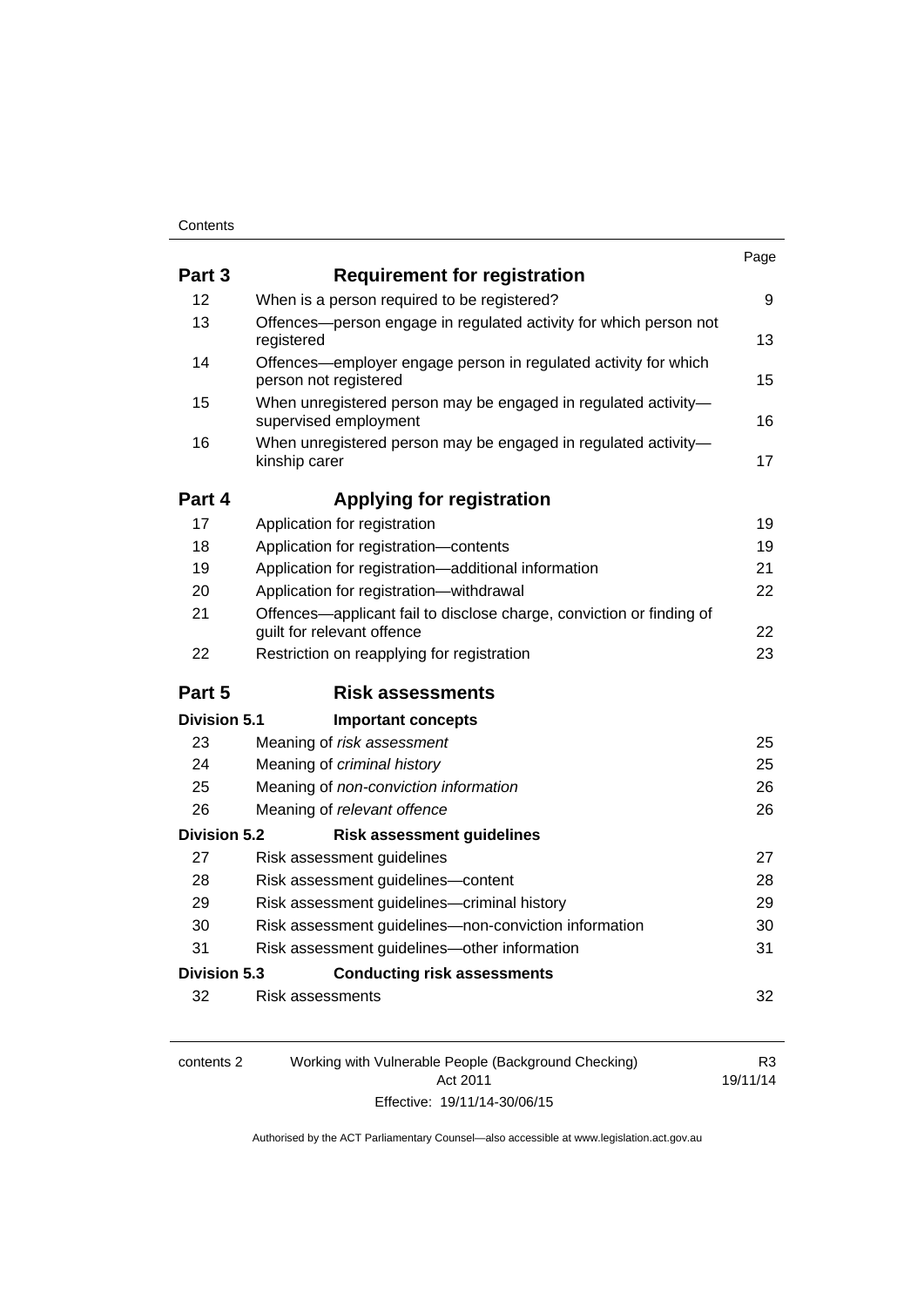|                            |                                                                                  | Page       |
|----------------------------|----------------------------------------------------------------------------------|------------|
| 33                         | Commissioner may seek information from entities to conduct risk<br>assessments   | 32         |
| 34                         | Independent advisors-appointment                                                 | 33         |
| 35                         | Independent advisors-advice                                                      | 34         |
| 36                         | Independent advisors—ending appointment                                          | 34         |
| <b>Division 5.4</b>        | <b>Negative risk assessments</b>                                                 |            |
| 37                         | Proposed negative notices                                                        | 35         |
| 38                         | Reconsideration of negative risk assessments                                     | 36         |
| 39                         | Extensions of period for reconsideration of negative risk assessment             | 37         |
| 40                         | Negative notices                                                                 | 37         |
| Part 6                     | <b>Registration</b>                                                              |            |
| <b>Division 6.1</b>        | <b>Registration</b>                                                              |            |
| 41                         | Registration                                                                     | 40         |
| 42                         | Conditional registration                                                         | 41         |
| 43                         | Proposed conditional registration                                                | 42         |
| 44                         | Reconsideration of proposed conditional registration                             | 42         |
| 45                         | Extensions of period for reconsideration of proposed conditional<br>registration |            |
| 46                         | Notice of conditional registration                                               | 43<br>44   |
| 47                         | Conditional registration-amendment                                               | 45         |
| 48                         | Offences-registered person contravene condition of registration                  | 46         |
| <b>Division 6.2</b>        | <b>Registration cards</b>                                                        |            |
| 49                         | <b>Registration cards</b>                                                        | 47         |
| 50                         | Offence-fail to produce registration card                                        | 48         |
| 51                         | Lost, stolen or damaged registration cards                                       | 48         |
| 52                         | Offence-fail to return registration card                                         | 49         |
| <b>Division 6.3</b>        | <b>Monitoring registered people</b>                                              |            |
| 53                         | Commissioner may seek information from entities about registered<br>people       | 50         |
| 54                         | Additional risk assessments                                                      | 50         |
| 55                         | Offences—registered person fail to disclose charge, conviction or                |            |
|                            | finding of guilt for relevant offence                                            | 51         |
| 56                         | Offence-fail to notify change of name or address                                 | 52         |
| R <sub>3</sub><br>19/11/14 | Working with Vulnerable People (Background Checking)<br>Act 2011                 | contents 3 |

Effective: 19/11/14-30/06/15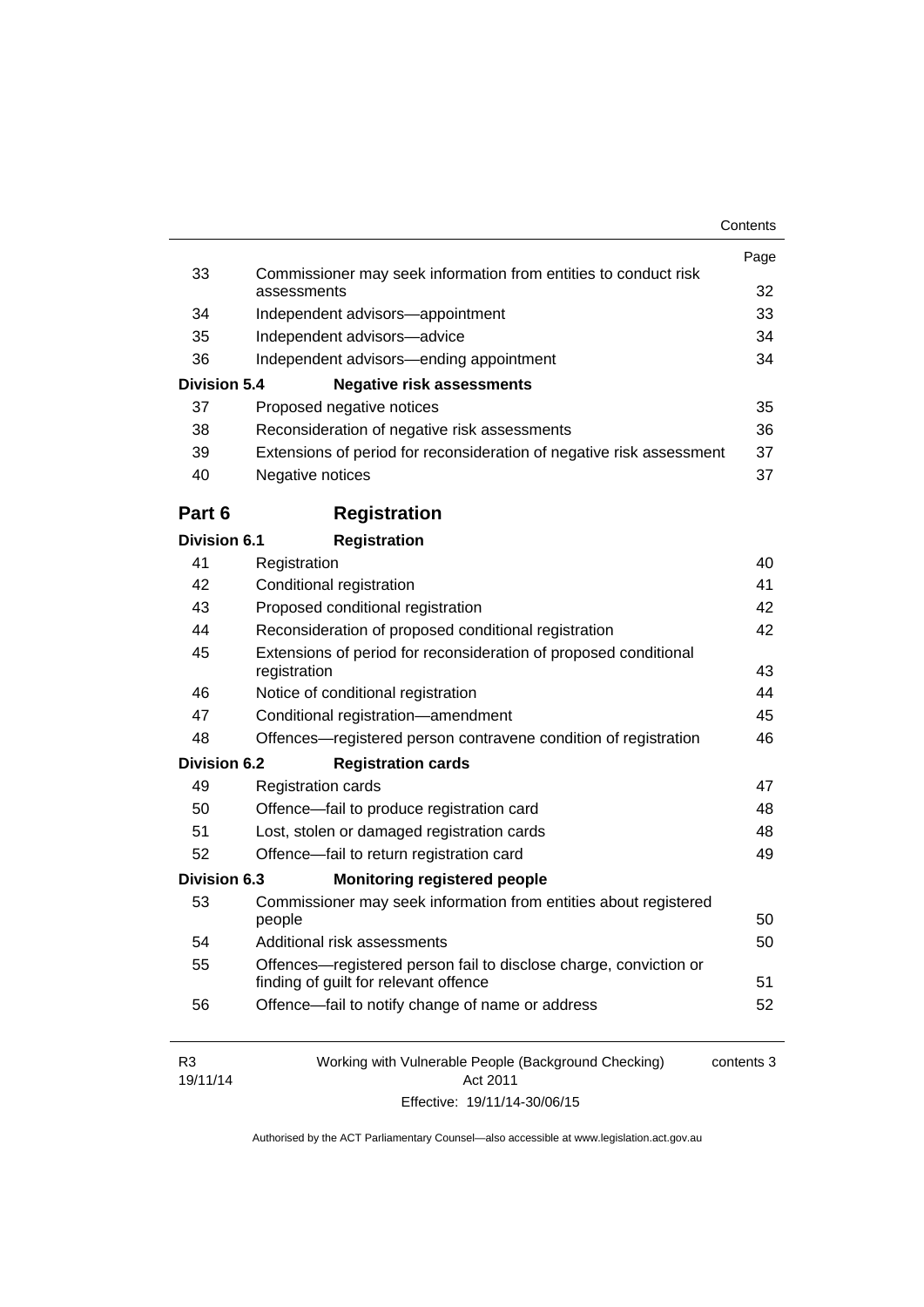### **Contents**

| Division 6.4        |                                                               | Page                       |
|---------------------|---------------------------------------------------------------|----------------------------|
|                     | <b>Suspending or cancelling registration</b>                  |                            |
| 57                  | Grounds for suspension or cancellation of registration        | 53                         |
| 58                  | Notice of proposed suspension or cancellation of registration | 53                         |
| 59                  | Suspension or cancellation of registration                    | 54                         |
| <b>Division 6.5</b> | <b>Surrendering registration</b>                              |                            |
| 60                  | Surrendering registration                                     | 55                         |
| Part 7              | <b>Notification and review of decisions</b>                   |                            |
| 61                  | Meaning of reviewable decision-pt 7                           | 57                         |
| 62                  | Reviewable decision notices                                   | 57                         |
| 63                  | Applications for review                                       | 57                         |
| Part 8              | <b>Miscellaneous</b>                                          |                            |
| 64                  | Protection from liability                                     | 58                         |
| 65                  | Offences—use or divulge protected information                 | 58                         |
| 66                  | Evidentiary certificates                                      | 61                         |
| 67                  | <b>Disqualification orders</b>                                | 61                         |
| 68                  | Determination of fees                                         | 61                         |
| 69                  | Approved forms                                                | 62                         |
| 70                  | <b>Review of Act</b>                                          | 62                         |
| 71                  | Regulation-making power                                       | 62                         |
| <b>Schedule 1</b>   | <b>Regulated activities</b>                                   | 64                         |
| <b>Part 1.1</b>     | <b>Activities or services for children</b>                    | 64                         |
| 1.1                 | Child protection services                                     | 64                         |
| 1.2                 | Justice facilities for children                               | 65                         |
| 1.3                 | Childcare service                                             | 66                         |
| 1.4                 | Child education services                                      | 66                         |
| 1.5                 | Child accommodation services                                  | 67                         |
| 1.6                 | Counselling and support services for children                 | 67                         |
| 1.7                 | Commercial services for children                              | 68                         |
| <b>Part 1.2</b>     | Activities or services for vulnerable people                  | 69                         |
| 1.8                 | Mental health                                                 | 69                         |
| contents 4          | Working with Vulnerable People (Background Checking)          | R <sub>3</sub><br>19/11/14 |
|                     | Act 2011                                                      |                            |

Effective: 19/11/14-30/06/15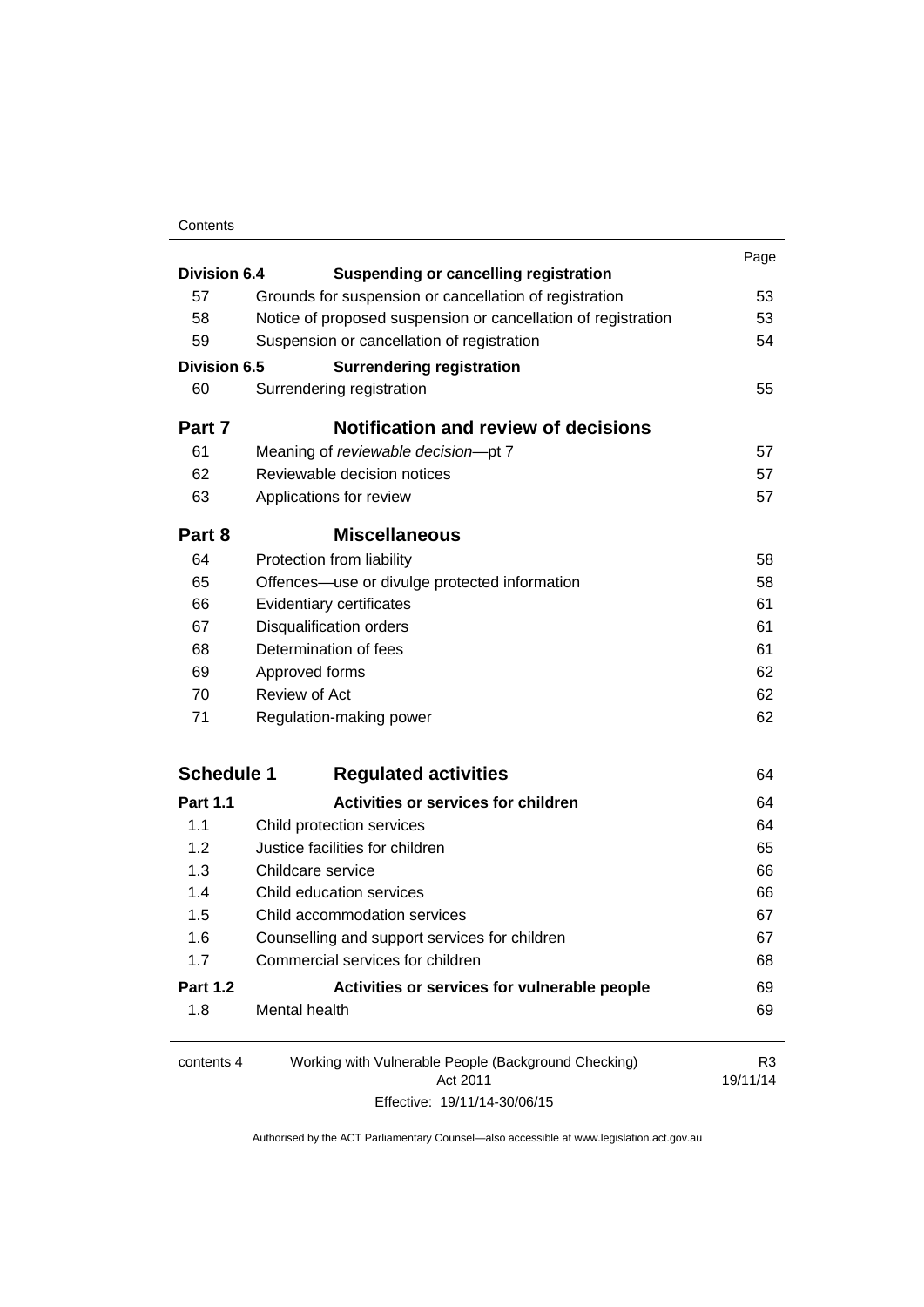| 1.9               | Migrants, refugees and asylum seekers              | Page<br>69 |
|-------------------|----------------------------------------------------|------------|
| 1.10              | Homeless people                                    | 70         |
| 1.11              | Housing and accommodation                          | 70         |
| 1.12              | Justice facilities                                 | 71         |
| 1.13              | Prevention of crime                                | 72         |
| 1.14              | Victims of crime                                   | 72         |
| 1.15              | Services for addictions                            | 72         |
| 1.16              | <b>Community services</b>                          | 73         |
| 1.17              | <b>Disability services</b>                         | 74         |
| 1.18              | Respite care services                              | 75         |
| 1.19              | Emergency services personnel                       | 75         |
| <b>Part 1.3</b>   | Other activities or services for vulnerable people | 76         |
| 1.20              | Transport                                          | 76         |
| 1.21              | Coaching and tuition                               | 77         |
| 1.22              | Vocational and educational training                | 77         |
| 1.23              | Religious organisations                            | 77         |
| 1.24              | Clubs, associations and movements                  | 78         |
| <b>Schedule 2</b> | <b>Reviewable decisions</b>                        | 79         |
| <b>Dictionary</b> |                                                    | 80         |
| <b>Endnotes</b>   |                                                    |            |
| 1                 | About the endnotes                                 | 83         |
| 2                 | Abbreviation key                                   | 83         |
| 3                 | Legislation history                                | 84         |

|   | Legislation history    | 84 |
|---|------------------------|----|
|   | Amendment history      | 85 |
| 5 | Earlier republications | 86 |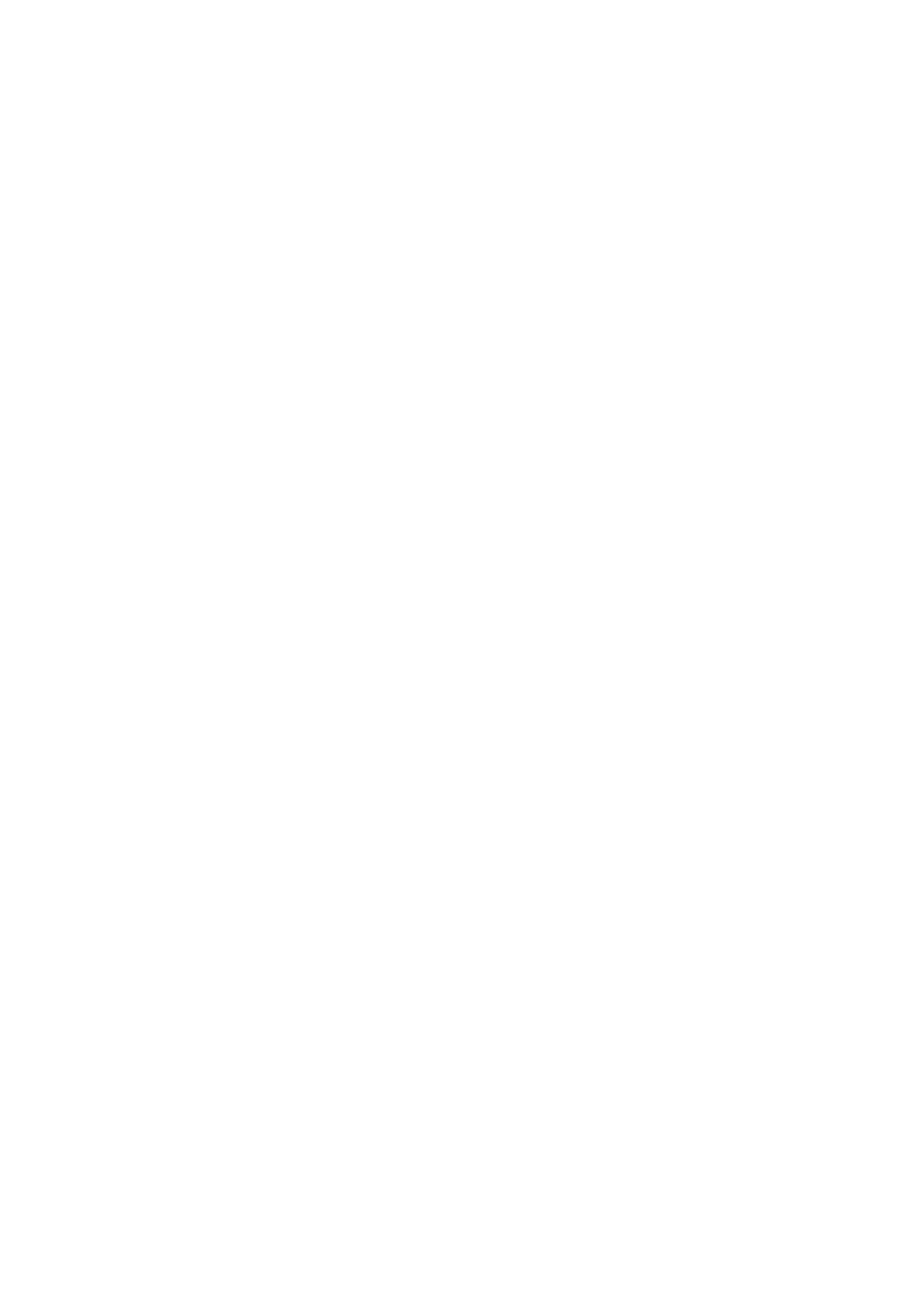

# **Working with Vulnerable People (Background Checking) Act 2011**

An Act to provide for background checking and registration of people who work with vulnerable people, and for other purposes

R3 19/11/14

Ī

Working with Vulnerable People (Background Checking) Act 2011 Effective: 19/11/14-30/06/15

page 1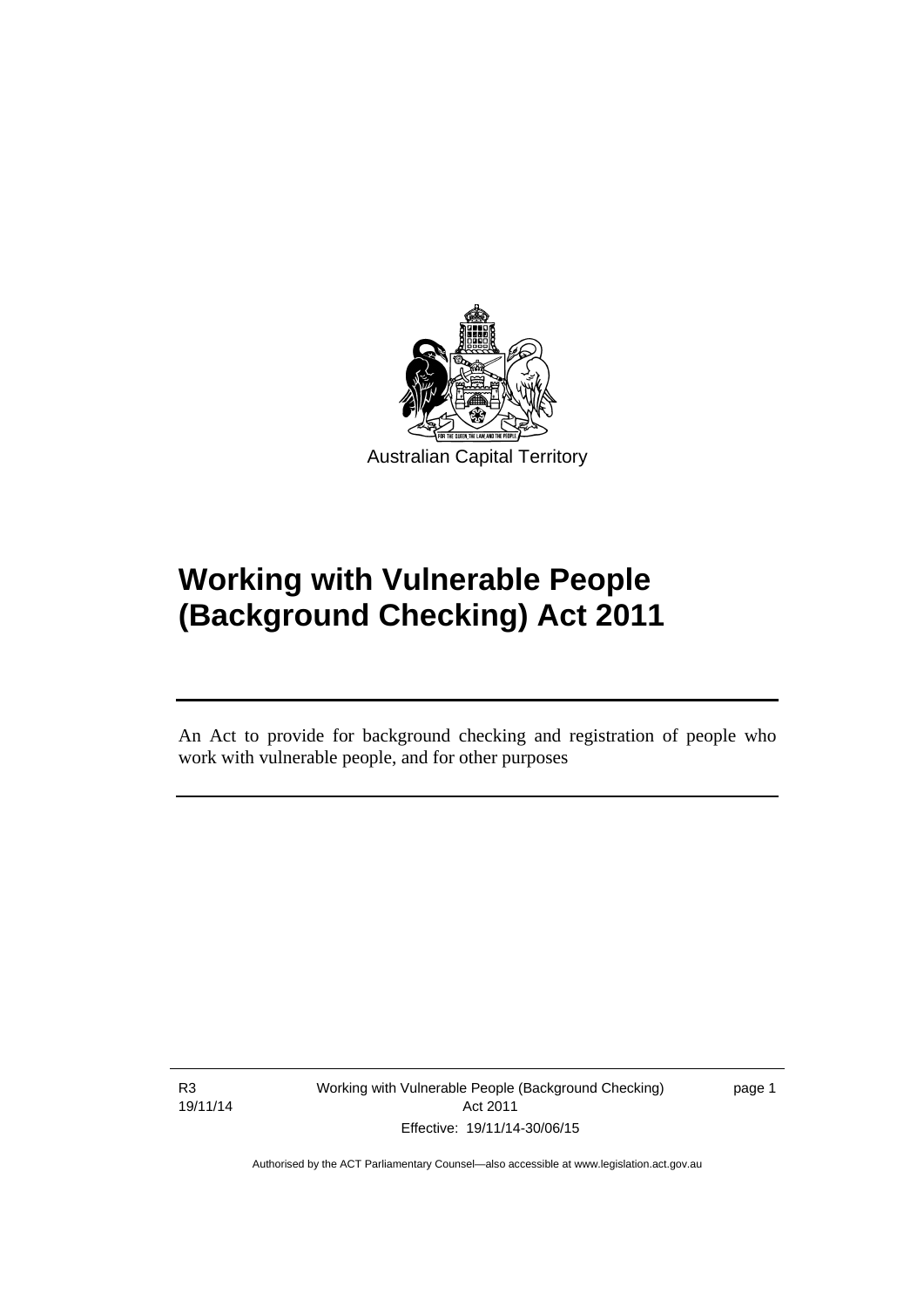### Part 1 **Preliminary**

Section 1

# <span id="page-9-0"></span>**Part 1** Preliminary

### <span id="page-9-1"></span>**1 Name of Act**

This Act is the *Working with Vulnerable People (Background Checking) Act 2011*.

### <span id="page-9-2"></span>**3 When does Act apply to a regulated activity?**

(1) This Act applies to a regulated activity mentioned in an item in table 3, column 2 on and after the date mentioned in column 3 in relation to the item.

| rapie s  | Application of Act to regulated activities                                                                                                                                                                                                                           |                                           |  |  |
|----------|----------------------------------------------------------------------------------------------------------------------------------------------------------------------------------------------------------------------------------------------------------------------|-------------------------------------------|--|--|
| column 1 | column 2                                                                                                                                                                                                                                                             | column 3                                  |  |  |
| item     | regulated activity                                                                                                                                                                                                                                                   | date of application                       |  |  |
| 1        | activities or services for children (see sch 1,<br>pt $1.1$ )                                                                                                                                                                                                        | 1 year after the day part 2<br>commences  |  |  |
| 2        | homeless people (see sch 1, s 1.10)<br>victims of crime (see sch $1, s$ 1.14)<br>community services (see sch 1, s 1.16)<br>disability services (see sch $1, s 1.17$ )<br>respite care services (see sch 1, s 1.18)<br>religious organisations (see sch 1,<br>s 1.23) | 2 years after the day part 2<br>commences |  |  |
| 3        | migrants, refugees and asylum seekers<br>(see sch $1, s 1.9$ )<br>coaching and tuition (see sch 1, s 1.21)<br>vocational and educational training (see<br>sch 1, s 1.22)<br>clubs, associations and movements (see<br>sch 1, s 1.24)                                 | 3 years after the day part 2<br>commences |  |  |

### **Table 3 Application of Act to regulated activities**

page 2 Working with Vulnerable People (Background Checking) Act 2011 Effective: 19/11/14-30/06/15

R3 19/11/14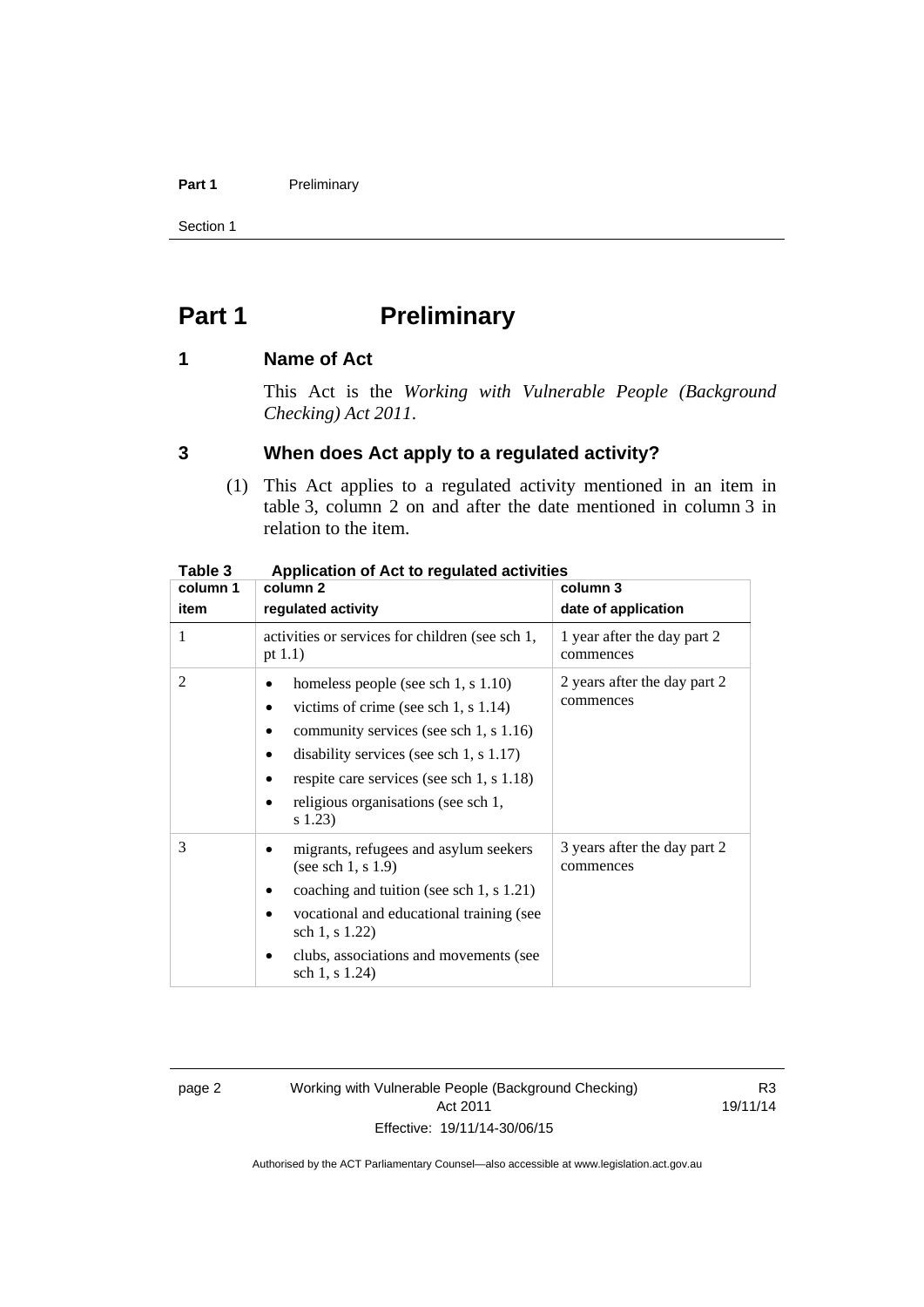| column 1<br>item | column 2<br>regulated activity                              | column 3<br>date of application           |
|------------------|-------------------------------------------------------------|-------------------------------------------|
| $\overline{4}$   | housing and accommodation (see sch 1,<br>s(1.11)            | 5 years after the day part 2<br>commences |
|                  | prevention of crime (see sch 1, s 1.13)<br>$\bullet$        |                                           |
|                  | emergency services personnel (see<br>sch $1, s 1.19$        |                                           |
|                  | transport (see sch 1, s $1.20$ )<br>٠                       |                                           |
|                  | mental health (see sch 1, s $1.8$ )                         | 6 years after the day part 2<br>commences |
|                  | justice facilities (see sch 1, s 1.12)                      |                                           |
|                  | services for addictions (see sch 1,<br>$\bullet$<br>s(1.15) |                                           |

(2) This section expires 6 years after the day part 2 commences.

### <span id="page-10-0"></span>**4 Dictionary**

The dictionary at the end of this Act is part of this Act.

*Note 1* The dictionary at the end of this Act defines certain terms used in this Act, and includes references (*signpost definitions*) to other terms defined elsewhere in this Act.

> For example, the signpost definition '*spent*, for a conviction—see the *[Spent Convictions Act 2000](http://www.legislation.act.gov.au/a/2000-48)*, section 7.<sup>7</sup> means that the term 'spent' is defined in that section and the definition applies to this Act.

*Note 2* A definition in the dictionary (including a signpost definition) applies to the entire Act unless the definition, or another provision of the Act, provides otherwise or the contrary intention otherwise appears (see [Legislation Act,](http://www.legislation.act.gov.au/a/2001-14)  $s$  155 and  $s$  156 (1)).

### <span id="page-10-1"></span>**5 Notes**

A note included in this Act is explanatory and is not part of this Act.

*Note* See the [Legislation Act,](http://www.legislation.act.gov.au/a/2001-14) s 127 (1), (4) and (5) for the legal status of notes.

R3 19/11/14 page 3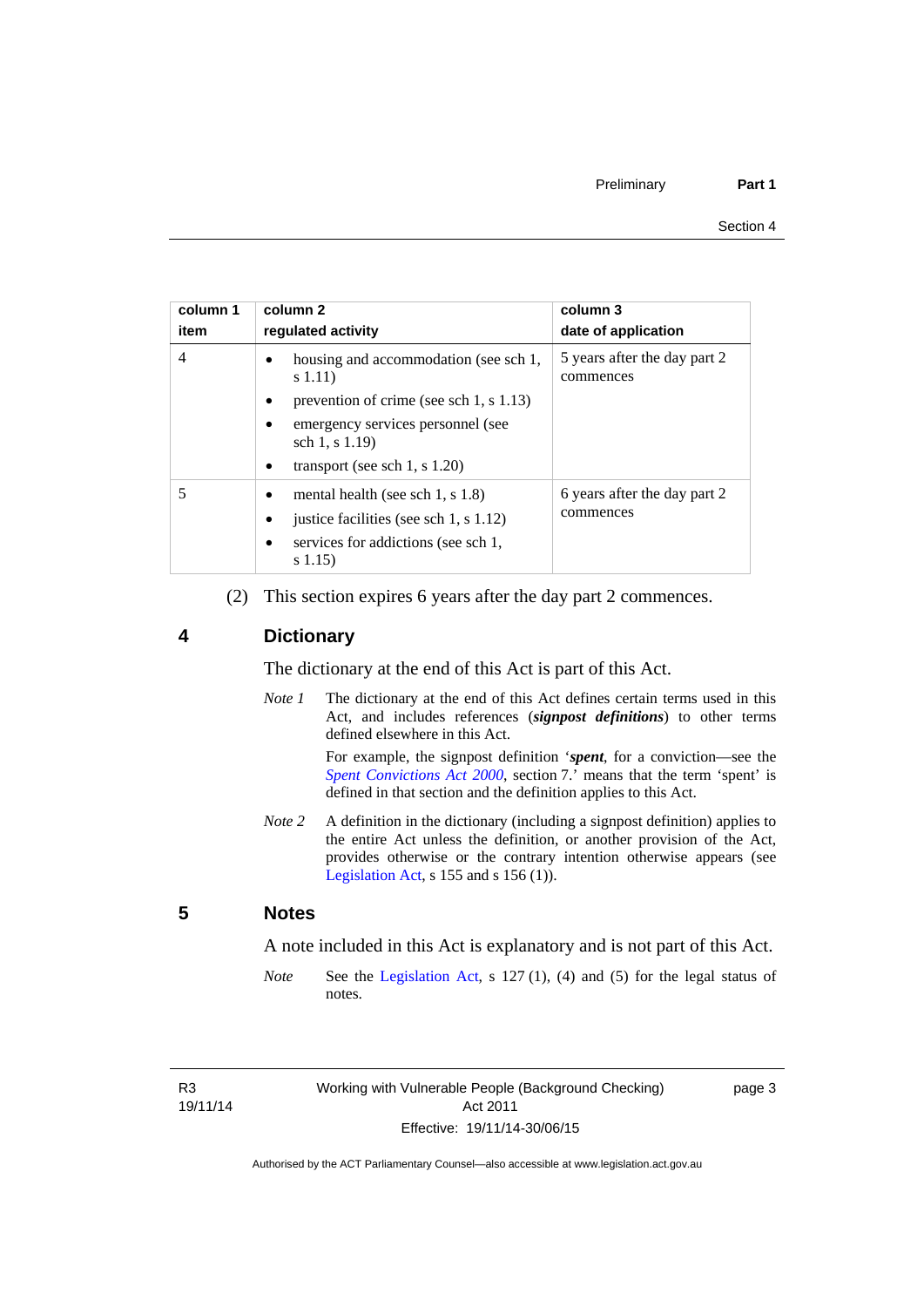### <span id="page-11-0"></span>**6 Offences against Act—application of Criminal Code etc**

Other legislation applies in relation to offences against this Act.

#### *Note 1 Criminal Code*

The [Criminal Code](http://www.legislation.act.gov.au/a/2002-51/default.asp), ch 2 applies to all offences against this Act (see Code, pt 2.1).

The chapter sets out the general principles of criminal responsibility (including burdens of proof and general defences), and defines terms used for offences to which the Code applies (eg *conduct*, *intention*, *recklessness* and *strict liability*).

#### *Note 2 Penalty units*

The [Legislation Act](http://www.legislation.act.gov.au/a/2001-14), s 133 deals with the meaning of offence penalties that are expressed in penalty units.

page 4 Working with Vulnerable People (Background Checking) Act 2011 Effective: 19/11/14-30/06/15

R3 19/11/14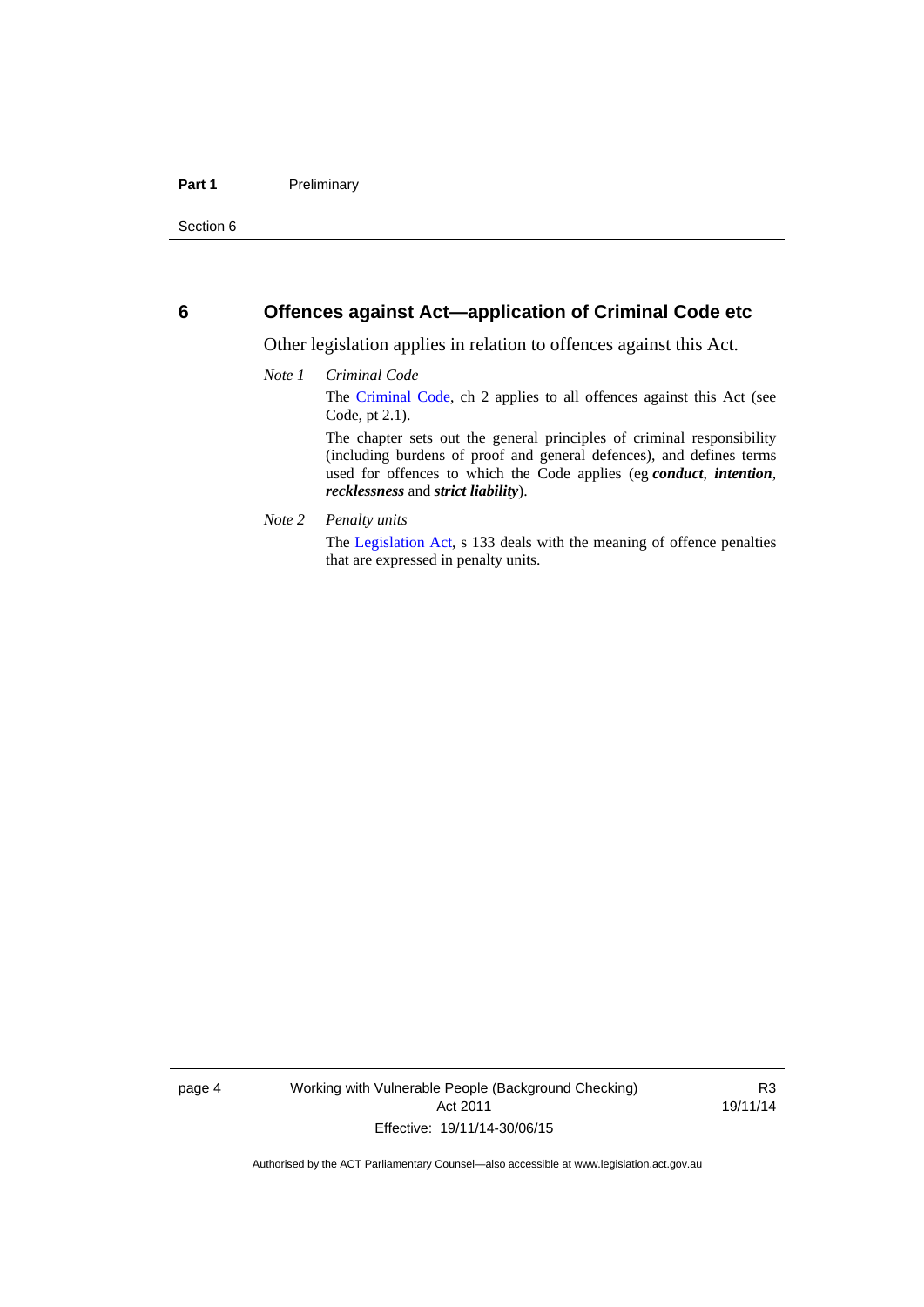## <span id="page-12-0"></span>**Part 2 Important concepts**

### <span id="page-12-1"></span>**7 Who is a** *vulnerable person***?**

In this Act:

*vulnerable person* means—

- (a) a child; or
- (b) an adult who is—
	- (i) disadvantaged; and
	- (ii) accessing a regulated activity in relation to the disadvantage.

#### **Examples—disadvantaged**

- 1 an adult with a physical or mental disability
- 2 an adult who suffers social or financial hardship
- 3 an adult who cannot communicate, or who has difficulty communicating, in English
- *Note* An example is part of the regulation, is not exhaustive and may extend, but does not limit, the meaning of the provision in which it appears (see [Legislation Act,](http://www.legislation.act.gov.au/a/2001-14) s 126 and s 132).

### <span id="page-12-2"></span>**8 What is a** *regulated activity***?**

(1) In this Act:

### *regulated activity*—

- (a) means—
	- (i) an activity or service mentioned in schedule 1; or
	- (ii) an activity or service prescribed by regulation; but
- (b) does not include an activity or service declared by the Minister under subsection (2).

page 5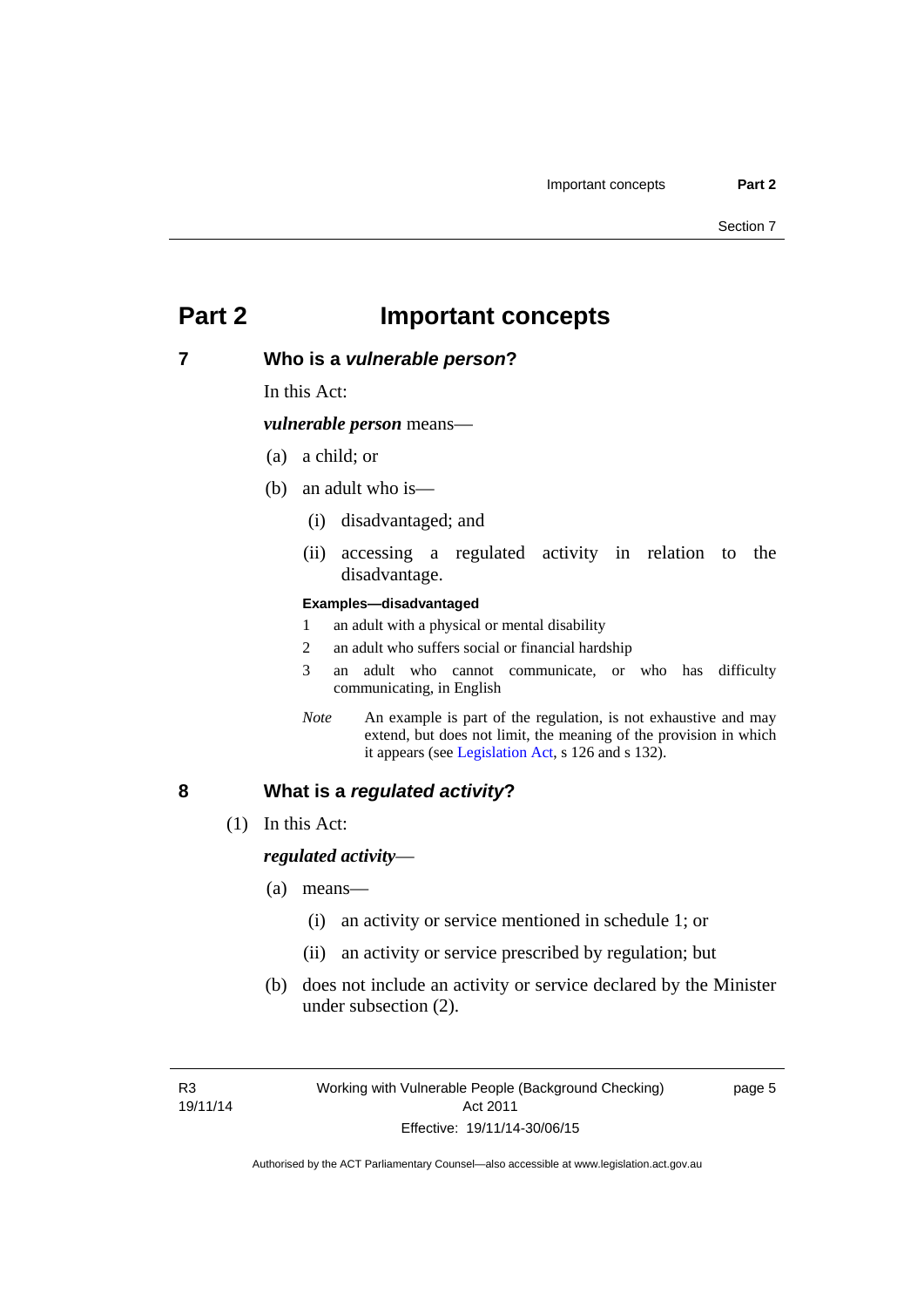- (2) The Minister may declare that a stated activity or service is not a regulated activity.
- (3) A declaration is a disallowable instrument.
	- *Note* A disallowable instrument must be notified, and presented to the Legislative Assembly, under the [Legislation Act.](http://www.legislation.act.gov.au/a/2001-14)

### **9 When is a person** *engaged* **in a regulated activity?**

A person is *engaged* in a regulated activity if the person—

- (a) has contact with a vulnerable person as part of engaging in the activity; and
	- *Note Contact*, between a person and a vulnerable person as part of engaging in a regulated activity—see s 10.
- (b) is engaged in the activity in any capacity and whether—
	- (i) for reward or otherwise; or
	- (ii) under an arrangement with someone else or otherwise.

#### **Examples—capacity in which engaged in activity**

- 1 employee
- 2 contractor or subcontractor
- 3 consultant
- 4 self-employed person
- 5 apprentice
- 6 volunteer
- 7 agent
- 8 supervisor
- 9 person on a work experience placement for an educational or vocational course
- 10 person carrying out work for a sentence, including a community service order

R3 19/11/14

<span id="page-13-0"></span>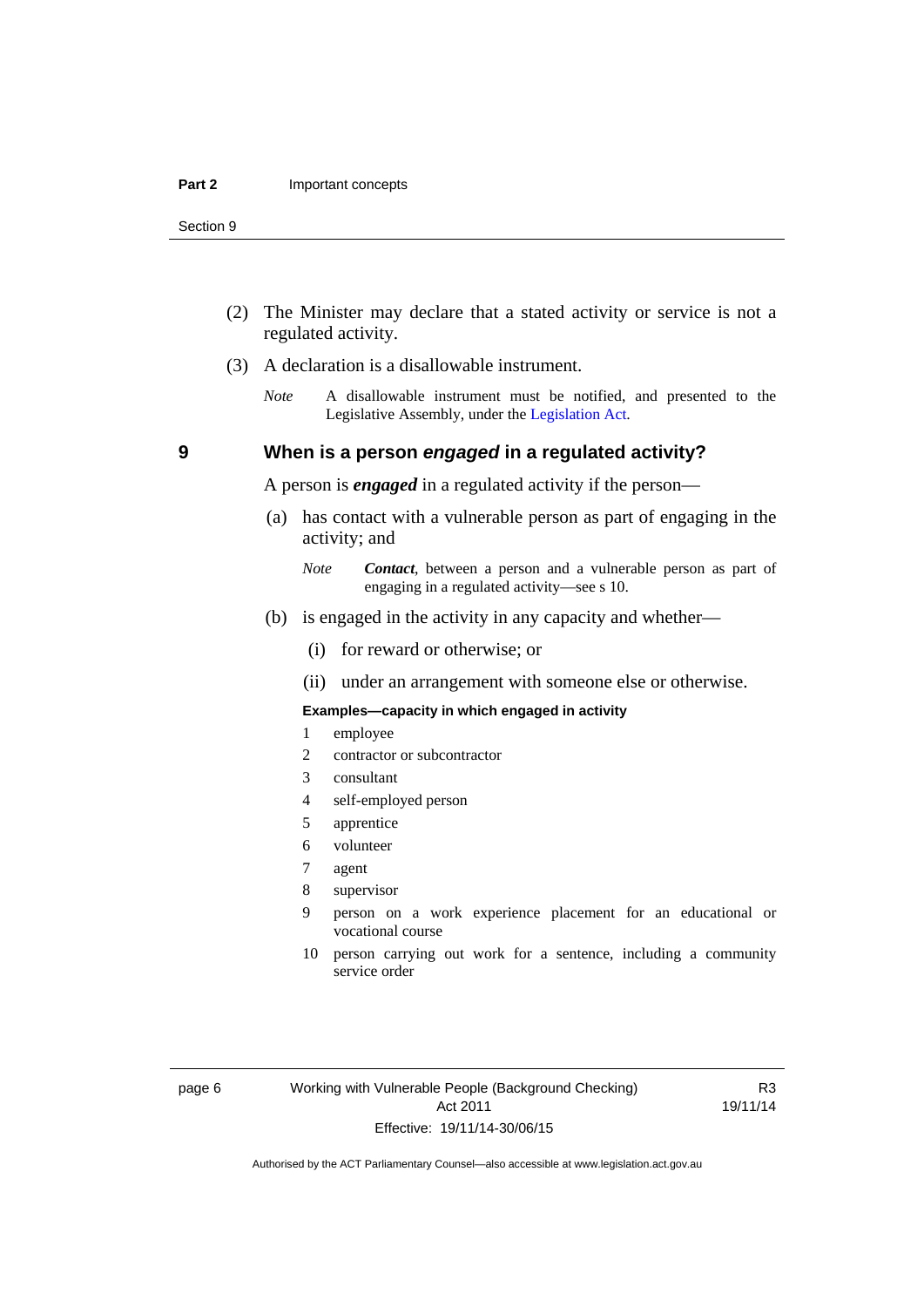- 11 member of a management committee of an unincorporated body or association
- 12 minister of religion for a religious organisation
- *Note* An example is part of the Act, is not exhaustive and may extend, but does not limit, the meaning of the provision in which it appears (see [Legislation Act,](http://www.legislation.act.gov.au/a/2001-14) s 126 and s 132).

### <span id="page-14-0"></span>**10 What is** *contact* **with a vulnerable person?**

In this Act:

*contact*, between a person and a vulnerable person as part of engaging in a regulated activity, means contact that—

- (a) would reasonably be expected as a normal part of engaging in the activity; and
- (b) is not incidental to engaging in the activity; and
- (c) is 1 or more of the following:
	- (i) physical contact, including engaging in the activity at the same place as the vulnerable person;

#### **Examples—same place**

- 1 an office
- 2 anywhere on a school campus
- *Note* An example is part of the Act, is not exhaustive and may extend, but does not limit, the meaning of the provision in which it appears (see [Legislation Act,](http://www.legislation.act.gov.au/a/2001-14) s 126 and s 132).
- (ii) oral communication, whether face-to-face or by telephone;
- (iii) written communication, including—
	- (A) electronic communication; or
	- (B) dealing with a record relating to the vulnerable person;

R3 19/11/14 page 7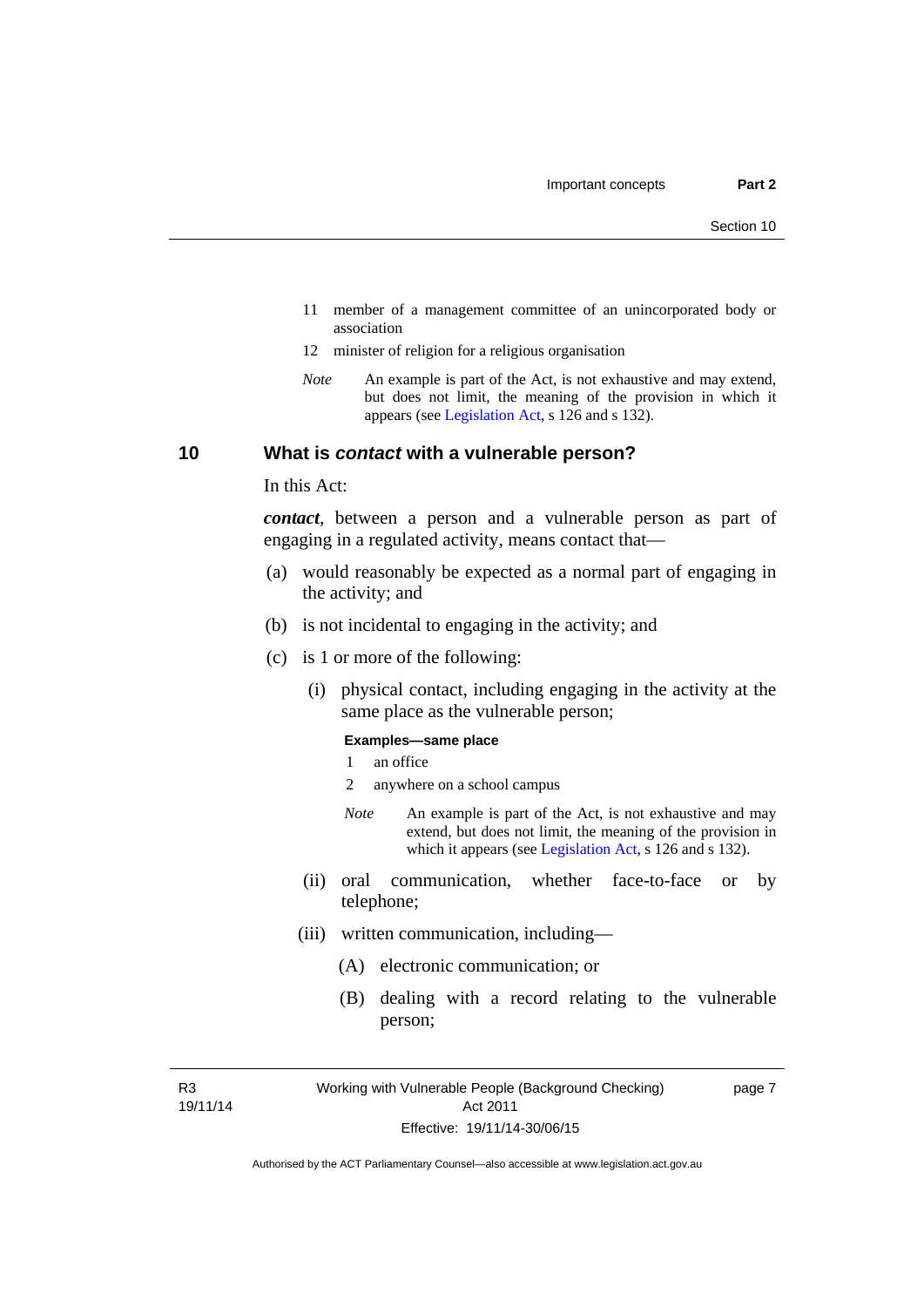#### **Part 2 Important concepts**

Section 11

(iv) making a decision that affects the vulnerable person.

#### **Examples—contact**

- 1 A water main bursts at a school during school hours. A plumber is called to the school to fix the problem. Despite working near children, the plumber's contact with the children is not contact for this Act for either of the following reasons:
	- (a) it would not reasonably be expected as a normal part of plumbing;
	- (b) it is incidental to the plumber's activity.
- 2 A school janitor routinely carries out minor repairs at a school during school hours. The janitor's contact with the children is contact for this Act as the contact—
	- (a) would reasonably be expected as a normal part of the janitor's activities; and
	- (b) is not incidental to the janitor's activities; and
	- (c) is physical contact, as the janitor is carrying out the activities in the same place as children.

### <span id="page-15-0"></span>**11 Who is an** *employer***?**

In this Act:

*employer*, in relation to a regulated activity, means an entity for whom a person engages in the activity.

#### **Examples—employer**

- 1 principal contractor is an employer of a subcontractor
- 2 charitable organisation is an employer of a volunteer
- 3 religious organisation is an employer of a minister of religion
- *Note 1 Entity* includes an unincorporated body and a person (including a person occupying a position) (see [Legislation Act,](http://www.legislation.act.gov.au/a/2001-14) dict, pt 1).
- *Note* 2 An example is part of the Act, is not exhaustive and may extend, but does not limit, the meaning of the provision in which it appears (see [Legislation Act,](http://www.legislation.act.gov.au/a/2001-14) s 126 and s 132).

R3 19/11/14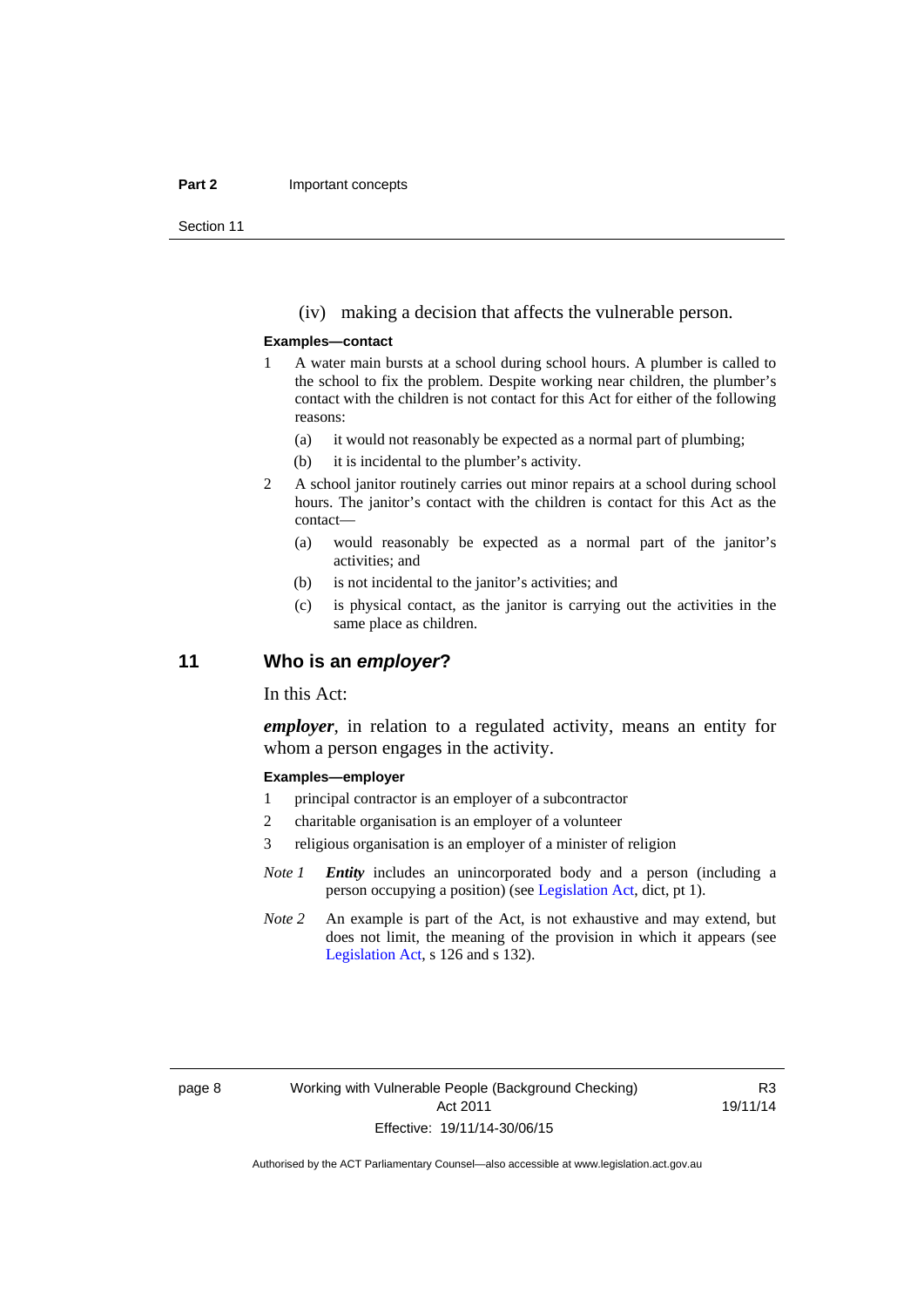# <span id="page-16-0"></span>**Part 3 Requirement for registration**

### <span id="page-16-1"></span>**12 When is a person required to be registered?**

- (1) A person is required to be registered to engage in a regulated activity.
- (2) However, a person is not required to be registered to engage in a regulated activity if the person is—
	- (a) under 16 years old; or
	- (b) engaged in the activity (other than an overnight camp for children) for not more than—
		- (i) 3 days in any 4-week period; and
		- (ii) 7 days in any 12-month period; or
	- (c) registered under a corresponding law and—
		- (i) the activity is substantially similar to a regulated activity the person is allowed to engage in under the corresponding law; and
		- (ii) the person is engaged in the activity for not more than 28 days in any 12-month period; or
		- *Note Corresponding law*—see the dictionary.
	- (d) a close relative of each vulnerable person taking part in the activity with whom the person has contact; or
	- (e) engaged in the activity as a volunteer and—
		- (i) is a close relative of a vulnerable person taking part, or who normally takes part, in the activity; and

page 9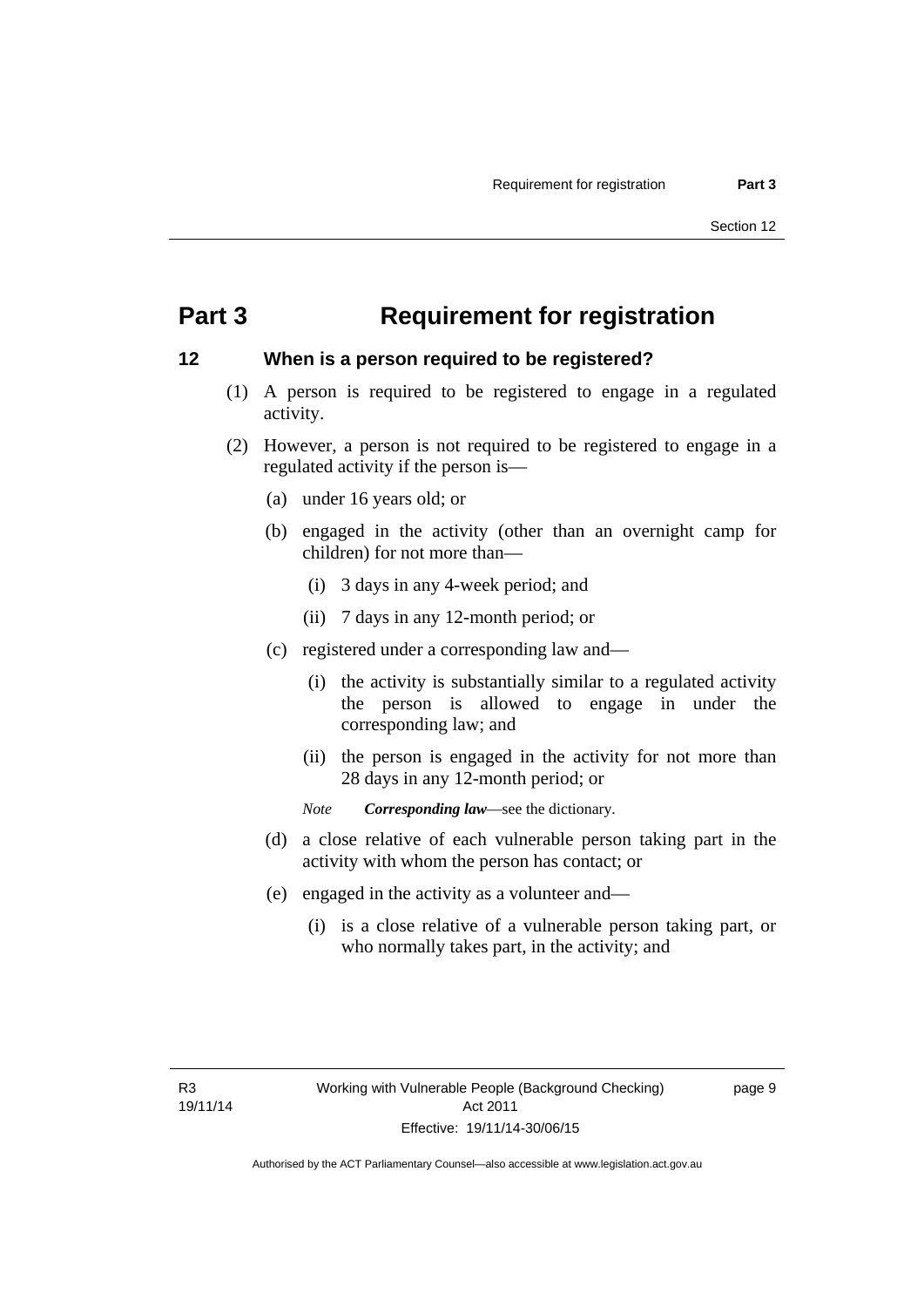Section 12

(ii) a close relative of each vulnerable person taking part in the activity is engaged, or expected to be engaged, in the activity; or

#### **Examples**

#### 1 playgroup

- 2 a club sporting event for children at which a parent of each child is expected to be present
- 3 a pottery class for children in which a parent of each child also takes part
- *Note* An example is part of the Act, is not exhaustive and may extend, but does not limit, the meaning of the provision in which it appears (see [Legislation Act,](http://www.legislation.act.gov.au/a/2001-14) s 126 and s 132).
- (f) engaged in the activity in the same capacity as a vulnerable person; or

#### **Examples**

- 1 players in a sporting team
- 2 work colleagues
- (g) engaged in the activity as a school student on a work experience placement or doing practical training; or
- (h) an employer or supervisor of a vulnerable person, unless the vulnerable person is engaged in a regulated activity; or

#### **Examples**

- 1 A person supervising a school student on a work experience placement at a childcare centre is required to be registered.
- 2 A person supervising a school student on a work experience placement at an accounting firm is not required to be registered.
- (i) engaged in the activity as—
	- (i) a police officer, including a police officer (however described) of another jurisdiction; or
	- (ii) an AFP appointee within the meaning of the *[Australian](http://www.comlaw.gov.au/Series/C2004A02068)  [Federal Police Act 1979](http://www.comlaw.gov.au/Series/C2004A02068)* (Cwlth); or

page 10 Working with Vulnerable People (Background Checking) Act 2011 Effective: 19/11/14-30/06/15

R3 19/11/14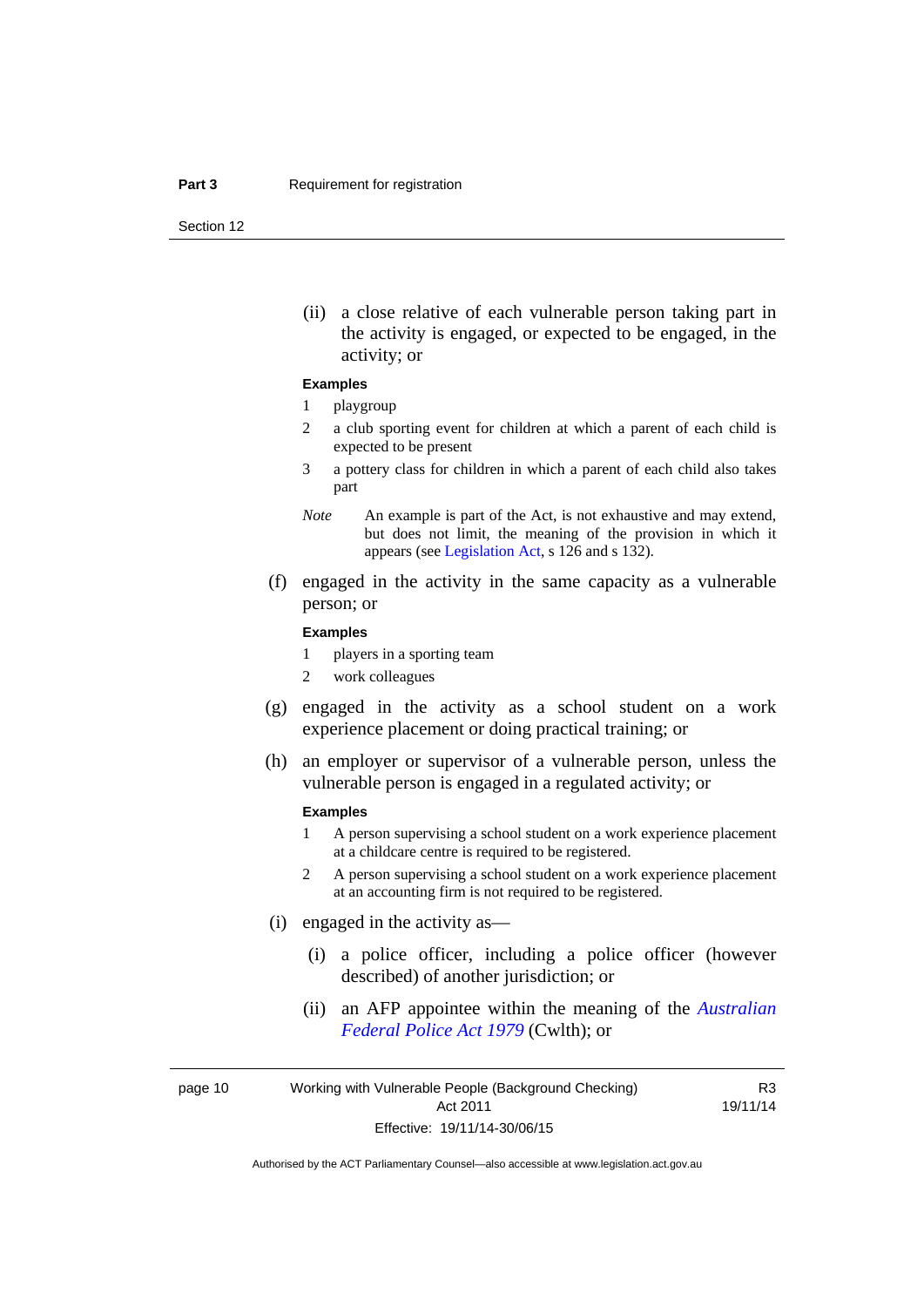- (iii) a registered health professional under the *[Health](http://www.legislation.act.gov.au/a/2004-38)  [Professionals Act 2004](http://www.legislation.act.gov.au/a/2004-38)* or a health practitioner; or
- (iv) a lawyer; or
- (v) a staff member of, or volunteer for, an approved provider under the *[Aged Care Act 1997](http://www.comlaw.gov.au/Series/C2004A05206)* (Cwlth); or
- (vi) a financial services licensee under the Corporations Act; or
- (j) engaged in the activity for a Commonwealth or Territory government agency and the only contact the person has with a vulnerable person is providing a service to the vulnerable person at a public counter or shopfront, or by telephone; or

### **Example**

an administrative worker employed by Centrelink or Medicare

 (k) engaged in the activity and the only contact the person has with a vulnerable person is providing information to, or receiving information from, the vulnerable person by telephone; or

#### **Example**

an employee or volunteer working on a helpline or at a call centre

- (l) engaged in the activity and the only contact the person has with a vulnerable person is working with a record of the vulnerable person; or
- (m) engaged in the activity for a declared state of emergency; or
	- *Note* A state of emergency may be declared under the *[Emergencies](http://www.legislation.act.gov.au/a/2004-28)  [Act 2004](http://www.legislation.act.gov.au/a/2004-28)*, s 156.

page 11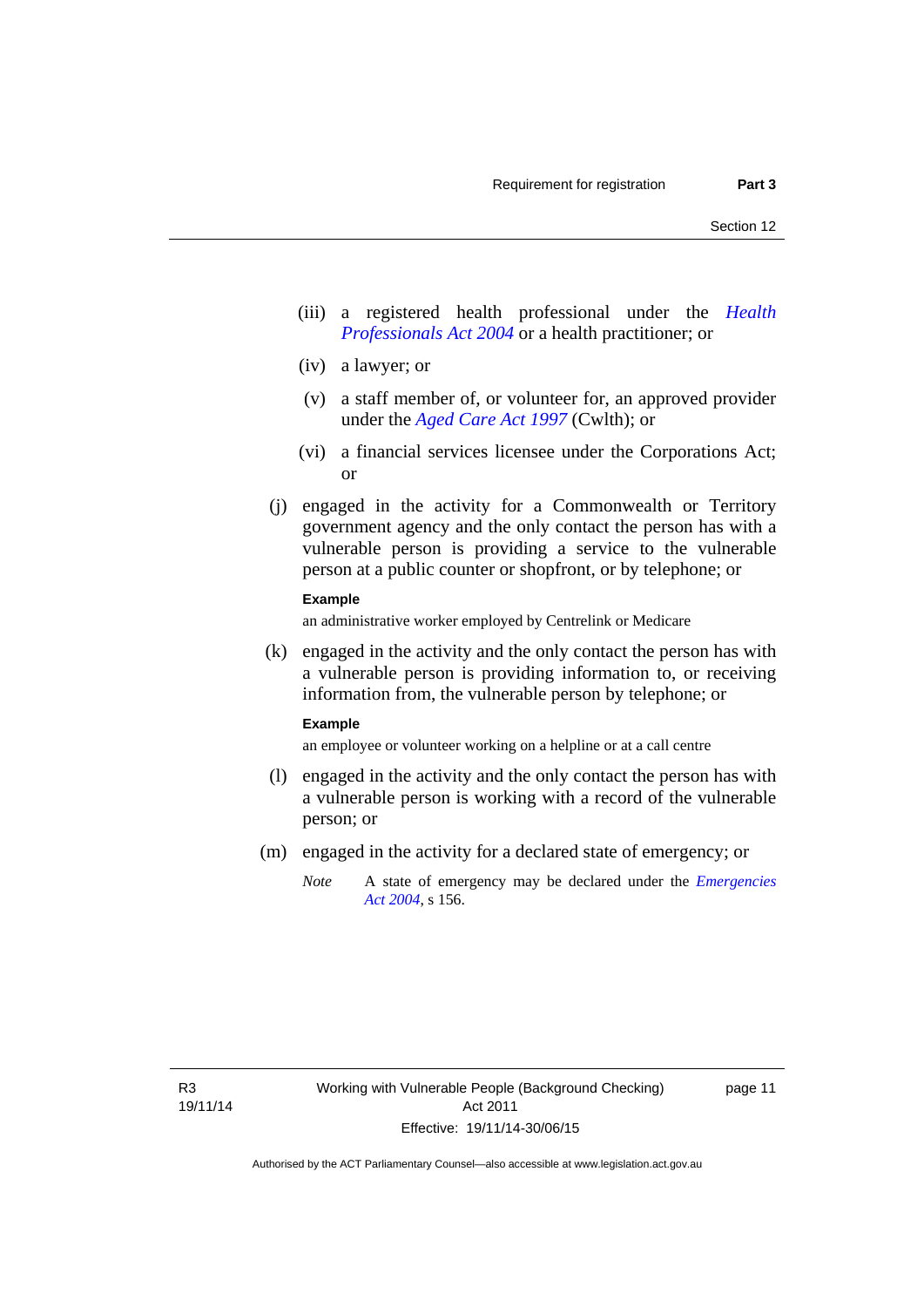#### **Part 3 Requirement for registration**

Section 12

 (n) engaged in the activity for a Territory or national event and the commissioner declares that the person is not required to be registered for the activity; or

#### **Examples—Territory or national event**

- 1 Paralympics
- 2 World Youth Day
- *Note Commissioner* means the commissioner for fair trading (see the dictionary).
- (o) a person prescribed by regulation.
- (3) A declaration is a disallowable instrument.
	- *Note* A disallowable instrument must be notified, and presented to the Legislative Assembly, under the [Legislation Act.](http://www.legislation.act.gov.au/a/2001-14)
- (4) In this section:

*close relative*, of a vulnerable person—

- (a) means the vulnerable person's—
	- (i) domestic partner; or

*Note Domestic partner—*see the [Legislation Act](http://www.legislation.act.gov.au/a/2001-14), s 169.

- (ii) father, mother, grandfather, grandmother, stepfather, stepmother, father-in-law or mother-in-law; or
- (iii) son, daughter, grandson, granddaughter, stepson, stepdaughter, son-in-law or daughter-in-law; or
- (iv) brother, sister, half-brother, half-sister, stepbrother, stepsister, brother-in-law or sister-in-law; or
- (v) uncle, aunt, uncle-in-law or aunt-in-law; or
- (vi) nephew, niece or cousin; but

R3 19/11/14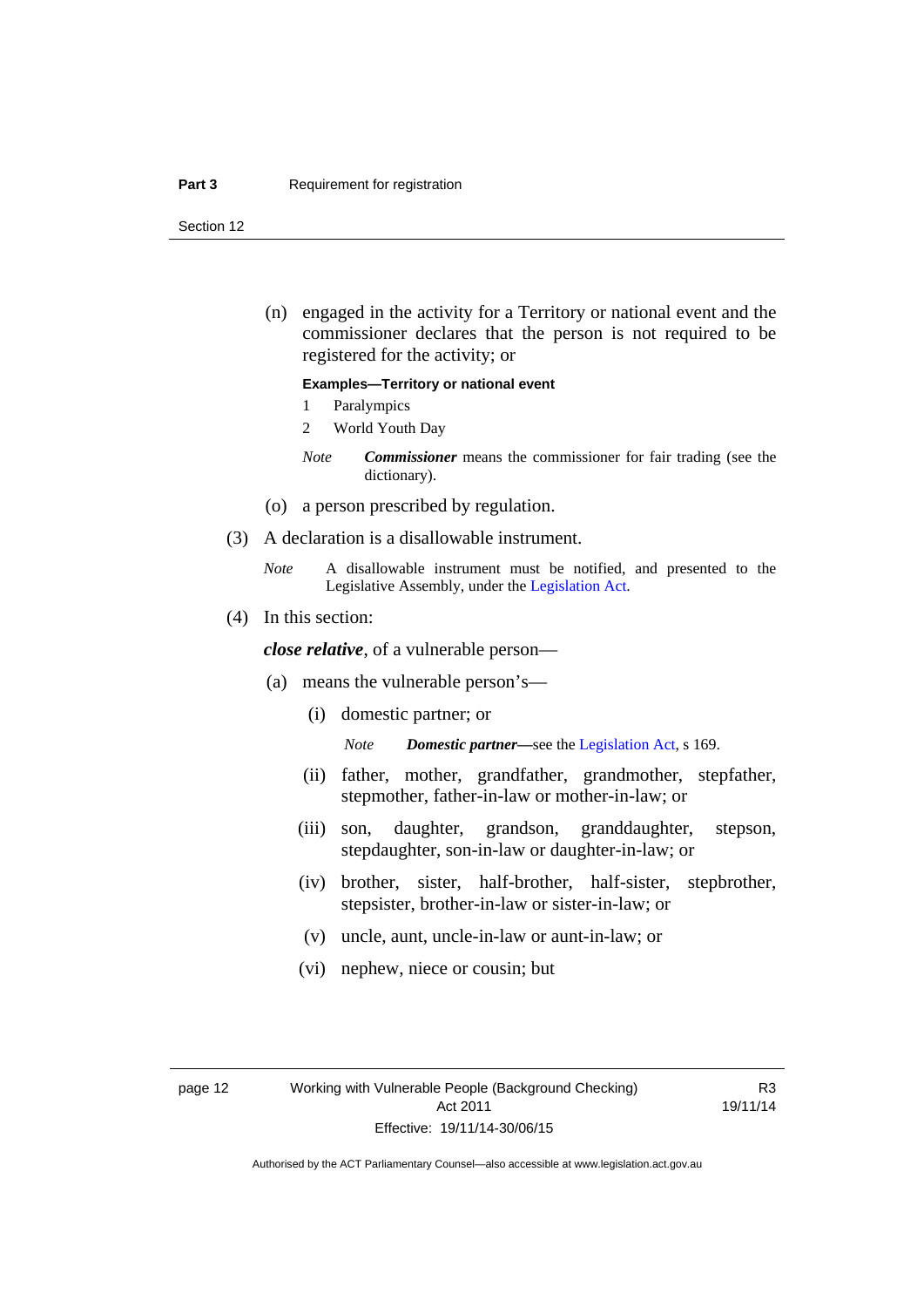- (b) does not include a kinship carer under the *[Children and Young](http://www.legislation.act.gov.au/a/2008-19)  [People Act 2008](http://www.legislation.act.gov.au/a/2008-19)*.
	- *Note* An activity conducted or a service provided by a kinship carer under the *[Children and Young People Act 2008](http://www.legislation.act.gov.au/a/2008-19)* is a regulated activity—see sch 1, s 1.1.

*day* includes part of a day.

*school* means a high school or secondary college.

### <span id="page-20-0"></span>**13 Offences—person engage in regulated activity for which person not registered**

- (1) A person commits an offence if the person—
	- (a) engages in a regulated activity; and
	- (b) is required to be registered to engage in the activity; and
	- (c) does not have a registration allowing the person to engage in the activity.

Maximum penalty: 50 penalty units.

- *Note 1* A person with conditional registration may not be allowed to engage in all regulated activities (see s 42).
- *Note* 2 A person whose registration is suspended does not have a registration allowing the person to engage in a regulated activity (see s 59 (5)).
- *Note 3* The employer for the regulated activity also commits an offence (see s 14).
- (2) An offence against subsection (1) is a strict liability offence.

page 13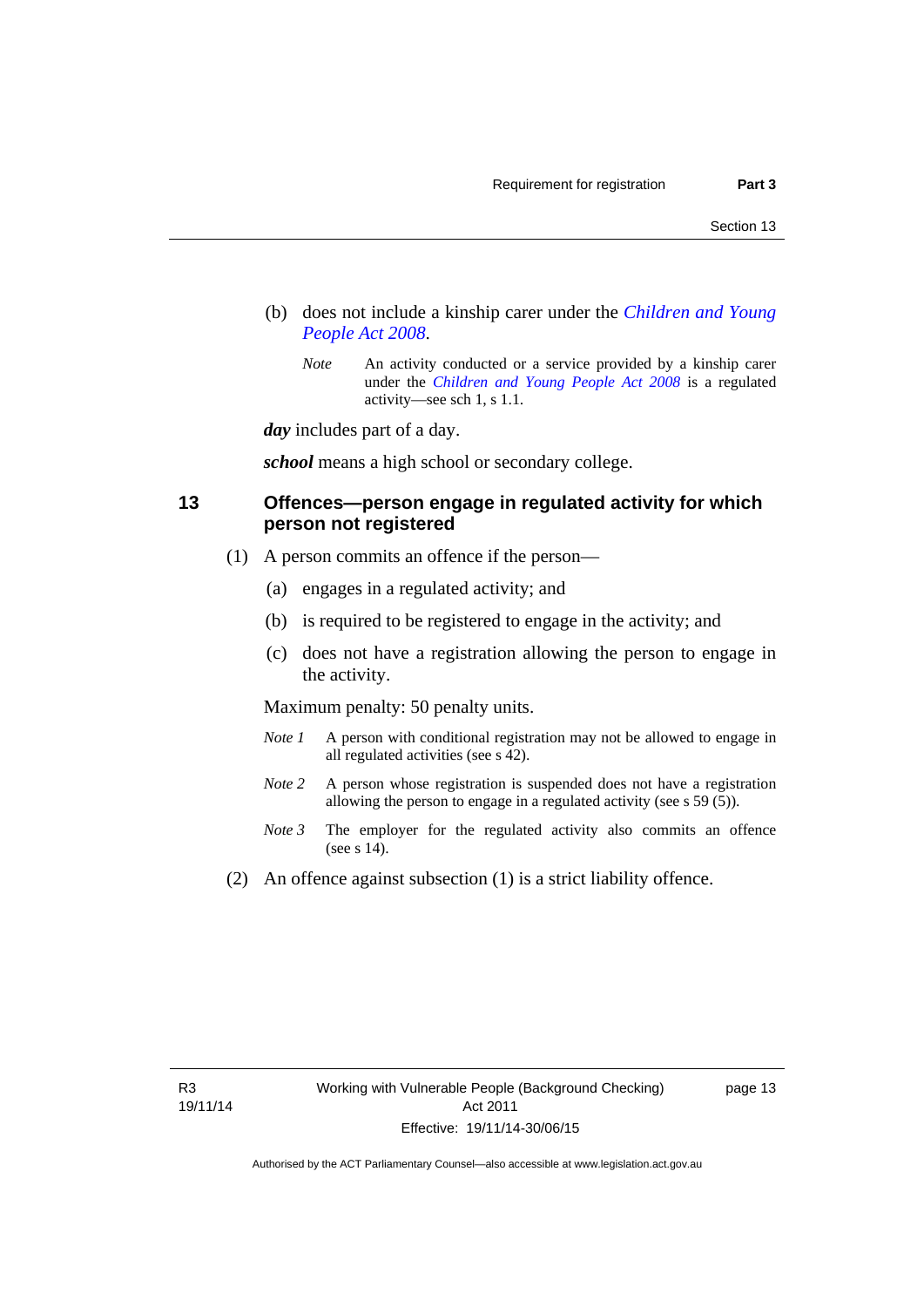Section 13

- (3) A person commits an offence if the person—
	- (a) engages in a regulated activity; and
	- (b) is required to be registered to engage in the activity; and
	- (c) does not have a registration allowing the person to engage in the activity; and
	- (d) knows, or is reckless about whether, the person—
		- (i) is engaging in a regulated activity; and
		- (ii) is required to be registered to engage in the activity.

Maximum penalty: 200 penalty units, imprisonment for 2 years or both.

- (4) Strict liability applies to subsection (3) (c).
- (5) This section does not apply to a person if—
	- (a) the person is not registered; but
	- (b) the person engages in a regulated activity under section 15 or section 16.
	- *Note 1* An unregistered person who has applied for registration may engage in a regulated activity for which the person is required to be registered in certain circumstances (see s 15 and s 16).
	- *Note* 2 The defendant has an evidential burden in relation to the matters mentioned in s (4) (see [Criminal Code](http://www.legislation.act.gov.au/a/2002-51/default.asp), s 58).

page 14 Working with Vulnerable People (Background Checking) Act 2011 Effective: 19/11/14-30/06/15

R3 19/11/14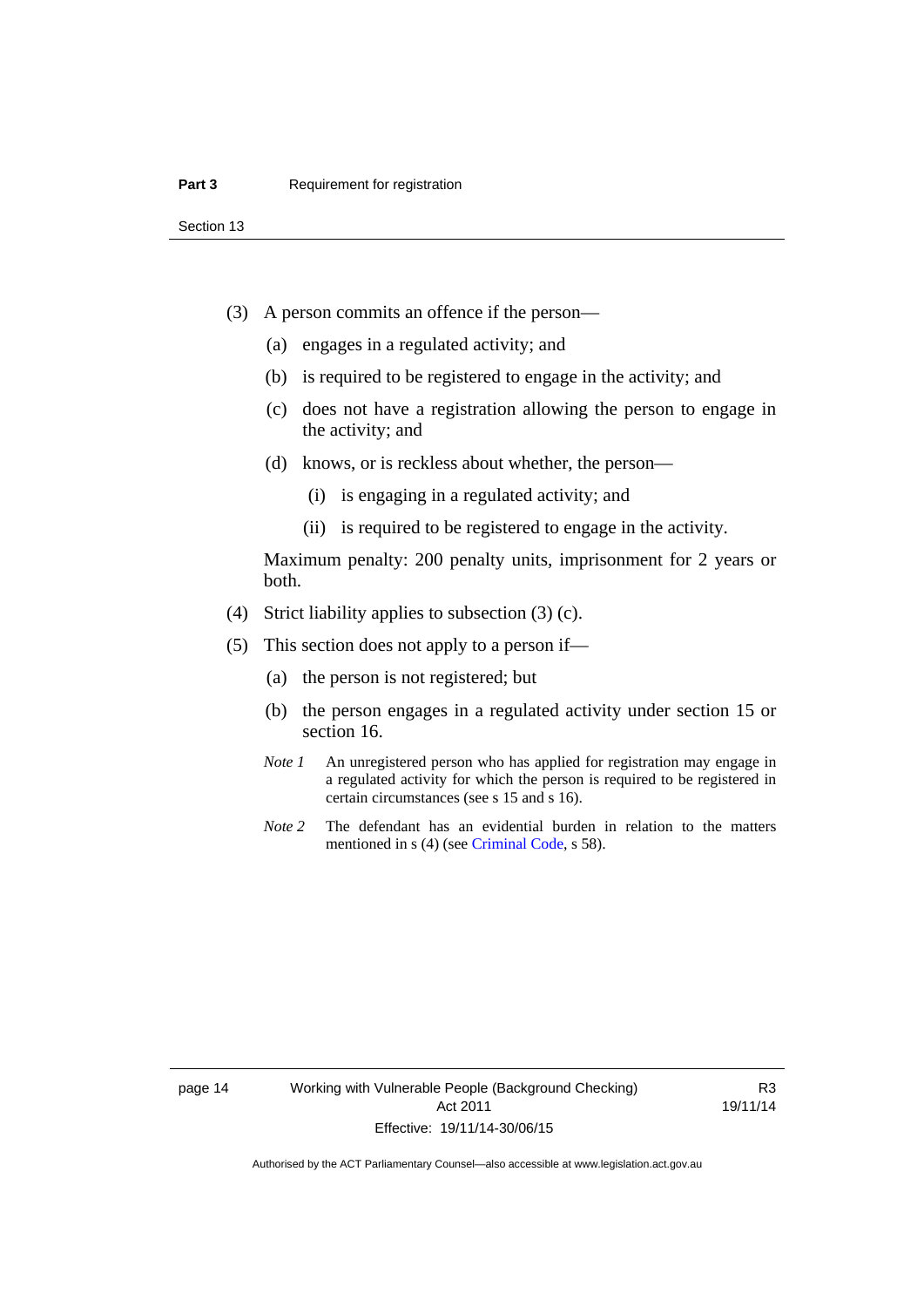### <span id="page-22-0"></span>**14 Offences—employer engage person in regulated activity for which person not registered**

- (1) An employer commits an offence if—
	- (a) the employer engages a person in a regulated activity; and
	- (b) the person is required to be registered to engage in the activity; and
	- (c) the person does not have a registration allowing the person to engage in the activity.

Maximum penalty: 50 penalty units.

- *Note 1* A person with conditional registration may not be allowed to engage in all regulated activities (see s 42).
- *Note 2* A person whose registration is suspended does not have a registration allowing the person to engage in a regulated activity (see s 59 (5)).
- (2) An offence against subsection (1) is a strict liability offence.
- (3) An employer commits an offence if—
	- (a) the employer engages a person in a regulated activity; and
	- (b) the person is required to be registered to engage in the activity; and
	- (c) the person does not have a registration allowing the person to engage in the activity; and
	- (d) the employer knows, or is reckless about whether—
		- (i) the employer is engaging the person in a regulated activity; and
		- (ii) the person is required to be registered to engage in the activity.

Maximum penalty: 200 penalty units, imprisonment for 2 years or both.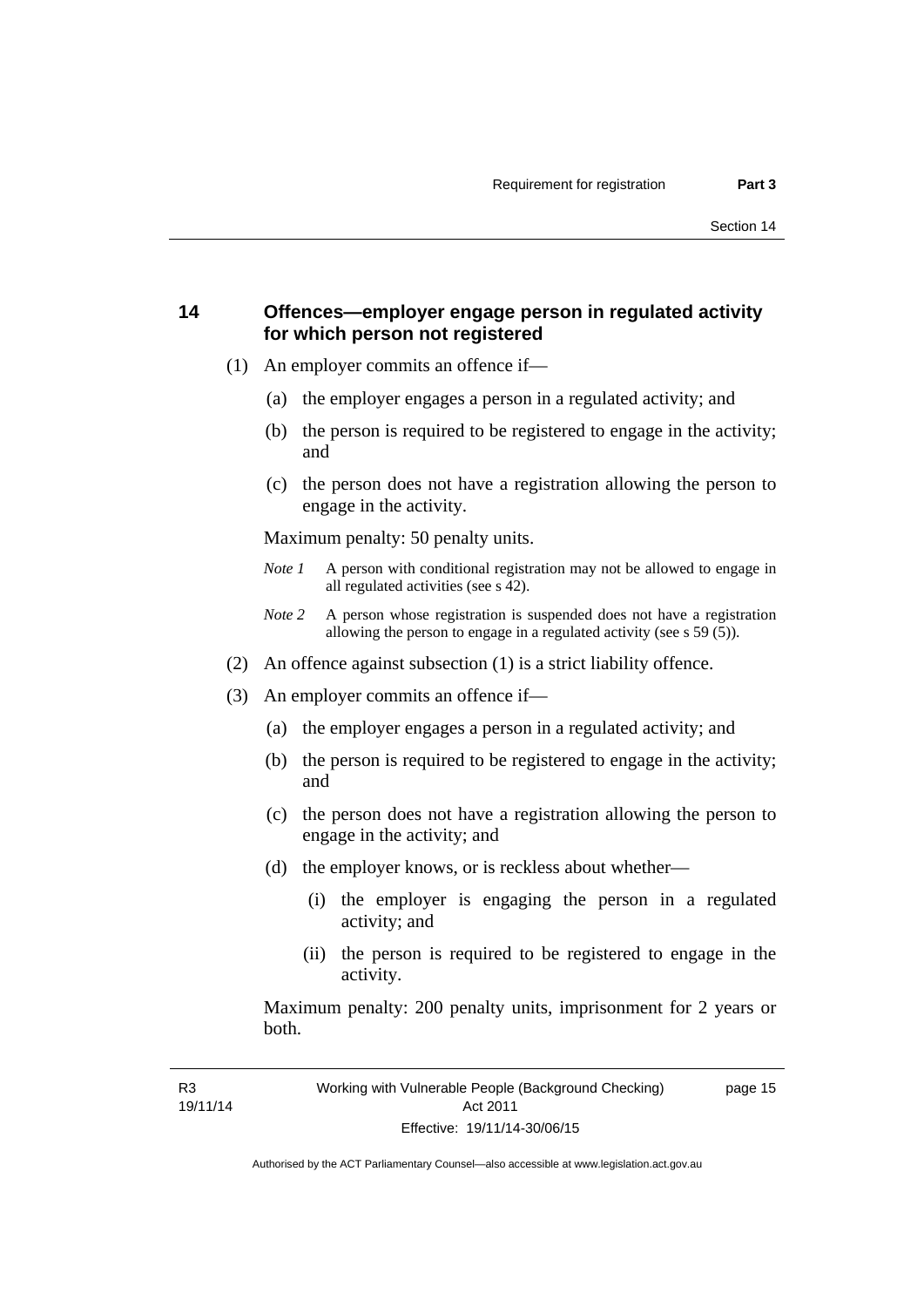Section 15

- (4) Strict liability applies to subsection (3) (c).
- (5) This section does not apply to an employer if an unregistered person engages in a regulated activity for the employer under section 15 or section 16.
	- *Note 1* An unregistered person who has applied for registration may engage in a regulated activity for which the person is required to be registered in certain circumstances (see s 15 and s 16).
	- *Note* 2 The defendant has an evidential burden in relation to the matters mentioned in s (2) (see [Criminal Code](http://www.legislation.act.gov.au/a/2002-51/default.asp), s 58).

### <span id="page-23-0"></span>**15 When unregistered person may be engaged in regulated activity—supervised employment**

- (1) This section applies to an unregistered person if—
	- (a) the person has applied for registration under section 17; and
	- (b) the commissioner has not—
		- (i) registered the person under section 41; or
		- (ii) given the person a negative notice under section 40; and
	- (c) the person has not withdrawn the application.
- (2) The person may engage in a regulated activity for which the person is required to be registered if—
	- (a) the person is eligible; and
	- (b) the person included a named employer for the activity on the person's application for registration; and
		- *Note Named employer*—see s 18 (1) (d) (i).
	- (c) the named employer has agreed to engage the person in the activity; and

R3 19/11/14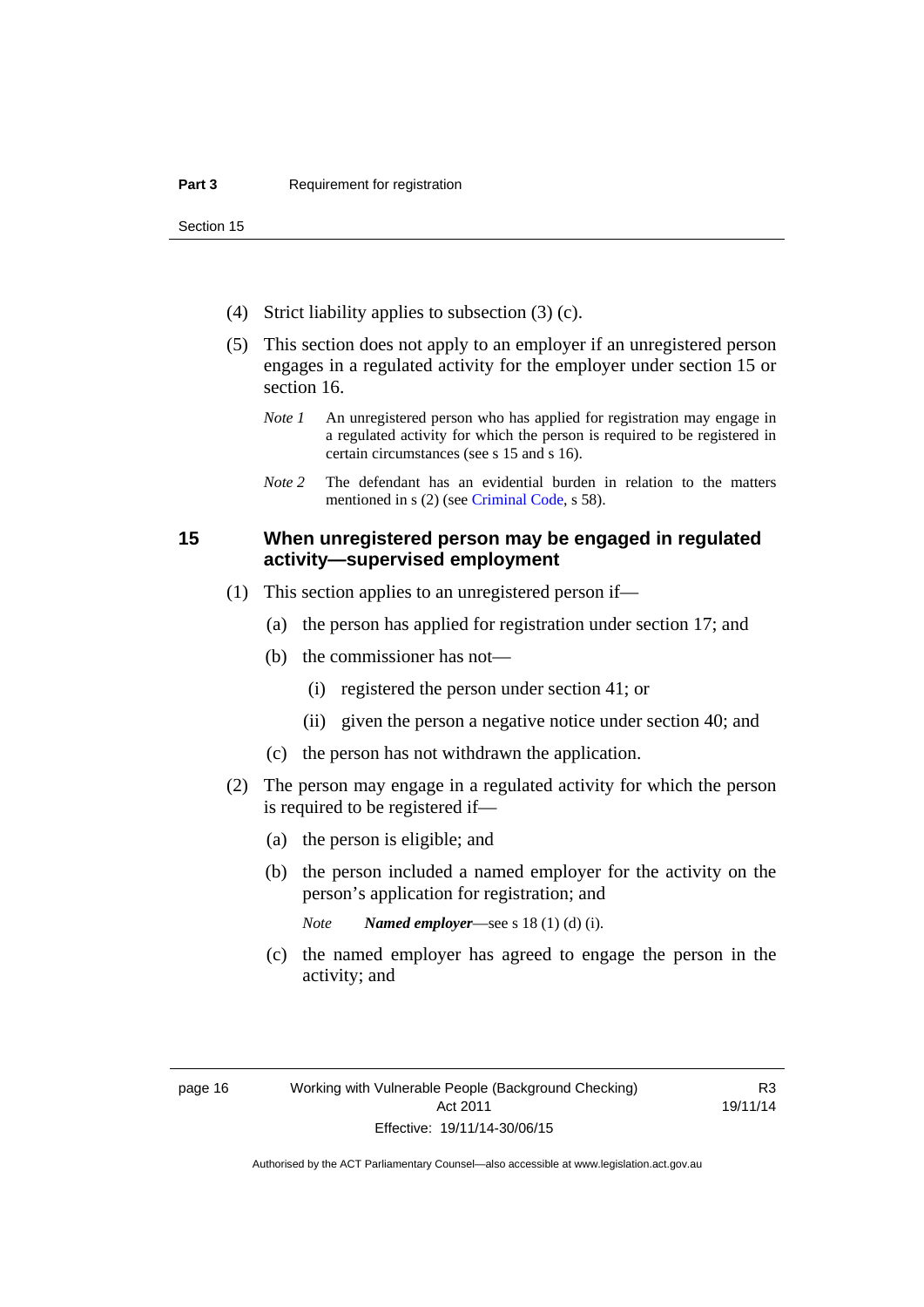- (d) a registered person is present at all times while the unregistered person is engaged in the activity.
- *Note* An unregistered person who is engaging in a regulated activity under this section commits an offence under s 13 if the person continues to engage in the activity after—
	- (a) the person's application for registration is withdrawn (see s 20); or
	- (b) the person is given a negative notice (see s 40).
- (3) To remove any doubt, nothing in this section prevents an employer refusing to engage an unregistered person in a regulated activity.
- (4) In this section:

*eligible*—a person is *eligible* if—

- (a) the person has not previously been given a negative notice under this Act or a corresponding law; and
- (b) the person has not had a previous registration suspended or cancelled; and
- (c) the person's most recent registration (if any) was not conditional.

### <span id="page-24-0"></span>**16 When unregistered person may be engaged in regulated activity—kinship carer**

- (1) This section applies to an unregistered person if—
	- (a) the person is engaged in a regulated activity under the *[Children](http://www.legislation.act.gov.au/a/2008-19)  [and Young People Act 2008](http://www.legislation.act.gov.au/a/2008-19)*, part 15.4 (Out-of-home carers) as a kinship carer; and
	- (b) the person is required to be registered to engage in the activity.

page 17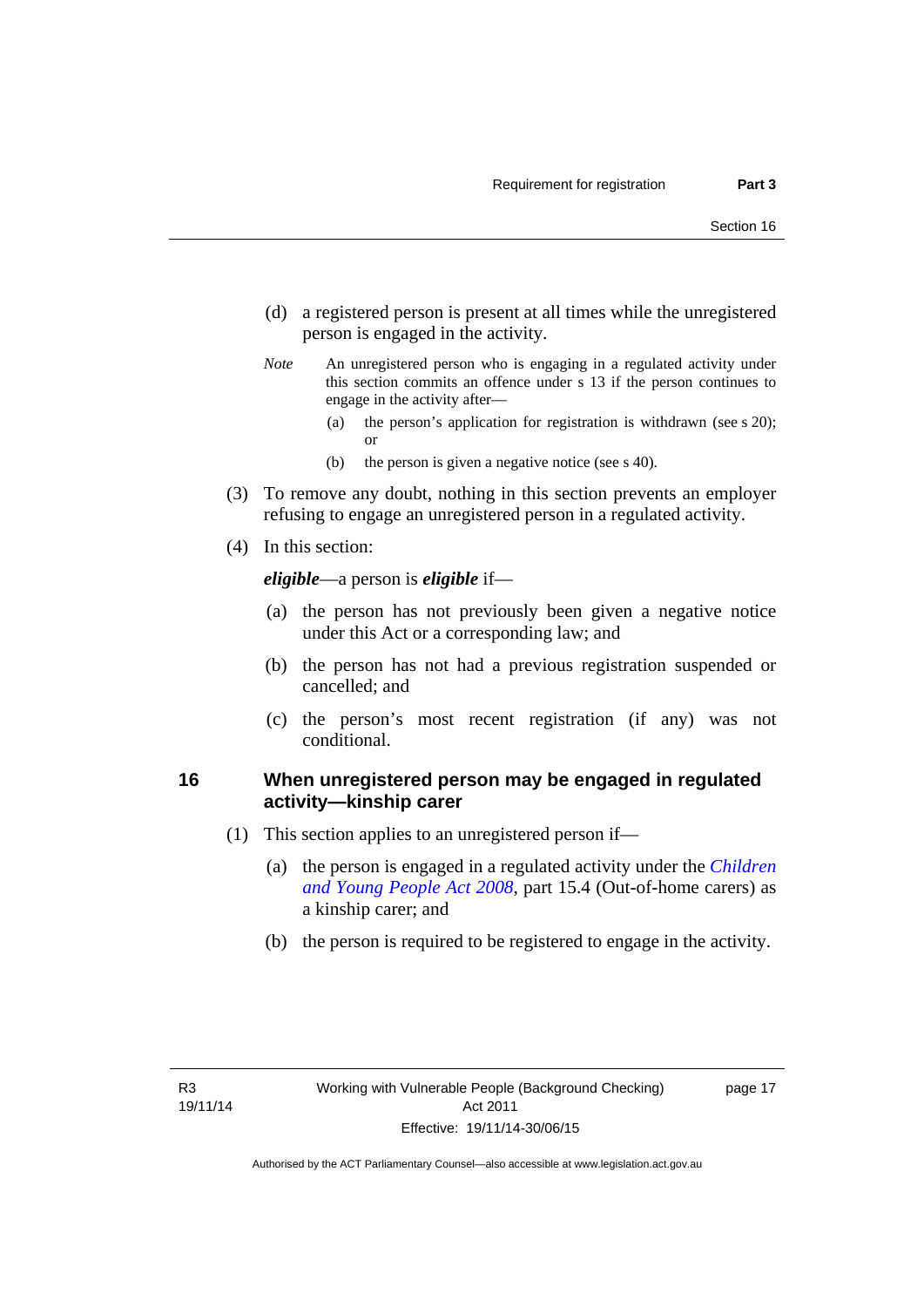Section 16

- (2) The person may engage in the regulated activity if—
	- (a) the person has applied for registration under section 17; and
	- (b) the commissioner has not given the person a negative notice under section 40; and
	- (c) the person has not withdrawn the application; and
	- (d) the person is eligible.
- (3) In this section:

*eligible*—see section 15 (4).

*kinship carer*—see the *[Children and Young People Act 2008](http://www.legislation.act.gov.au/a/2008-19)*, section 509.

page 18 Working with Vulnerable People (Background Checking) Act 2011 Effective: 19/11/14-30/06/15

R3 19/11/14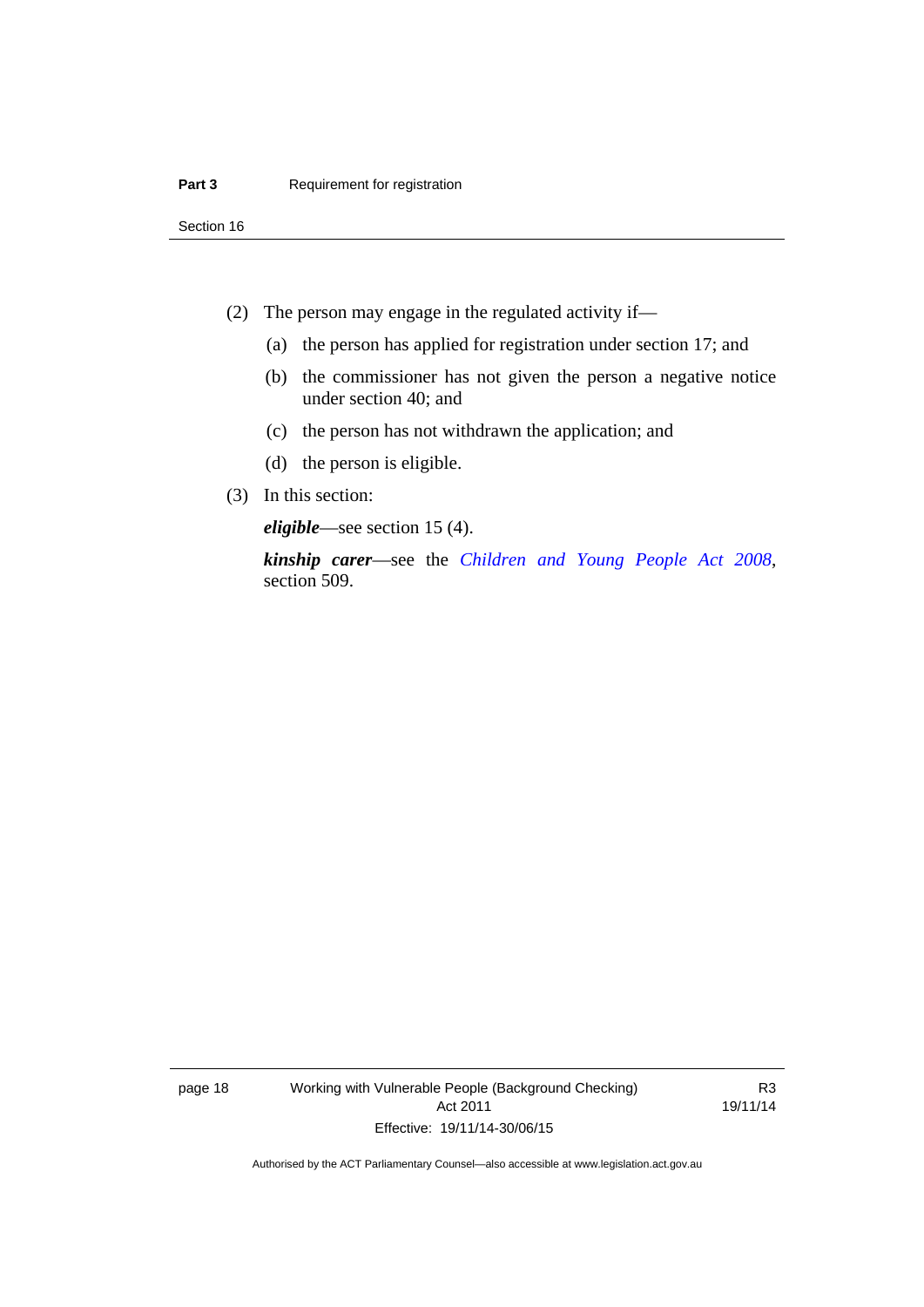## <span id="page-26-0"></span>**Part 4 Applying for registration**

### <span id="page-26-1"></span>**17 Application for registration**

- (1) A person may apply to the commissioner for registration under this Act.
	- *Note 1 Commissioner* means the commissioner for fair trading (see the dictionary).
	- *Note* 2 If a form is approved under s 69 for this provision, the form must be used.
	- *Note 3* A fee may be determined under s 68 for this provision.
- (2) This section is subject to section 22.
	- *Note* Under s 22, a person who is given a negative notice or whose registration is cancelled must not reapply for registration for 3 years, unless relevant information about the person has changed.

### <span id="page-26-2"></span>**18 Application for registration—contents**

- (1) An application for registration must include—
	- (a) the applicant's name and any previous name; and
	- (b) the applicant's current home address, and any previous home address in the 5 years before applying; and
	- (c) evidence of the applicant's identity; and

#### **Example**

100 points of identification

- *Note* An example is part of the Act, is not exhaustive and may extend, but does not limit, the meaning of the provision in which it appears (see [Legislation Act,](http://www.legislation.act.gov.au/a/2001-14) s 126 and s 132).
- (d) if the applicant engages, or intends to engage, in a regulated activity for a particular employer—
	- (i) the employer (the *named employer*) for the activity; and

R3 19/11/14 page 19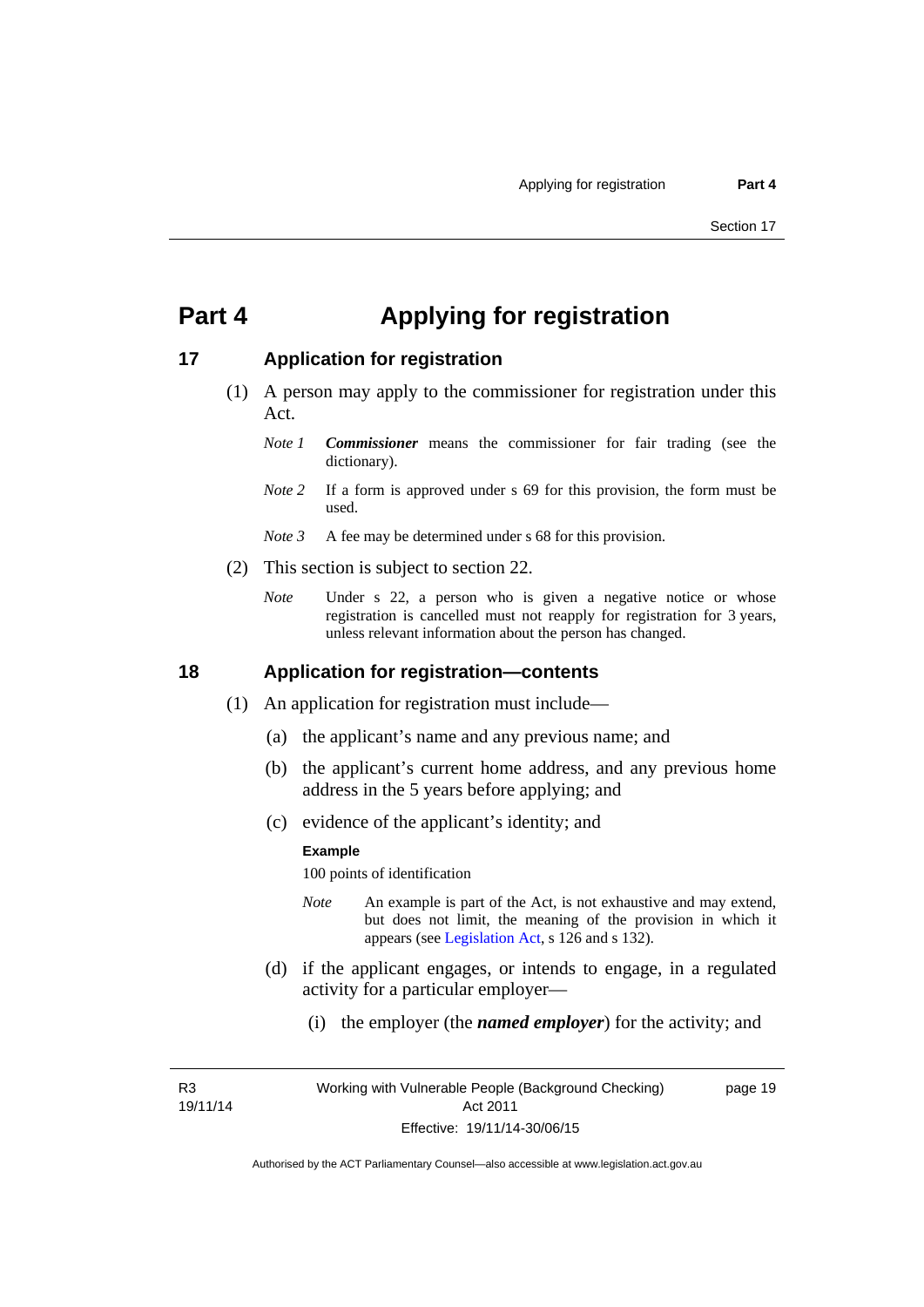Section 18

- (ii) the named employer's address and contact details; and
- (iii) the capacity in which the applicant engages, or intends to engage, in the activity for the named employer; and
- (e) anything else prescribed by regulation.
- (2) The application must be accompanied by—
	- (a) a consent by the applicant for the commissioner to—
		- (i) check the applicant's criminal history, non-conviction information and any other information about the applicant that may be relevant in deciding the application; and

*Note 1 Criminal history*, about a person*—*see s 24.

- *Note 2 Non-conviction information*, about a person—see s 25.
- (ii) seek information or advice from any entity in relation to the applicant's—
	- (A) application under section 33; or
	- (B) registration under section 53; and
- (iii) contact the named employer (if any) in relation to the status of the applicant's application or registration; and
	- *Note* For example, the commissioner must tell a person's employer if the person withdraws an application (see s 20 (2) (a)), if the commissioner registers the person (see s 41 (2) (c)), if the commissioner refuses to register the person (see s  $40$  (2) (b)), if there is a change in an applicant's registration status as a result of an additional risk assessment (see s 54), or if a person's registration is suspended or cancelled (see s 59 (2) (b)) or surrendered (see s 60 (4)).
- (b) a written statement by the applicant stating—
	- (i) whether the applicant has been convicted or found guilty of a relevant offence outside Australia; and

page 20 Working with Vulnerable People (Background Checking) Act 2011 Effective: 19/11/14-30/06/15

R3 19/11/14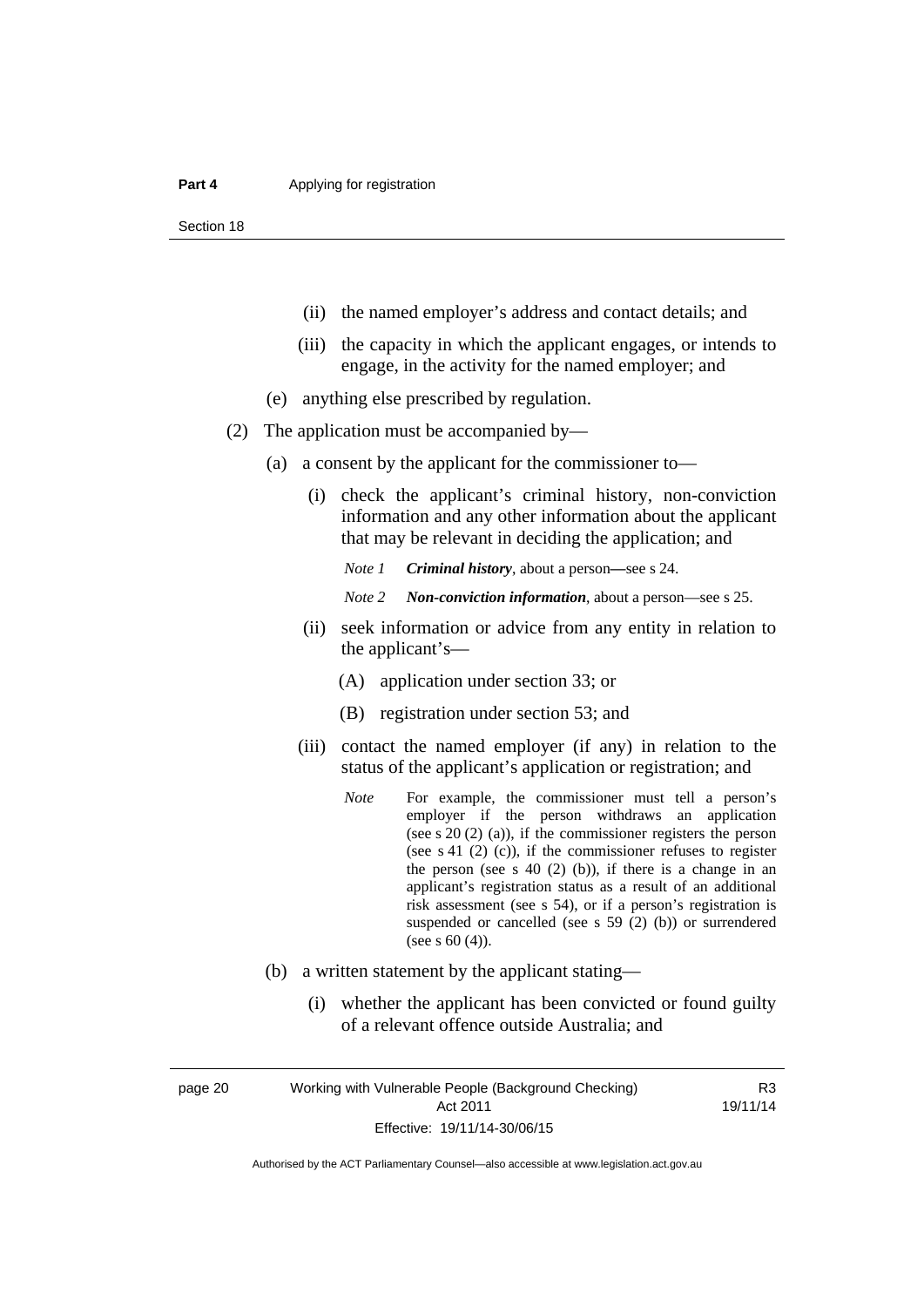- (ii) if the applicant has been convicted or found guilty of a relevant offence outside Australia—details of the offence; and
- (c) anything else prescribed by regulation.
- *Note* It is an offence to make a false or misleading statement, give false or misleading information or produce a false or misleading document (see [Criminal Code,](http://www.legislation.act.gov.au/a/2002-51/default.asp) pt 3.4).
- (3) The commissioner must tell the applicant in writing about the following:
	- (a) the rights and obligations of the applicant under this Act;
	- (b) information the applicant may supply to support the application;
	- (c) the risk assessment guidelines mentioned in division 5.2 and where to find a copy.
	- *Note* The commissioner may tell the applicant about the matters in s (3) in any way the commissioner considers appropriate, including on a form approved for s 17 or in guidelines made for this Act.

### <span id="page-28-0"></span>**19 Application for registration—additional information**

- (1) The commissioner may, in writing, require an applicant to give the commissioner additional information in writing or documents that the commissioner reasonably needs to decide the application.
- (2) If the applicant does not comply with a requirement under subsection (1), the commissioner may refuse to consider the application further.
	- *Note* It is an offence to make a false or misleading statement, give false or misleading information or produce a false or misleading document (see [Criminal Code](http://www.legislation.act.gov.au/a/2002-51/default.asp), pt 3.4).

page 21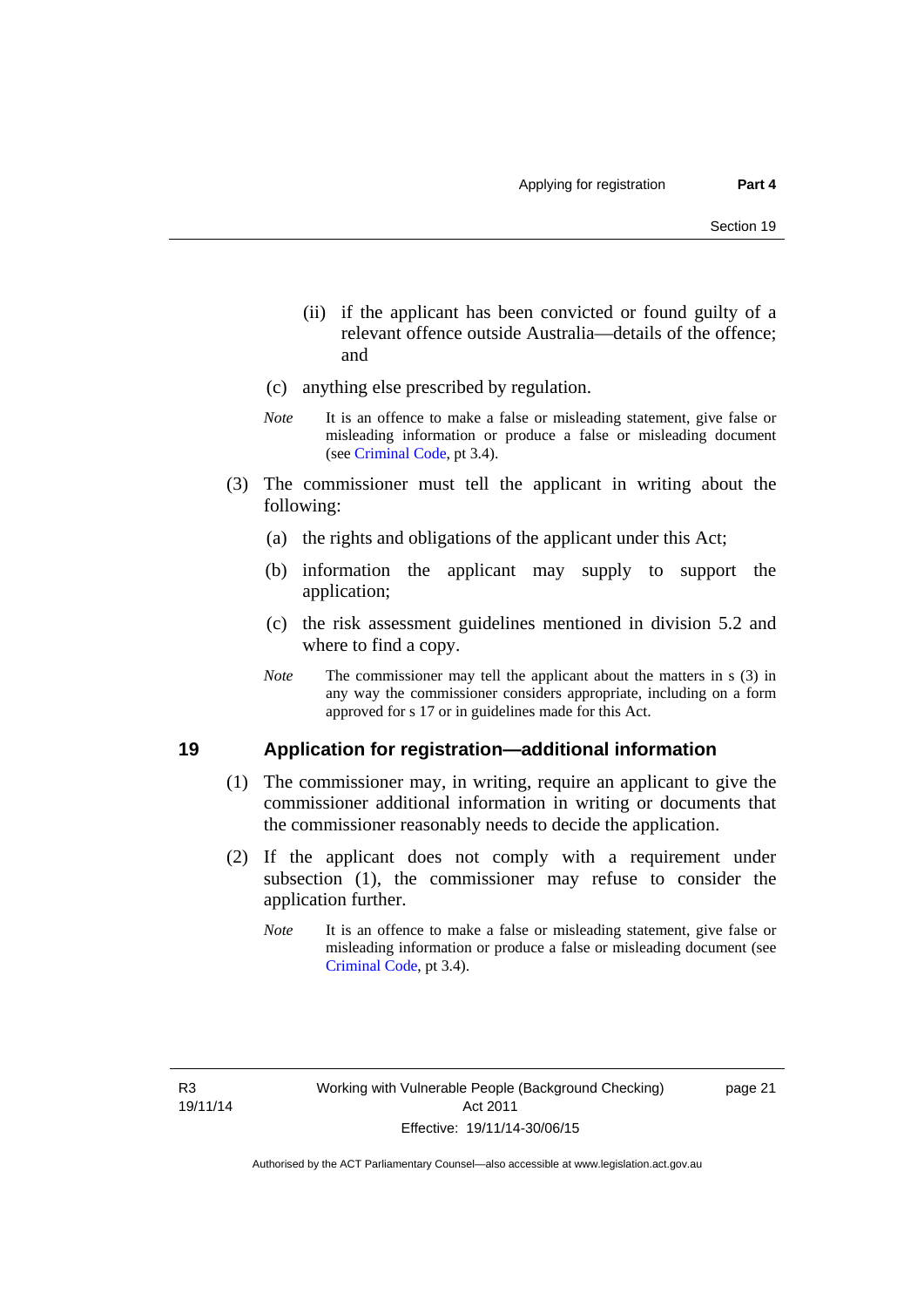Section 20

### <span id="page-29-0"></span>**20 Application for registration—withdrawal**

- (1) An applicant may withdraw an application at any time by written notice to the commissioner.
	- *Note* If a form is approved under s 69 for this provision, the form must be used.
- (2) If an application is withdrawn the commissioner—
	- (a) must tell the named employer (if any) that the application has been withdrawn; and
	- (b) need take no further action on the application.
	- *Note* If an unregistered person engaging in a regulated activity under s 15 withdraws the person's application for registration, the person commits an offence under s 13 if the person continues to engage in the activity.

### <span id="page-29-1"></span>**21 Offences—applicant fail to disclose charge, conviction or finding of guilt for relevant offence**

- (1) A person commits an offence if—
	- (a) the person has applied for registration; and
	- (b) the commissioner has not—
		- (i) told the person that the person has been registered; or
		- (ii) given the person a negative notice; and
	- (c) the person is charged with a relevant offence; and
	- (d) the person does not tell the commissioner about the charge in writing within 10 working days after the day the person is charged.

Maximum penalty: 50 penalty units.

R3 19/11/14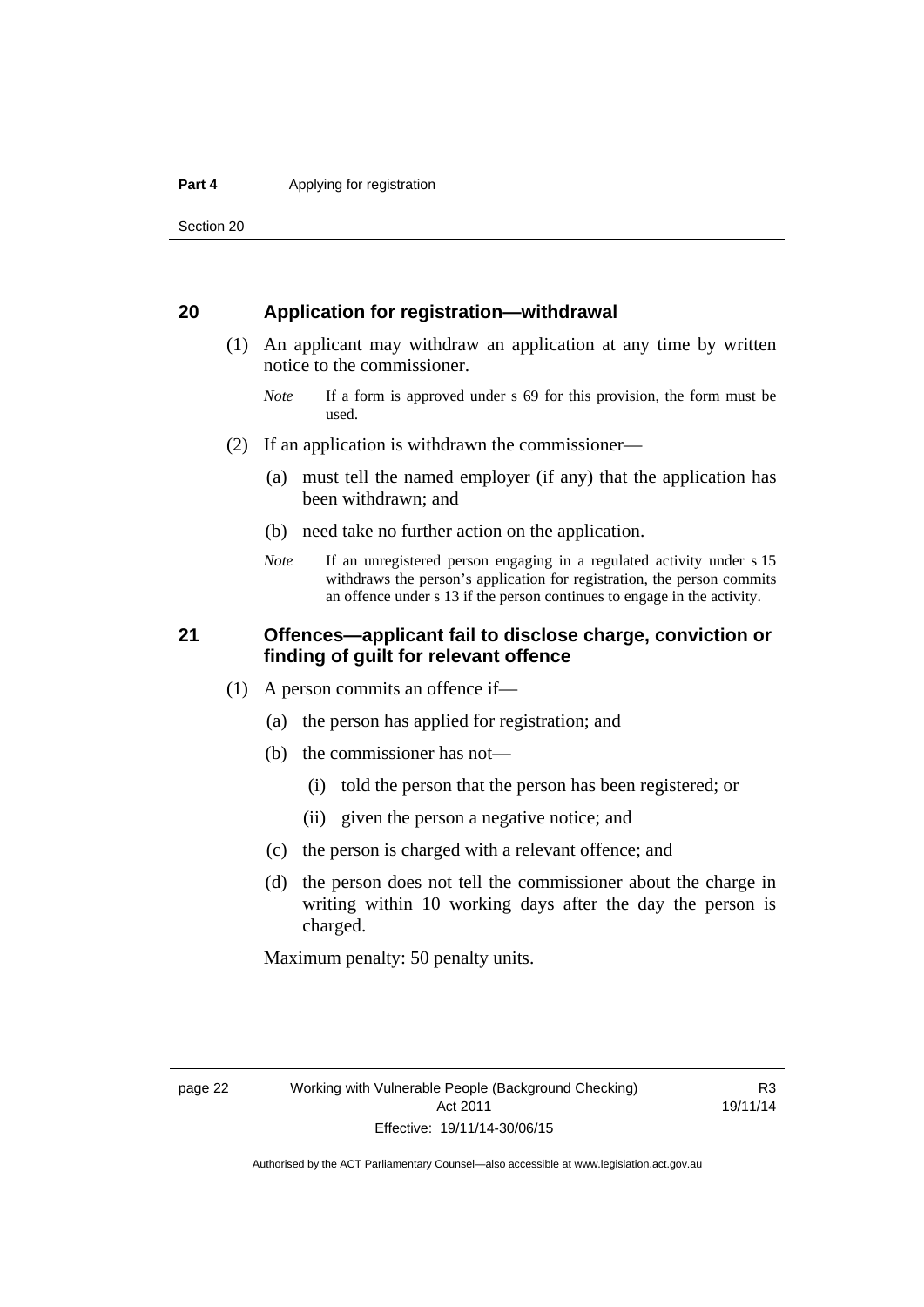- (2) A person commits an offence if—
	- (a) the person has applied for registration; and
	- (b) the commissioner has not—
		- (i) told the person that the person has been registered; or
		- (ii) given the person a negative notice; and
	- (c) the person is convicted or found guilty of a relevant offence; and
	- (d) the person does not tell the commissioner about the conviction or finding of guilt in writing within 10 working days after the day the person is convicted or found guilty.

Maximum penalty: 50 penalty units.

(3) An offence against this section is a strict liability offence.

### <span id="page-30-0"></span>**22 Restriction on reapplying for registration**

- (1) This section applies to a person if—
	- (a) the person is given a negative notice; or
		- *Note Negative notice*—see s 40 (2).
	- (b) the person's registration is cancelled.
- (2) The person may apply for registration under section 17 only if—
	- (a) it is at least 3 years after the day—
		- (i) the person was given the negative notice; or
		- (ii) the cancellation took effect; or

*Note* For when a cancellation takes effect, see s 59 (4).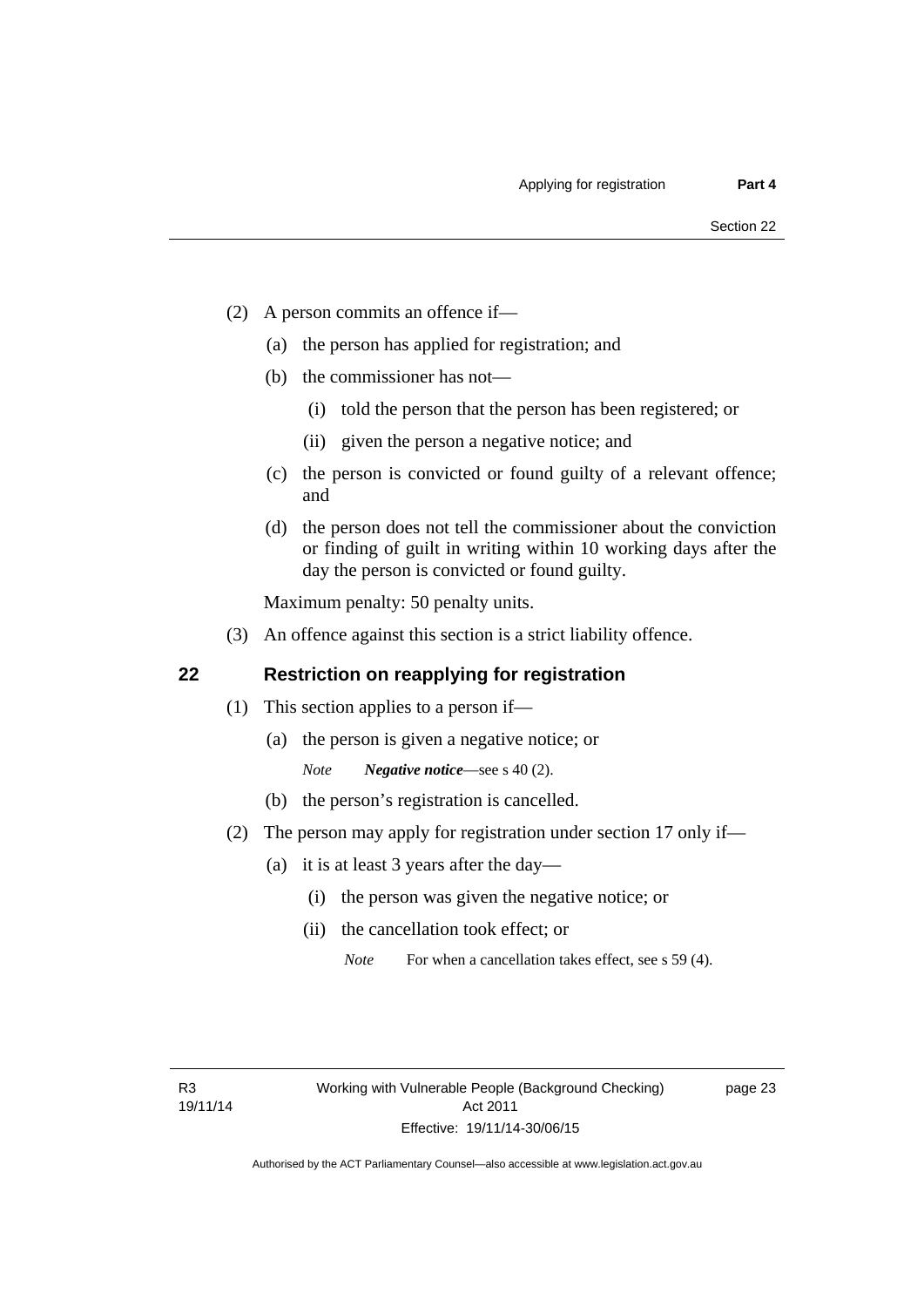#### **Part 4 Applying for registration**

Section 22

- (b) there has been a change in relevant information about the person since—
	- (i) the person was given the negative notice; or
	- (ii) the cancellation took effect

#### **Examples—change in relevant information**

- 1 a person has been acquitted of a previously pending charge for a relevant offence
- 2 a person's conviction for a relevant offence has been quashed
- *Note* An example is part of the Act, is not exhaustive and may extend, but does not limit, the meaning of the provision in which it appears (see [Legislation Act,](http://www.legislation.act.gov.au/a/2001-14) s 126 and s 132).
- (3) The risk assessment guidelines may provide for what constitutes a change in relevant information about the person.

page 24 Working with Vulnerable People (Background Checking) Act 2011 Effective: 19/11/14-30/06/15

R3 19/11/14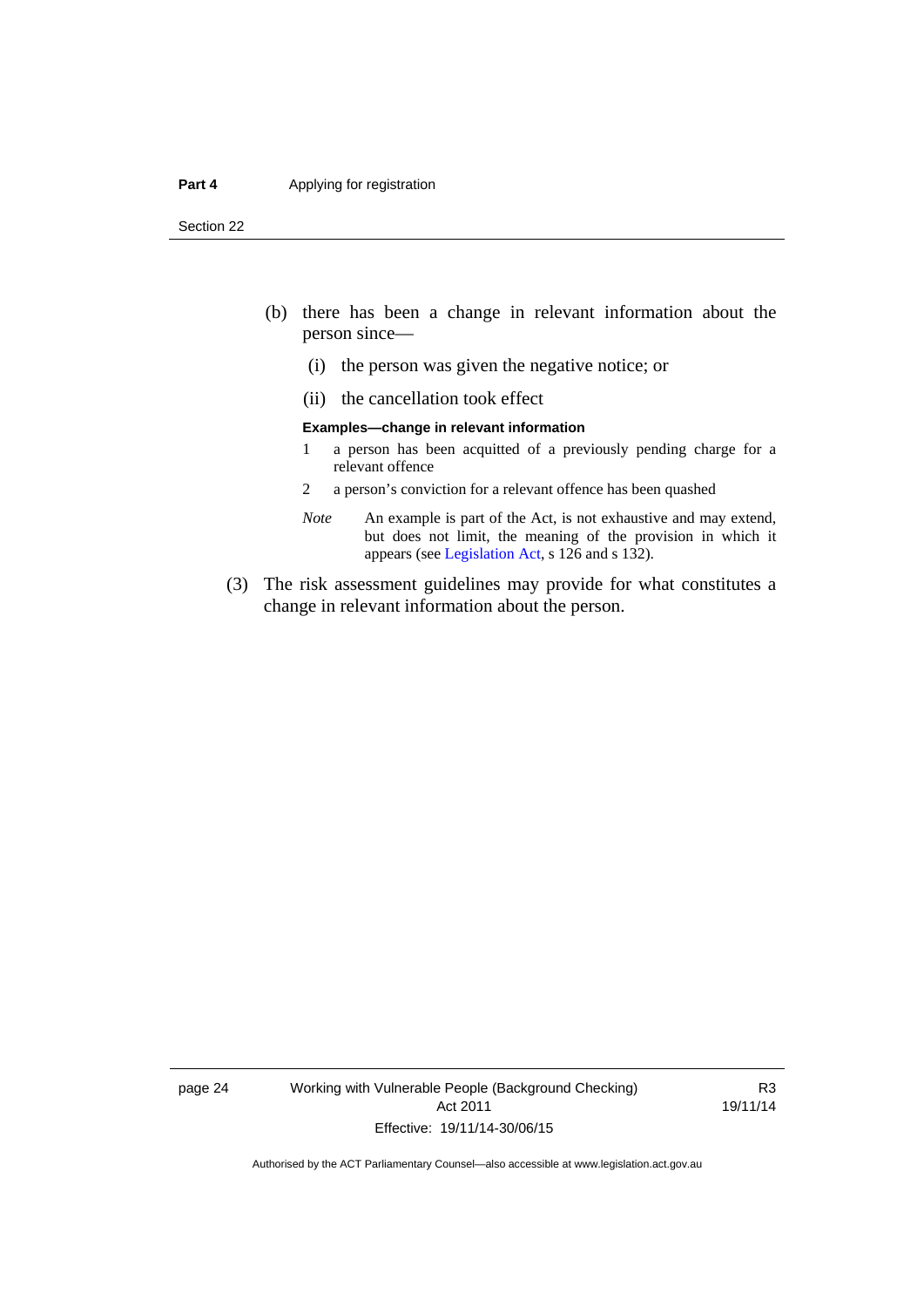# <span id="page-32-0"></span>**Part 5 Risk assessments**

### <span id="page-32-1"></span>**Division 5.1 Important concepts**

### <span id="page-32-2"></span>**23 Meaning of** *risk assessment*

(1) In this Act:

*risk assessment*, for a person, means an assessment by the commissioner of whether the person poses an unacceptable risk of harm to a vulnerable person.

### **Examples—harm**

- 1 sexual
- 2 physical
- 3 emotional
- 4 financial

*Note* An example is part of the Act, is not exhaustive and may extend, but does not limit, the meaning of the provision in which it appears (see [Legislation Act,](http://www.legislation.act.gov.au/a/2001-14) s 126 and s 132).

 (2) It does not matter whether the risk of harm arises from neglect, abuse or other conduct by the person.

### <span id="page-32-3"></span>**24 Meaning of** *criminal history*

In this Act:

*criminal history*, about a person, means any conviction of, or finding of guilt against, the person for a relevant offence.

*Note* A conviction does not include a spent conviction (see *[Spent Convictions](http://www.legislation.act.gov.au/a/2000-48)  [Act 2000](http://www.legislation.act.gov.au/a/2000-48)*, s 16 (c) (i)).

page 25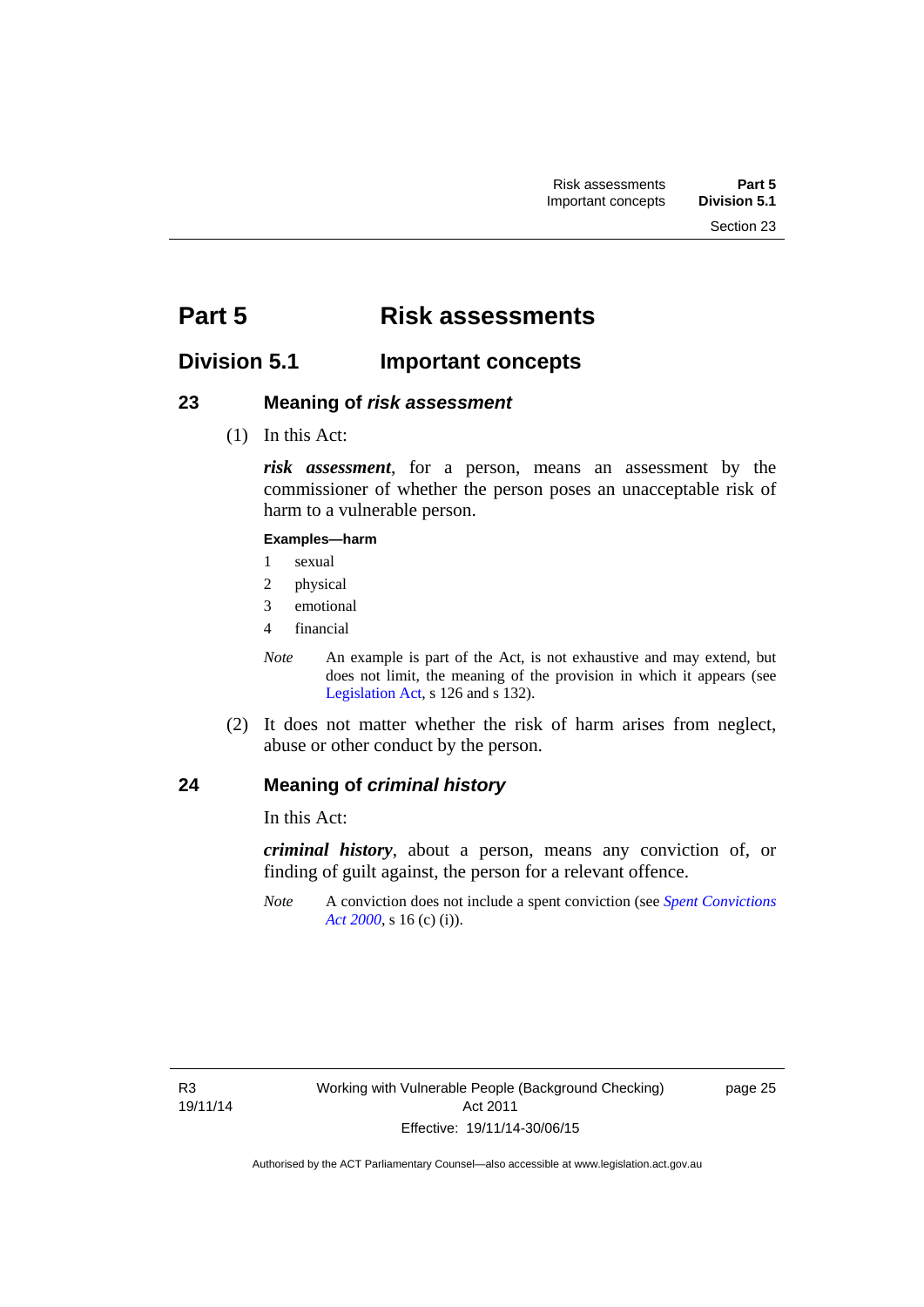### <span id="page-33-0"></span>**25 Meaning of** *non-conviction information*

In this Act:

*non-conviction information*, about a person, means any of the following information about a relevant offence (or an alleged relevant offence):

- (a) the person has been charged with the offence but—
	- (i) a proceeding for the alleged offence is not finalised; or
	- (ii) the charge has lapsed, been withdrawn or discharged, or struck out;
- (b) the person has been acquitted of the alleged offence;
- (c) the person has had a conviction for the alleged offence quashed or set aside;
- (d) the person has been served with an infringement notice for the alleged offence;
- (e) the person has a spent conviction for the offence.
	- *Note* The *[Spent Convictions Act 2000](http://www.legislation.act.gov.au/a/2000-48)* sets out which convictions can be spent (see that Act, s 11) and when a conviction is spent (see that Act s 12).

### <span id="page-33-1"></span>**26 Meaning of** *relevant offence*

In this Act:

*relevant offence* means any of the following offences (whether committed in the ACT or elsewhere):

- (a) a sexual offence;
- (b) an offence against the person;
- (c) an offence involving violence;
- (d) an offence involving dishonesty or fraud;

page 26 Working with Vulnerable People (Background Checking) Act 2011 Effective: 19/11/14-30/06/15

R3 19/11/14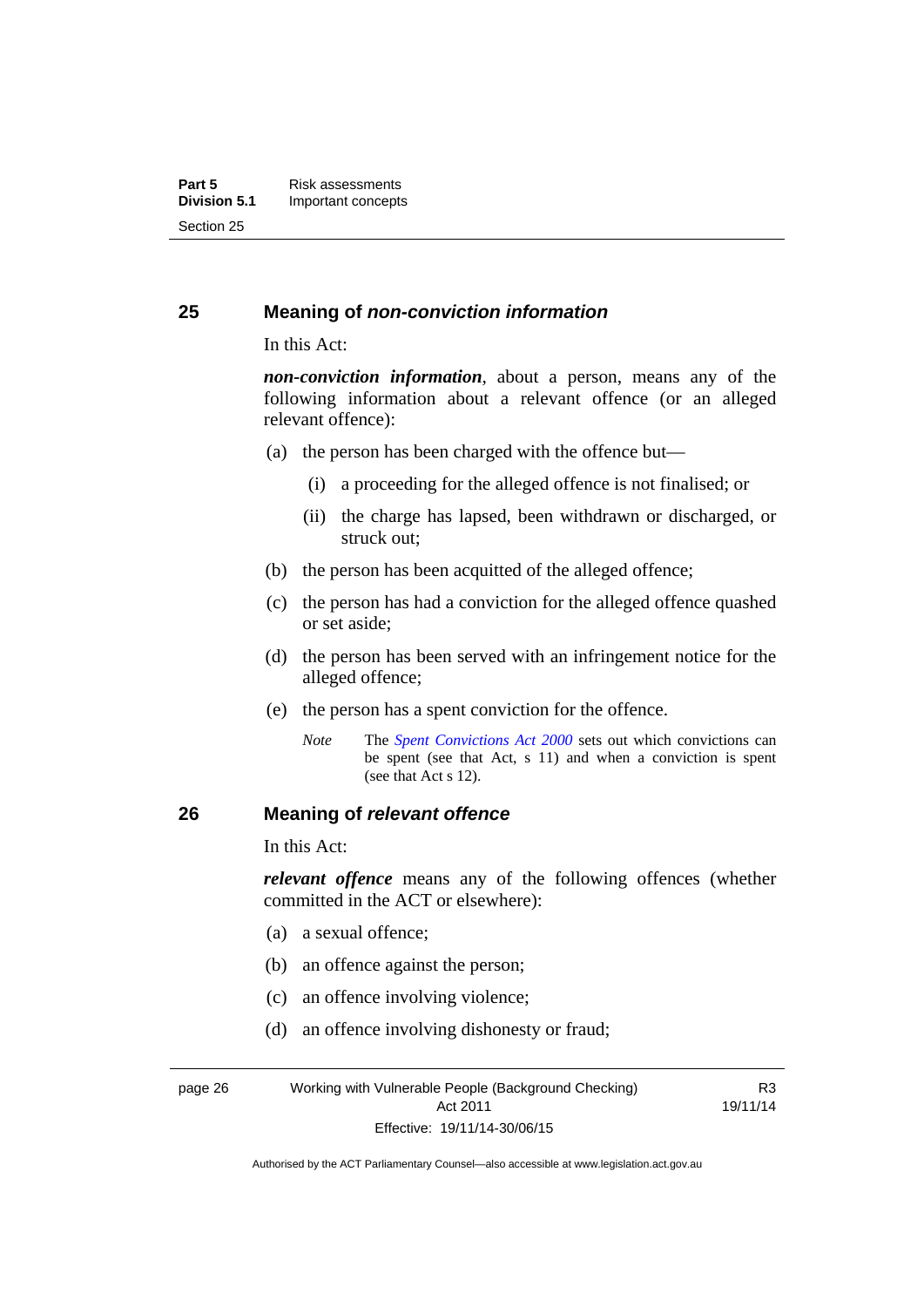- (e) an offence relating to property;
- (f) an offence involving possession of, or trafficking in, a drug of dependence or controlled drug;
- (g) an offence against an animal;
- (h) a driving offence.
- *Note* A reference to an offence includes a reference to a related ancillary offence, eg attempt (see [Legislation Act,](http://www.legislation.act.gov.au/a/2001-14) s 189).

### <span id="page-34-0"></span>**Division 5.2 Risk assessment guidelines**

### <span id="page-34-1"></span>**27 Risk assessment guidelines**

- (1) The commissioner must make guidelines (*risk assessment guidelines*) about how risk assessments are to be conducted under this Act.
- (2) A guideline may apply, adopt or incorporate an instrument, as in force from time to time.
	- *Note 1* The text of an applied, adopted or incorporated instrument, whether applied as in force from time to time or as at a particular time, is taken to be a notifiable instrument if the operation of the [Legislation Act,](http://www.legislation.act.gov.au/a/2001-14) s 47 (5) or (6) is not disapplied (see s 47 (7)).
	- *Note 2* A reference to an instrument includes a reference to a provision of an instrument (see [Legislation Act,](http://www.legislation.act.gov.au/a/2001-14) s 14 (2)).
- (3) A risk assessment guideline is a disallowable instrument.
	- *Note* A disallowable instrument must be notified, and presented to the Legislative Assembly, under the [Legislation Act.](http://www.legislation.act.gov.au/a/2001-14)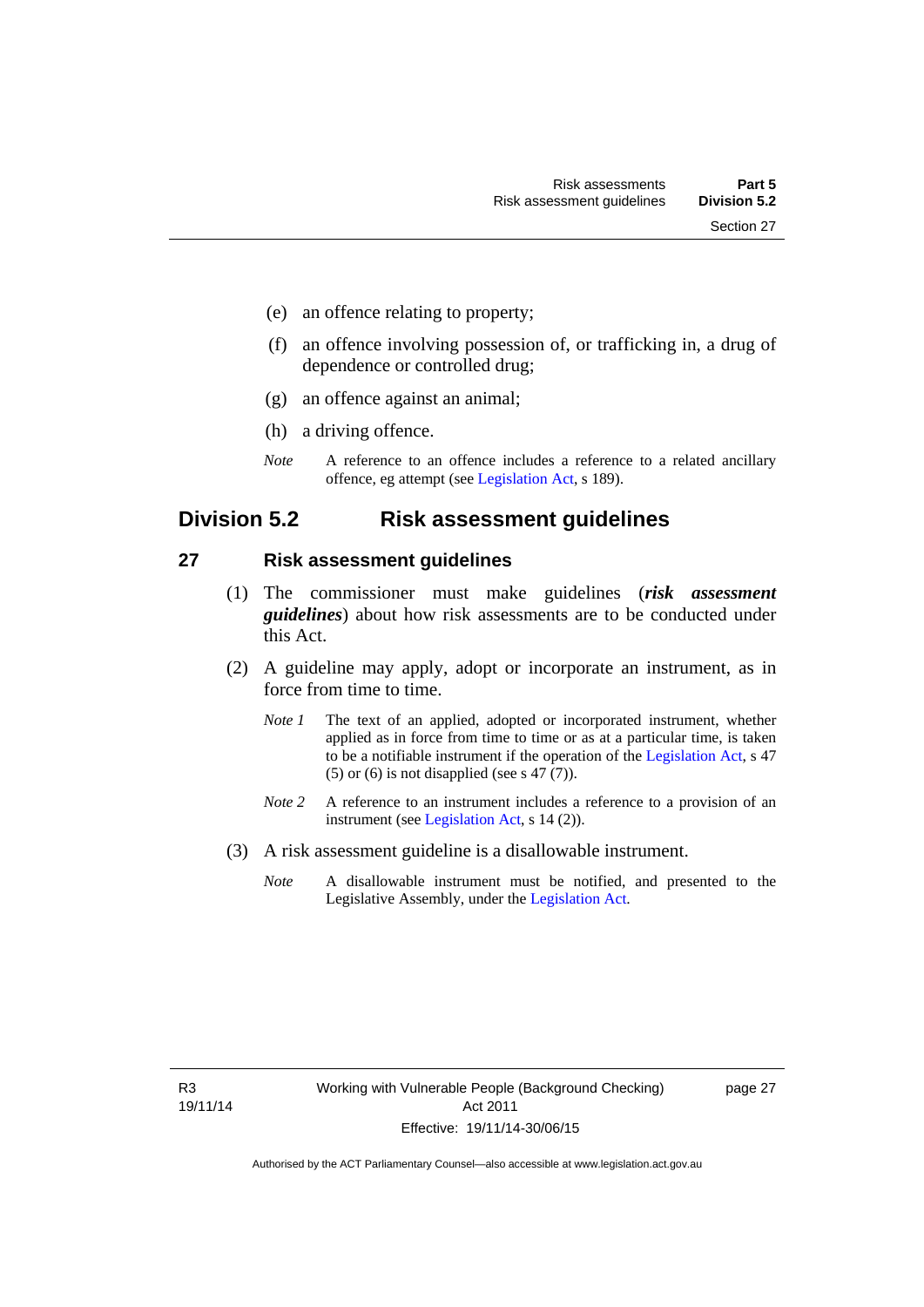### <span id="page-35-0"></span>**28 Risk assessment guidelines—content**

- (1) The risk assessment guidelines must provide for—
	- (a) matters the commissioner must or may take into account in conducting a risk assessment; and
	- (b) how those matters must or may be taken into account.
- (2) The risk assessment guidelines must provide for the following to be taken into account in conducting a risk assessment for a person in relation to a regulated activity:
	- (a) the person's criminal history;
		- *Note* The risk assessment guidelines must provide for certain matters to be taken into account in relation to relevant offences included in the person's criminal history—see s 29.
	- (b) non-conviction information about the person;
		- *Note* The risk assessment guidelines must provide for certain matters to be taken into account in relation to relevant offences, or alleged relevant offences, included in the non-conviction information about the person—see s 30.
	- (c) whether the person was previously given a negative notice under this Act or a corresponding law;
	- (d) whether the person was previously registered under this Act or a corresponding law (including whether the registration was suspended or cancelled);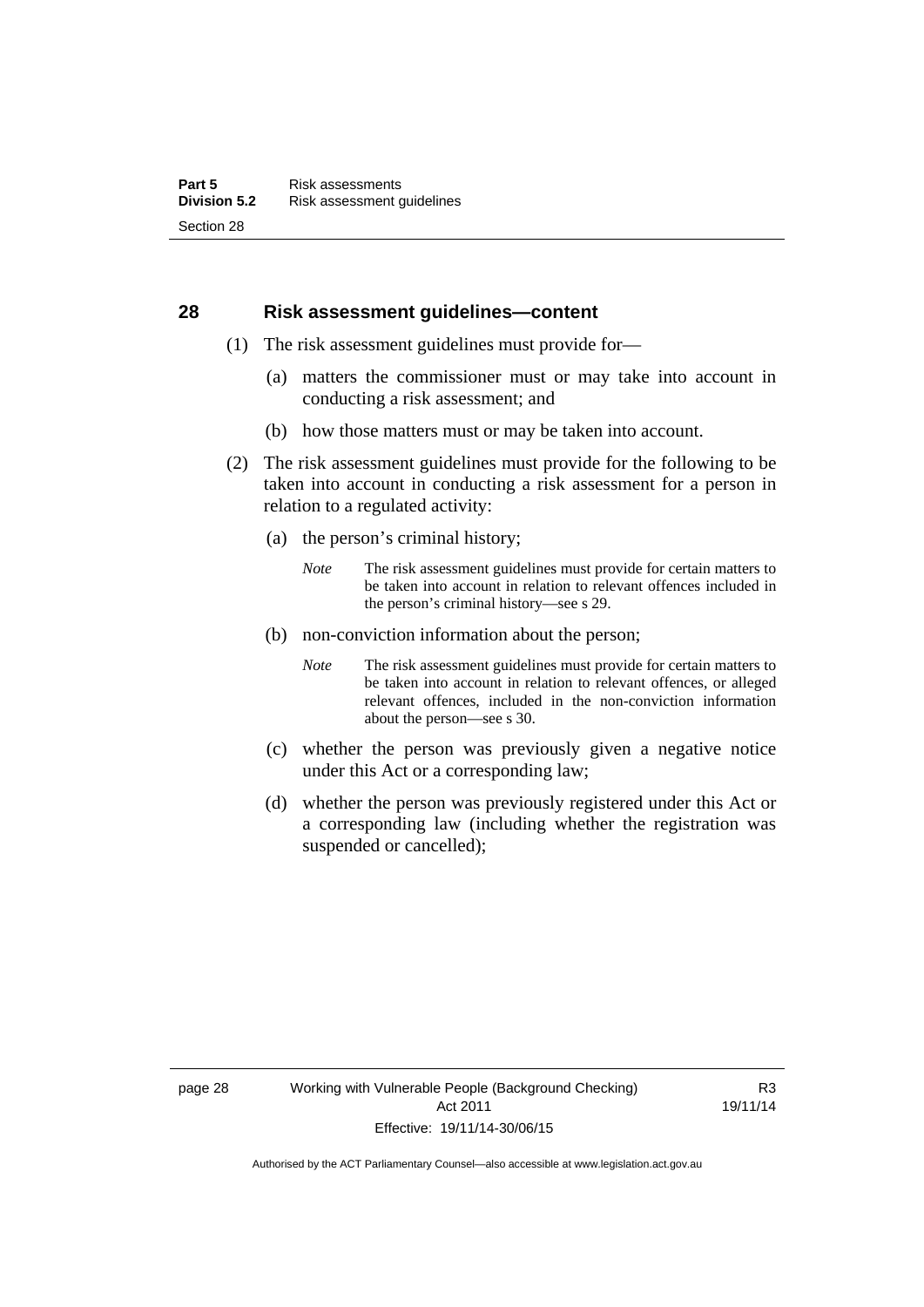Section 29

 (e) any other information the commissioner believes on reasonable grounds is or may be relevant in deciding whether, in engaging in the activity, the applicant poses a risk of harm to a

#### **Examples—par (e)**

vulnerable person.

- 1 an order made against the person made under the *[Domestic Violence](http://www.legislation.act.gov.au/a/2008-46)  [and Protection Orders Act 2008](http://www.legislation.act.gov.au/a/2008-46)*
- 2 a care and protection order under the *[Children and Young People](http://www.legislation.act.gov.au/a/2008-19)  [Act 2008](http://www.legislation.act.gov.au/a/2008-19)* for a child for whom the person has or had parental responsibility under that Act
- 3 a professional disciplinary proceeding against the person
- *Note 1* The risk assessment guidelines must provide for certain matters to be taken into account in relation to other information—see s 31.
- *Note 2* An example is part of the Act, is not exhaustive and may extend, but does not limit, the meaning of the provision in which it appears (see [Legislation Act,](http://www.legislation.act.gov.au/a/2001-14) s 126 and s 132).
- (3) The risk assessment guidelines must provide that—
	- (a) the applicant may make submissions to the commissioner in relation to any matter the commissioner must or may take into account in conducting a risk assessment; and
	- (b) the commissioner must not take into account any information about an applicant unless satisfied on reasonable grounds that the information is accurate.

#### **29 Risk assessment guidelines—criminal history**

The risk assessment guidelines must provide for the following to be taken into account in relation to any relevant offence included in the person's criminal history:

- (a) the nature, gravity and circumstances of the offence;
- (b) the relevance of the offence;
- (c) how long ago the offence was committed;

R3 19/11/14 page 29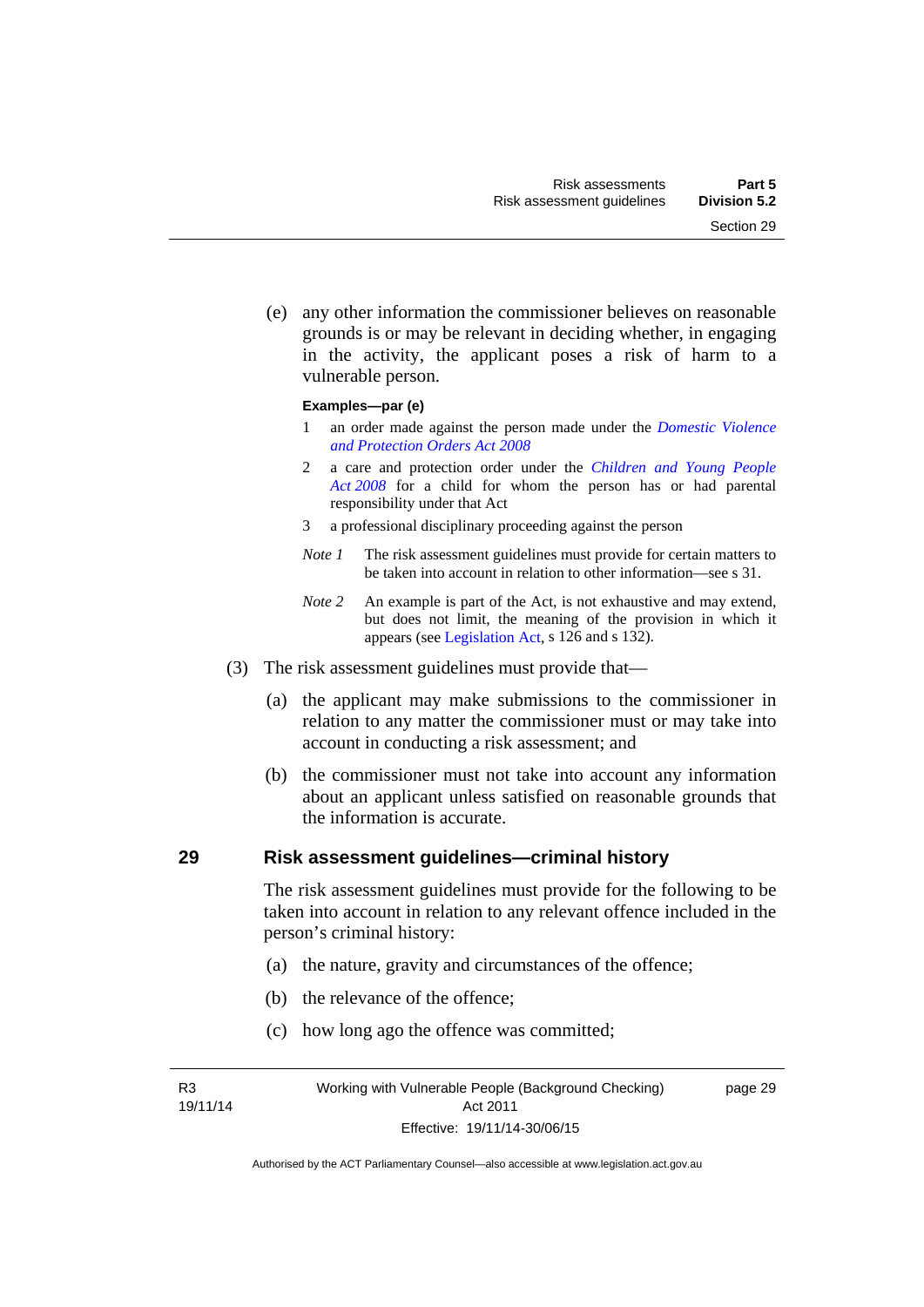- (d) the age of the person and the victim at the time of the offence;
- (e) whether the person's circumstances have changed since the offence was committed;
- (f) the person's attitude to the offence;
- (g) if the person has undergone a program of treatment or intervention for the offence—any assessment of the person following the program;
- (h) if the offence was committed outside Australia—whether the offence is an offence in Australia;
- (i) whether the person has committed any other relevant offence;
- (j) any submission made by the person to the commissioner in relation to the matters mentioned in paragraphs (a) to (i).

#### **30 Risk assessment guidelines—non-conviction information**

The risk assessment guidelines must provide for the following to be taken into account in relation to any relevant offence, or any alleged relevant offence, included in the non-conviction information about the person:

- (a) the nature, gravity and circumstances of the offence or alleged offence;
- (b) the relevance of the offence or alleged offence;
- (c) how long ago the offence or alleged offence was committed;
- (d) the age of the person and the victim at the time of the offence or alleged offence;
- (e) the truthfulness, completeness and reliability of any information or evidence provided by the person who made the allegation or provided the initial information;

R3 19/11/14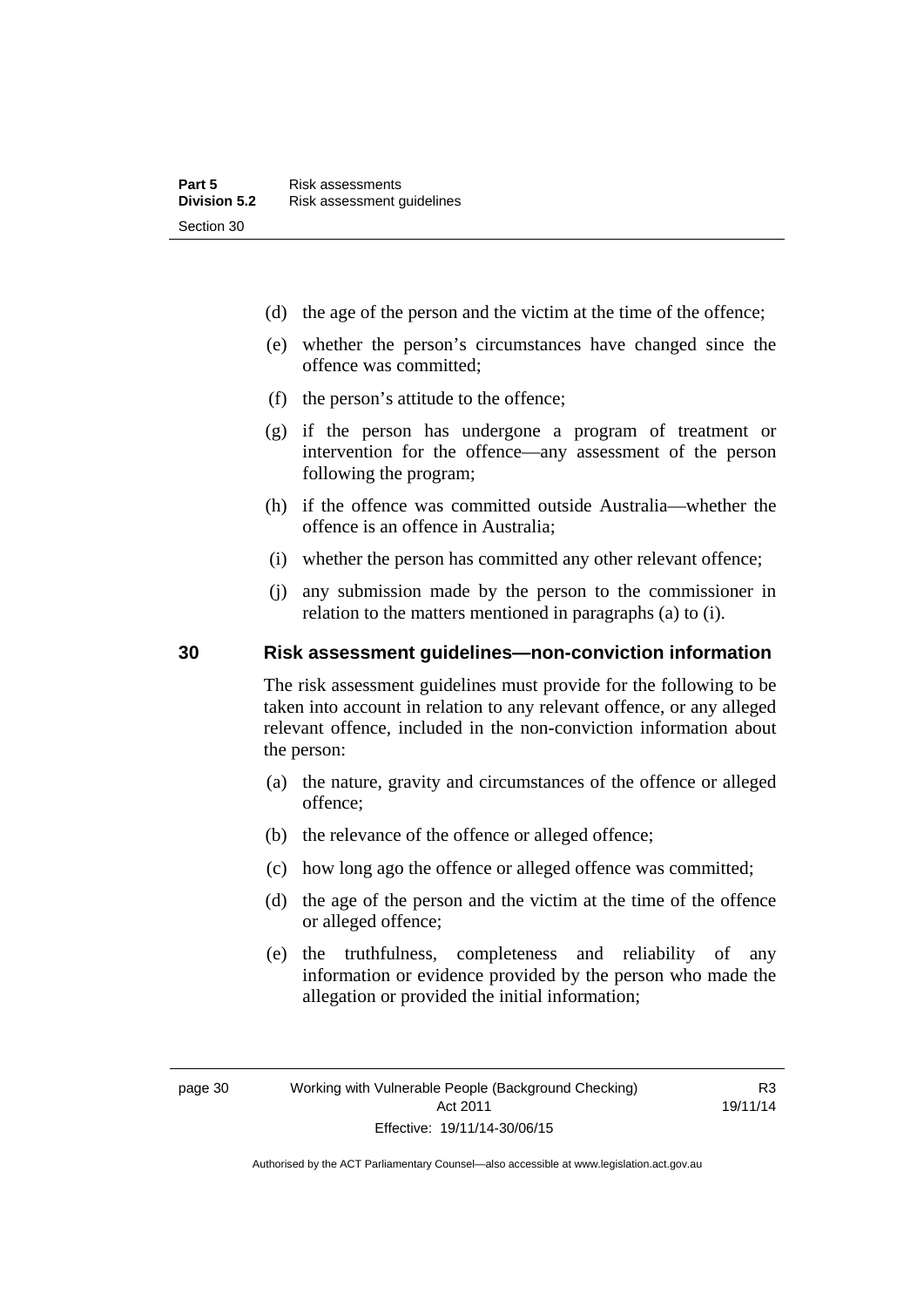- (f) the nature, extent and outcome of any investigation into the offence or alleged offence;
- (g) any formal statement made by the person to a police officer, including any answer given in a recorded interview, in relation to the offence or alleged offence;
- (h) any evidence given by the person in a court proceeding for the offence or alleged offence;
- (i) whether this was the person's first offence or alleged offence;
- (j) any submission made by the person to the commissioner in relation to the matters mentioned in paragraphs (a) to (i).

#### **31 Risk assessment guidelines—other information**

The risk assessment guidelines must provide for the following to be taken into account in relation to any other information the commissioner believes on reasonable grounds is or may be relevant in deciding whether, in engaging in a regulated activity, the applicant poses a risk of harm to a vulnerable person:

(a) how the information was obtained;

#### **Examples**

- 1 tip off from a member of the public
- 2 a media report
- *Note* An example is part of the Act, is not exhaustive and may extend, but does not limit, the meaning of the provision in which it appears (see [Legislation Act,](http://www.legislation.act.gov.au/a/2001-14) s 126 and s 132).
- (b) the relevance of the information;
- (c) the truthfulness, completeness and reliability of the information;
- (d) any submission made by the person to the commissioner in relation to the matters mentioned in paragraphs (a) to (c).

R3 19/11/14 page 31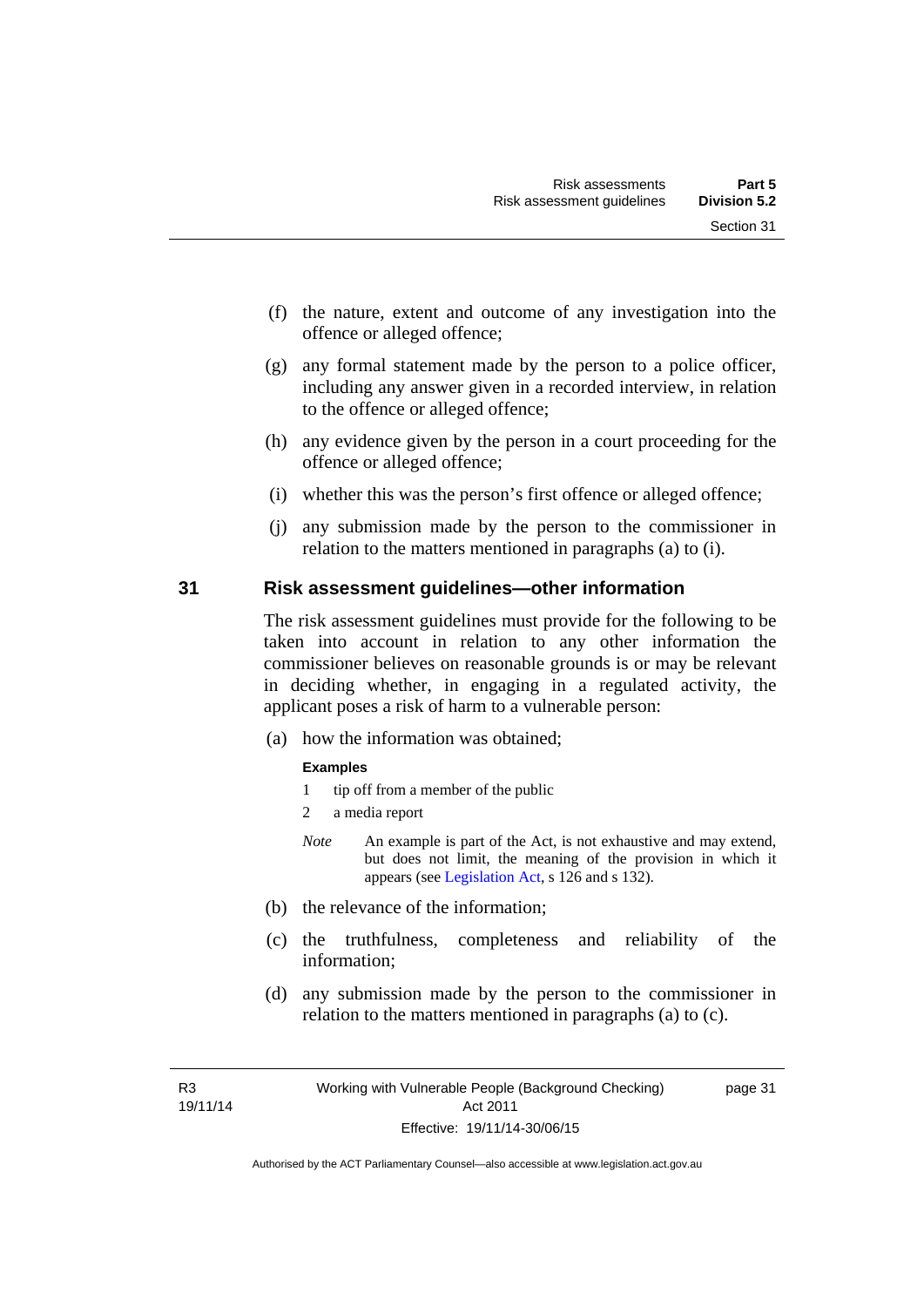# **Division 5.3 Conducting risk assessments**

#### **32 Risk assessments**

 (1) On application by a person for registration, the commissioner must conduct a risk assessment for the person.

 (2) The risk assessment must be conducted in accordance with the risk assessment guidelines.

#### **33 Commissioner may seek information from entities to conduct risk assessments**

The commissioner may seek information or advice from any entity the commissioner considers may be able to give information or advice that will assist the commissioner in conducting a risk assessment for a person.

#### **Examples—entity**

- 1 the chief police officer
- 2 a government department
- 3 an employer for a regulated activity
- *Note* An example is part of the Act, is not exhaustive and may extend, but does not limit, the meaning of the provision in which it appears (see [Legislation Act,](http://www.legislation.act.gov.au/a/2001-14) s 126 and s 132).

*Note* The commissioner need not conduct a risk assessment if the application has been withdrawn (see s 20 (2) (b)).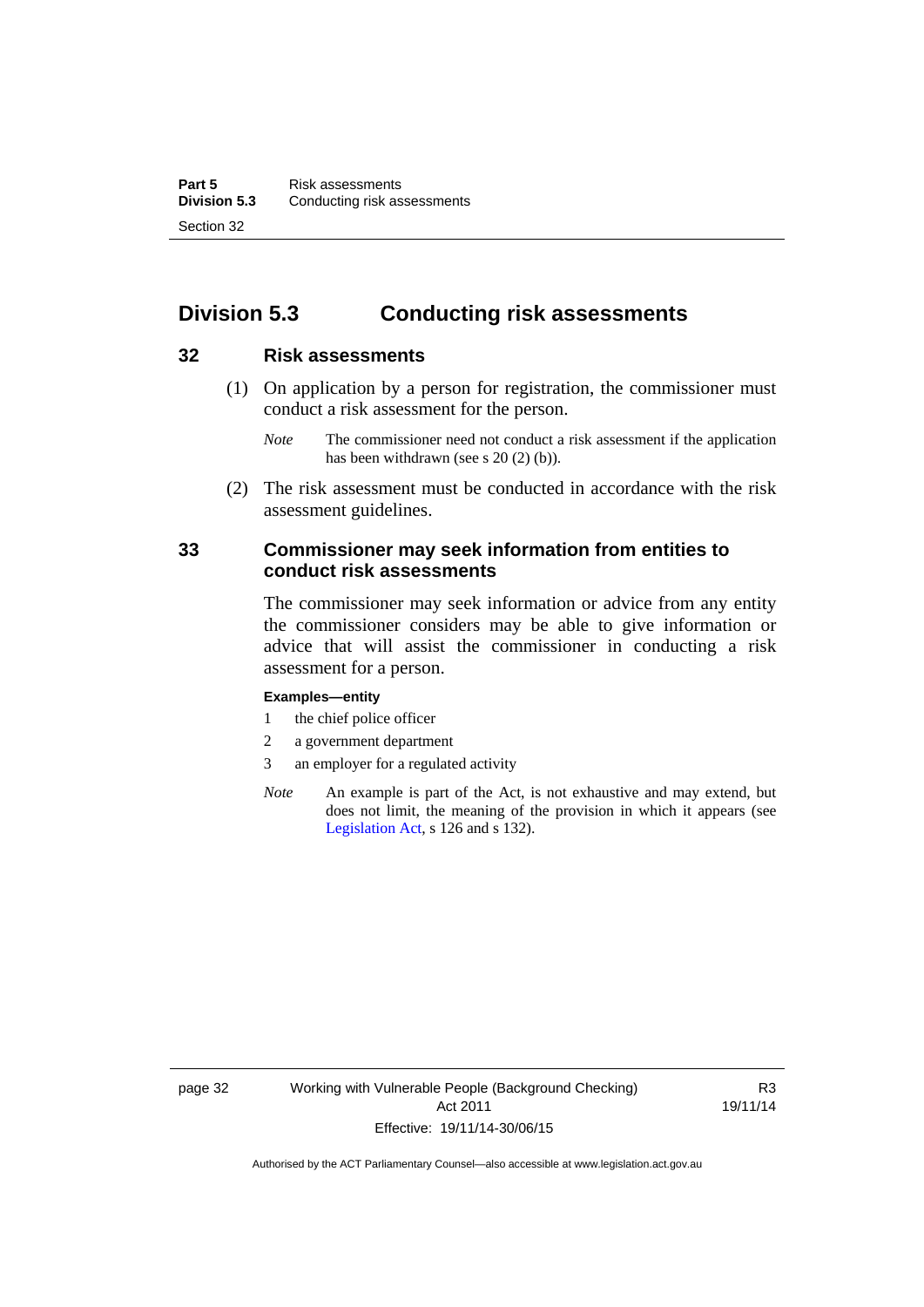#### **34 Independent advisors—appointment**

- (1) The commissioner must appoint 7 or more people as independent advisors the commissioner may ask for advice about—
	- (a) whether to give a person a role-based registration; or
	- (b) any other aspect of a risk assessment for a person.
	- *Note 1 Role-based registration*—see s 42 (2).
	- *Note 2* For the making of appointments (including acting appointments), see the [Legislation Act,](http://www.legislation.act.gov.au/a/2001-14) pt 19.3.
	- *Note 3* In particular, an appointment may be made by naming a person or nominating the occupant of a position (see [Legislation Act](http://www.legislation.act.gov.au/a/2001-14), s 207).
- (2) The people appointed—
	- (a) must include the following:
		- (i) at least 1 Aboriginal or Torres Strait Islander person;
		- (ii) at least 1 person with experience or expertise in relation to refugees and migrants;
		- (iii) at least 1 person who is a psychologist with experience or expertise in forensic or clinical psychology;
		- (iv) at least 1 person with experience or expertise in relation to children and young people;
		- (v) at least 1 person with experience or expertise in relation to people with a disability;
		- (vi) at least 1 person with experience or expertise in relation to people with mental illness;
		- (vii) at least 1 person with experience or expertise in relation to people with drug or alcohol dependency; and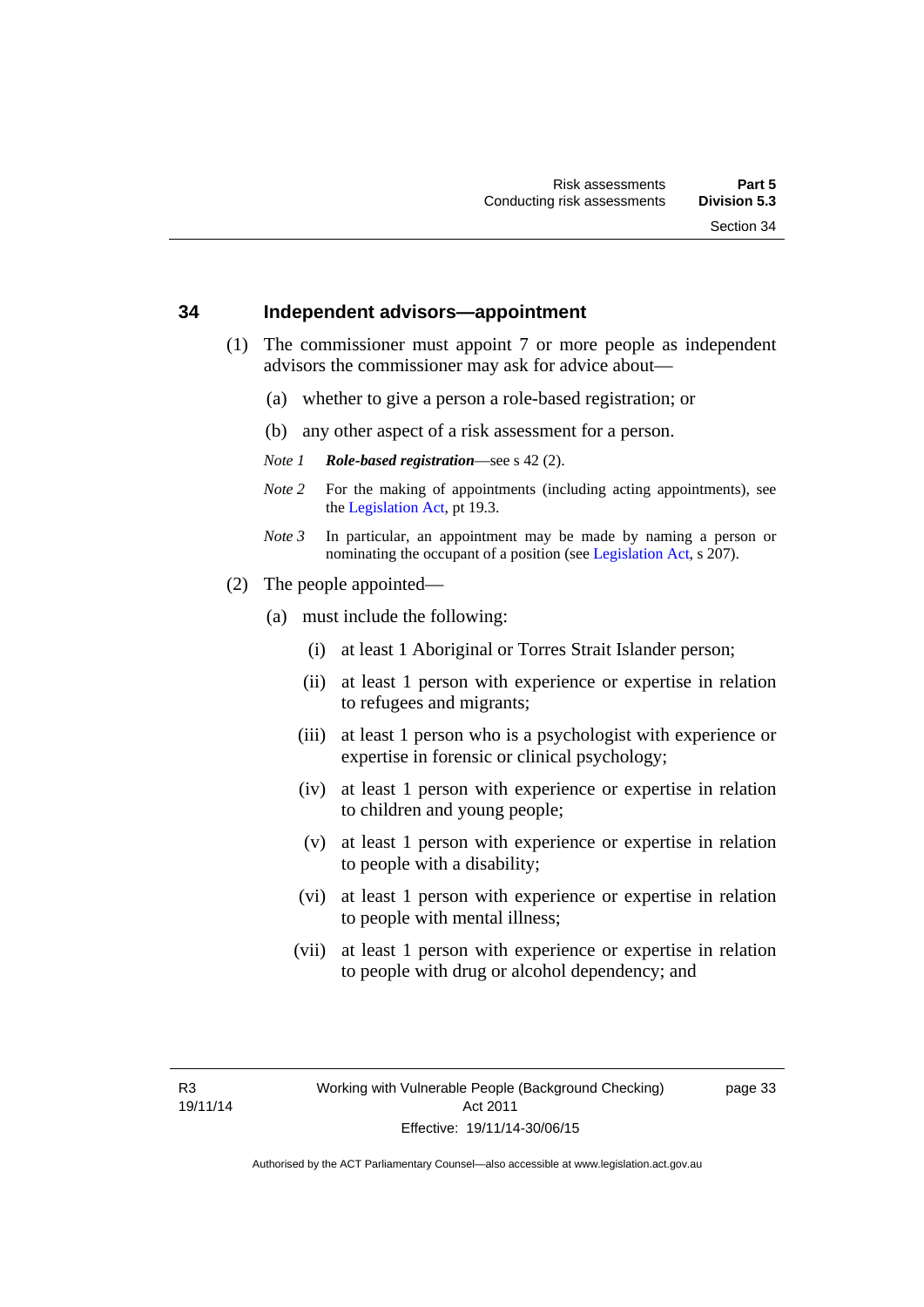- (b) may include 1 or more people with experience or expertise in any other field the commissioner considers relevant to a matter mentioned in subsection (1) (a) or (b).
- (3) An appointment as an independent advisor must be for not longer than 3 years.
	- *Note* A person may be reappointed to a position if the person is eligible to be appointed to the position (see [Legislation Act](http://www.legislation.act.gov.au/a/2001-14), s 208 (1) (c)).
- (4) An appointment is a notifiable instrument.
	- *Note* A notifiable instrument must be notified under the [Legislation Act](http://www.legislation.act.gov.au/a/2001-14).
- (5) The conditions of an independent advisor's appointment are the conditions agreed between the commissioner and the person, subject to any determination under the *[Remuneration Tribunal Act 1995](http://www.legislation.act.gov.au/a/1995-55)*.

#### **35 Independent advisors—advice**

- (1) This section applies if the commissioner wishes to ask an independent advisor for advice about a matter mentioned in section 34 (1) (a) or (b).
- (2) The commissioner must ask a least 3 independent advisors for the advice.
- (3) The request for advice must be made, and the advice must be given, in accordance with the risk assessment guidelines.

#### **36 Independent advisors—ending appointment**

The commissioner may end a person's appointment as an independent advisor—

- (a) if the person does not provide advice within a reasonable time when asked by the commissioner; or
- (b) for misbehaviour; or

R3 19/11/14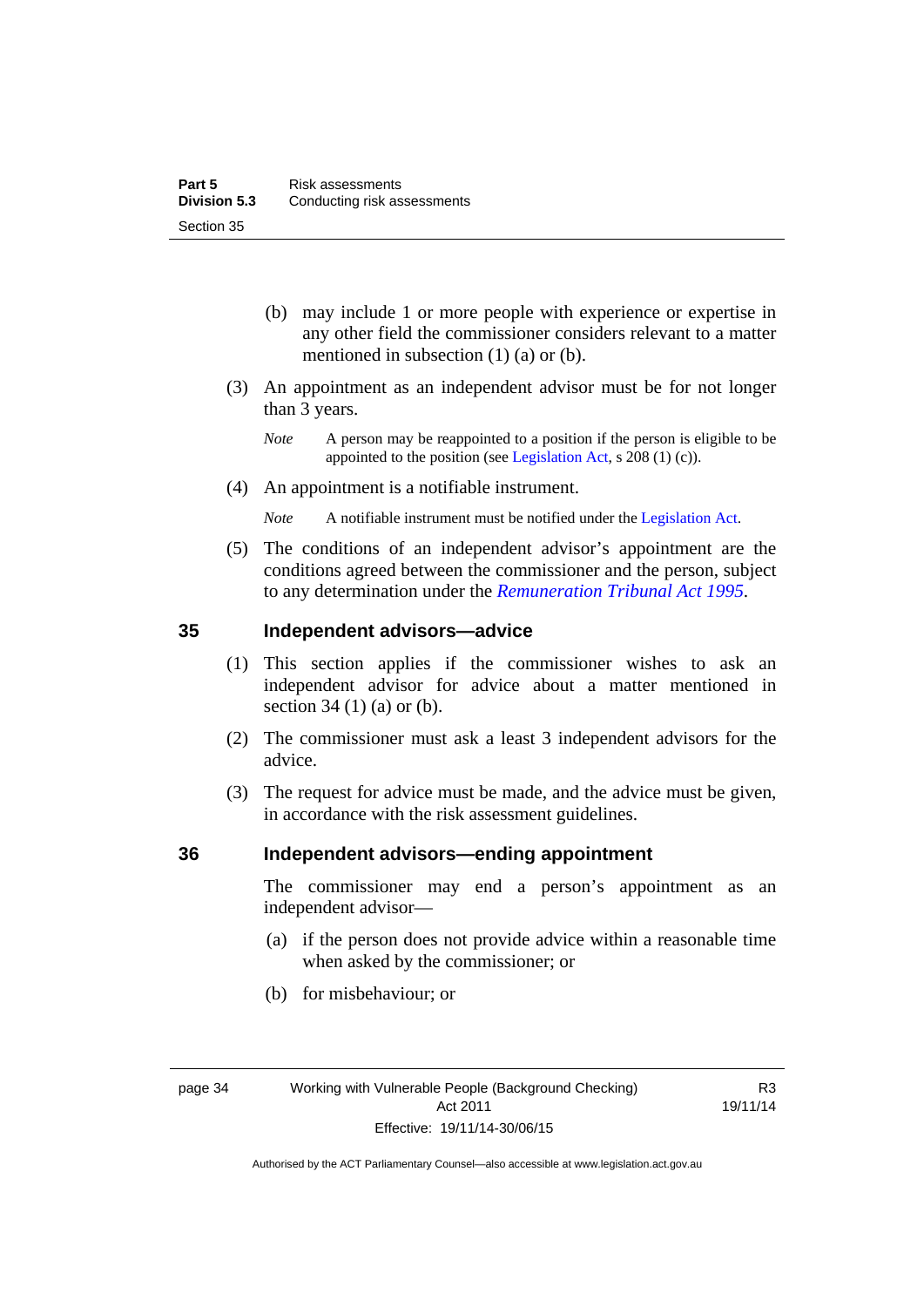- (c) for physical and mental incapacity, if the incapacity substantially affects the exercise of the person's ability to give advice to the commissioner; or
- (d) if the commissioner becomes aware that the person has at any time been convicted in Australia of an offence punishable by imprisonment for 1 year or longer; or
- (e) if the commissioner becomes aware that the person has at any time been convicted outside Australia of an offence that, if it had been committed in the ACT, would be punishable by imprisonment for 1 year or longer.
- *Note* A person's appointment also ends if the person resigns (see Legislation [Act](http://www.legislation.act.gov.au/a/2001-14), s 210).

# **Division 5.4 Negative risk assessments**

# **37 Proposed negative notices**

- (1) This section applies if—
	- (a) the commissioner conducts a risk assessment for a person; and
	- (b) the commissioner is satisfied that the person poses an unacceptable risk of harm to a vulnerable person (a *negative risk assessment*).
- (2) The commissioner must tell the person in writing (a *proposed negative notice*) that the commissioner intends to refuse to register the person.
- (3) A proposed negative notice must state—
	- (a) the reasons for the negative risk assessment; and
	- (b) that, if the person would like the commissioner to reconsider the decision, the person may take the steps mentioned in section 38 (1); and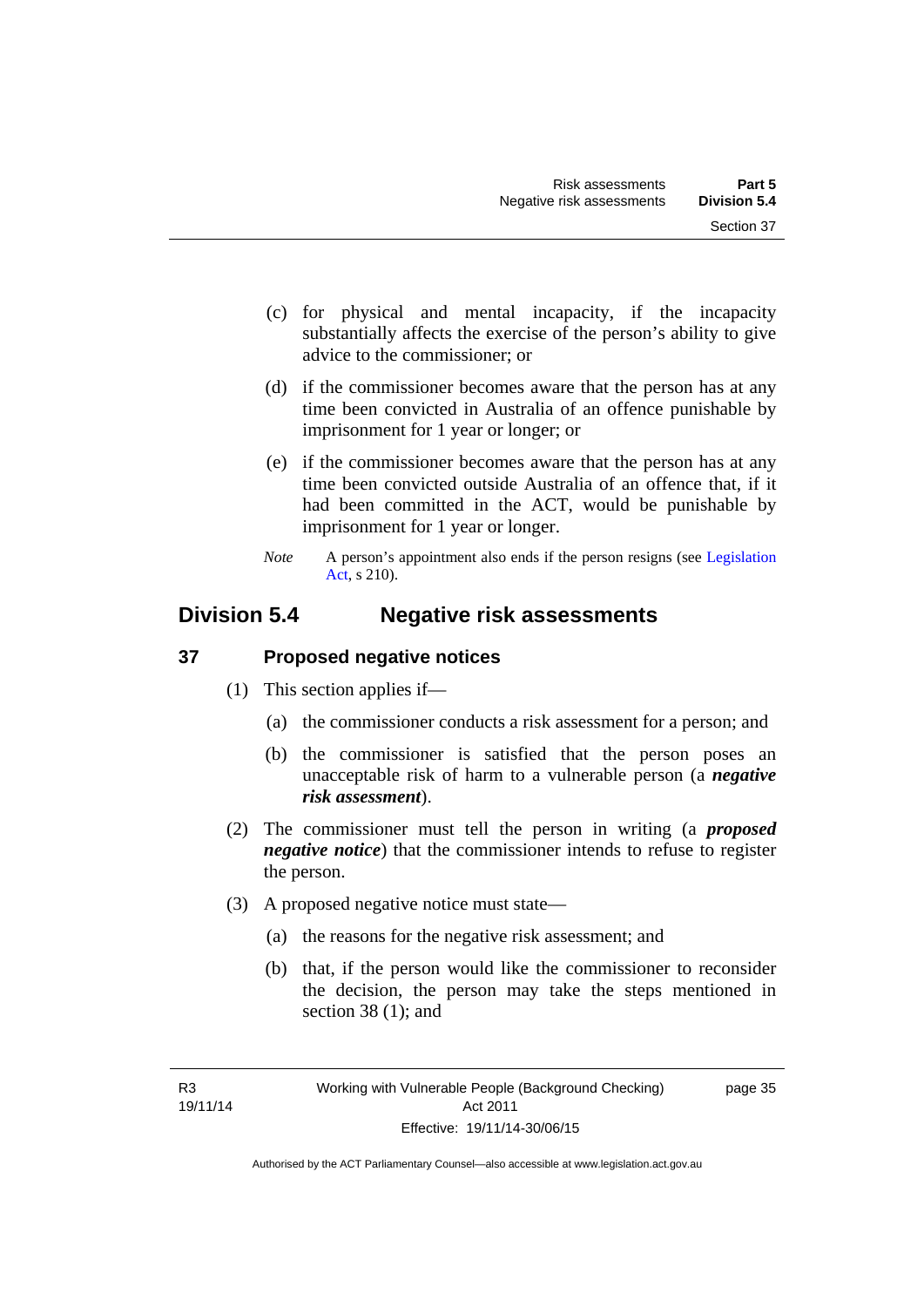- (c) that, if the person does not take the steps mentioned in section 38 (1), the commissioner must give the person a negative notice.
- (4) The commissioner must not tell a named employer—
	- (a) that a proposed negative notice has been given to a person; or
	- (b) the reasons for giving the person the notice.

#### **38 Reconsideration of negative risk assessments**

- (1) If the commissioner gives a person a proposed negative notice, the person may—
	- (a) within 10 working days after the commissioner gives the person the proposed negative notice, tell the commissioner in writing that the person intends to ask the commissioner to reconsider the decision; and
	- (b) within 20 working days after the commissioner gives the person the notice, ask the commissioner in writing to reconsider the decision.
	- *Note* If a form is approved under s 69 for this provision, the form must be used.
- (2) If the person asks the commissioner to reconsider the decision, the commissioner must, as soon as practicable, conduct a risk assessment (a *revised risk assessment*) for the person.
	- *Note* A revised risk assessment may result in registration (see s 41), which may be conditional (see s 42), or a negative notice (see s 40).
- (3) The person may give the commissioner, and the commissioner must consider in conducting the revised risk assessment, any new or corrected information the person believes is relevant.

R3 19/11/14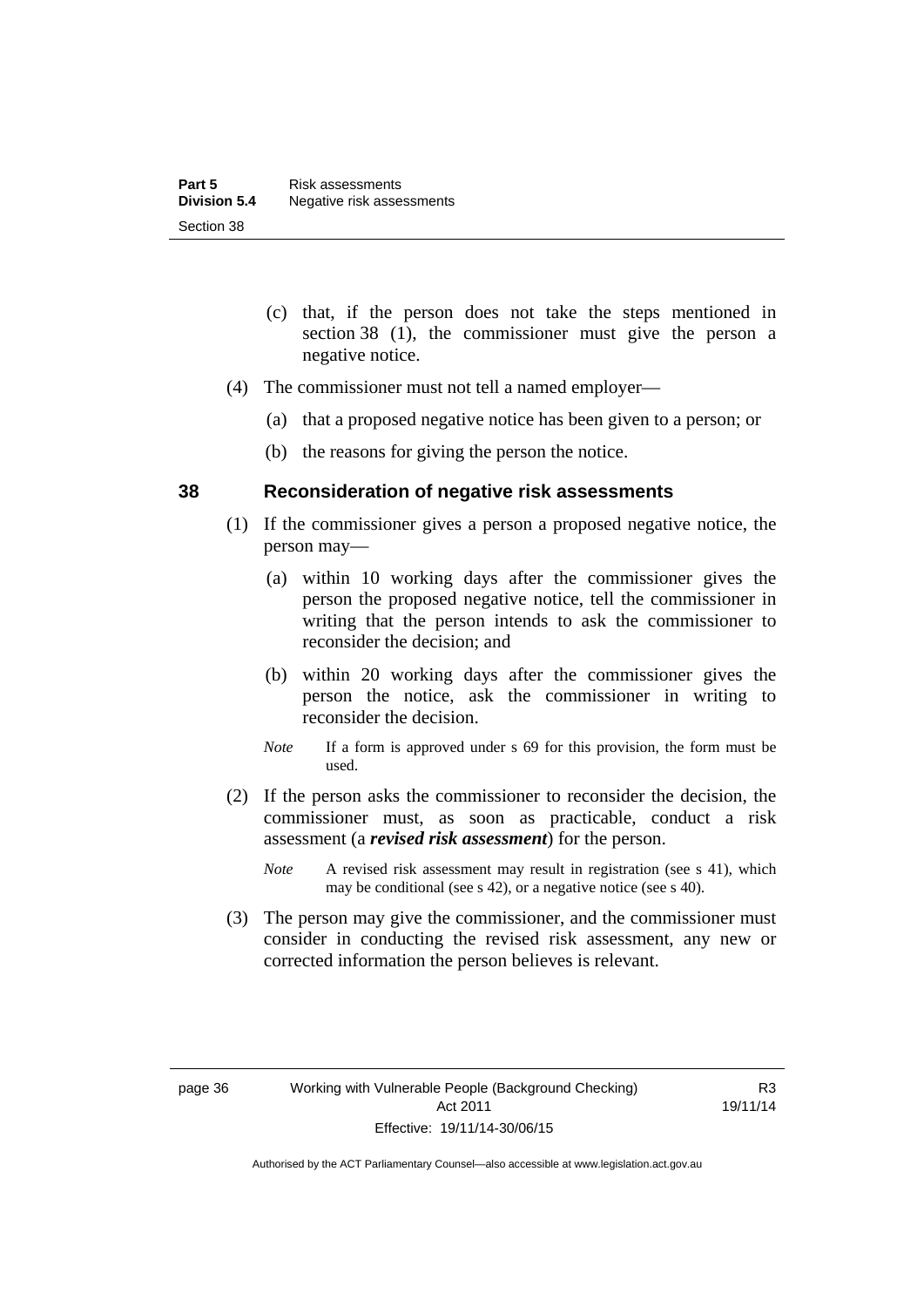#### **39 Extensions of period for reconsideration of negative risk assessment**

- (1) On written application by a person, the commissioner may extend the period mentioned in section  $38(1)(a)$  or (b).
	- *Note* The commissioner may extend the period even if it has ended (see [Legislation Act,](http://www.legislation.act.gov.au/a/2001-14) s 151C).
- (2) The commissioner may extend the period only if the commissioner is satisfied on reasonable grounds that it is appropriate to extend the period given the person's circumstances.

#### **Examples—when period may be extended**

- 1 a person did not receive a proposed negative notice because the person was unexpectedly hospitalised
- 2 a person needs more than 20 working days to obtain relevant information because the information is from a foreign country
- *Note* An example is part of the Act, is not exhaustive and may extend, but does not limit, the meaning of the provision in which it appears (see [Legislation Act,](http://www.legislation.act.gov.au/a/2001-14) s 126 and s 132).
- (3) The commissioner must tell the person in writing of a decision under subsection (1) and—
	- (a) if the commissioner extends the period—state the extended period; or
	- (b) if the commissioner refuses to extend the period—the reasons for the decision.
	- *Note* The commissioner must also give the person a reviewable decision notice in relation to a decision to—
		- (a) extend the period for a stated period; or
		- (b) refuse to extend the period (see s 62).

#### **40 Negative notices**

- (1) The commissioner must refuse to register a person—
	- $(a)$  if—

R3 19/11/14 Working with Vulnerable People (Background Checking) Act 2011 Effective: 19/11/14-30/06/15

page 37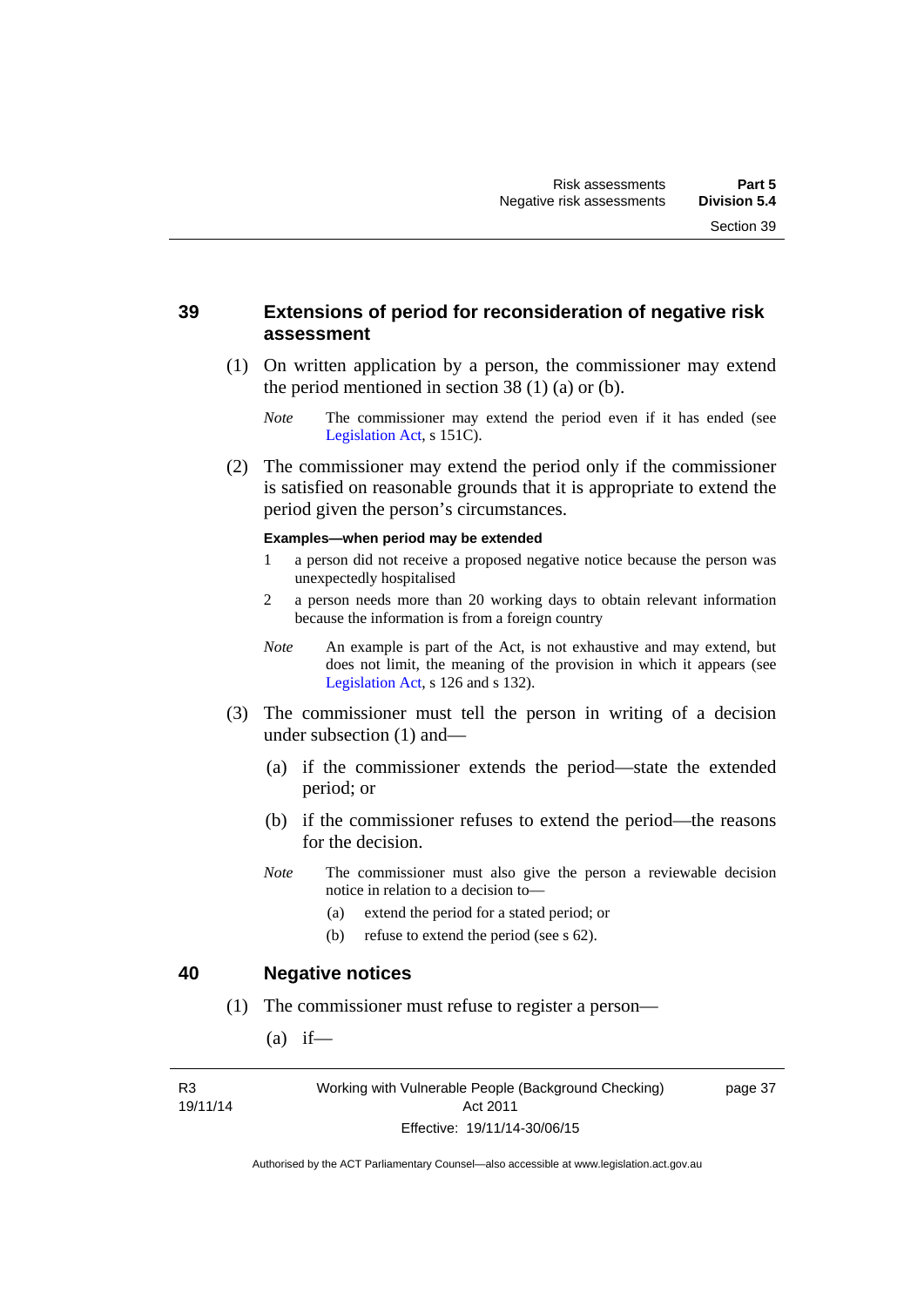- (i) the commissioner conducts a revised risk assessment for a person; and
- (ii) the commissioner is satisfied that the person poses an unacceptable risk of harm to a vulnerable person; or
- (b) if the commissioner gives the person a proposed negative notice and—
	- (i) the person does not tell the commissioner that the person intends to ask the commissioner to reconsider the decision under section 38 $(1)$  $(a)$ ; or
	- (ii) the person—
		- (A) tells the commissioner that the person intends to ask the commissioner to reconsider the decision under section 38 $(1)$  $(a)$ ; but
		- (B) does not ask the commissioner to reconsider the decision under section 38 (1) (b).
- (2) If the commissioner refuses to register a person, the commissioner must—
	- (a) tell the person in writing (a *negative notice*) that the commissioner refuses to register the person and the reasons for the refusal; and
		- *Note 1* The commissioner must also give the person a reviewable decision notice in relation to the decision (see s 62).
		- *Note* 2 For how documents may be given, see the [Legislation Act,](http://www.legislation.act.gov.au/a/2001-14) pt 19.5.
	- (b) tell the named employer (if any) in writing that a negative notice has been given to the person.

R3 19/11/14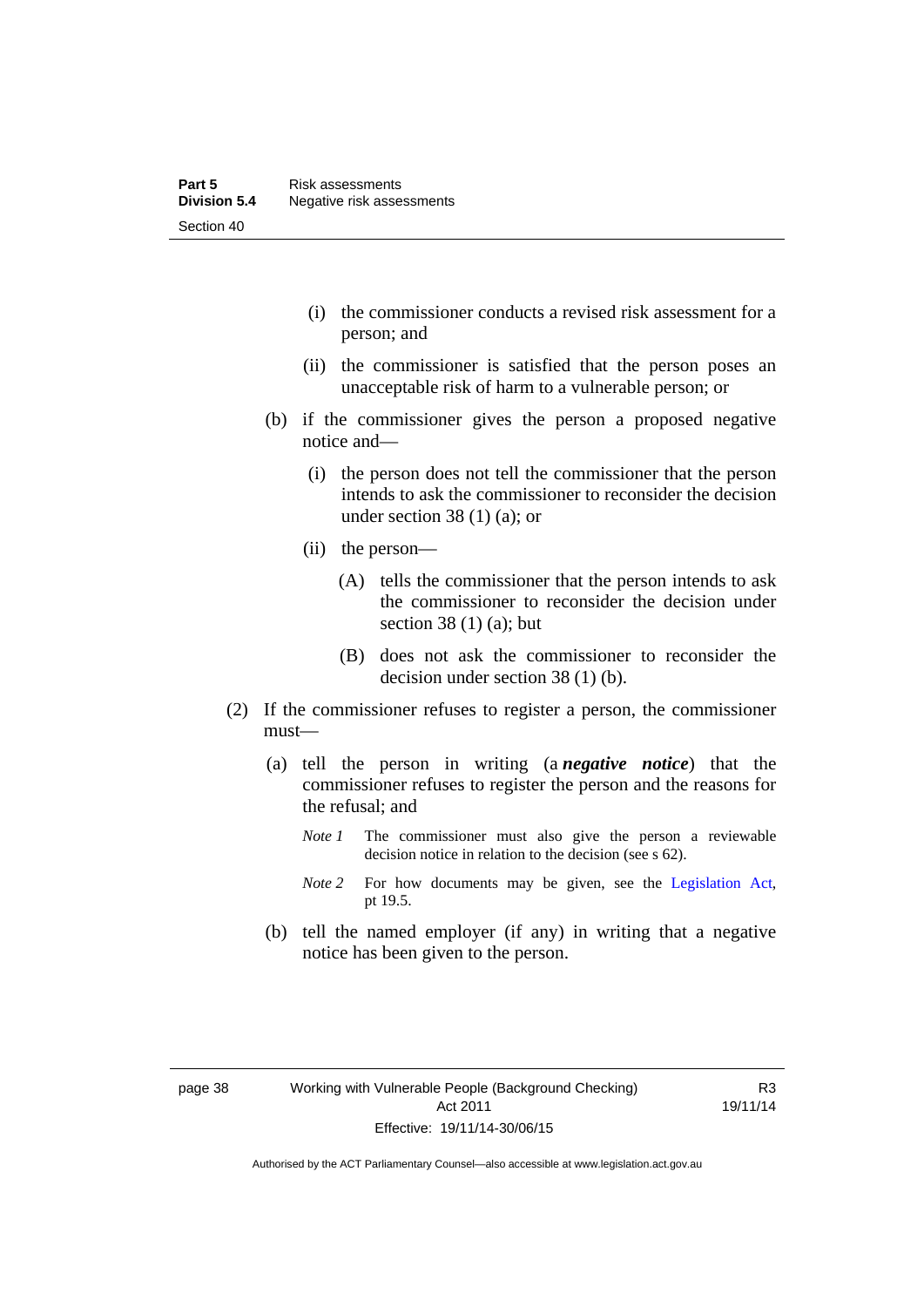- (3) For subsection (2) (b), the commissioner must not tell a named employer the reasons for giving the person the negative notice.
	- *Note* If an unregistered person engaging in a regulated activity under s 15 is given a negative notice, the person commits an offence under s 13 if the person continues to engage in the activity.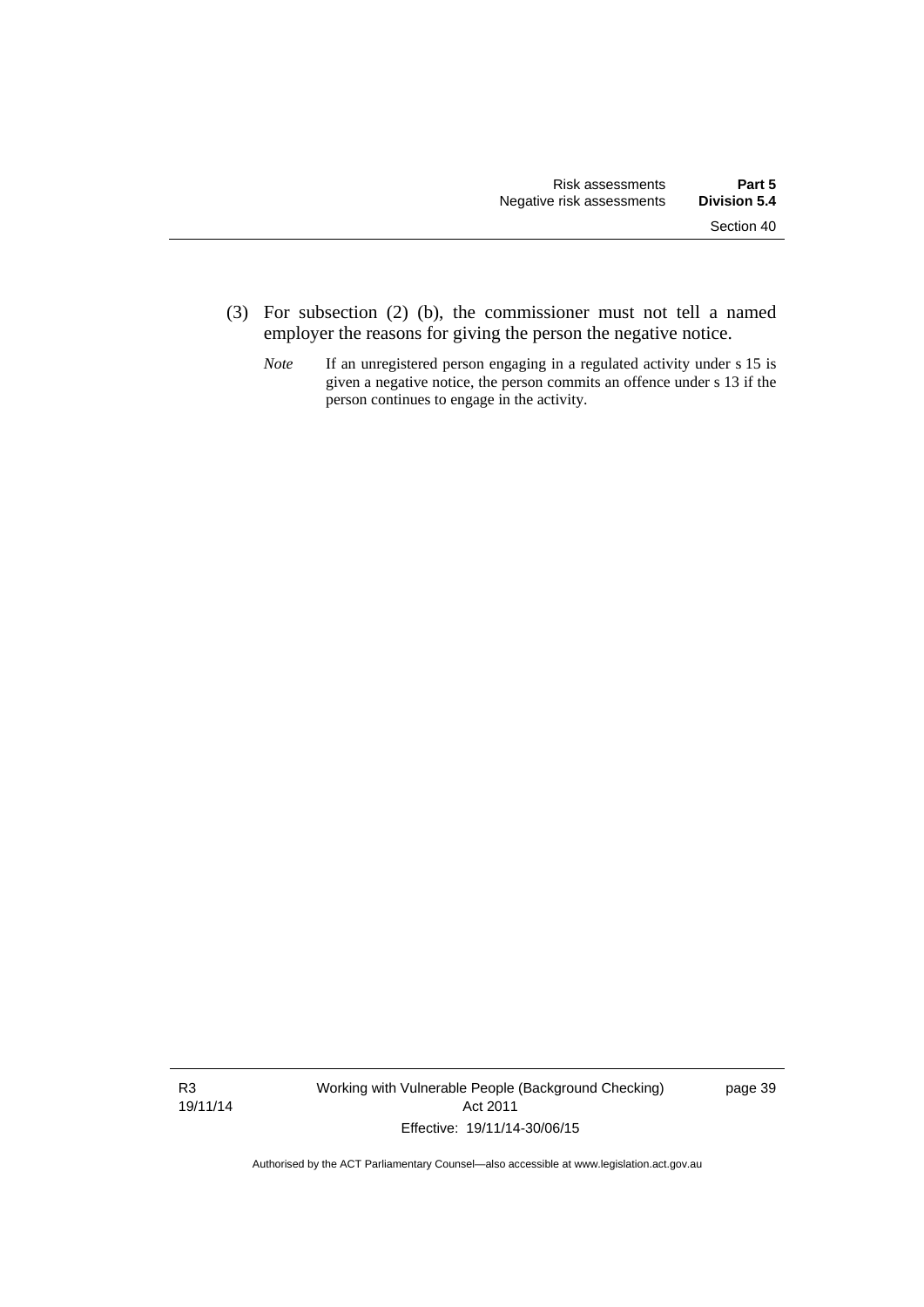**Part 6** Registration<br>**Division 6.1** Registration **Division 6.1** Registration Section 41

# **Part 6 Registration**

# **Division 6.1 Registration**

# **41 Registration**

- (1) This section applies if the commissioner—
	- (a) conducts a risk assessment or a revised risk assessment for a person; and
	- (b) is satisfied that the person poses no risk or an acceptable risk of harm to a vulnerable person (a *positive risk assessment*).
- (2) The commissioner must—
	- (a) register the person; and
	- (b) tell the person in writing of the positive risk assessment and that the person has been registered; and
	- (c) tell the named employer (if any) in writing that the person has been registered.
- (3) Registration must be for not longer than 3 years.

page 40 Working with Vulnerable People (Background Checking) Act 2011 Effective: 19/11/14-30/06/15

R3 19/11/14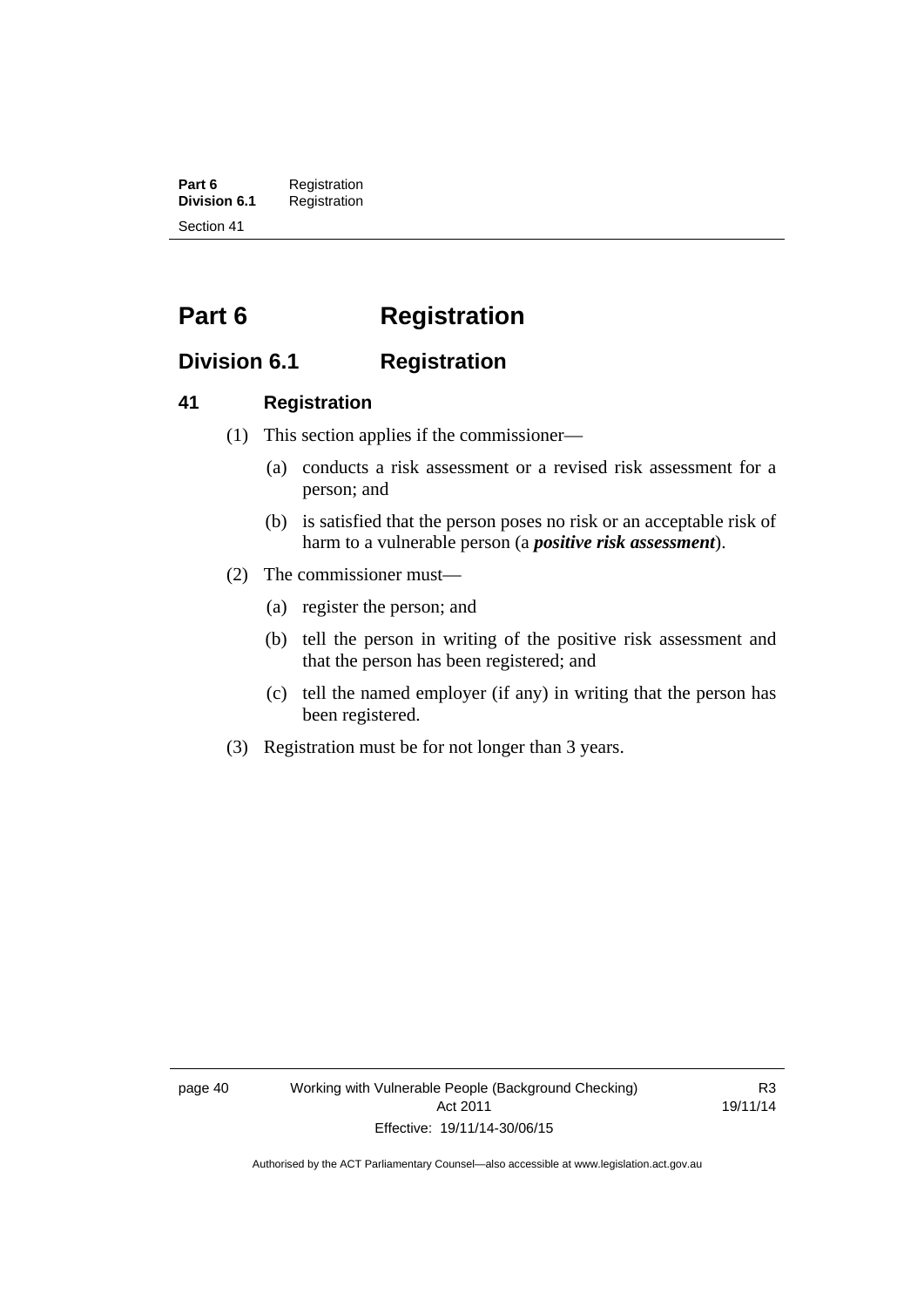## **42 Conditional registration**

(1) A registration may be subject to conditions.

#### **Examples—conditions**

- 1 a registered person must not drive a motor vehicle if a vulnerable person is a passenger
- 2 a registered person must not have unsupervised contact with a vulnerable person
- 3 a registered person must not supervise another registered person
- 4 a registered person may be engaged by any employer but only in a stated regulated activity
- *Note* An example is part of the Act, is not exhaustive and may extend, but does not limit, the meaning of the provision in which it appears (see [Legislation Act,](http://www.legislation.act.gov.au/a/2001-14) s 126 and s 132).
- (2) Without limiting subsection (1), the commissioner may register a person (a *role-based registration*) subject to the conditions that the person may engage only in stated regulated activities for a stated employer.

#### **Example—role-based registration**

a person with a criminal record is registered but may only work as a counsellor in a particular correctional centre

- (3) Before giving a person a role-based registration, the commissioner may—
	- (a) consult, in accordance with the risk assessment guidelines, with 3 or more independent advisors; and
	- (b) consider any relevant advice given.
- (4) A regulation may prescribe information that a person or an employer must give the commissioner before the commissioner may give the person a role-based registration.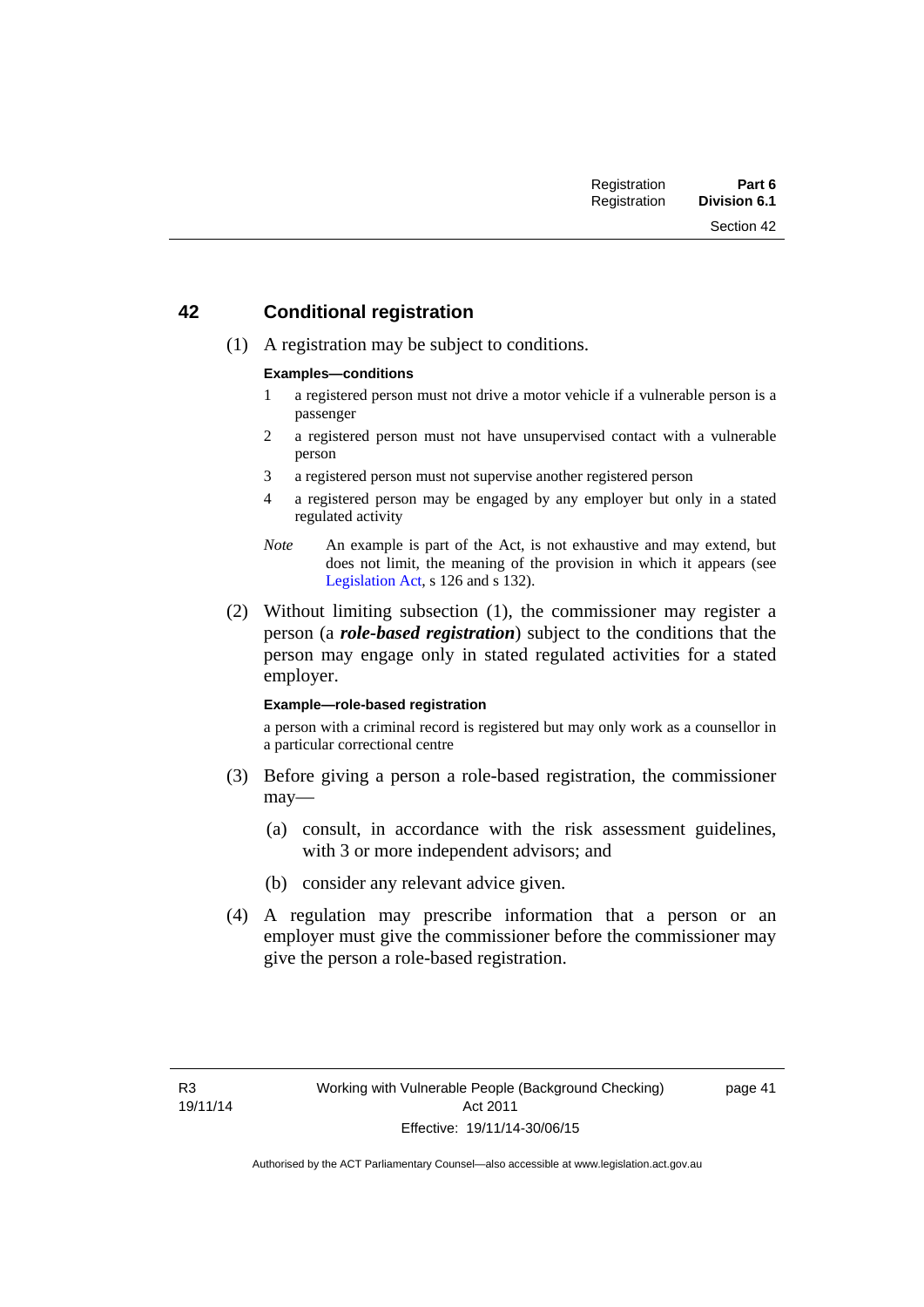## **43 Proposed conditional registration**

 (1) If the commissioner intends to register a person conditionally, the commissioner must tell the person in writing (a *proposed conditional registration notice*).

*Note* For how documents may be given, see the [Legislation Act,](http://www.legislation.act.gov.au/a/2001-14) pt 19.5.

- (2) A proposed conditional registration notice must state—
	- (a) what the condition is and the reasons for proposing to register the person conditionally; and
	- (b) that, if the person would like the commissioner to reconsider the decision, the person may take the steps mentioned in section  $44$  (1); and
	- (c) that if the person does not take the steps mentioned in section 44 (1), the commissioner must register the person conditionally.
- (3) The commissioner must not tell a named employer—
	- (a) that a proposed conditional registration notice has been given to a person; or
	- (b) the reasons for giving the person the proposed conditional registration notice.

#### **44 Reconsideration of proposed conditional registration**

- (1) If the commissioner gives a person a proposed conditional registration notice, the person may—
	- (a) within 10 working days after the commissioner gives the person the proposed conditional registration notice, tell the commissioner in writing that the person intends to ask the commissioner to reconsider the decision; and

R3 19/11/14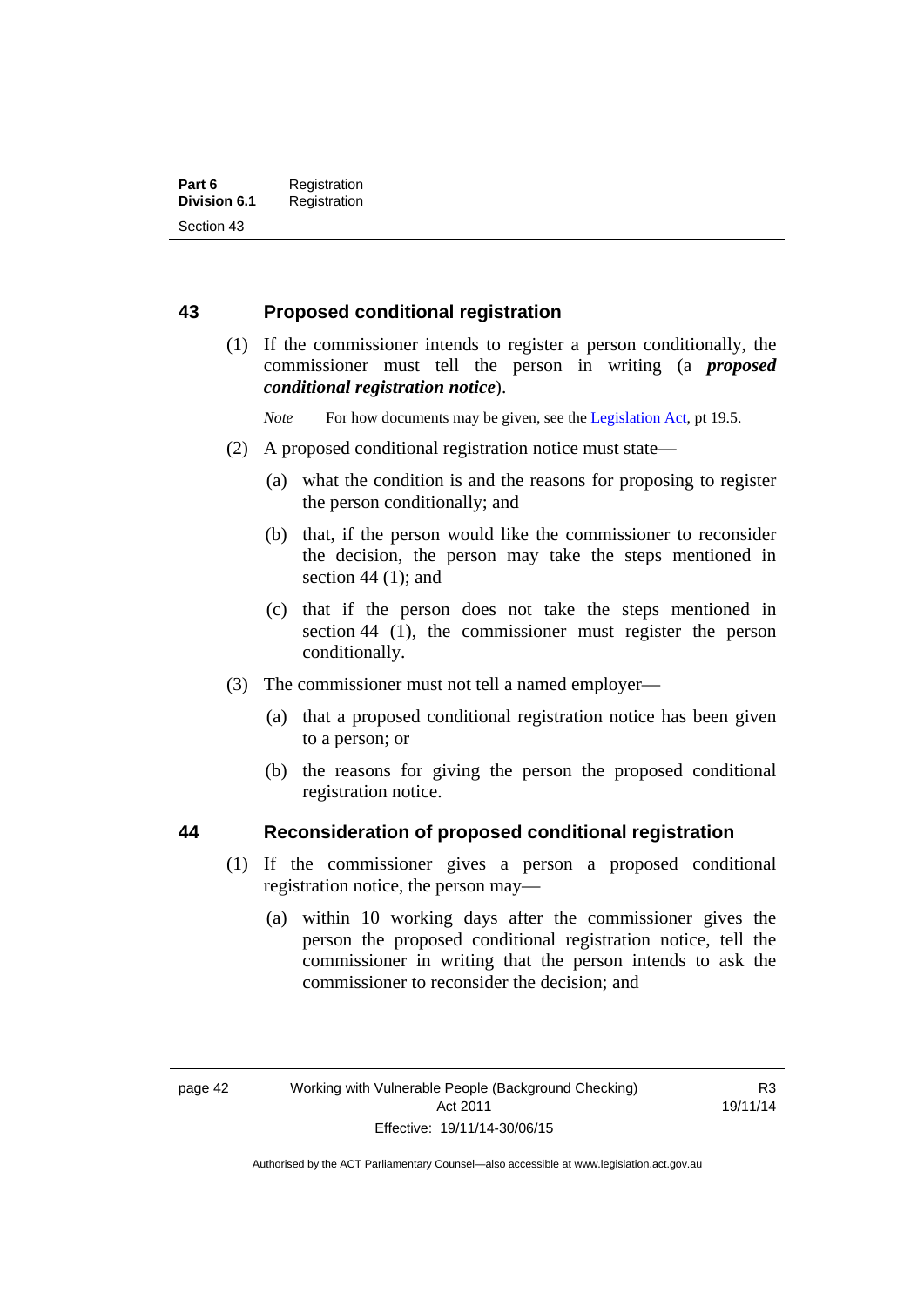Section 45

- (b) within 20 working days after the commissioner gives the person the notice, ask the commissioner in writing to reconsider the decision.
- *Note* If a form is approved under s 69 for this provision, the form must be used.
- (2) If the person asks the commissioner to reconsider the decision, the commissioner must, as soon as practicable—
	- (a) if the commissioner is satisfied that the condition is unnecessary—register the person unconditionally; or
	- (b) if the commissioner is satisfied that the condition is necessary—register the person subject to the condition.

 (3) The person may give the commissioner, and the commissioner must consider in reconsidering the decision, any new or corrected information the person believes is relevant.

# **45 Extensions of period for reconsideration of proposed conditional registration**

- (1) On written application by a person, the commissioner may extend the period mentioned in section  $44$  (1) (a) or (b).
	- *Note* The commissioner may extend the period even if it has ended (see [Legislation Act,](http://www.legislation.act.gov.au/a/2001-14) s 151C).

R3 19/11/14

*Note* The commissioner's decision to register a person subject to a condition is reviewable (see s 61).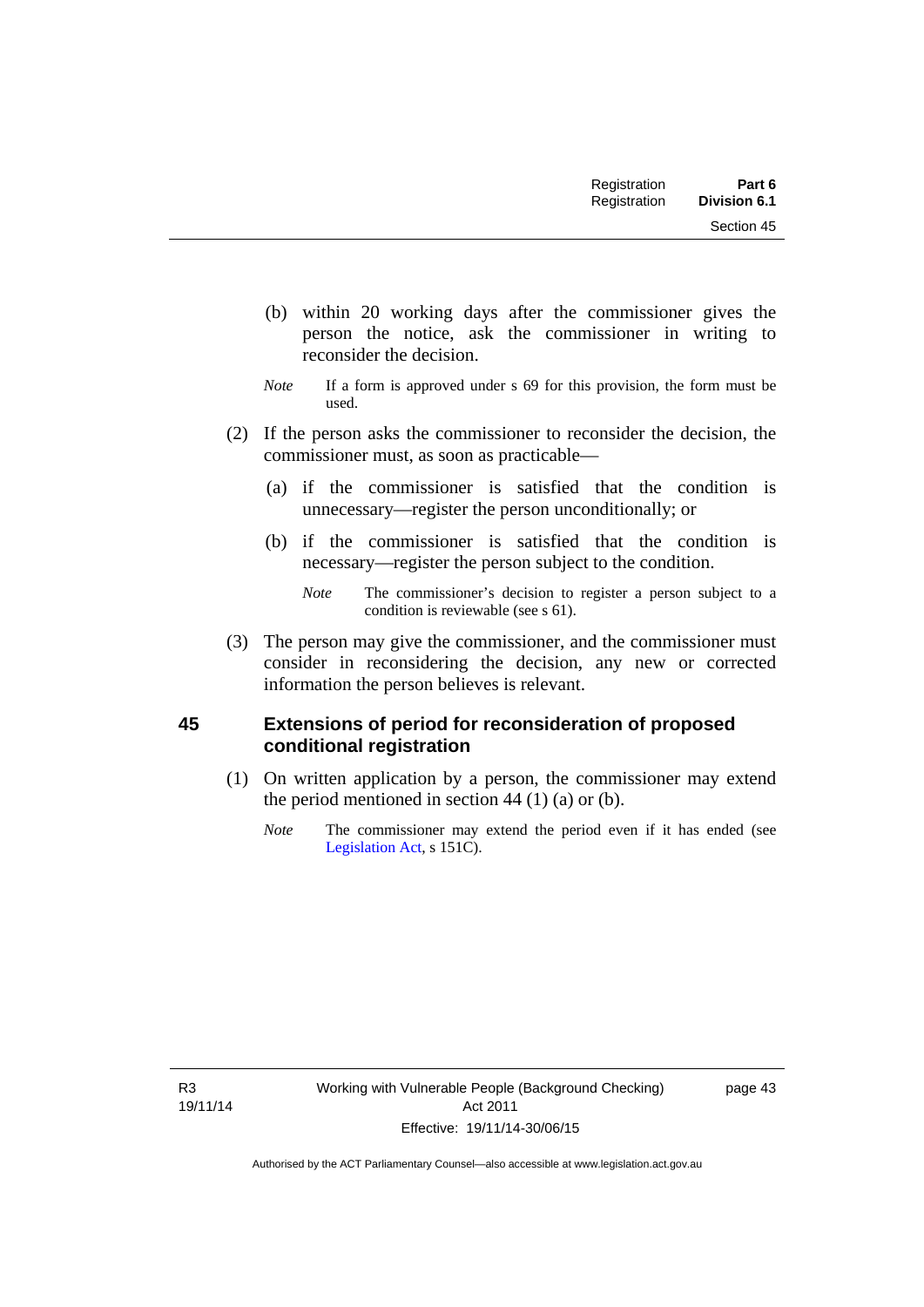(2) The commissioner may extend the period only if the commissioner is satisfied on reasonable grounds that it is appropriate to extend the period given the person's circumstances.

#### **Examples—when period may be extended**

- 1 a person did not receive a proposed conditional registration notice because the person was unexpectedly hospitalised
- 2 a person needs more than 20 working days to obtain relevant information because the information is from a foreign country
- *Note* An example is part of the Act, is not exhaustive and may extend, but does not limit, the meaning of the provision in which it appears (see [Legislation Act,](http://www.legislation.act.gov.au/a/2001-14) s 126 and s 132).
- (3) The commissioner must tell the person in writing of a decision under subsection (1) and—
	- (a) if the commissioner extends the period—state the extended period; or
	- (b) if the commissioner refuses to extend the period—the reasons for the decision.
	- *Note* The commissioner must also give the person a reviewable decision notice in relation to a decision to—
		- (a) extend the period for a stated period; or
		- (b) refuse to extend the period (see s 62).

## **46 Notice of conditional registration**

- (1) The commissioner must register a person subject to a condition if the commissioner gives the person a proposed conditional registration notice and—
	- (a) the person does not tell the commissioner that the person intends to ask the commissioner to reconsider the decision under section 44  $(1)$   $(a)$ ; or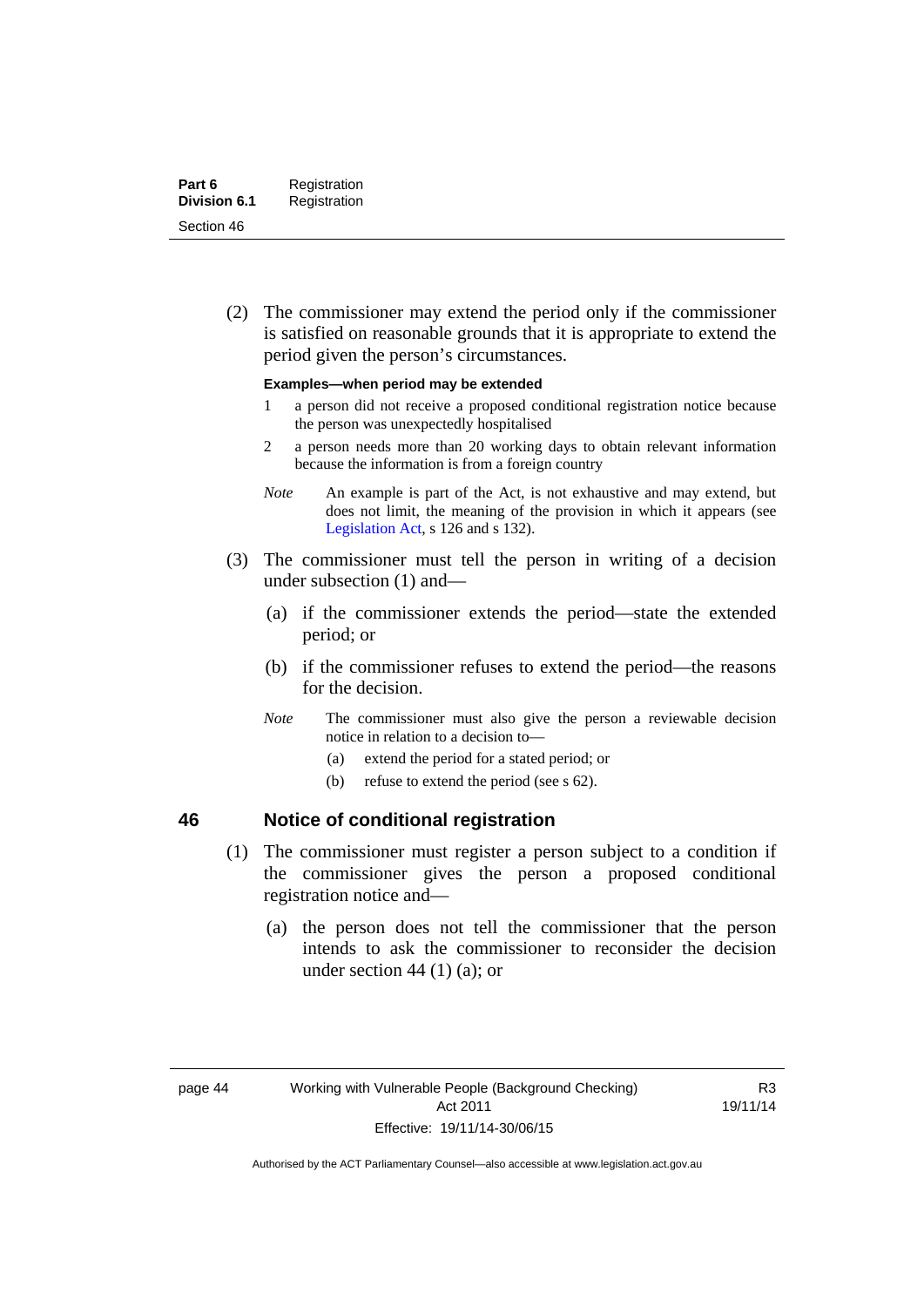Section 47

- (b) the person—
	- (i) tells the commissioner that the person intends to ask the commissioner to reconsider the decision under section 44 $(1)$  $(a)$ ; but
	- (ii) does not ask the commissioner to reconsider the decision under section 44 (1) (b).
- *Note* The commissioner must also register a person subject to a condition if the commissioner has reconsidered the decision and is satisfied that the condition is necessary (see s 44 (2) (b)).
- (2) If a registration is subject to a condition, the commissioner must—
	- (a) tell the person in writing what the condition is and the reasons for the condition; and
		- *Note* The commissioner must also give the person a reviewable decision notice in relation to the decision to register the person subject to a condition (see s 62).
	- (b) tell the named employer (if any) in writing—
		- (i) that the person's registration is subject to a condition; and
		- (ii) what the condition is.

### **47 Conditional registration—amendment**

- (1) A person with conditional registration may apply to the commissioner to amend the person's registration (including by removing or amending a condition of the registration).
	- *Note* If a form is approved under s 69 for this provision, the form must be used.
- (2) The commissioner may, in writing, require the applicant to give the commissioner the additional information in writing or documents the commissioner reasonably needs to decide the application.

page 45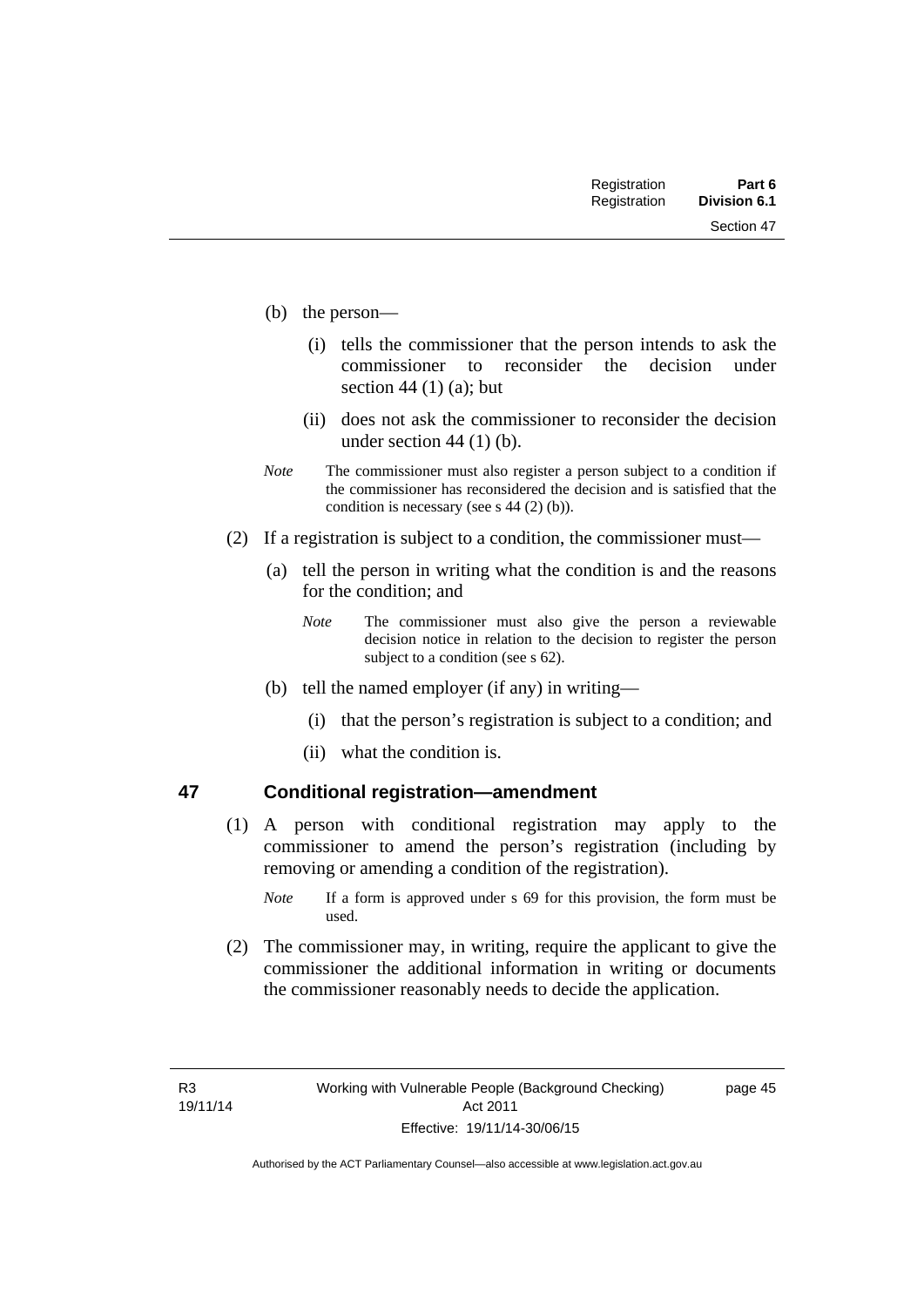- (3) If the applicant does not comply with a requirement under subsection (2), the commissioner may refuse to consider the application further.
	- *Note* It is an offence to make a false or misleading statement, give false or misleading information or produce a false or misleading document (see [Criminal Code,](http://www.legislation.act.gov.au/a/2002-51/default.asp) pt 3.4).
- (4) On application by a person to amend a conditional registration, the commissioner must—
	- (a) amend the registration; or
	- (b) refuse to amend the registration.
- (5) The commissioner must—
	- (a) tell the applicant in writing of a decision under subsection (4) and—
		- (i) if the commissioner amends the registration—state the details of the amendment; and
		- (ii) if the commissioner refuses to amend the registration the reasons for the decision; and
		- *Note* The commissioner must also give the applicant a reviewable decision notice in relation to a decision to refuse to amend the applicant's registration (see s 62).
	- (b) if the commissioner amends the registration—tell the named employer (if any) in writing—
		- (i) that the applicant's registration has been amended; and
		- (ii) the details of the amendment.

#### **48 Offences—registered person contravene condition of registration**

- (1) A person commits an offence if—
	- (a) the person's registration is subject to a condition; and

page 46 Working with Vulnerable People (Background Checking) Act 2011 Effective: 19/11/14-30/06/15

R3 19/11/14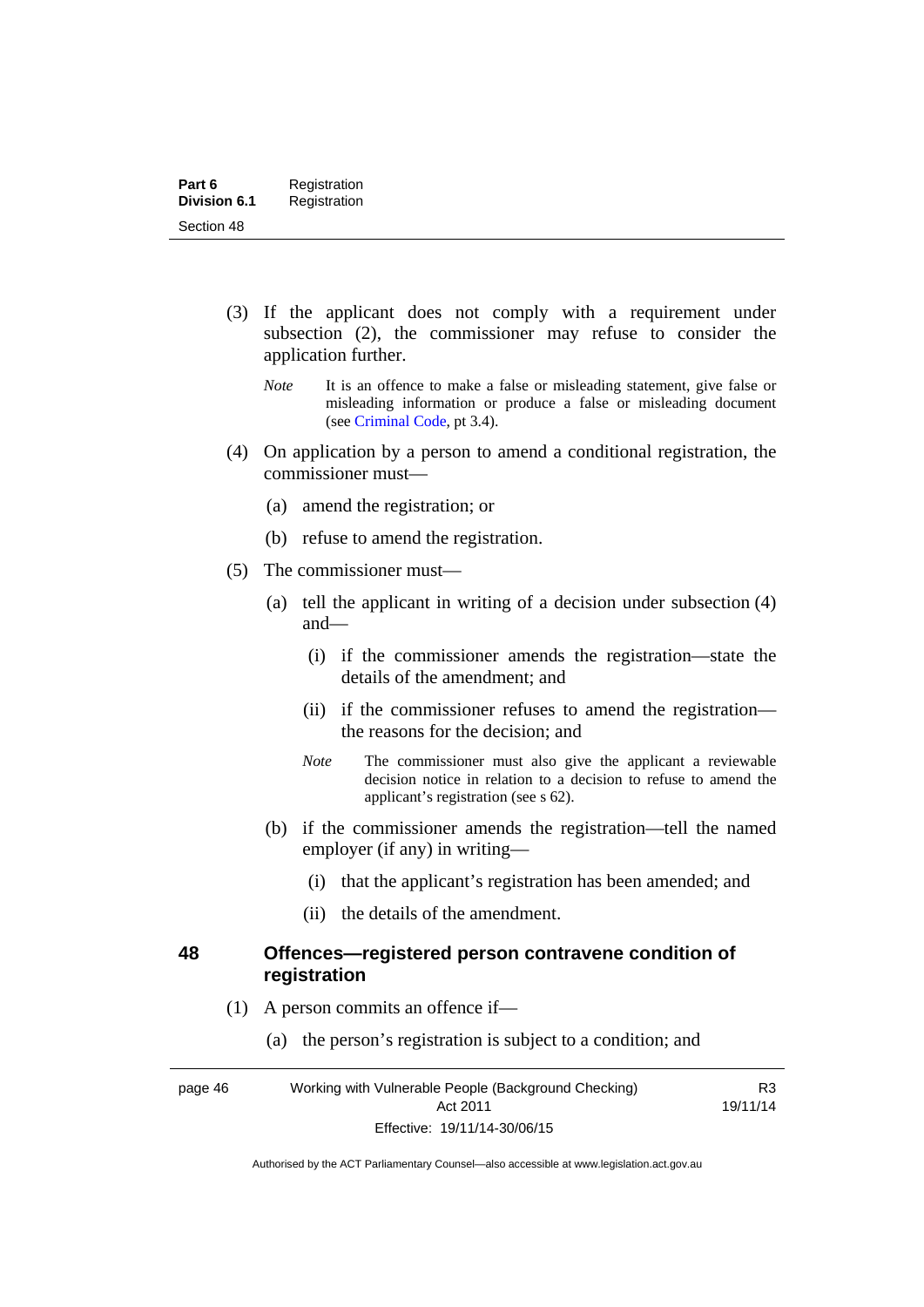(b) the person contravenes a requirement of the condition.

Maximum penalty: 50 penalty units.

- (2) An offence against subsection (1) is a strict liability offence.
- (3) A person commits an offence if—
	- (a) the person's registration is subject to a condition; and
	- (b) the person contravenes a requirement of the condition; and
	- (c) the person knows, or is reckless about whether, the person is contravening the requirement.

Maximum penalty: 200 penalty units, imprisonment for 2 years or both.

- (4) Strict liability applies to subsection (3) (a).
	- *Note* The commissioner may suspend or cancel a person's registration if the person's registration is subject to a condition and the person contravenes a requirement of the condition (see s 57 (1)).

# **Division 6.2 Registration cards**

## **49 Registration cards**

- (1) If the commissioner registers a person, the commissioner must give the person a working with vulnerable people registration card (a *registration card*).
- (2) A registration card must contain—
	- (a) a unique identifying number; and
	- (b) the date the registration ends; and
	- (c) anything else prescribed by regulation.

page 47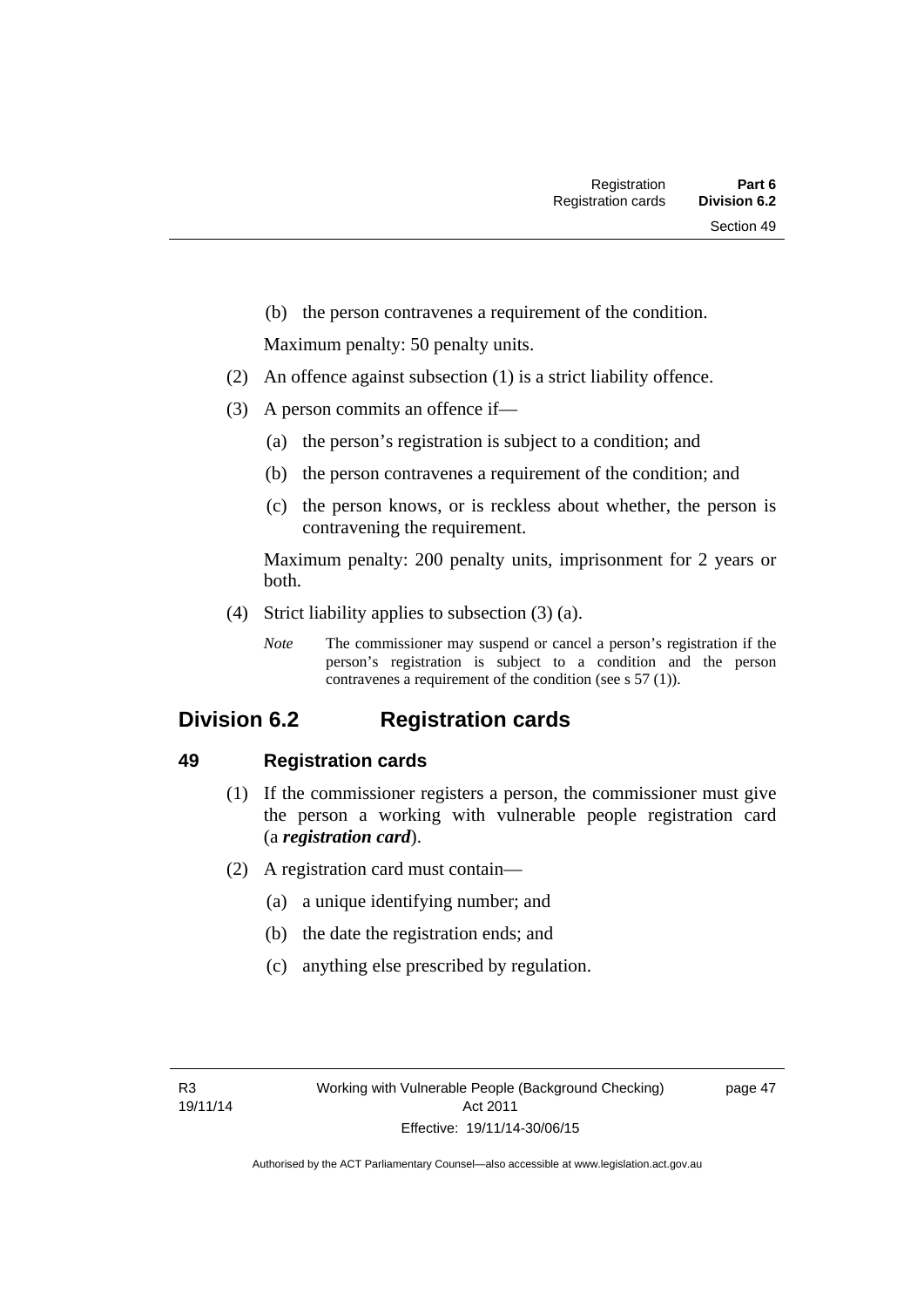## **50 Offence—fail to produce registration card**

- (1) A registered person commits an offence if the person—
	- (a) engages in a regulated activity; and
	- (b) is required to be registered to engage in the activity; and
	- (c) is asked to produce the person's registration card by—
		- (i) a police officer; or
		- (ii) a person authorised by the commissioner; and
	- (d) does not produce the person's registration card.

Maximum penalty: 10 penalty units.

(2) An offence against this section is a strict liability offence.

## **51 Lost, stolen or damaged registration cards**

- (1) This section applies if a registration card given to a person is lost, stolen or damaged.
- (2) The person may apply to the commissioner for a replacement card.
	- *Note 1* If a form is approved under s 69 for this provision, the form must be used.
	- *Note* 2 A fee may be determined under s 68 for this provision.
- (3) The application must be accompanied by a written statement by the applicant setting out the circumstances in which the card was lost, stolen or damaged.
- (4) If a person applies for a replacement card, the commissioner must—
	- (a) replace the card; or
	- (b) refuse to replace the card.
		- *Note* The commissioner must give the person a reviewable decision notice in relation to the decision to refuse to replace the card (see s 62).

page 48 Working with Vulnerable People (Background Checking) Act 2011 Effective: 19/11/14-30/06/15

R3 19/11/14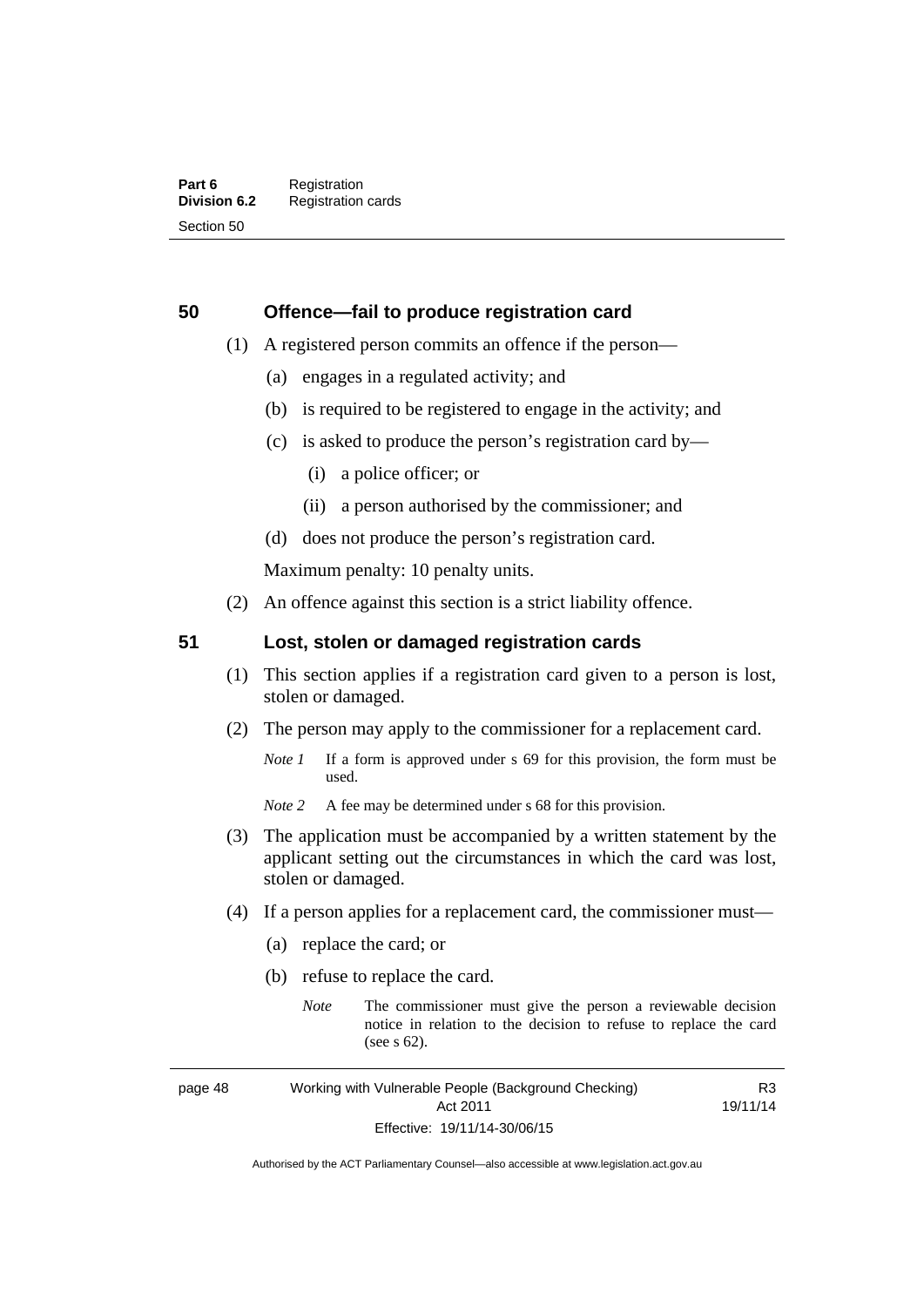- (5) The commissioner must replace the card if satisfied that—
	- (a) the person held a registration card; and
	- (b) the card is lost, stolen or damaged.

## **52 Offence—fail to return registration card**

- (1) A person commits an offence if—
	- (a) the person's registration is—
		- (i) suspended or cancelled under section 59; or
		- (ii) surrendered under section 60; and
	- (b) the person does not return the person's registration card to the commissioner as soon as practicable, but within 10 working days, after the day the suspension or cancellation takes effect.

Maximum penalty: 50 penalty units.

*Note* For when a suspension or cancellation takes effect, see s 59 (4).

- (2) Subsection (1) does not apply to a person if the person's card has been—
	- (a) lost or stolen; or
	- (b) destroyed by someone else.
	- *Note* The defendant has an evidential burden in relation to the matters mentioned in s (2) (see [Criminal Code](http://www.legislation.act.gov.au/a/2002-51/default.asp), s 58).
- (3) An offence against this section is a strict liability offence.

page 49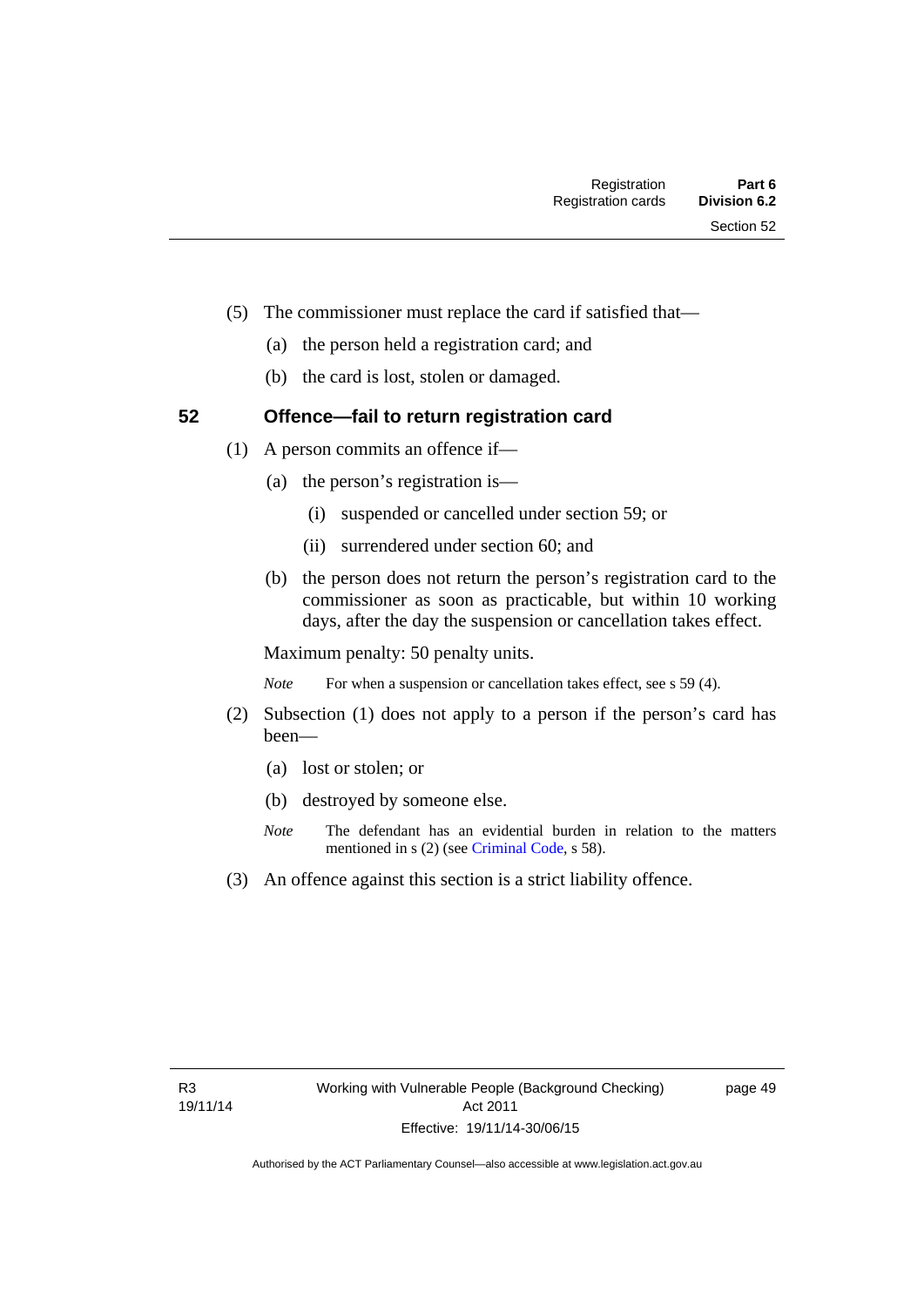# **Division 6.3 Monitoring registered people**

## **53 Commissioner may seek information from entities about registered people**

 (1) The commissioner may seek information or advice from any entity the commissioner considers may be able to give information or advice that is relevant to whether a registered person continues to pose no risk or an acceptable risk of harm to a vulnerable person.

#### **Example**

an updated criminal history report from the chief police officer

- *Note* An example is part of the Act, is not exhaustive and may extend, but does not limit, the meaning of the provision in which it appears (see [Legislation Act,](http://www.legislation.act.gov.au/a/2001-14) s 126 and s 132).
- (2) An entity may give information or advice in response to a request under this section and, in doing so, does not contravene any duty of confidentiality the entity has under any law or agreement, despite anything to the contrary in the law or agreement.

## **54 Additional risk assessments**

(1) This section applies if the commissioner believes on reasonable grounds that there is new relevant information about a registered person.

#### **Examples—new relevant information**

- 1 a registered person is suspected of having committed a relevant offence
- 2 a registered person has been charged with a relevant offence
- 3 a registered person has been convicted or found guilty of a relevant offence
- *Note* An example is part of the Act, is not exhaustive and may extend, but does not limit, the meaning of the provision in which it appears (see [Legislation Act,](http://www.legislation.act.gov.au/a/2001-14) s 126 and s 132).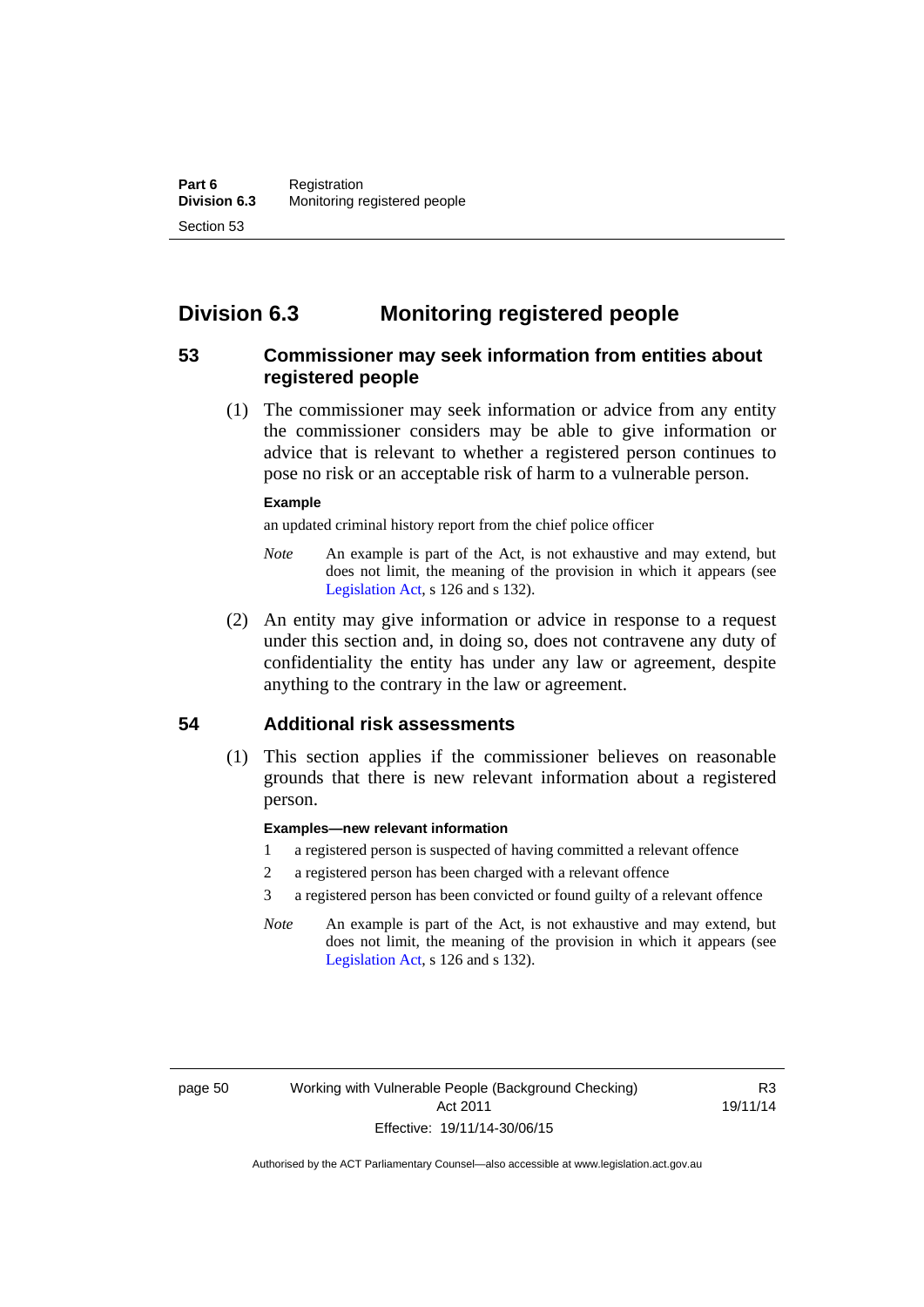- (2) The commissioner must—
	- (a) conduct a risk assessment (an *additional risk assessment*) for the person taking into account the new relevant information; and
	- (b) tell the person in writing that the additional risk assessment is being conducted.
	- *Note* If the commissioner decides to conduct an additional risk assessment for a person, the commissioner may suspend the person's registration while the assessment is conducted (see s  $57(2)$ ).
- (3) If the commissioner conducts an additional risk assessment for the person and is satisfied that the person poses no risk or an acceptable risk of harm to a vulnerable person, the commissioner may—
	- (a) leave the person's registration unchanged; or
	- (b) add a condition to, or amend a condition of, the person's registration.
	- (c) remove a condition from the person's registration.
	- *Note 1* Section 43 sets out the commissioner's obligations if the commissioner intends to register a person conditionally.
	- *Note 2* The commissioner must cancel a person's registration if the commissioner has conducted an additional risk assessment for the person and is satisfied that that the person poses an unacceptable risk of harm to a vulnerable person (see s 57 (3)).
- (4) The risk assessment guidelines may provide for what constitutes new relevant information about a registered person.

**55 Offences—registered person fail to disclose charge, conviction or finding of guilt for relevant offence** 

- (1) A person commits an offence if the person—
	- (a) is registered; and
	- (b) is charged with a relevant offence; and

R3 19/11/14 Working with Vulnerable People (Background Checking) Act 2011 Effective: 19/11/14-30/06/15

page 51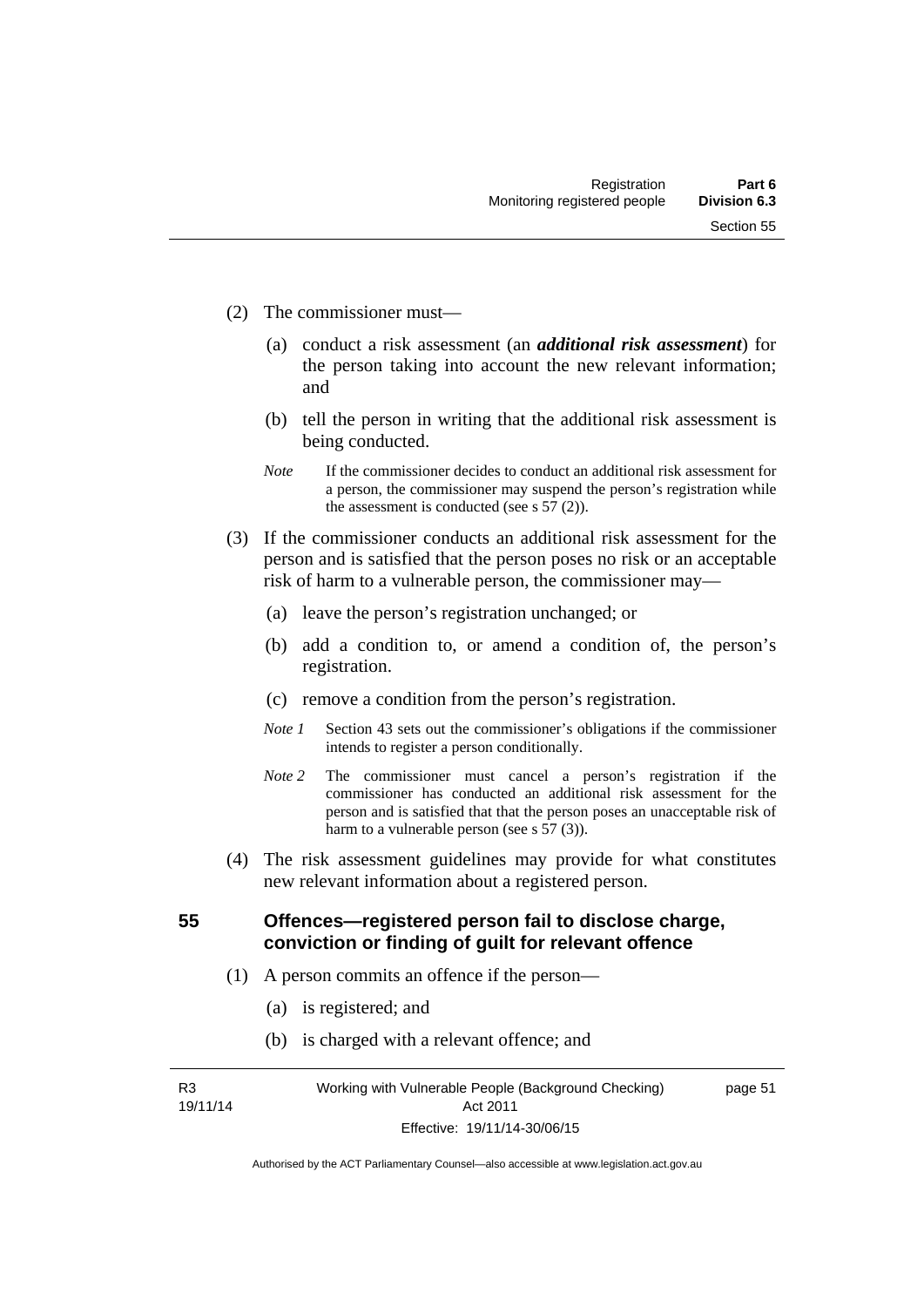(c) does not tell the commissioner about the charge in writing within 10 working days after the day the person is charged.

Maximum penalty: 50 penalty units.

- (2) A person commits an offence if the person—
	- (a) is registered; and
	- (b) is convicted or found guilty of a relevant offence; and
	- (c) does not tell the commissioner about the conviction or finding of guilt in writing within 10 working days after the day the person is convicted or found guilty.

Maximum penalty: 50 penalty units.

(3) An offence against this section is a strict liability offence.

## **56 Offence—fail to notify change of name or address**

- (1) A person commits an offence if—
	- (a) the person is registered; and
	- (b) the person's name or address changes; and
	- (c) the person does not tell the commissioner in writing of the change within 10 working days after the day the change happens.

Maximum penalty: 10 penalty units.

- *Note* If a form is approved under s 69 for this provision, the form must be used.
- (2) An offence against this section is a strict liability offence.

R3 19/11/14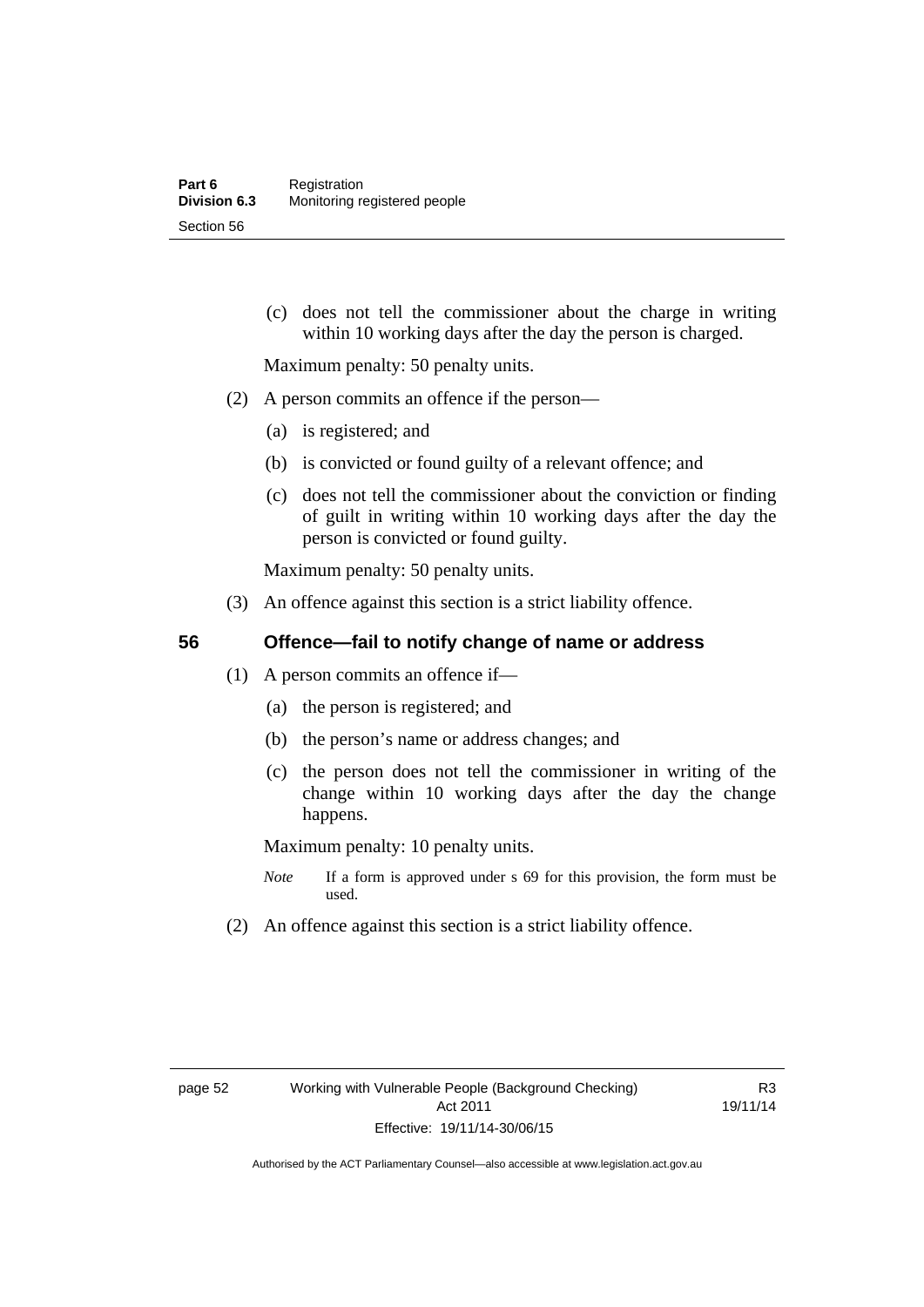# **Division 6.4 Suspending or cancelling registration**

## **57 Grounds for suspension or cancellation of registration**

- (1) The commissioner may suspend or cancel a person's registration if—
	- (a) the person's registration is subject to a condition; and
	- (b) the person contravenes a requirement of the condition; and
	- (c) the commissioner believes on reasonable grounds that suspension or cancellation is necessary for this Act.
	- *Note* A person commits an offence if the person contravenes a requirement of a condition—see s 48.
- (2) If the commissioner decides to conduct an additional risk assessment for a person, the commissioner may suspend the person's registration while the assessment is conducted.
	- *Note* The commissioner must conduct an additional risk assessment for a person under s 54 if the commissioner believes on reasonable grounds that there is new relevant information about the person.
- (3) The commissioner must cancel a person's registration if the commissioner—
	- (a) has conducted an additional risk assessment for the person; and
	- (b) is satisfied that the person poses an unacceptable risk of harm to a vulnerable person.

## **58 Notice of proposed suspension or cancellation of registration**

 (1) The commissioner must give written notice of an intention to suspend or cancel a person's registration to the person.

*Note* For how documents may be given, see the [Legislation Act,](http://www.legislation.act.gov.au/a/2001-14) pt 19.5.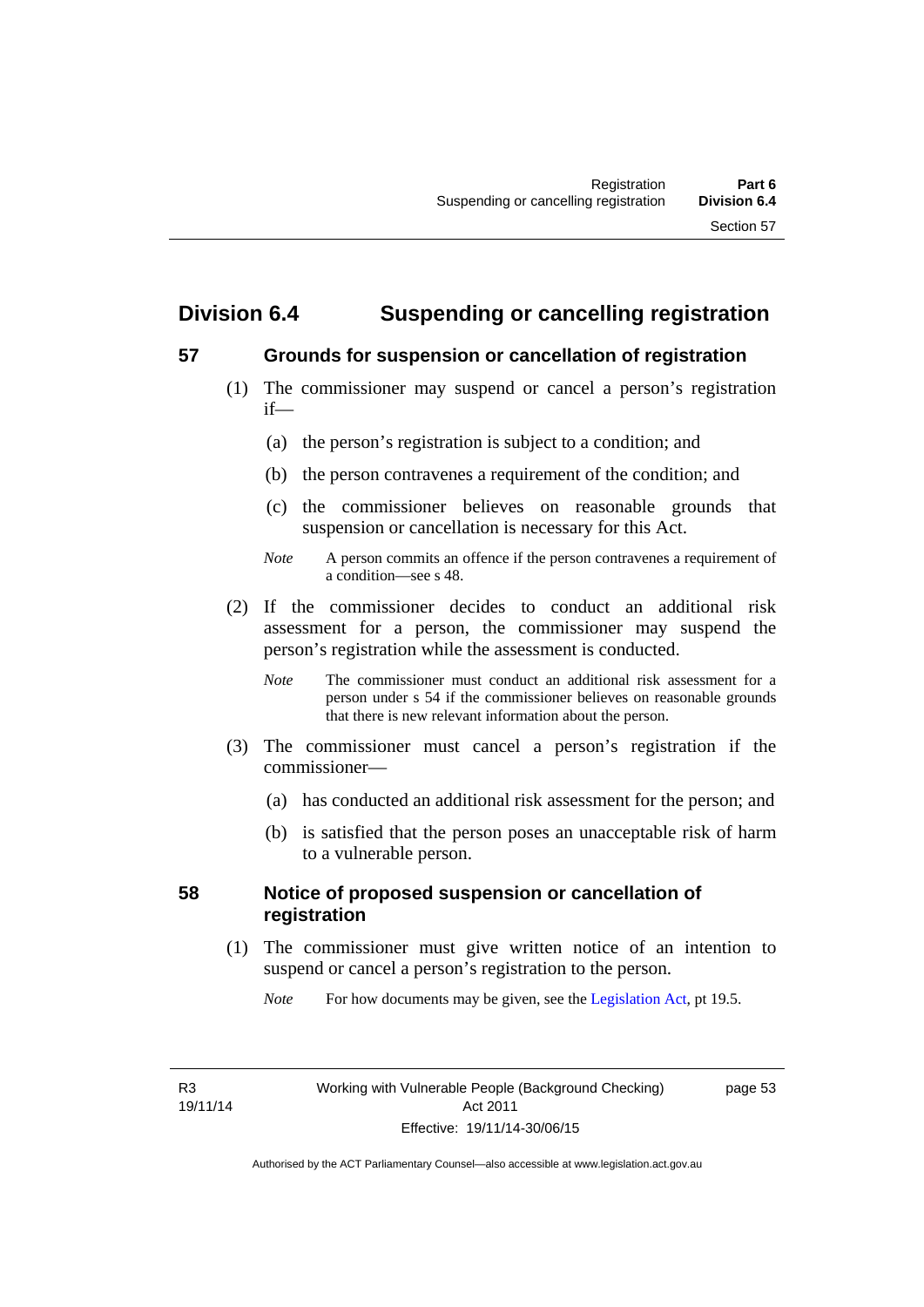- (2) A notice of intention to suspend or cancel a person's registration must—
	- (a) set out the ground for suspension or cancellation; and
	- (b) state that the person may, within 10 working days after the day the commissioner gives the person the notice, give reasons why the person considers that the registration should not be suspended or cancelled.

#### **59 Suspension or cancellation of registration**

- (1) The commissioner must suspend or cancel a person's registration if the commissioner—
	- (a) has given written notice to the person of an intention to suspend or cancel the registration; and
	- (b) has considered any reasons given by the person in accordance with the notice; and
	- (c) is satisfied that the ground for suspension or cancellation under section 57 exists.
	- *Note* The commissioner's decision to suspend or cancel a person's registration is reviewable (see s 61).
- (2) The commissioner must—
	- (a) tell the person in writing—
		- (i) that the person's registration is suspended or cancelled; and
		- (ii) the ground for suspension or cancellation; and
		- *Note* The commissioner must also give the person a reviewable decision notice in relation to the decision to suspend or cancel the person's registration (see s 62).
	- (b) tell the person's employer (if any) in writing that the person's registration has been suspended or cancelled.

page 54 Working with Vulnerable People (Background Checking) Act 2011 Effective: 19/11/14-30/06/15

R3 19/11/14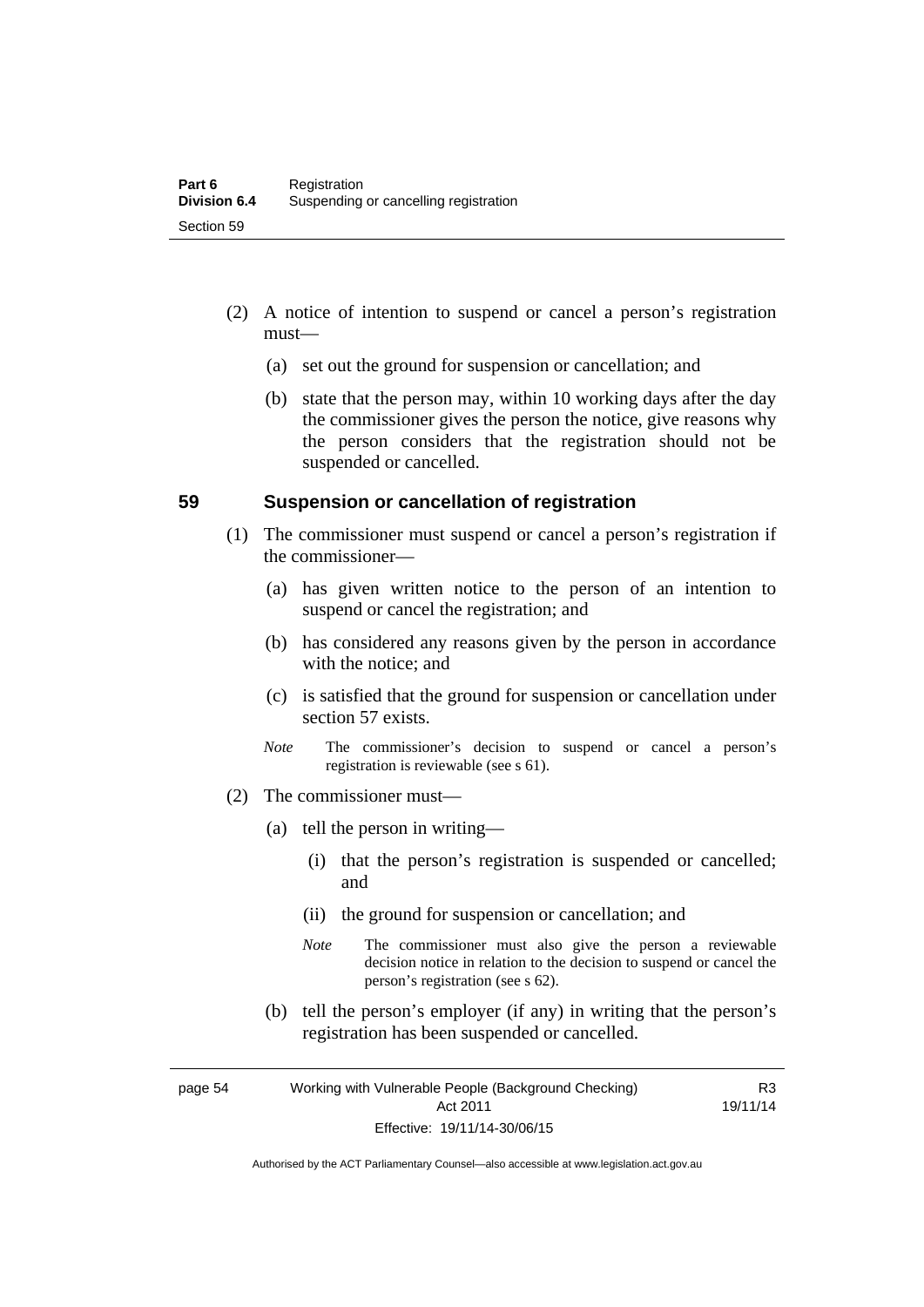- (3) For subsection (2) (b), the commissioner must not tell the person's employer the ground for suspension or cancellation.
- (4) The suspension or cancellation takes effect—
	- (a) on the day after the day the commissioner tells the person in writing that the person's registration is suspended or cancelled; or
	- (b) if a later date is stated in the notice of suspension or cancellation—on the later date.
- (5) To remove any doubt, a person whose registration is suspended does not have a registration allowing the person to engage in a regulated activity.
	- *Note* A person engaging in a regulated activity for which the person is required to be registered commits an offence under s 13 if the person's registration is suspended or cancelled and the person continues to engage in the activity.

# **Division 6.5 Surrendering registration**

# **60 Surrendering registration**

- (1) A registered person may surrender the person's registration by giving written notice of the surrender (a *surrender notice*) to the commissioner.
	- *Note* If a form is approved under s 69 for this provision, the form must be used.
- (2) The surrender notice must be accompanied by—
	- (a) the person's registration card; or
	- (b) if the card has been lost, stolen or destroyed—a written statement by the person stating that the card has been lost, stolen or destroyed.

page 55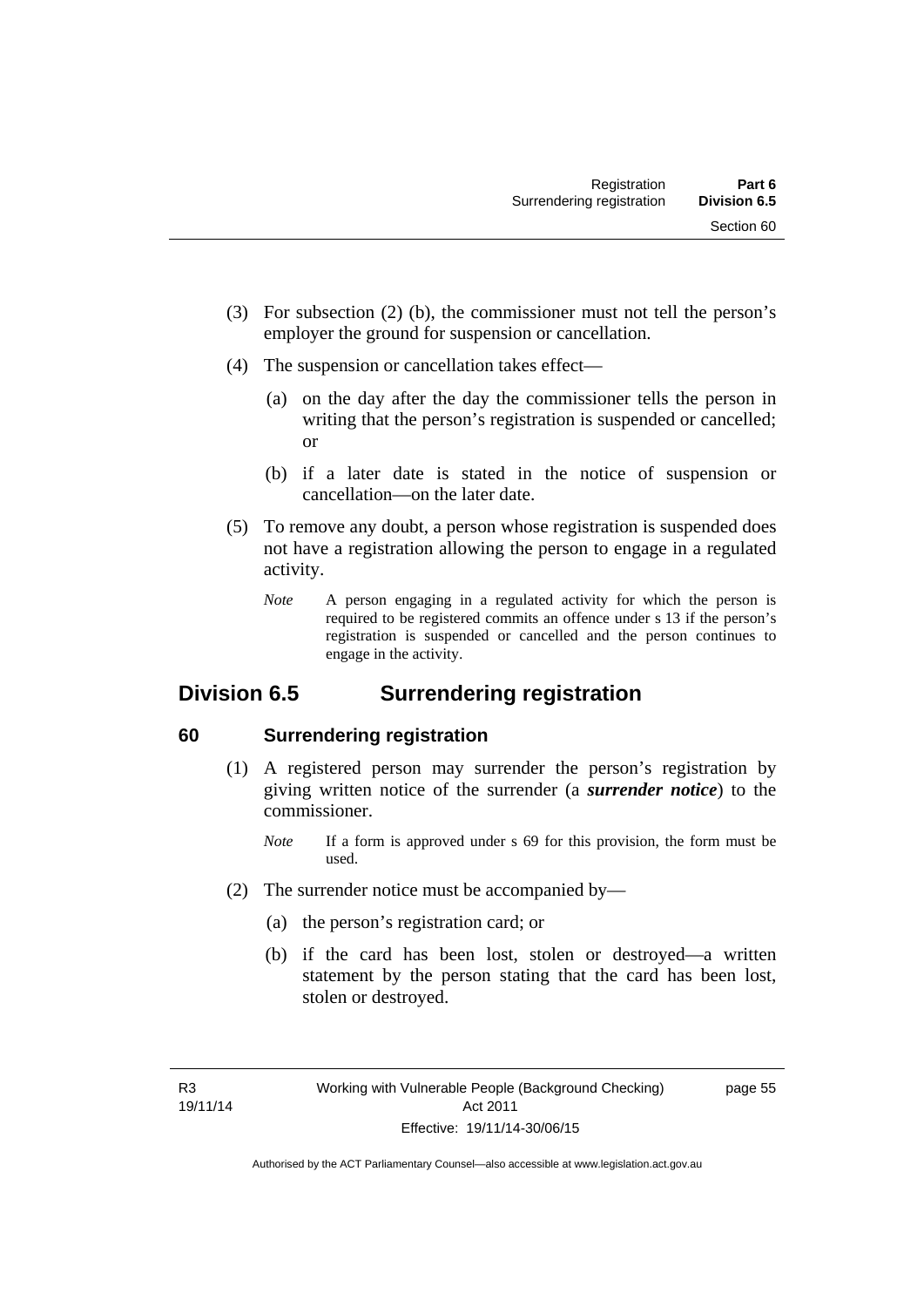- (3) The surrender of the registration takes effect—
	- (a) on the day the surrender notice is given to the commissioner; or
	- (b) if a later date is stated in the surrender notice—on the later date.
- (4) The commissioner must tell the person's employer (if any) in writing that the person's registration has been surrendered.

page 56 Working with Vulnerable People (Background Checking) Act 2011 Effective: 19/11/14-30/06/15

R3 19/11/14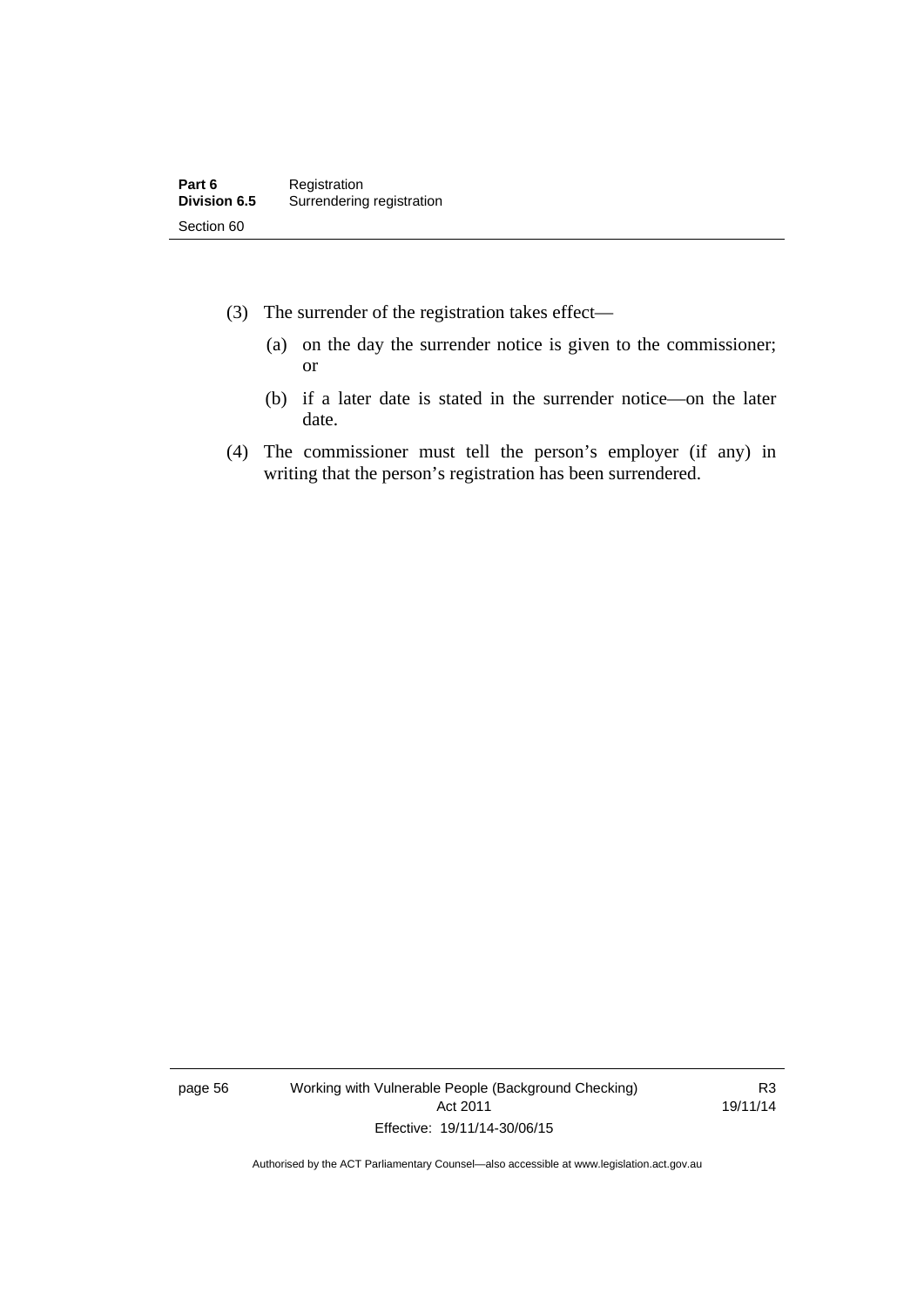# **Part 7 Notification and review of decisions**

#### **61 Meaning of** *reviewable decision***—pt 7**

In this part:

*reviewable decision* means a decision mentioned in schedule 2, column 3 under a provision of this Act mentioned in column 2 in relation to the decision.

#### **62 Reviewable decision notices**

If the commissioner makes a reviewable decision, the commissioner must give a reviewable decision notice only to each entity mentioned in schedule 2, column 4 in relation to the decision.

*Note* The requirements for a reviewable decision notice are prescribed under the *[ACT Civil and Administrative Tribunal Act 2008](http://www.legislation.act.gov.au/a/2008-35)*.

#### **63 Applications for review**

An entity mentioned in schedule 2, column 4 in relation to a reviewable decision may apply to the ACAT for review of the decision.

*Note* If a form is approved under the *[ACT Civil and Administrative Tribunal](http://www.legislation.act.gov.au/a/2008-35)  [Act 2008](http://www.legislation.act.gov.au/a/2008-35)* for the application, the form must be used.

R3 19/11/14 page 57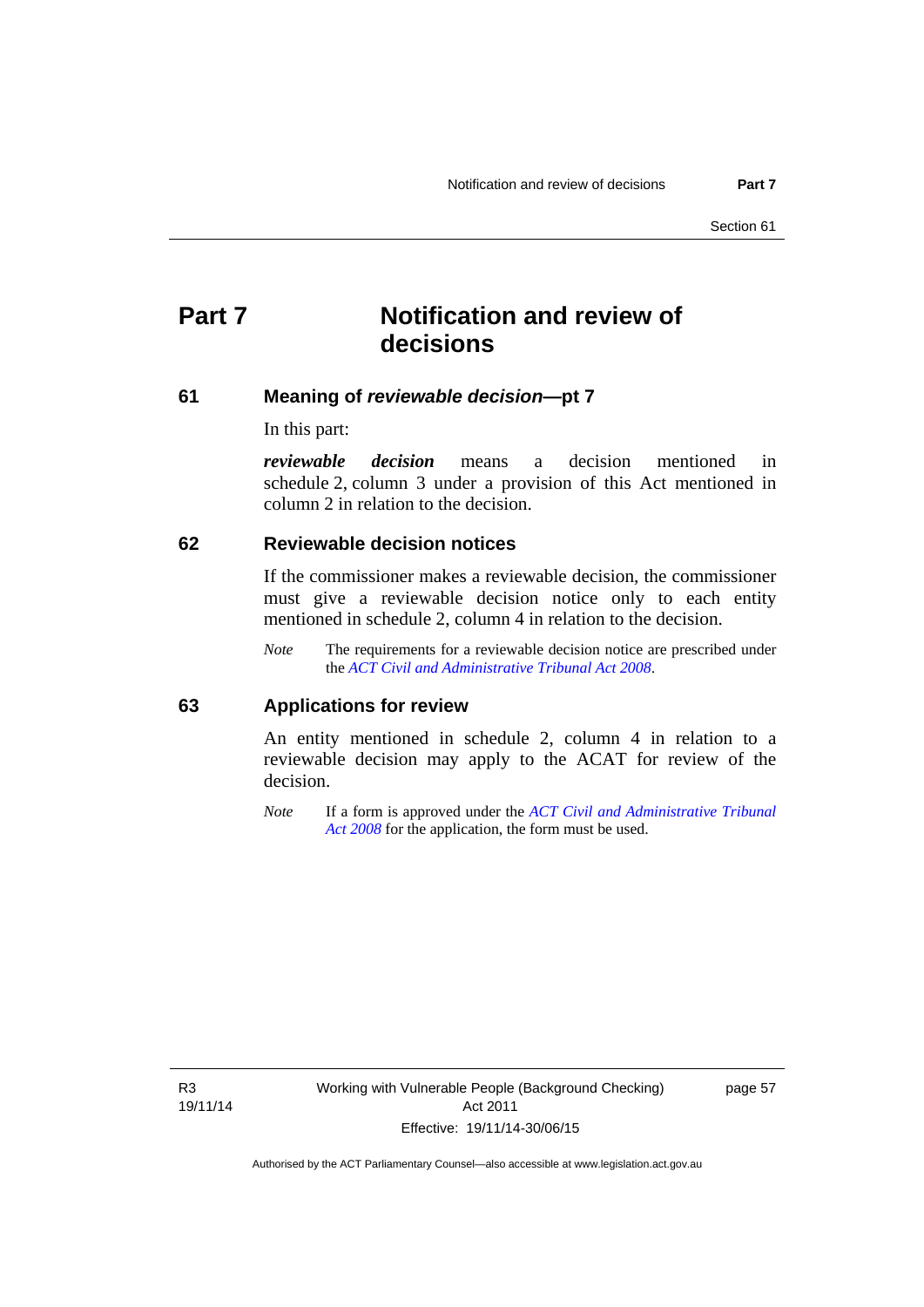#### **Part 8** Miscellaneous

Section 64

# **Part 8 Miscellaneous**

#### **64 Protection from liability**

- (1) An official is not civilly liable for anything done or omitted to be done honestly and without recklessness—
	- (a) in the exercise of a function under this Act; or
	- (b) in the reasonable belief that the act or omission was in the exercise of a function under this Act.
- (2) Any civil liability that would, apart from subsection (1), attach to an official attaches instead to the Territory.
- (3) In this section:

*official* means—

- (a) the commissioner; or
- (b) an independent advisor; or
- (c) a person authorised under this Act by the commissioner to do or not to do a thing.
- *Note* A reference to an Act includes a reference to the statutory instruments made or in force under the Act, including any regulation (see [Legislation Act,](http://www.legislation.act.gov.au/a/2001-14) s 104).

## **65 Offences—use or divulge protected information**

- (1) A person to whom this section applies commits an offence if—
	- (a) the person uses information; and
	- (b) the information is protected information about someone else; and

R3 19/11/14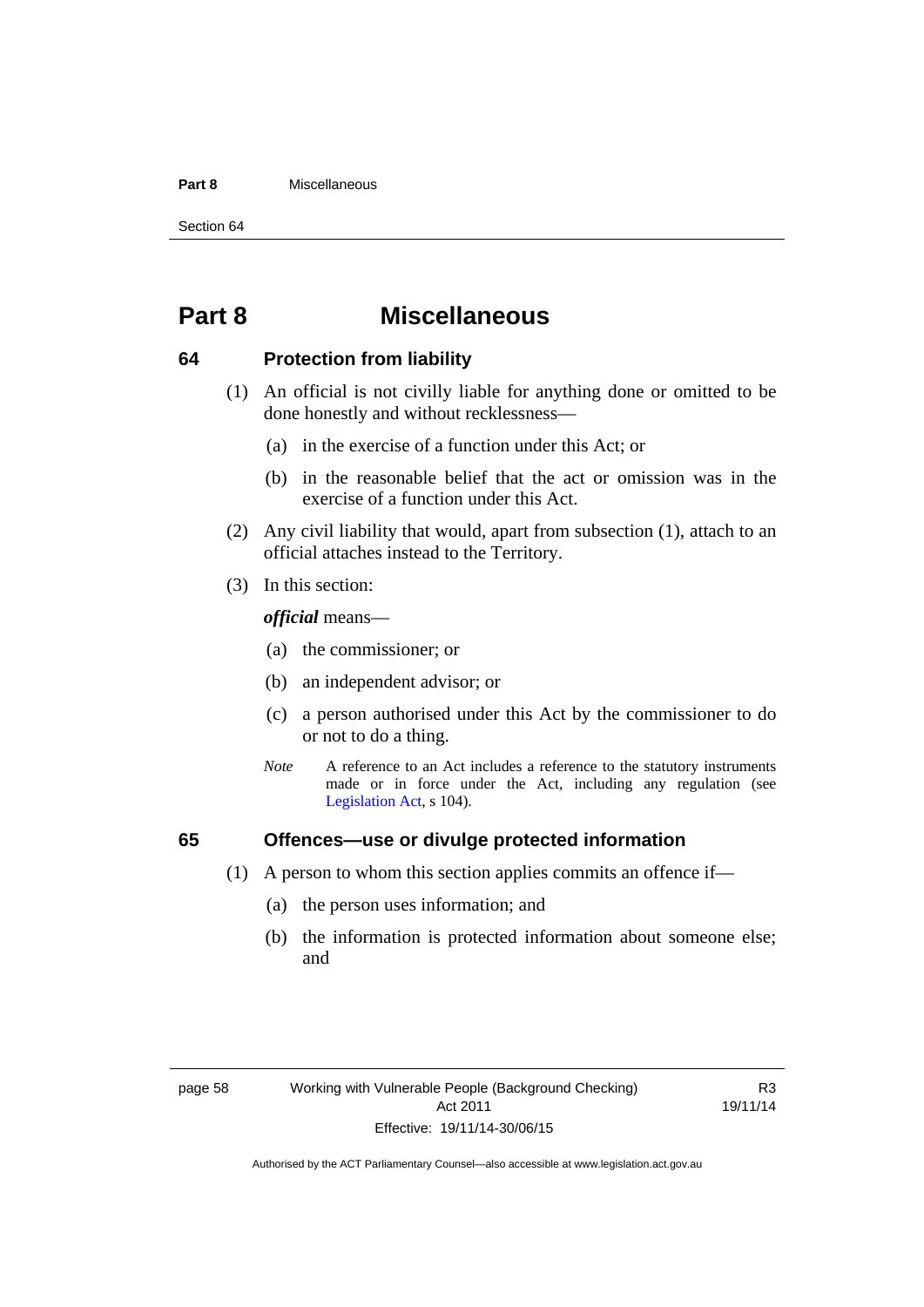(c) the person is reckless about whether the information is protected information about someone else.

Maximum penalty: 50 penalty units, imprisonment for 6 months or both.

- (2) A person to whom this section applies commits an offence if—
	- (a) the person does something that divulges information; and
	- (b) the information is protected information about someone else; and
	- (c) the person is reckless about whether—
		- (i) the information is protected information about someone else; and
		- (ii) doing the thing would result in the information being divulged to someone else.

Maximum penalty: 50 penalty units, imprisonment for 6 months or both.

- (3) Subsections (1) and (2) do not apply if the information is used or divulged—
	- (a) under this Act or another territory law; or
	- (b) in relation to the exercise of a function, as a person to whom this section applies, under this Act or another territory law; or
	- (c) in a court proceeding.
- (4) Subsections (1) and (2) do not apply to the using or divulging of protected information about a person with the person's consent.
	- *Note* The defendant has an evidential burden in relation to the matters mentioned in ss (3) and (4) (see [Criminal Code](http://www.legislation.act.gov.au/a/2002-51/default.asp), s 58).

page 59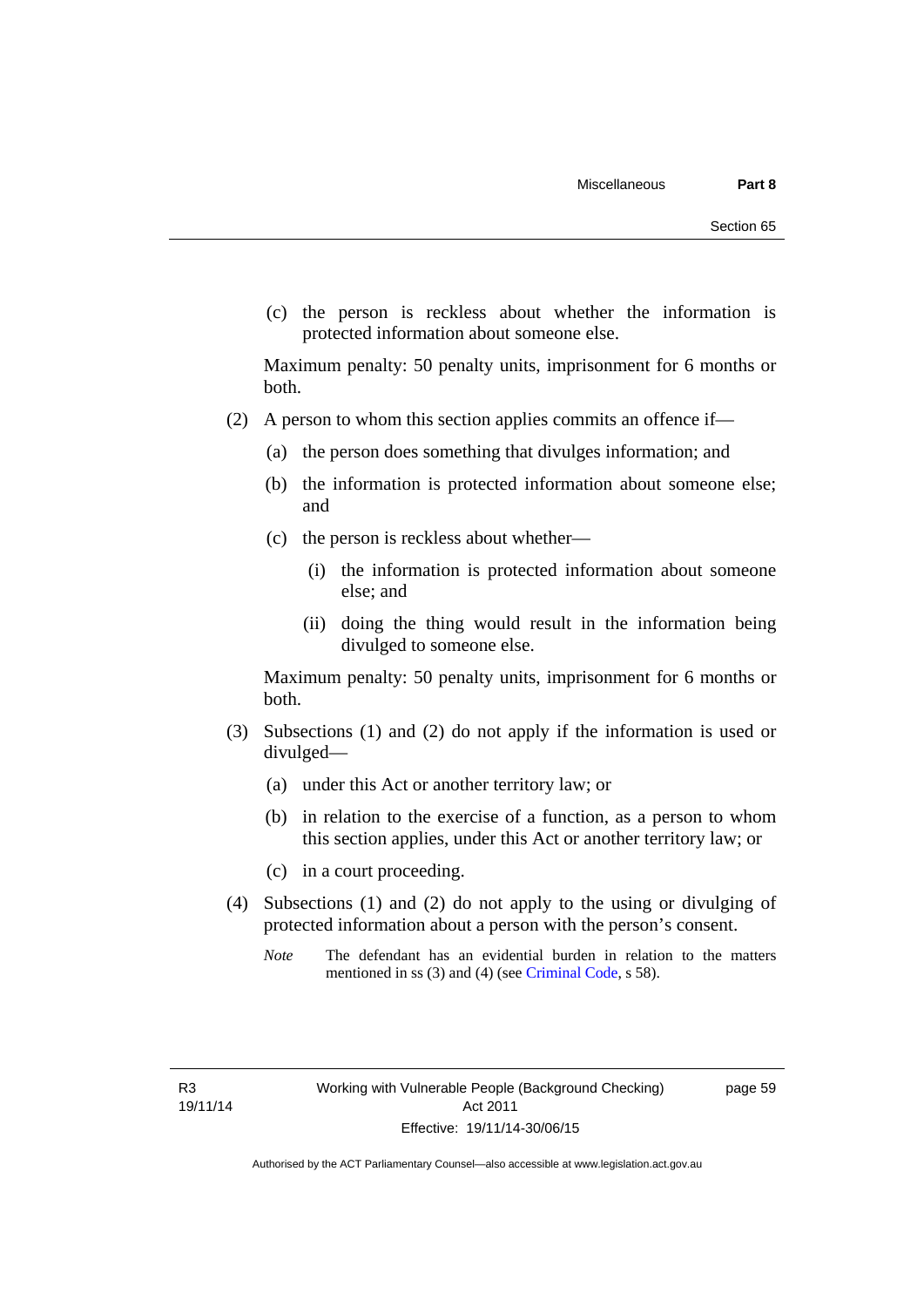#### **Part 8** Miscellaneous

Section 65

- (5) A person to whom this section applies need not divulge protected information to a court, or produce a document containing protected information to a court, unless it is necessary to do so for this Act or another law applying in the territory.
- (6) In this section:

*court* includes a tribunal, authority or person having power to require the production of documents or the answering of questions.

*divulge* includes—

- (a) communicate; or
- (b) publish

*person to whom this section applies* means—

- (a) a person who is or has been—
	- (i) the commissioner; or
	- (ii) an independent advisor; or
- (b) anyone else who has exercised a function under this Act.

*produce* includes allow access to.

*protected information* means information about a person that is disclosed to, or obtained by, a person to whom this section applies because of the exercise of a function under this Act by the person or someone else.

#### **Examples—protected information**

- 1 information obtained by the commissioner in conducting a risk assessment for a person
- 2 information disclosed by the commissioner in seeking information or advice from an entity about a registered person
- *Note* An example is part of the Act, is not exhaustive and may extend, but does not limit, the meaning of the provision in which it appears (see [Legislation Act,](http://www.legislation.act.gov.au/a/2001-14) s 126 and s 132).

page 60 Working with Vulnerable People (Background Checking) Act 2011 Effective: 19/11/14-30/06/15

R3 19/11/14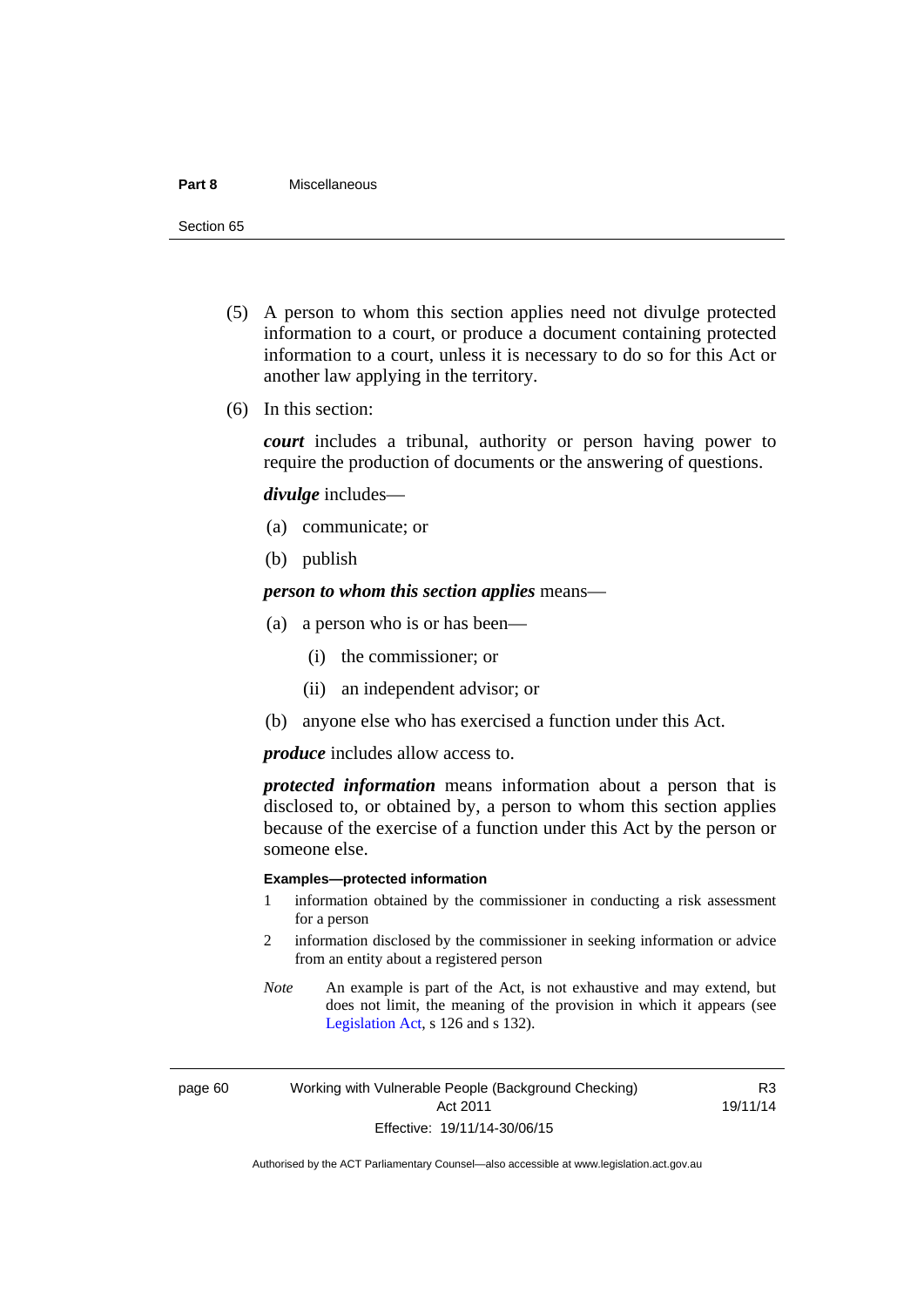*use information* includes make a record of the information.

#### **66 Evidentiary certificates**

- (1) The commissioner may give a signed certificate—
	- (a) stating that on a stated date or during a stated period a named person was or was not registered; and
	- (b) if the person was registered—including details of the person's registration.
- (2) A certificate under this section is evidence of the matters stated in it.
- (3) Unless the contrary is proved, a document that purports to be a certificate under this section is taken to be a certificate.

#### **67 Disqualification orders**

- (1) If a court finds a person guilty of an offence against this Act, the court may make an order disqualifying the person from applying for registration for a stated period or until a stated thing happens.
- (2) In this section:

*offence against this Act* includes an offence against the [Criminal](http://www.legislation.act.gov.au/a/2002-51)  [Code](http://www.legislation.act.gov.au/a/2002-51) in relation to anything done, or not done, under or in relation to this Act.

#### **68 Determination of fees**

- (1) The Minister may determine fees for this Act.
	- *Note* The [Legislation Act](http://www.legislation.act.gov.au/a/2001-14) contains provisions about the making of determinations and regulations relating to fees (see pt 6.3)
- (2) A determination is a disallowable instrument.
	- *Note* A disallowable instrument must be notified, and presented to the Legislative Assembly, under the [Legislation Act.](http://www.legislation.act.gov.au/a/2001-14)

R3 19/11/14 page 61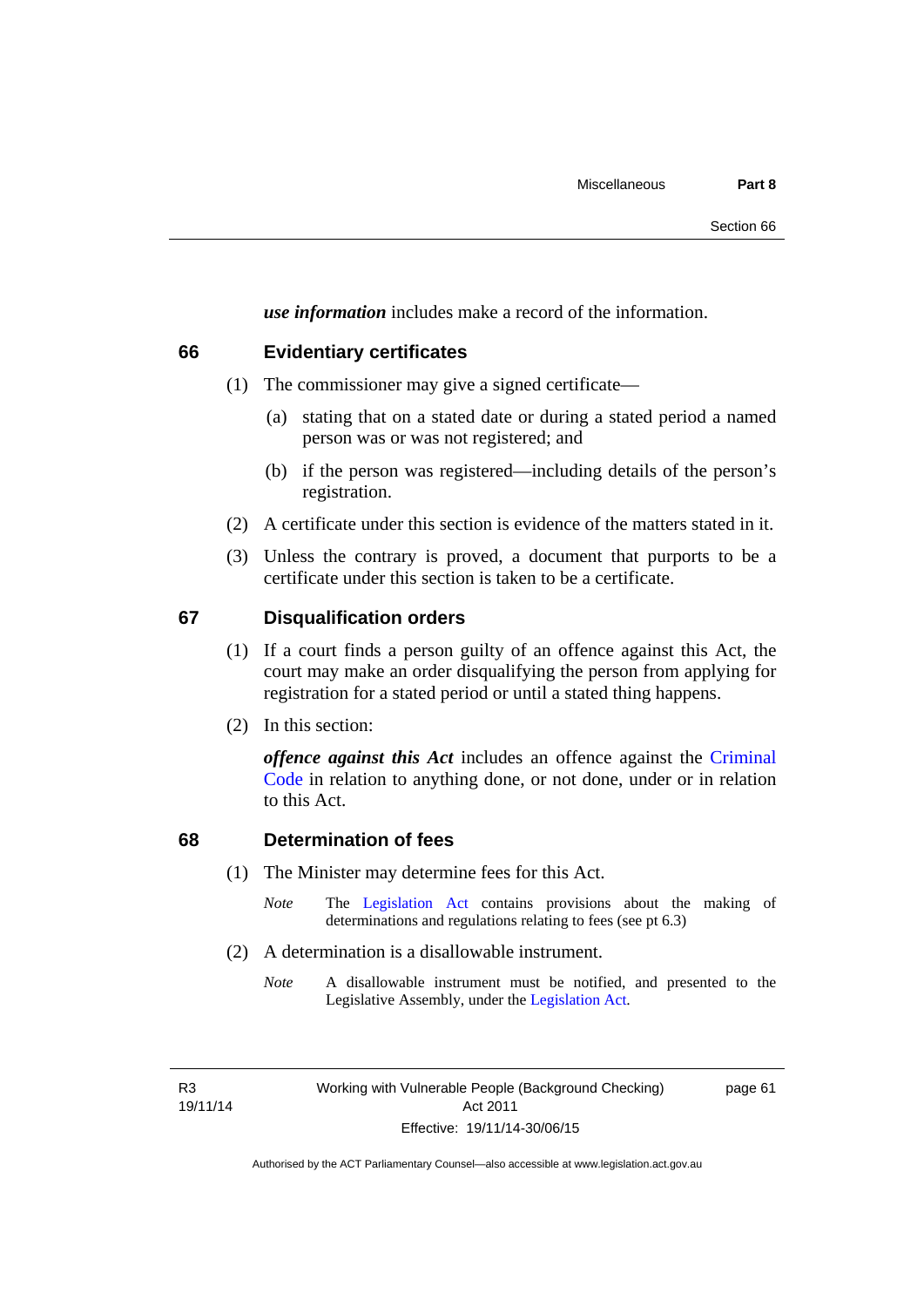#### **Part 8** Miscellaneous

#### **69 Approved forms**

- (1) The commissioner may approve forms for this Act.
- (2) If the commissioner approves a form for a particular purpose, the approved form must be used for the purpose.

*Note* For other provisions about forms, see the [Legislation Act,](http://www.legislation.act.gov.au/a/2001-14) s 255.

(3) An approved form is a notifiable instrument.

*Note* A notifiable instrument must be notified under the [Legislation Act](http://www.legislation.act.gov.au/a/2001-14).

#### **70 Review of Act**

- (1) The Minister must, as soon as practicable after the end of this Act's 3rd year and 7th year of operation—
	- (a) review the operation of the Act; and
	- (b) present a report of the review to the Legislative Assembly.
	- *Note* A reference to an Act includes a reference to the statutory instruments made or in force under the Act, including any regulation (see [Legislation Act,](http://www.legislation.act.gov.au/a/2001-14) s 104).
- (2) This section expires 8 years after the day it commences.

#### **71 Regulation-making power**

- (1) The Executive may make regulations for this Act.
	- *Note* A regulation must be notified, and presented to the Legislative Assembly, under the [Legislation Act](http://www.legislation.act.gov.au/a/2001-14).
- (2) A regulation may make provision for—
	- (a) the obligations of employers before engaging people in regulated activities; and
	- (b) the obligations of employers in relation to people they engage in regulated activities.

page 62 Working with Vulnerable People (Background Checking) Act 2011 Effective: 19/11/14-30/06/15

R3 19/11/14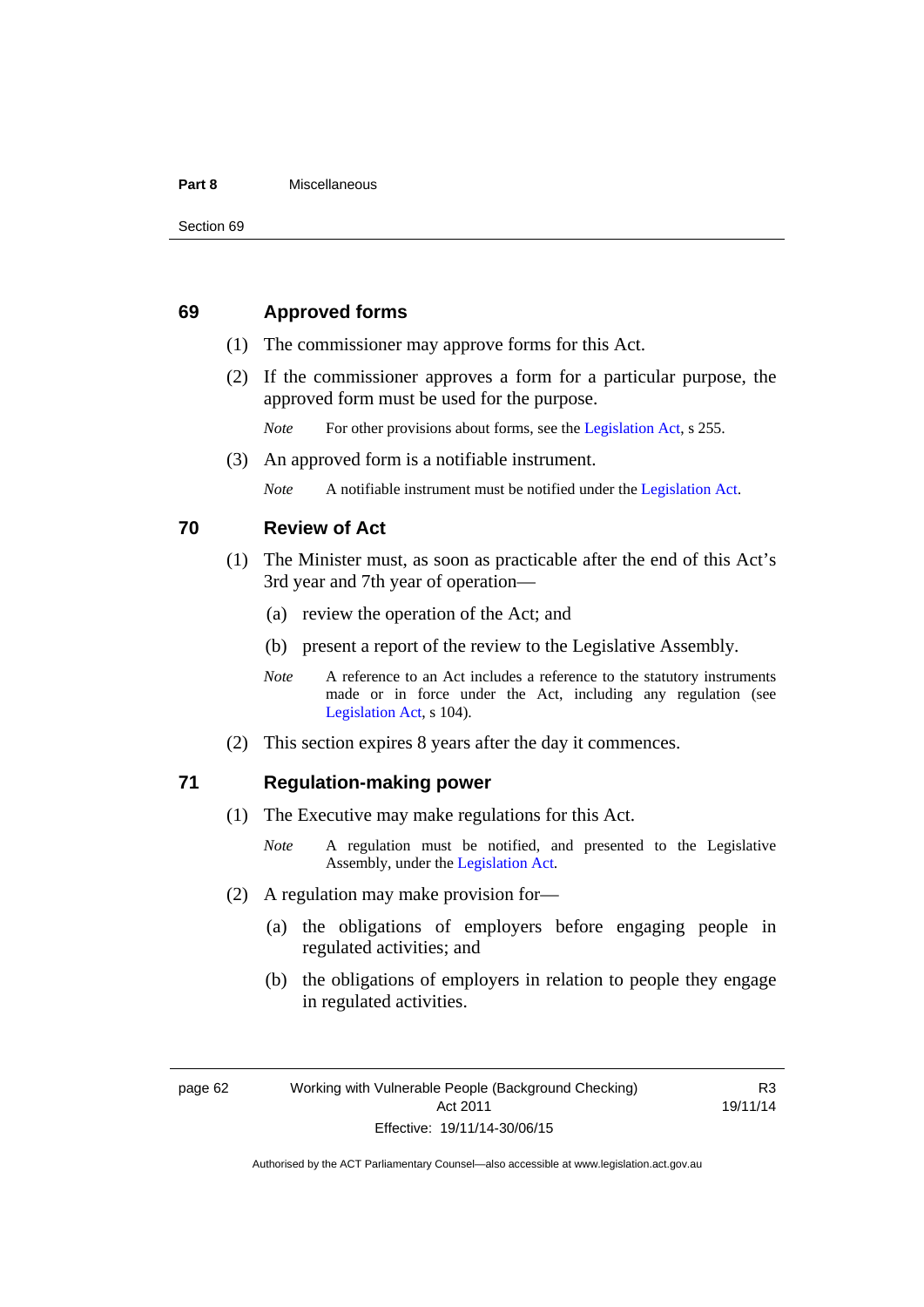(3) A regulation may create offences and fix maximum penalties of not more than 20 penalty units for the offences.

R3 19/11/14 Working with Vulnerable People (Background Checking) Act 2011 Effective: 19/11/14-30/06/15

page 63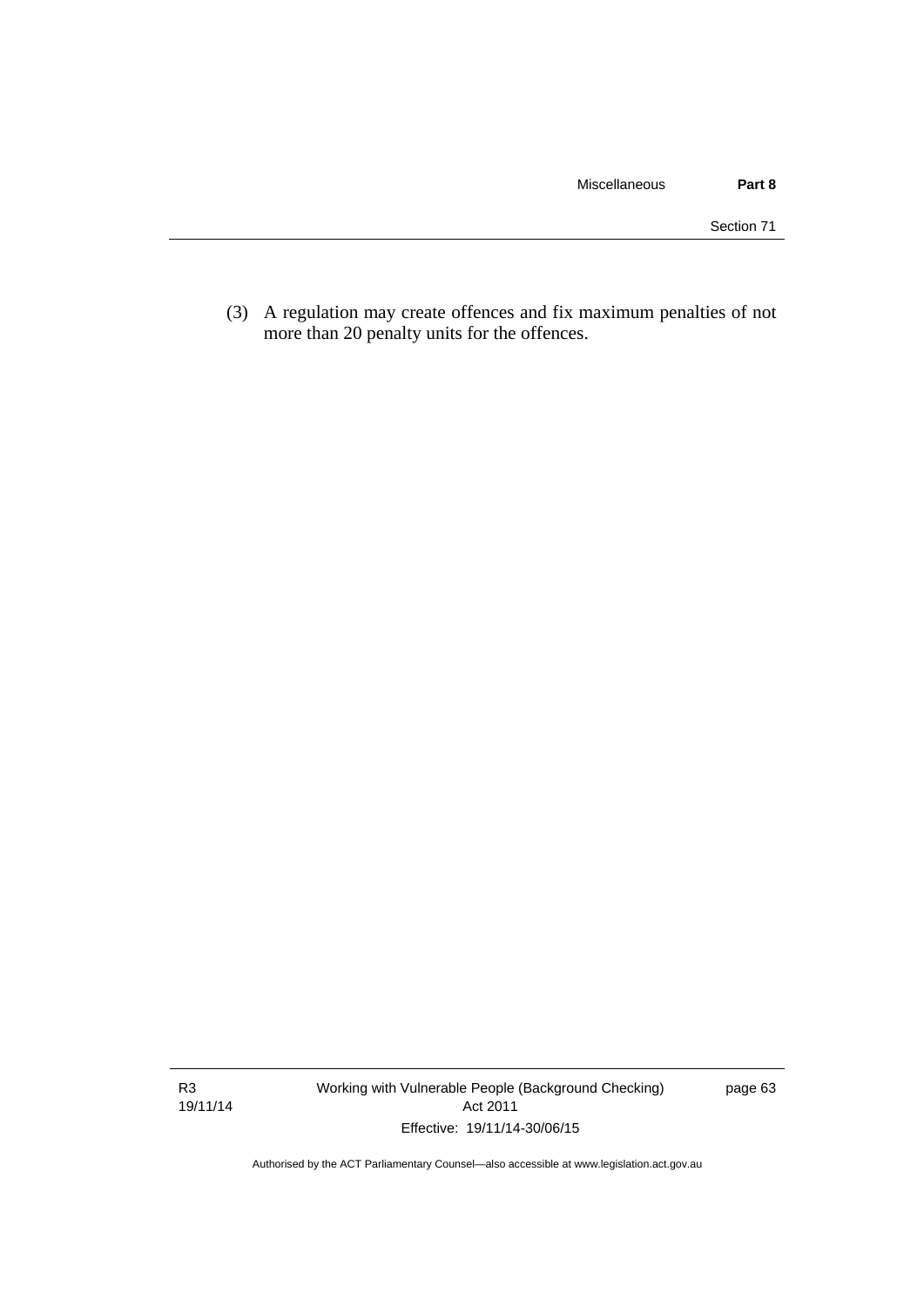# **Schedule 1 Regulated activities**

(see s 8)

# **Part 1.1 Activities or services for children**

## **1.1 Child protection services**

- (1) An activity or service is a regulated activity if the activity is conducted, or the service is provided, under the *[Children and Young](http://www.legislation.act.gov.au/a/2008-19)  [People Act 2008](http://www.legislation.act.gov.au/a/2008-19)* for a child or young person.
- (2) Without limiting subsection (1), a regulated activity includes an activity conducted or a service provided under the *[Children and](http://www.legislation.act.gov.au/a/2008-19)  [Young People Act 2008](http://www.legislation.act.gov.au/a/2008-19)*—
	- $(a)$  by—
		- (i) a member of the Children and Youth Services Council; or
		- (ii) a family group conference facilitator; or
		- (iii) a kinship carer; or
		- (iv) a foster carer; or
		- (v) a residential care service; or
		- (vi) a researcher for a research project; or
		- (vii) an authorised assessor; or
		- (viii) another person administering, or exercising a function under, the Act; or

R3 19/11/14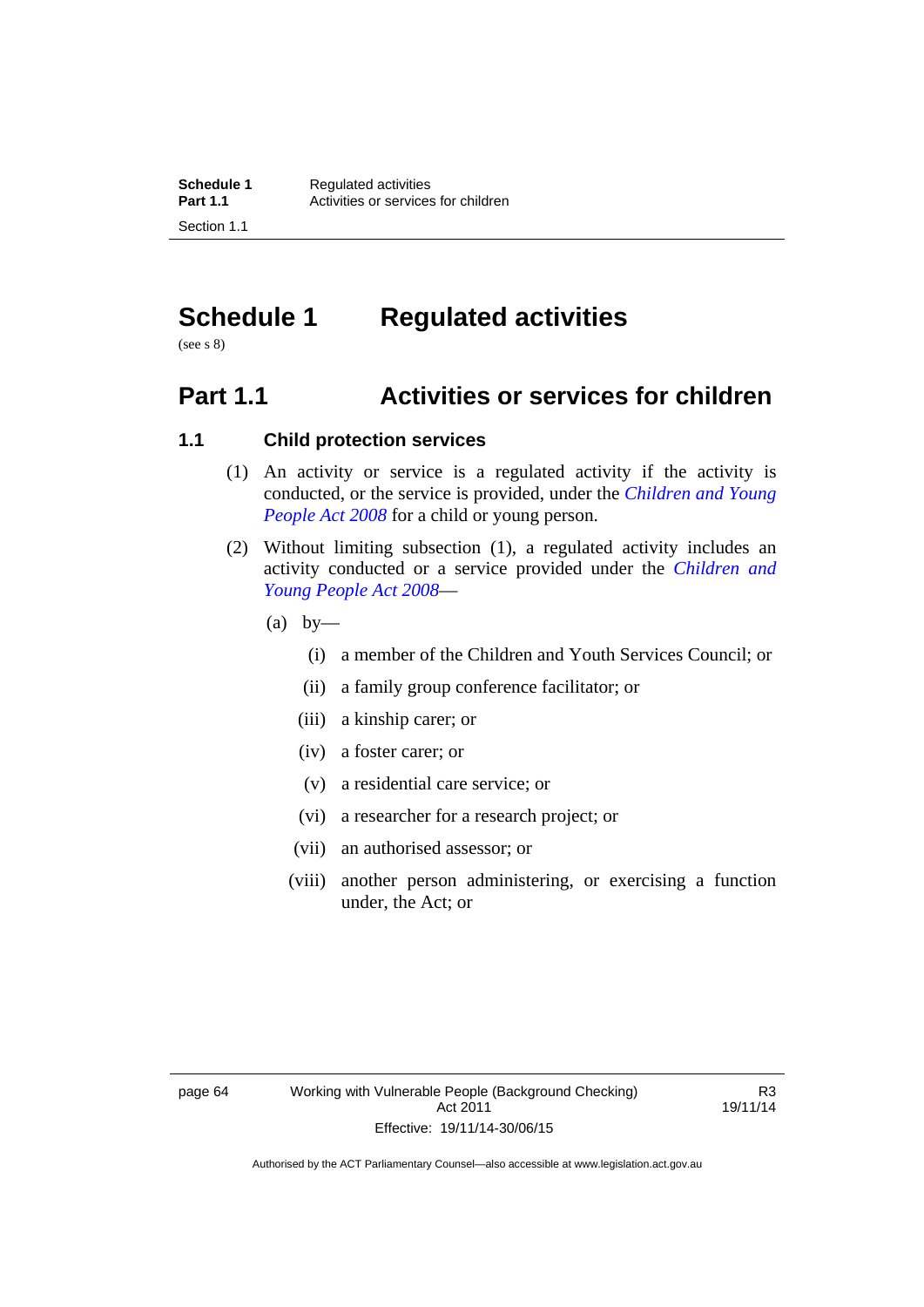- (b) under a therapeutic protection order.
- *Note* See the *[Children and Young People Act 2008](http://www.legislation.act.gov.au/a/2008-19)*, particularly:
	- pt 2.2 (Children and Youth Services Council);
	- pt 3.2 (Family group conferences—facilitators);
	- s 438 (Care and protection assessment—authorisation of assessors);
	- s 509 (Who is a *kinship carer*?);
	- s 510 (Who is a *foster carer*?);
	- s 511 (What is a *residential care service*?);
	- pt 16.2 (Therapeutic protection orders);
	- ch 22 (Research involving children and young people).

# **1.2 Justice facilities for children**

- (1) An activity or service is a regulated activity if—
	- (a) any of the usual functions of the activity or service are carried out in relation to a child at a justice facility; or
	- (b) the activity is conducted, or the service is provided, in relation to a child because of a sentence, detention, probation, parole or other order, that could be made or imposed by a court.
- (2) In this section:

### *justice facility* means—

- (a) a detention place; or
- (b) a place outside a detention place if a detainee is, or has been, directed to work or take part in an activity at the place; or
- (c) any other place a child may be held in custody.

page 65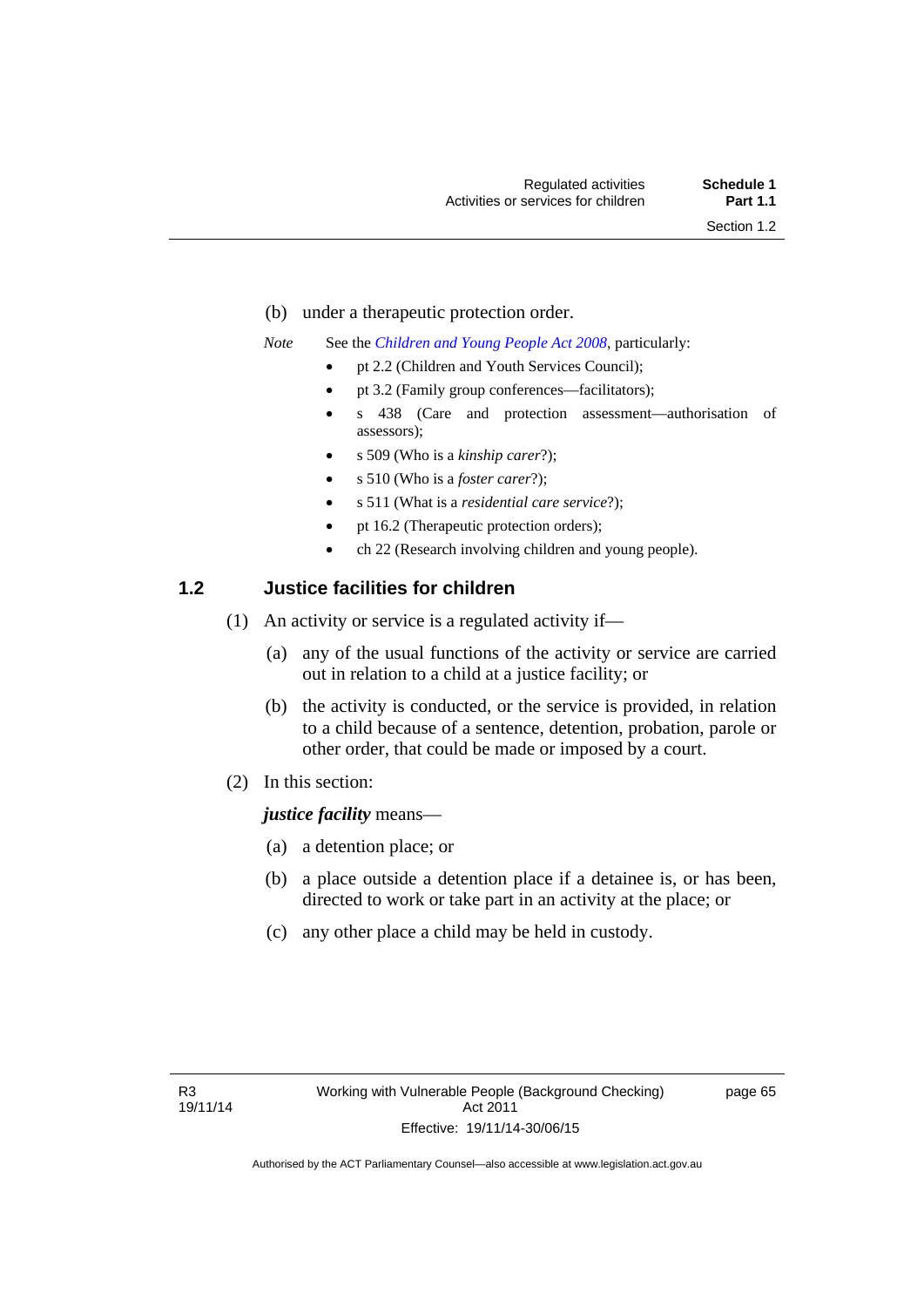# **1.3 Childcare service**

- (1) An activity or service is a regulated activity if the activity is conducted, or the service is provided, by—
	- (a) a childcare service; or
	- (b) another commercial service that provides child care.

#### **Examples—par (b)**

- 1 babysitting service
- 2 nanny service
- 3 a service conducted by a hotel or resort to provide childcare to children who are short term guests
- *Note* An example is part of the Act, is not exhaustive and may extend, but does not limit, the meaning of the provision in which it appears (see [Legislation Act,](http://www.legislation.act.gov.au/a/2001-14) s 126 and s 132).
- (2) In this section:

*childcare service*—see the *[Children and Young People Act 2008](http://www.legislation.act.gov.au/a/2008-19)*, section 732.

- *Note Childcare service* means—
	- (a) a childcare centre; or
	- (b) a family day care scheme.

# **1.4 Child education services**

- (1) An activity or service is a regulated activity if the activity is conducted, or the service is provided, as part of a child education service.
- (2) In this section:

# *child education service*—

 (a) means a service for which the main purpose is to provide education and care for children; and

R3 19/11/14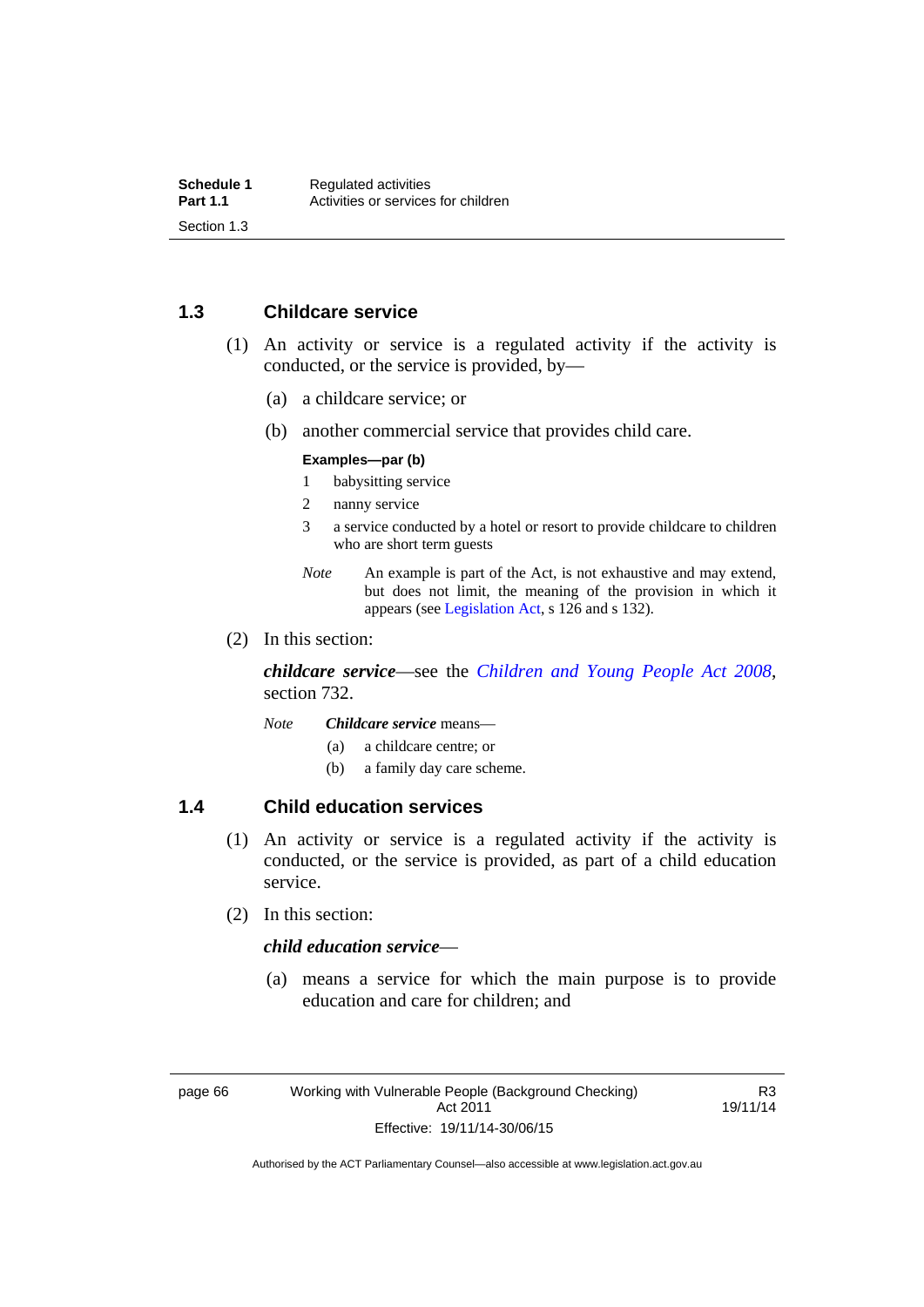page 67

- (b) includes—
	- (i) a school or other educational institution, whether or not operated by or on behalf of the Territory; and
	- (ii) a school-crossing service.

*school* means a preschool, primary school, high school or secondary college.

## **1.5 Child accommodation services**

- (1) An activity or service is a regulated activity if the activity is conducted, or the service is provided, as part of a child accommodation service.
- (2) In this section:

## *child accommodation service*—

- (a) means a service for which the main purpose is to provide residential accommodation for children; and
- (b) includes an overnight camp for children, irrespective of the kind of accommodation or of how many children are involved.

#### **Examples—child accommodation service**

- 1 school group accommodation
- 2 a home stay, including as part of a student exchange
- 3 a school boarding facility
- *Note* An example is part of the Act, is not exhaustive and may extend, but does not limit, the meaning of the provision in which it appears (see [Legislation Act,](http://www.legislation.act.gov.au/a/2001-14) s 126 and s 132).

# **1.6 Counselling and support services for children**

An activity or service is a regulated activity if the activity is conducted, or the service is provided, as part of—

(a) a counselling service for children; or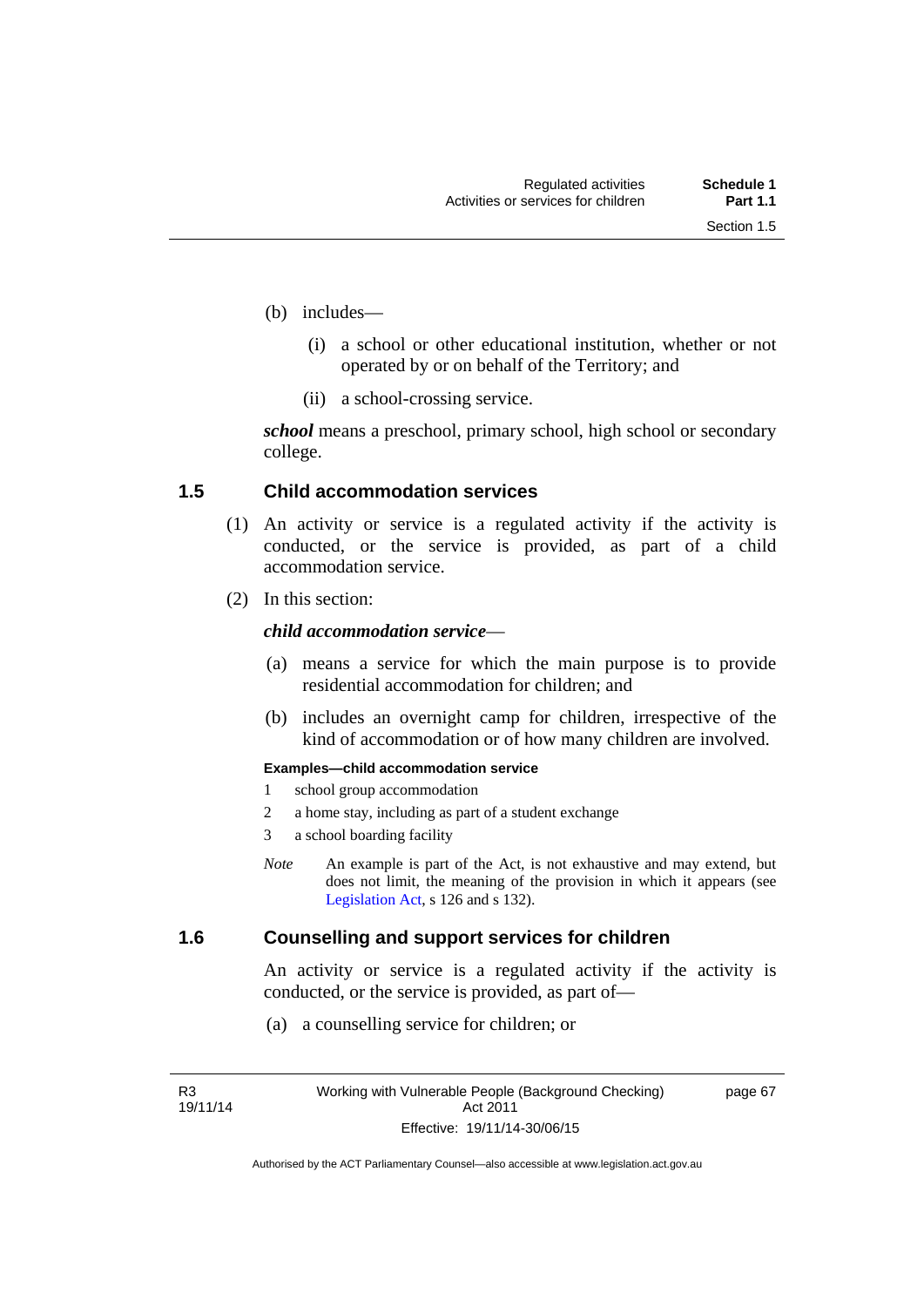(b) a support service for children.

# **1.7 Commercial services for children**

An activity or service is a regulated activity if—

- (a) the activity is conducted, or the service is provided specifically for children by a commercial entity; and
- (b) the activity or service is one of the following:
	- (i) an entertainment or party service;
	- (ii) a gym or play facility;
	- (iii) a photography service;
	- (iv) a talent or beauty competition.

page 68 Working with Vulnerable People (Background Checking) Act 2011 Effective: 19/11/14-30/06/15

R3 19/11/14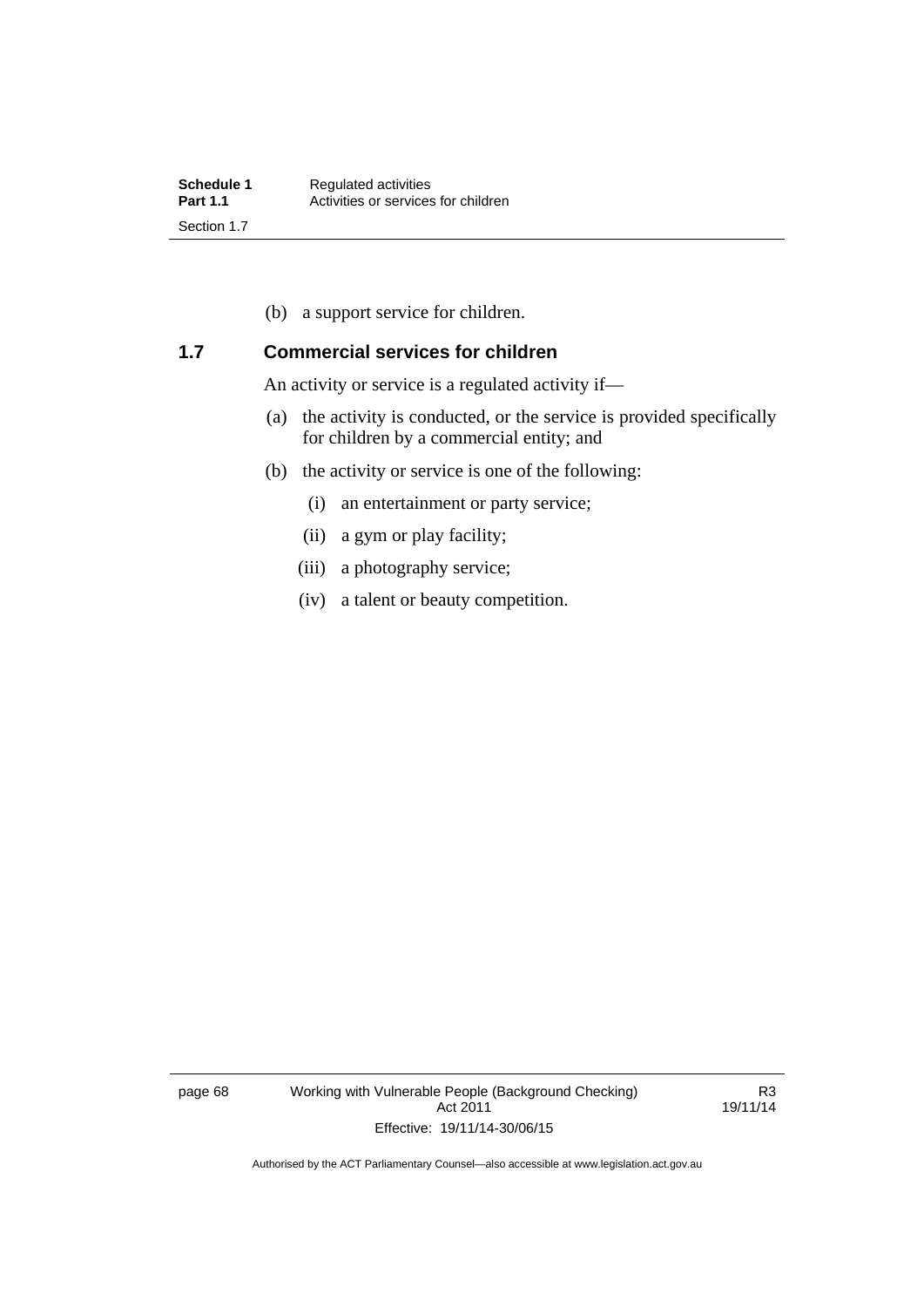# **Part 1.2 Activities or services for vulnerable people**

# **1.8 Mental health**

An activity or service is a regulated activity if any of the usual functions of the activity or service include providing treatment, care, rehabilitation or protection to people who are mentally impaired, mentally dysfunctional or mentally ill.

### **Examples**

- 1 an activity or service that provides personal care, assessment or referral of support needs, education, training and skill development, information services, recreation, counselling, community access, accommodation support, rehabilitation, or employment services, specifically for people who are mentally impaired, mentally dysfunctional or mentally ill
- 2 an activity or service provided in association with the use of premises for the care, treatment or accommodation of people who are mentally impaired, mentally dysfunctional or mentally ill
- *Note* An example is part of the Act, is not exhaustive and may extend, but does not limit, the meaning of the provision in which it appears (see [Legislation Act,](http://www.legislation.act.gov.au/a/2001-14) s 126 and s 132).

# **1.9 Migrants, refugees and asylum seekers**

An activity or service is a regulated activity if the activity is conducted, or the service is provided, to support—

- (a) migrants, or
- (b) refugees or asylum seekers; or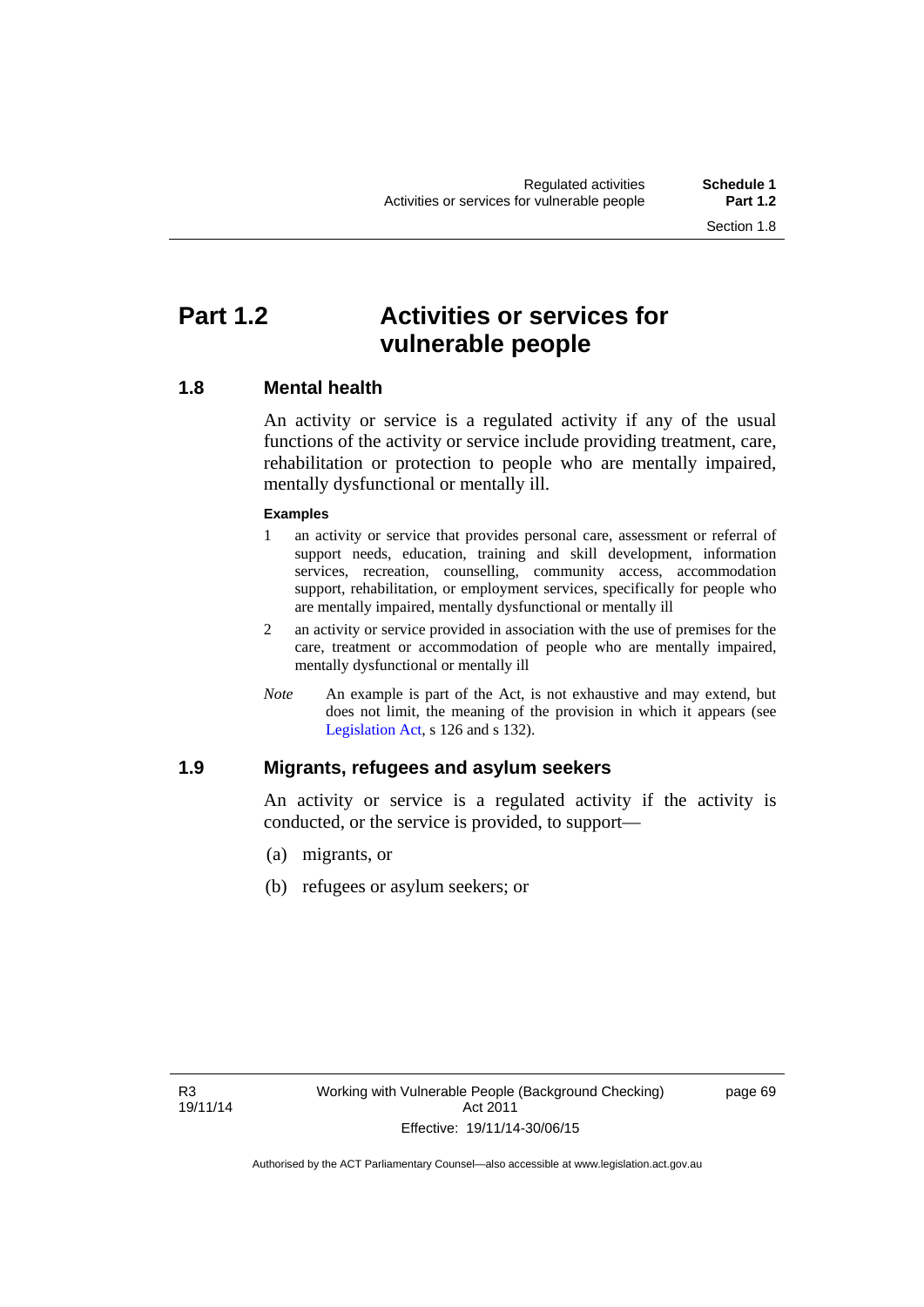(c) people who cannot communicate, or who have difficulty communicating, in English.

#### **Examples**

an activity or service that provides assistance settling in the ACT, including mentoring, employment services, transport or accommodation support, specifically for migrants, refugees, asylum seekers or people from non-English speaking backgrounds

*Note* An example is part of the Act, is not exhaustive and may extend, but does not limit, the meaning of the provision in which it appears (see [Legislation Act,](http://www.legislation.act.gov.au/a/2001-14) s 126 and s 132).

# **1.10 Homeless people**

An activity or service is a regulated activity if the activity is conducted, or the service is provided, to support people who are homeless.

#### **Examples**

- 1 an activity or service that provides food, transport, coordination or referral of support needs for people who are homeless
- 2 a drop in centre
- 3 a soup kitchen
- *Note* An example is part of the Act, is not exhaustive and may extend, but does not limit, the meaning of the provision in which it appears (see [Legislation Act,](http://www.legislation.act.gov.au/a/2001-14) s 126 and s 132).

## **1.11 Housing and accommodation**

A service or activity is a regulated activity if any of the usual functions of the service or activity include providing public or community housing or accommodation to people suffering social or financial hardship.

#### **Examples**

- 1 public housing
- 2 social housing
- 3 community housing
- 4 housing assistance

page 70 Working with Vulnerable People (Background Checking) Act 2011 Effective: 19/11/14-30/06/15

R3 19/11/14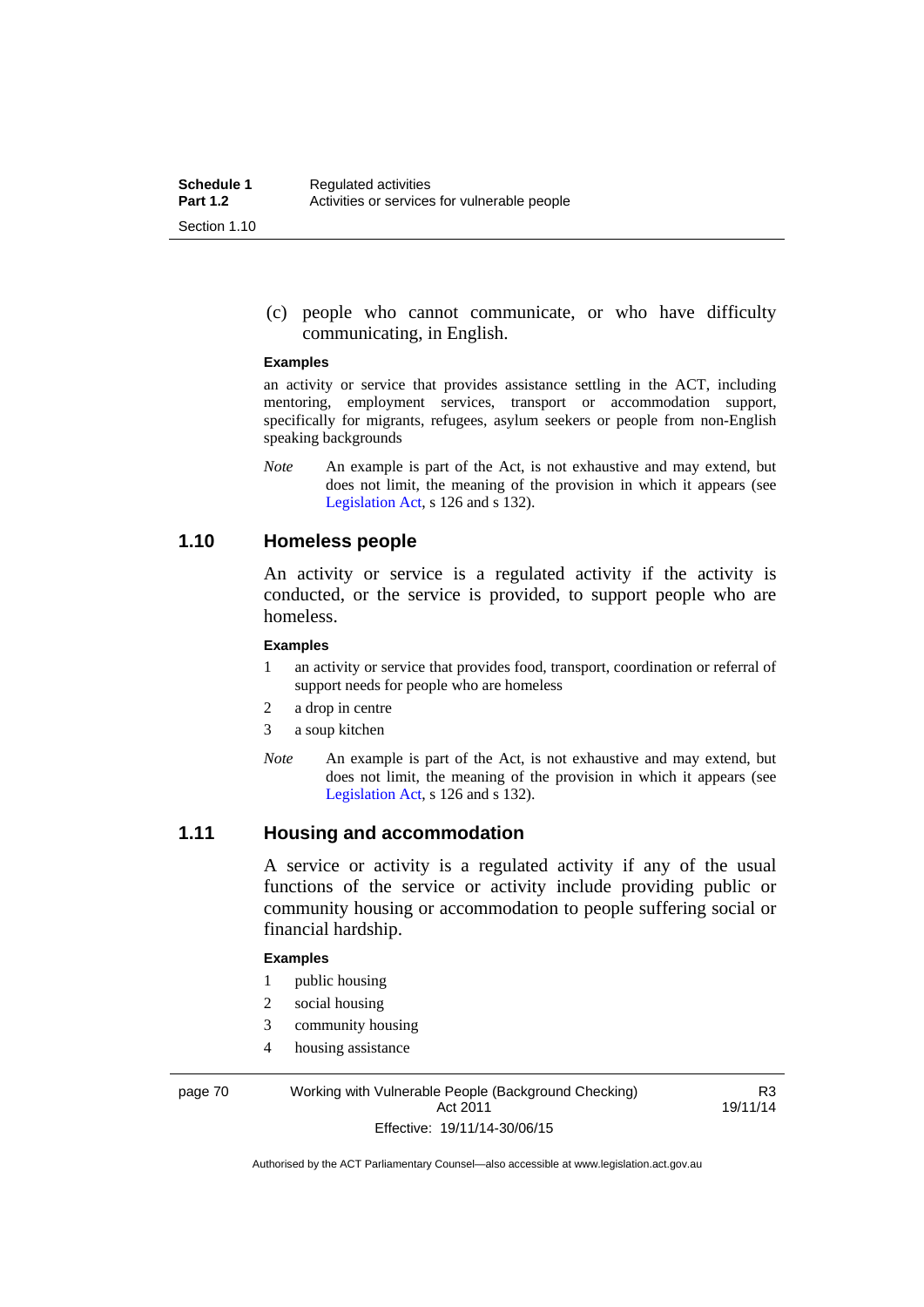- 5 social housing
- 6 crisis accommodation
- 7 refuges
- *Note* An example is part of the Act, is not exhaustive and may extend, but does not limit, the meaning of the provision in which it appears (see [Legislation Act,](http://www.legislation.act.gov.au/a/2001-14) s 126 and s 132).

# **1.12 Justice facilities**

- (1) An activity or service is a regulated activity if—
	- (a) any of the usual functions of the activity or service are carried out in relation to an adult at a justice facility; or
	- (b) the activity is conducted, or the service is provided, in relation to an adult because of a sentence, detention, probation, parole or other order, that could be made or imposed by a court.
- (2) In this section:

*justice facility* means—

- (a) a correctional centre; or
- (b) a remand centre; or
- (c) a detention place; or
- (d) a place outside a detention place if a detainee is, or has been, directed to work or take part in an activity at the place; or
- (e) any other place a person may be held in custody.

page 71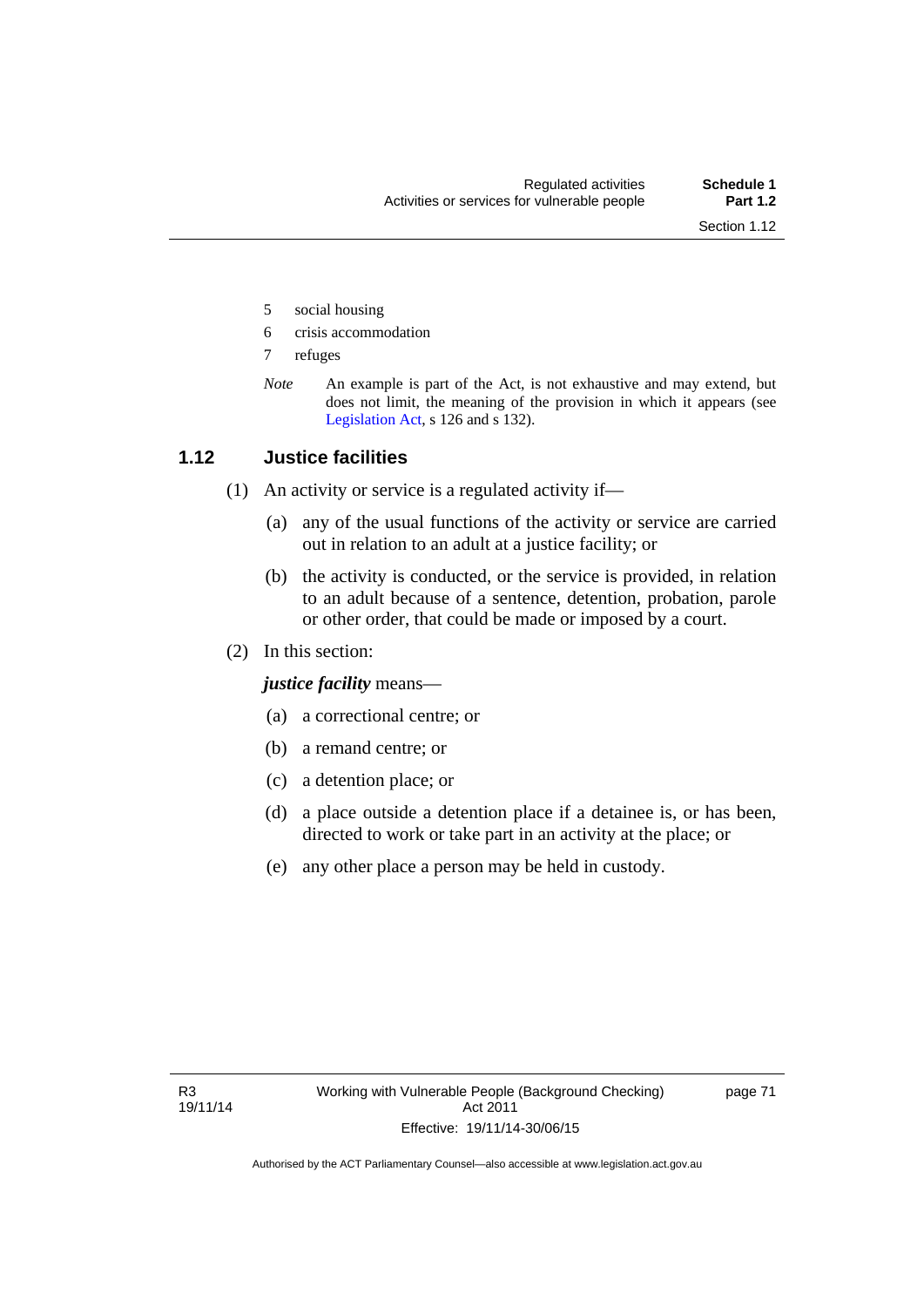# **1.13 Prevention of crime**

An activity or service is a regulated activity if the activity is conducted, or the service is provided, in relation to a person to reduce the likelihood of the person committing a criminal offence.

#### **Examples**

- 1 a program to keep police informed of the whereabouts and other personal details about a person who has committed a crime to reduce the likelihood that the person will reoffend
- 2 a mentoring program
- *Note* An example is part of the Act, is not exhaustive and may extend, but does not limit, the meaning of the provision in which it appears (see [Legislation Act,](http://www.legislation.act.gov.au/a/2001-14) s 126 and s 132).

## **1.14 Victims of crime**

An activity or service is a regulated activity if the activity is conducted, or the service is provided, to assist or support victims of crime.

#### **Example**

an activity or service that provides counselling and support, therapeutic intervention, financial assistance, information or advice for victims of crime

- *Note 1* Victims of crime are eligible for assistance under the victims services scheme (see *[Victims of Crime Act 1994](http://www.legislation.act.gov.au/a/1994-83)*, pt 4).
- *Note 2* An example is part of the Act, is not exhaustive and may extend, but does not limit, the meaning of the provision in which it appears (see [Legislation Act,](http://www.legislation.act.gov.au/a/2001-14) s 126 and s 132).

## **1.15 Services for addictions**

- (1) An activity or service is a regulated activity if any of the usual functions of the activity or service include providing treatment, care, rehabilitation or protection to people who are—
	- (a) addicted to, or misuse, a substance (whether alcohol, a medicine, a prohibited substance or another substance); or

page 72 Working with Vulnerable People (Background Checking) Act 2011 Effective: 19/11/14-30/06/15

R3 19/11/14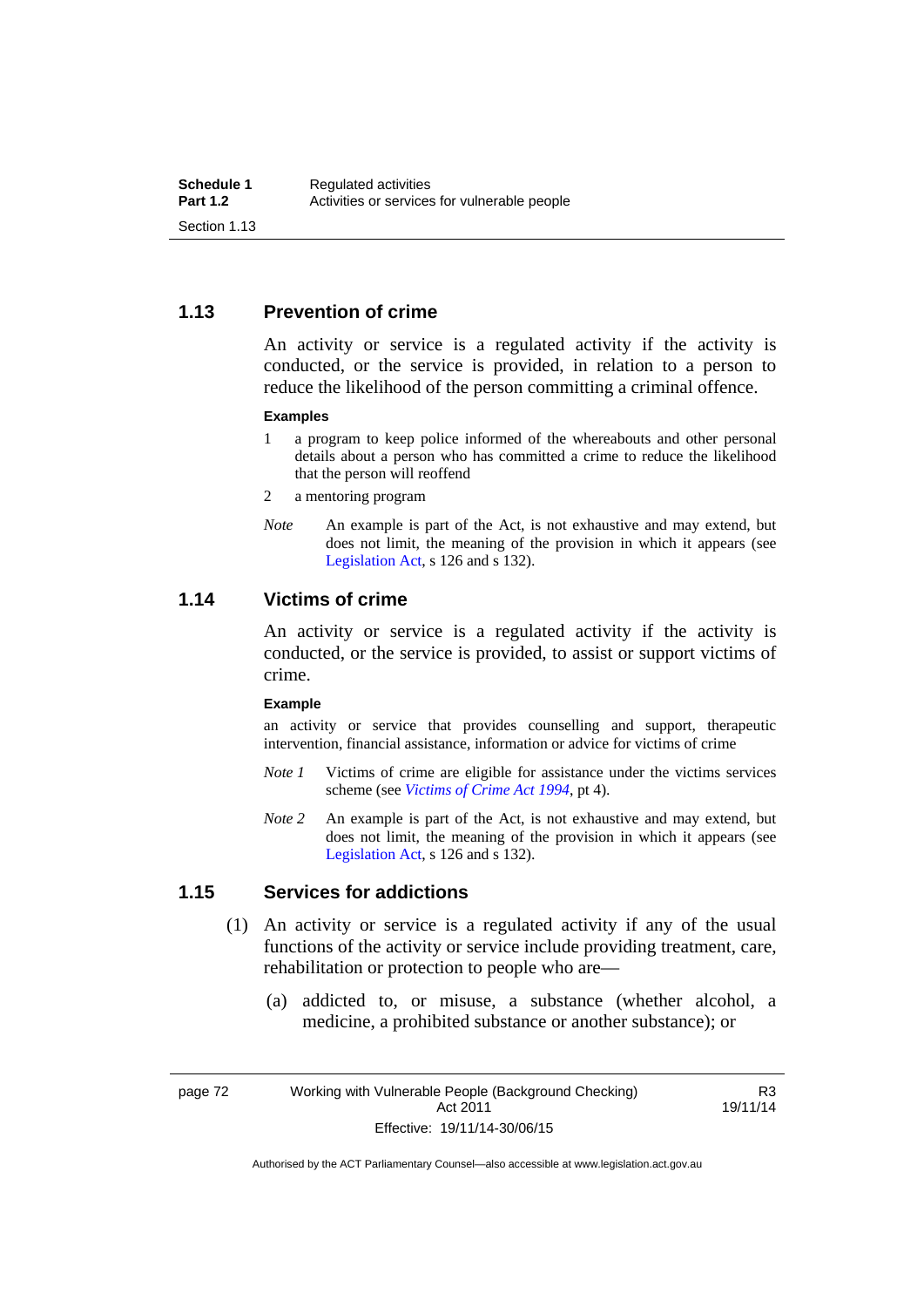(b) addicted to an activity.

#### **Examples**

- 1 an activity or service that provides health care, counselling, accommodation or financial support for people who are addicted to a substance or an activity
- 2 a needle and syringe exchange program
- 3 a methadone treatment and withdrawal program
- 4 a gambling addiction telephone help-line
- *Note* An example is part of the Act, is not exhaustive and may extend, but does not limit, the meaning of the provision in which it appears (see [Legislation Act,](http://www.legislation.act.gov.au/a/2001-14) s 126 and s 132).
- (2) In this section:

*prohibited substance*—see the *[Medicines, Poisons and Therapeutic](http://www.legislation.act.gov.au/a/2008-26)  [Goods Act 2008](http://www.legislation.act.gov.au/a/2008-26)*, section 13.

## **1.16 Community services**

An activity or service is a regulated activity if the activity is conducted, or the service is provided, to—

- (a) people and families suffering social or financial hardship; or
- (b) people who need support to live independently.

#### **Examples**

- 1 an activity or service that provides crisis intervention, emergency relief, parenting support, assessment or referral of support needs, education, training and skill development, information services, counselling, community access, or employment services, for people and families suffering social or financial hardship
- 2 an activity or service that provides home help, home maintenance or modification, allied health care, personal care, food services, assessment or referral of support needs, information services, coordination, case management, recreation, counselling, community access, rehabilitation, or employment services, to people who need support to live independently

page 73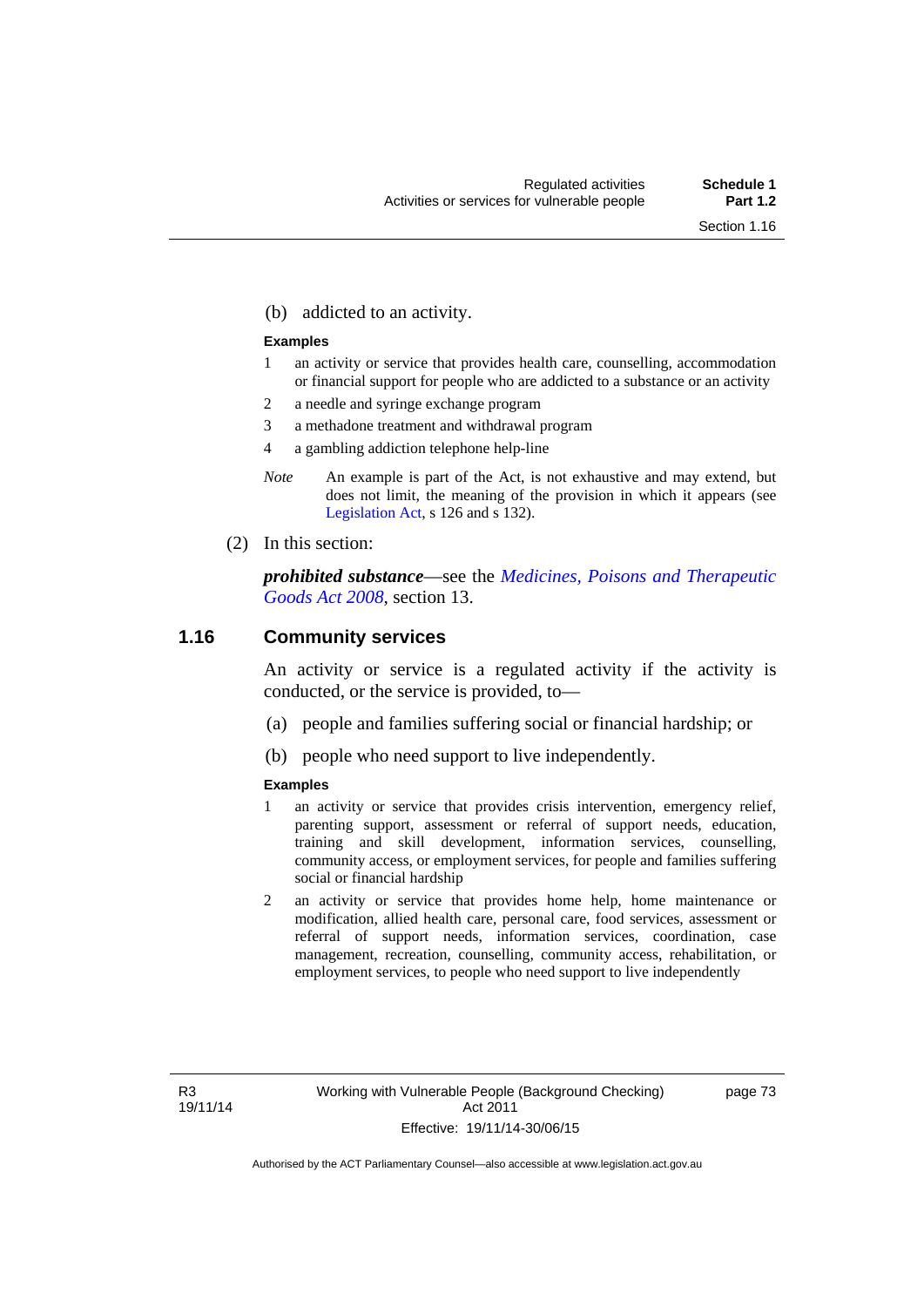- 3 an activity or service provided in association with the use of premises for the care, treatment or accommodation of people who need support to live independently
- *Note* An example is part of the Act, is not exhaustive and may extend, but does not limit, the meaning of the provision in which it appears (see [Legislation Act,](http://www.legislation.act.gov.au/a/2001-14) s 126 and s 132).

## **1.17 Disability services**

 (1) An activity or service is a regulated activity if the activity is conducted, or the service is provided, specifically for people with a disability.

#### **Examples**

- 1 an activity or service that provides home help, home maintenance or modification, personal care, food services, assessment or referral of support needs, information services, coordination, case management, recreation, counselling, community access, rehabilitation, or employment services, to people with a disability
- 2 an activity or service provided in association with the use of premises for the care, treatment or accommodation of people with a disability
- *Note* An example is part of the Act, is not exhaustive and may extend, but does not limit, the meaning of the provision in which it appears (see [Legislation Act,](http://www.legislation.act.gov.au/a/2001-14) s 126 and s 132).
- (2) In this section:

*disability*—see the *[Human Rights Commission Act 2005](http://www.legislation.act.gov.au/a/2005-40)*, section 8 (2).

- *Note* For the *[Human Rights Commission Act 2005](http://www.legislation.act.gov.au/a/2005-40)*, s 8 (2), *disability* means a disability that—
	- (a) is attributable to an intellectual, psychiatric, sensory or physical impairment, or a combination of those impairments; and
	- (b) is permanent or likely to be permanent; and
	- (c) results in—
		- (i) the person having a substantially reduced capacity for communication, learning or mobility; and

page 74 Working with Vulnerable People (Background Checking) Act 2011 Effective: 19/11/14-30/06/15

R3 19/11/14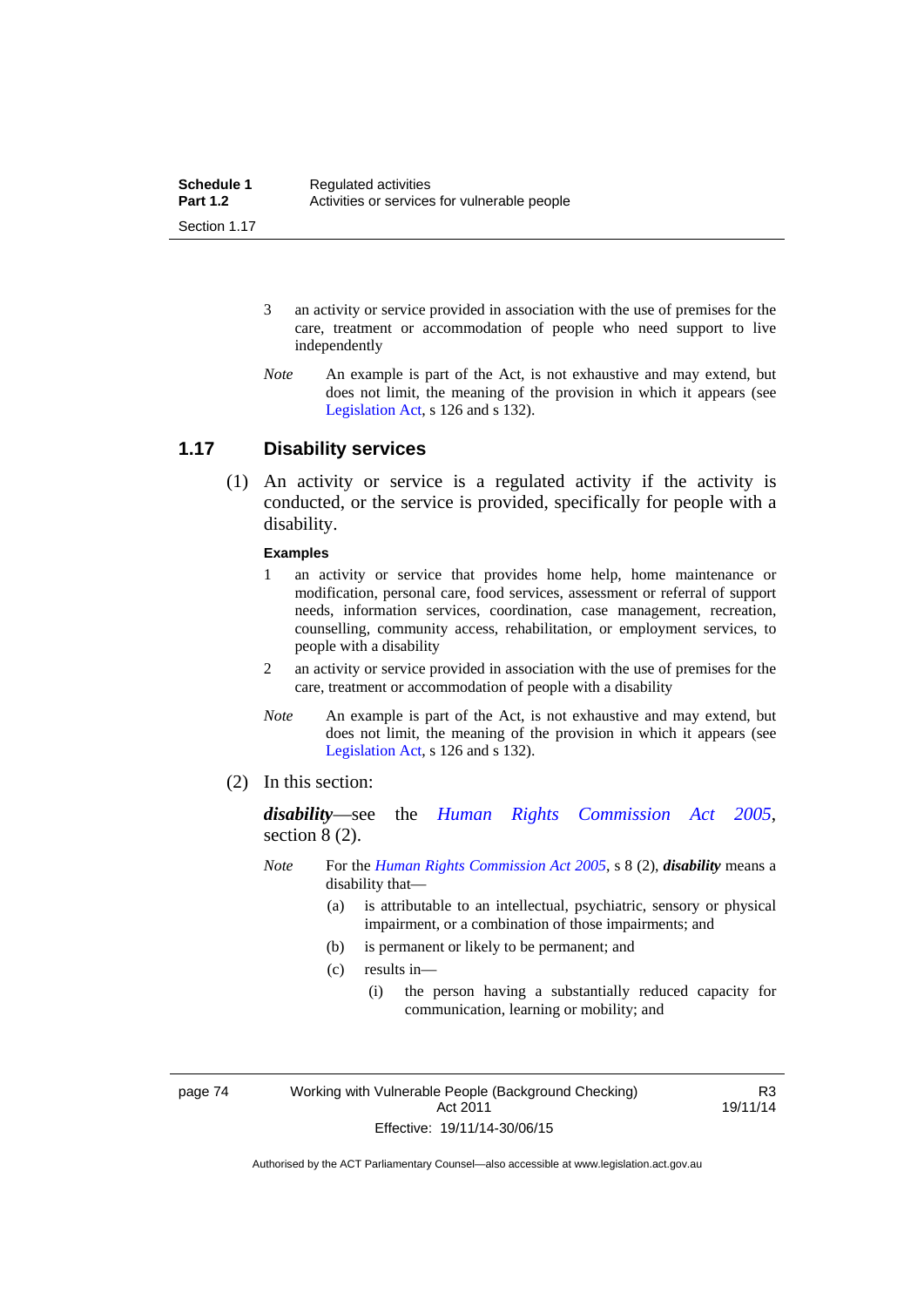(ii) the need for continuing support services for the person; and

(d) may, but need not, be of a chronic episodic nature.

#### **1.18 Respite care services**

An activity or service is a regulated activity if any of the usual functions of the activity or service include providing respite care.

# **1.19 Emergency services personnel**

An activity or service is a regulated activity if the activity is conducted, or the service is provided, by—

- (a) an emergency service; or
- (b) a person acting on behalf of an emergency service.

page 75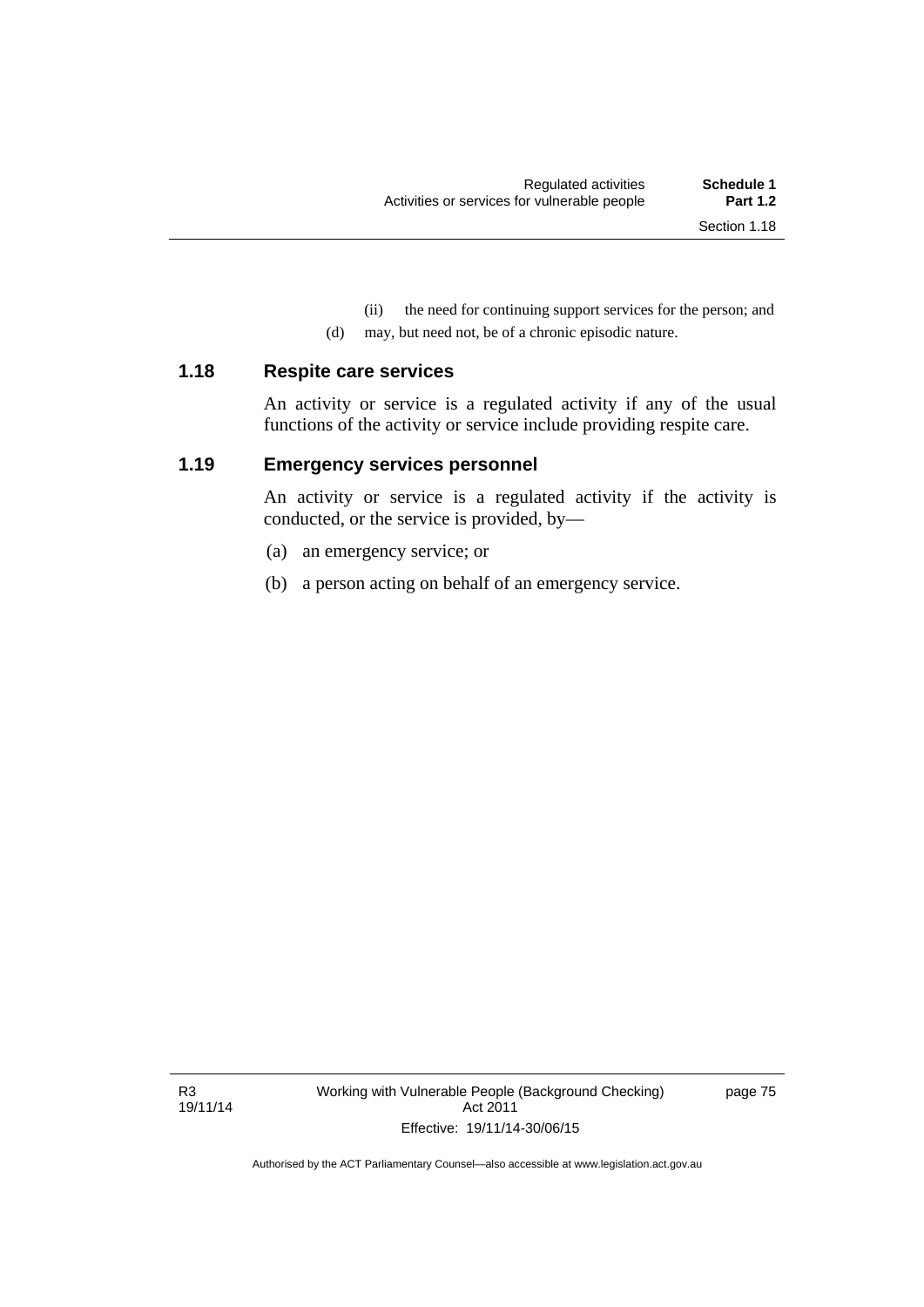# **Part 1.3 Other activities or services for vulnerable people**

# **1.20 Transport**

An activity or service is a regulated activity if any of the usual functions of the activity or service include providing public or private transport that is—

- (a) specifically for, or mainly used by, children; or
- (b) specifically for people accessing a regulated activity mentioned in part 1.2.

#### **Example—par (a)**

a school bus service

#### **Examples—par (b)**

- 1 a minibus transporting detainees to or from a remand centre
- 2 a taxi for mobility impaired people
- *Note* An example is part of the Act, is not exhaustive and may extend, but does not limit, the meaning of the provision in which it appears (see [Legislation Act,](http://www.legislation.act.gov.au/a/2001-14) s 126 and s 132).
- (2) To remove any doubt, an activity or service is a regulated activity if a person must have 1 or both of the following to conduct the activity or provide the service:
	- (a) a public vehicle licence;
	- (b) a driving instructor certificate of accreditation.
	- *Note 1 Public vehicle licence*—see the *[Road Transport \(Driver Licensing\)](http://www.legislation.act.gov.au/a/1999-78)  [Act 1999](http://www.legislation.act.gov.au/a/1999-78)*, dictionary.
	- *Note 2* For certificates of accreditation for driving instructors, see the *[Road](http://www.legislation.act.gov.au/sl/2000-14)  [Transport \(Driver Licensing\) Regulation 2000](http://www.legislation.act.gov.au/sl/2000-14)*, pt 7 (Accreditation of driving instructors).

R3 19/11/14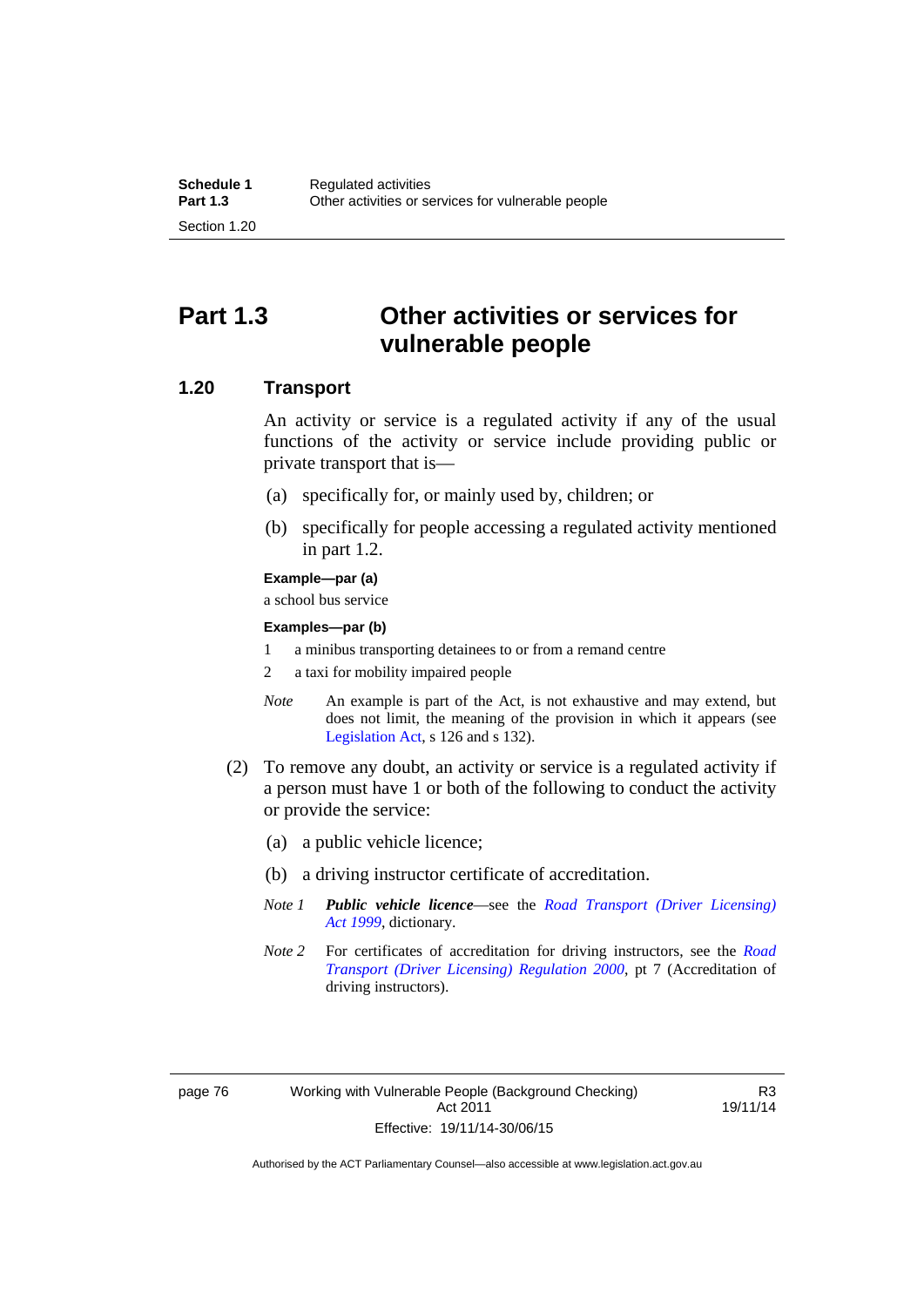# **1.21 Coaching and tuition**

An activity or service is a regulated activity if—

- (a) any of the usual functions of the activity or service include coaching or tuition specifically for—
	- (i) children; or
	- (ii) people accessing a regulated activity mentioned in part 1.2; and
- (b) the coaching or tuition is provided by a commercial entity.

# **1.22 Vocational and educational training**

An activity or service is a regulated activity if any of the usual functions of the activity or service include providing vocational education and training specifically for—

- (a) children; or
- (b) people accessing a regulated activity mentioned in part 1.2.

### **Examples**

- 1 a pathways to employment program
- 2 an adult English language, literacy and numeracy skills program
- 3 an industry training service
- *Note* An example is part of the Act, is not exhaustive and may extend, but does not limit, the meaning of the provision in which it appears (see [Legislation Act,](http://www.legislation.act.gov.au/a/2001-14) s 126 and s 132).

# **1.23 Religious organisations**

An activity or service is a regulated activity if—

- (a) the activity is conducted, or the service is provided, by—
	- (i) a religious organisation; or
	- (ii) a person acting on behalf of a religious organisation; and

R3 19/11/14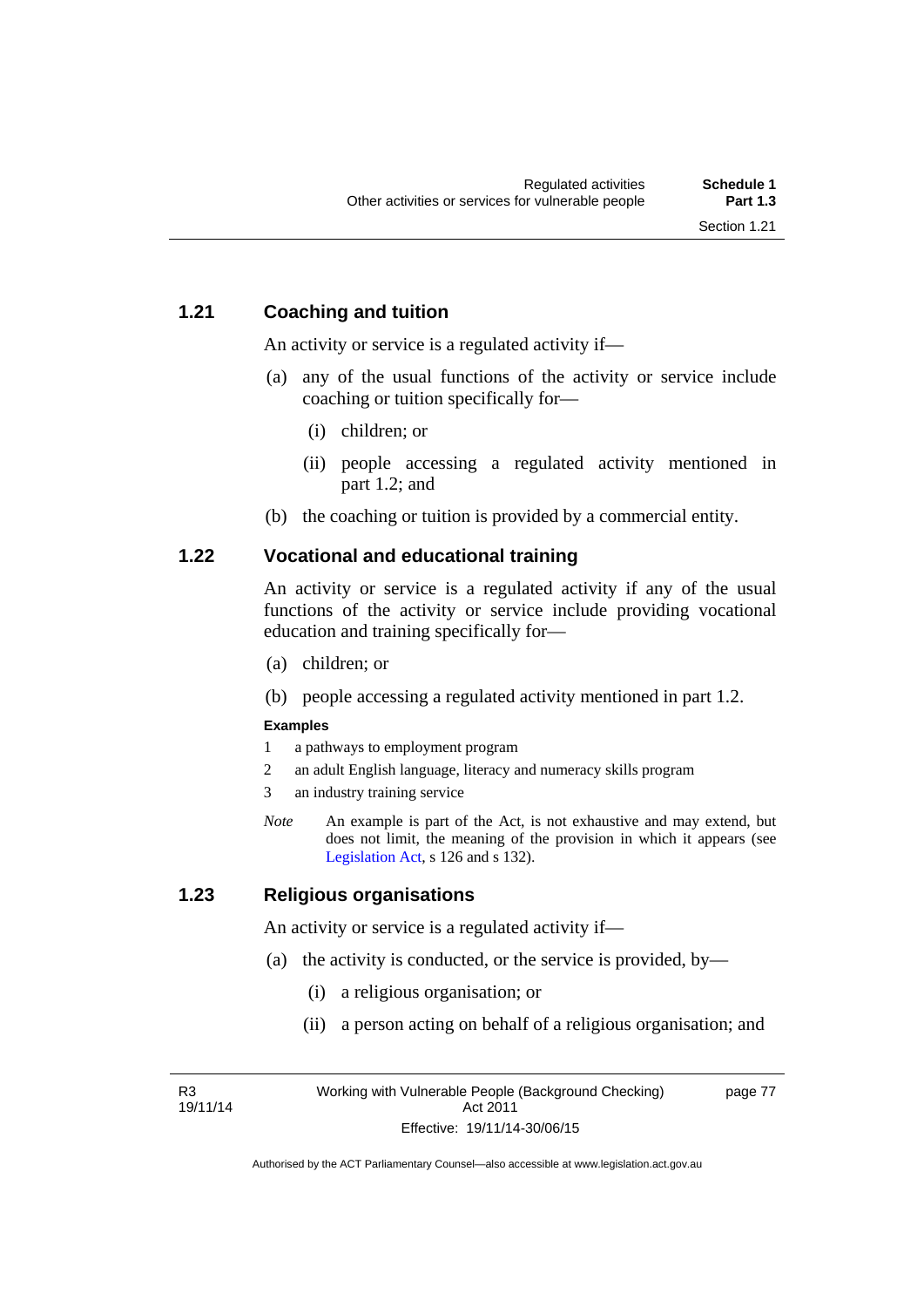- (b) the activity or service is—
	- (i) specifically for, or mainly used by children; or
	- (ii) specifically for people accessing a regulated activity mentioned in part 1.2.

#### **Example—par (a)**

Sunday school

#### **Example—par (b)**

counselling provided by a minister of religion

*Note* An example is part of the Act, is not exhaustive and may extend, but does not limit, the meaning of the provision in which it appears (see [Legislation Act,](http://www.legislation.act.gov.au/a/2001-14) s 126 and s 132).

## **1.24 Clubs, associations and movements**

An activity or service is a regulated activity if—

- (a) the activity is conducted, or the service is provided, by a club, association or movement (including of a cultural, recreational or sporting nature); and
- (b) the club association or movement has significant membership or involvement by—
	- (i) children; or
	- (ii) people accessing a regulated activity mentioned in part 1.2.

#### **Examples**

1 a children's football team

2 an art class for people who require assistance to live independently

*Note* An example is part of the Act, is not exhaustive and may extend, but does not limit, the meaning of the provision in which it appears (see [Legislation Act,](http://www.legislation.act.gov.au/a/2001-14) s 126 and s 132).

R3 19/11/14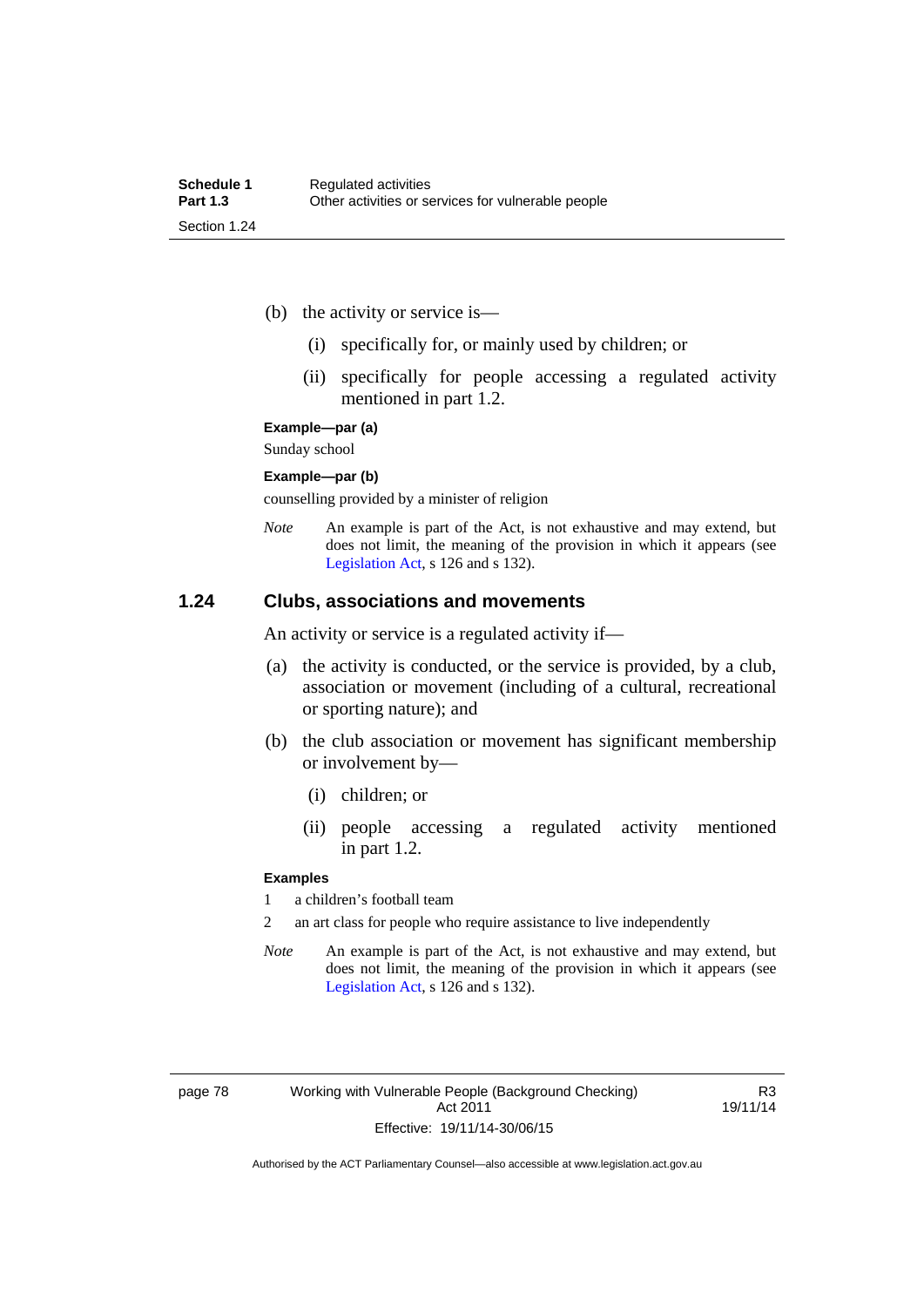# **Schedule 2 Reviewable decisions**

(see pt 7)

| column 1       | column 2    | column 3                                             | column 4 |
|----------------|-------------|------------------------------------------------------|----------|
| item           | section     | decision                                             | entity   |
| 1              | 39(1)       | extend period for stated period                      | person   |
| 2              | 39(1)       | refuse to extend period                              | person   |
| 3              | 40(1)       | refuse to register person                            | person   |
| $\overline{4}$ | $44(2)$ (b) | register person subject to condition                 | person   |
| 5              | 45(1)       | extend period for stated period                      | person   |
| 6              | 45(1)       | refuse to extend period                              | person   |
| 7              | 46(1)       | register person subject to condition                 | person   |
| 8              | 47(4)(b)    | refuse to amend person's conditional<br>registration | person   |
| 9              | 51 $(4)(b)$ | refuse to replace person's registration card         | person   |
| 10             | 59(1)       | suspend or cancel person's registration              | person   |

R3 19/11/14 Working with Vulnerable People (Background Checking) Act 2011 Effective: 19/11/14-30/06/15

page 79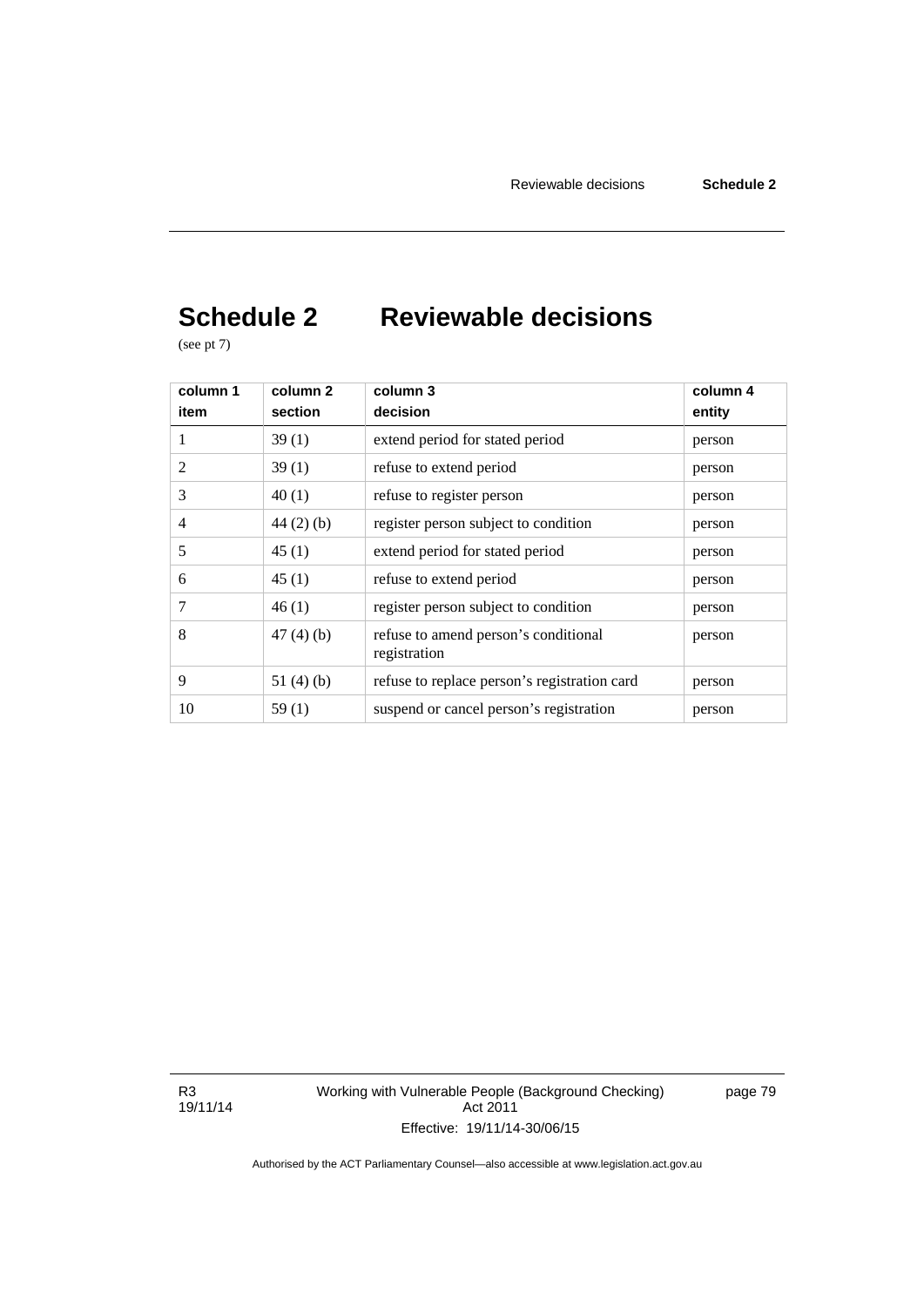**Dictionary** 

# **Dictionary**

(see  $s$  4)

*Note 1* The [Legislation Act](http://www.legislation.act.gov.au/a/2001-14) contains definitions and other provisions relevant to this Act.

*Note 2* For example, the [Legislation Act,](http://www.legislation.act.gov.au/a/2001-14) dict, pt 1, defines the following terms:

- $\bullet$  ACAT
- ACT
- adult
- Australia
- change
- chief police officer
- child
- commissioner for fair trading
- contravene
- Corporations Act
- correctional centre
- Criminal Code
- detention place
- disallowable instrument (see s 9)
- document
- domestic partner (see s 169 (1))
- emergency service
- entity
- found guilty
- function
- health practitioner
- home address
- lawyer
- Legislation Act
- notifiable instrument (see s 10)
- penalty unit (see s 133)
- $\bullet$  person (see s 160)

#### page 80 Working with Vulnerable People (Background Checking) Act 2011 Effective: 19/11/14-30/06/15

R3 19/11/14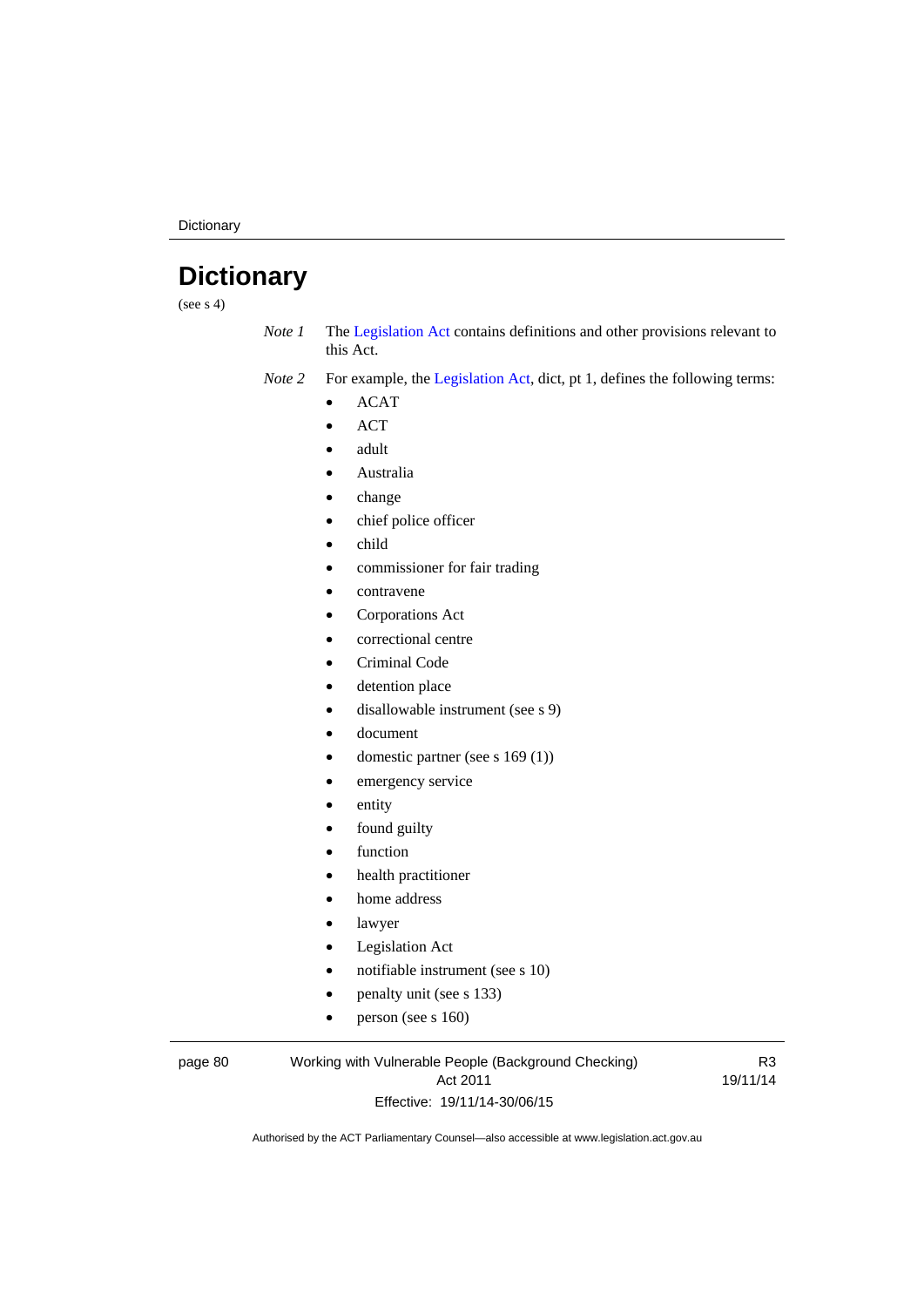- police officer
- reviewable decision notice
- territory law
- the Territory
- working day
- writing.

*additional risk assessment*—see section 54 (2) (a).

*commissioner* means the commissioner for fair trading.

*conditional registration* means a registration that is subject to conditions.

*contact*, between a person and a vulnerable person—see section 10.

*corresponding law* means—

- (a) a law of another jurisdiction corresponding, or substantially corresponding, to this Act; or
- (b) a law of another jurisdiction prescribed by regulation as a corresponding law for this Act.

*criminal history*, about a person—see section 24.

*employer*, in relation to a regulated activity—see section 11.

*engaged*, in a regulated activity—see section 9.

*independent advisor* means an independent advisor appointed under section 34.

*jurisdiction* means a State, the Commonwealth or an internal Territory, including the ACT.

*named employer*, for a regulated activity—see section 18 (1) (d) (i).

*negative notice*—see section 40 (2) (a).

*negative risk assessment*—see section 37 (1) (b).

*non-conviction information*, about a person—see section 25.

R3 19/11/14 Working with Vulnerable People (Background Checking) Act 2011 Effective: 19/11/14-30/06/15 page 81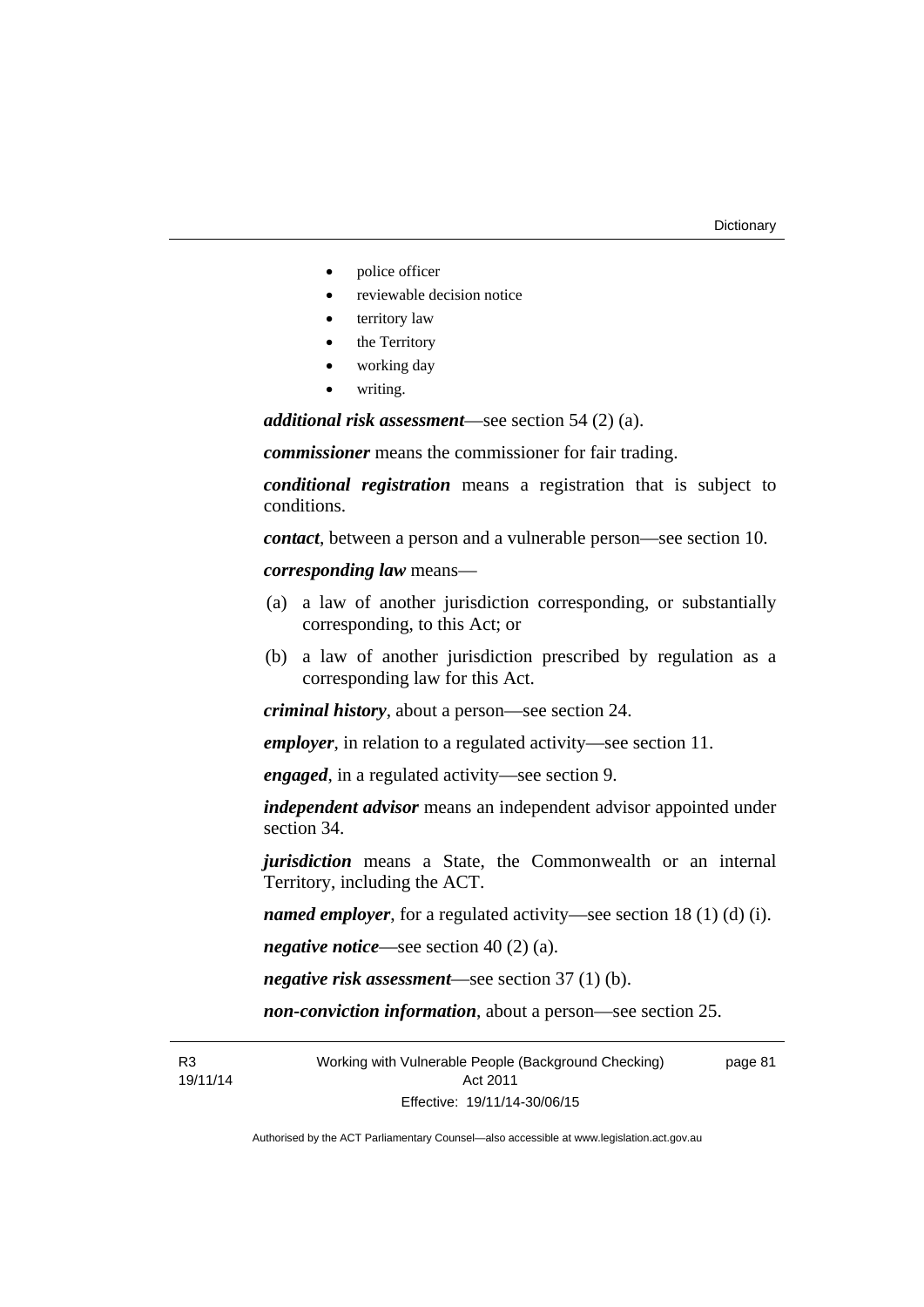*proposed conditional registration notice*—see section 43 (1). *proposed negative notice*—see section 37 (2). *registration* means a registration under this Act. *registration card*—see section 49 (1). *regulated activity*—see section 8. *relevant offence*—see section 26. *reviewable decision*, for part 7 (Notification and review of decisions)—see section 61. *revised risk assessment*—see section 38 (2). *risk assessment*, for a person—see section 23. *risk assessment guidelines*—see section 27. *role-based registration*—see section 42 (2). *spent*, for a conviction—see the *[Spent Convictions Act 2000](http://www.legislation.act.gov.au/a/2000-48)*, section 7.

*vulnerable person*—see section 7.

page 82 Working with Vulnerable People (Background Checking) Act 2011 Effective: 19/11/14-30/06/15

R3 19/11/14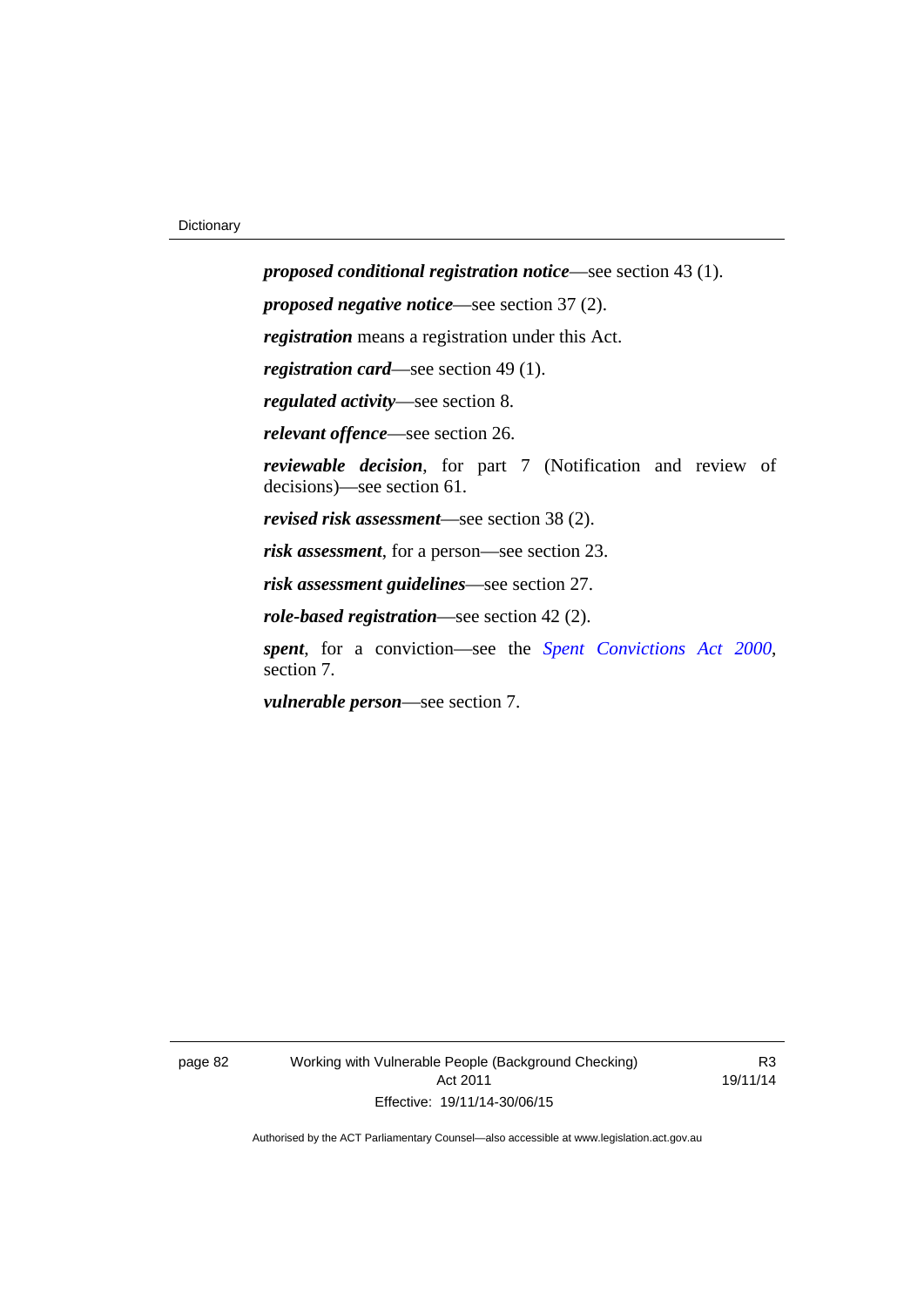# **Endnotes**

# **1 About the endnotes**

Amending and modifying laws are annotated in the legislation history and the amendment history. Current modifications are not included in the republished law but are set out in the endnotes.

Not all editorial amendments made under the *[Legislation Act 2001](http://www.legislation.act.gov.au/a/2001-14)*, part 11.3 are annotated in the amendment history. Full details of any amendments can be obtained from the Parliamentary Counsel's Office.

Uncommenced amending laws are not included in the republished law. The details of these laws are underlined in the legislation history. Uncommenced expiries are underlined in the legislation history and amendment history.

If all the provisions of the law have been renumbered, a table of renumbered provisions gives details of previous and current numbering.

The endnotes also include a table of earlier republications.

| $A = Act$<br>$AF =$ Approved form<br>$am = amended$<br>$amdt = amendment$<br>$AR = Assembly resolution$<br>$ch = chapter$<br>$CN =$ Commencement notice<br>$def = definition$<br>$DI = Disallowable instrument$<br>$dict = dictionary$<br>disallowed = disallowed by the Legislative<br>Assembly<br>$div = division$<br>$exp = expires/expired$<br>$Gaz = gazette$<br>$hdg = heading$<br>$IA = Interpretation Act 1967$<br>$ins = inserted/added$<br>$LA =$ Legislation Act 2001<br>$LR =$ legislation register | NI = Notifiable instrument<br>$o = order$<br>$om = omitted/repealed$<br>$ord = ordinance$<br>$orig = original$<br>par = paragraph/subparagraph<br>$pres = present$<br>$prev = previous$<br>$(\text{prev}) = \text{previously}$<br>$pt = part$<br>$r = rule/subrule$<br>$reloc = relocated$<br>$remum = renumbered$<br>$R[X]$ = Republication No<br>$RI = reissue$<br>$s = section/subsection$<br>$sch = schedule$<br>$sdiv = subdivision$<br>$SL = Subordinate$ law<br>$sub =$ substituted |
|-----------------------------------------------------------------------------------------------------------------------------------------------------------------------------------------------------------------------------------------------------------------------------------------------------------------------------------------------------------------------------------------------------------------------------------------------------------------------------------------------------------------|--------------------------------------------------------------------------------------------------------------------------------------------------------------------------------------------------------------------------------------------------------------------------------------------------------------------------------------------------------------------------------------------------------------------------------------------------------------------------------------------|
|                                                                                                                                                                                                                                                                                                                                                                                                                                                                                                                 |                                                                                                                                                                                                                                                                                                                                                                                                                                                                                            |
| $LRA =$ Legislation (Republication) Act 1996<br>$mod = modified/modification$                                                                                                                                                                                                                                                                                                                                                                                                                                   | $underlining = whole or part not commenced$<br>or to be expired                                                                                                                                                                                                                                                                                                                                                                                                                            |
|                                                                                                                                                                                                                                                                                                                                                                                                                                                                                                                 |                                                                                                                                                                                                                                                                                                                                                                                                                                                                                            |

### **2 Abbreviation key**

R3 19/11/14 Working with Vulnerable People (Background Checking) Act 2011 Effective: 19/11/14-30/06/15

page 83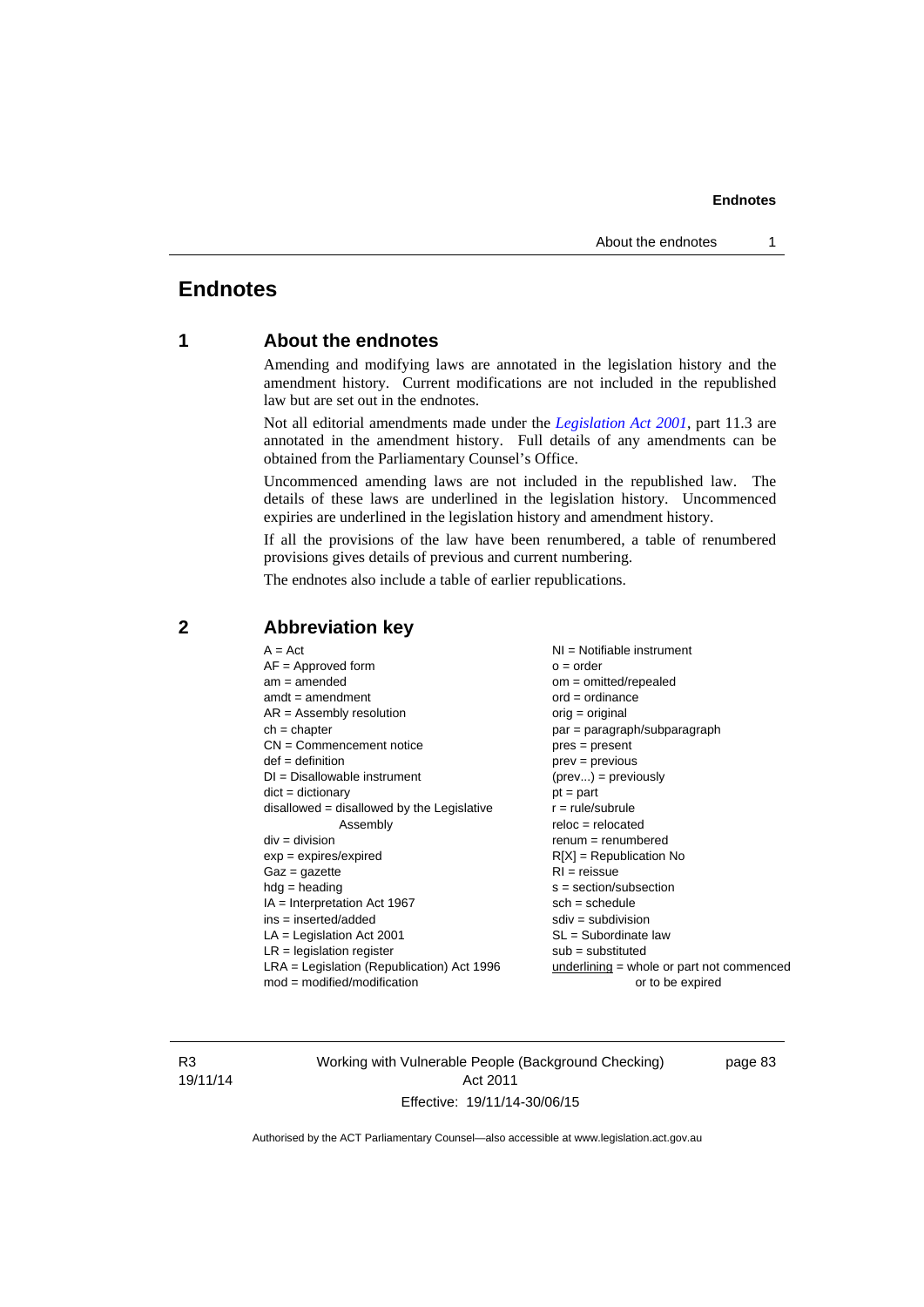3 Legislation history

# **3 Legislation history**

## **Working with Vulnerable People (Background Checking) Act 2011 A2011-44**

notified LR 8 November 2011

s 1, s 2 commenced 8 November 2011 (LA s 75 (1)) remainder commenced 8 November 2012 (s 2 (2))

as amended by

#### **[Statute Law Amendment Act 2012](http://www.legislation.act.gov.au/a/2012-21) A2012-21 sch 1 pt 1.3**

notified LR 22 May 2012

s 1, s 2 commenced 22 May 2012 (LA s 75 (1)) sch 1 pt 1.3 commenced 8 November 2012 (s 2 (2) and see [A2011-44](http://www.legislation.act.gov.au/a/2011-44) s 2 (2))

#### **[Statute Law Amendment Act 2013](http://www.legislation.act.gov.au/a/2013-19) A2013-19 sch 3 pt 3.55**

notified LR 24 May 2013 s 1, s 2 commenced 24 May 2013 (LA s 75 (1)) sch 3 pt 3.55 commenced 14 June 2013 (s 2)

#### **[Statute Law Amendment Act 2014 \(No 2\)](http://www.legislation.act.gov.au/a/2014-44) A2014-44 sch 3 pt 3.13**

notified LR 5 November 2014

s 1, s 2 commenced 5 November 2014 (LA s 75 (1))

sch 3 pt 3.13 commenced 19 November 2014 (s 2)

page 84 Working with Vulnerable People (Background Checking) Act 2011 Effective: 19/11/14-30/06/15

R3 19/11/14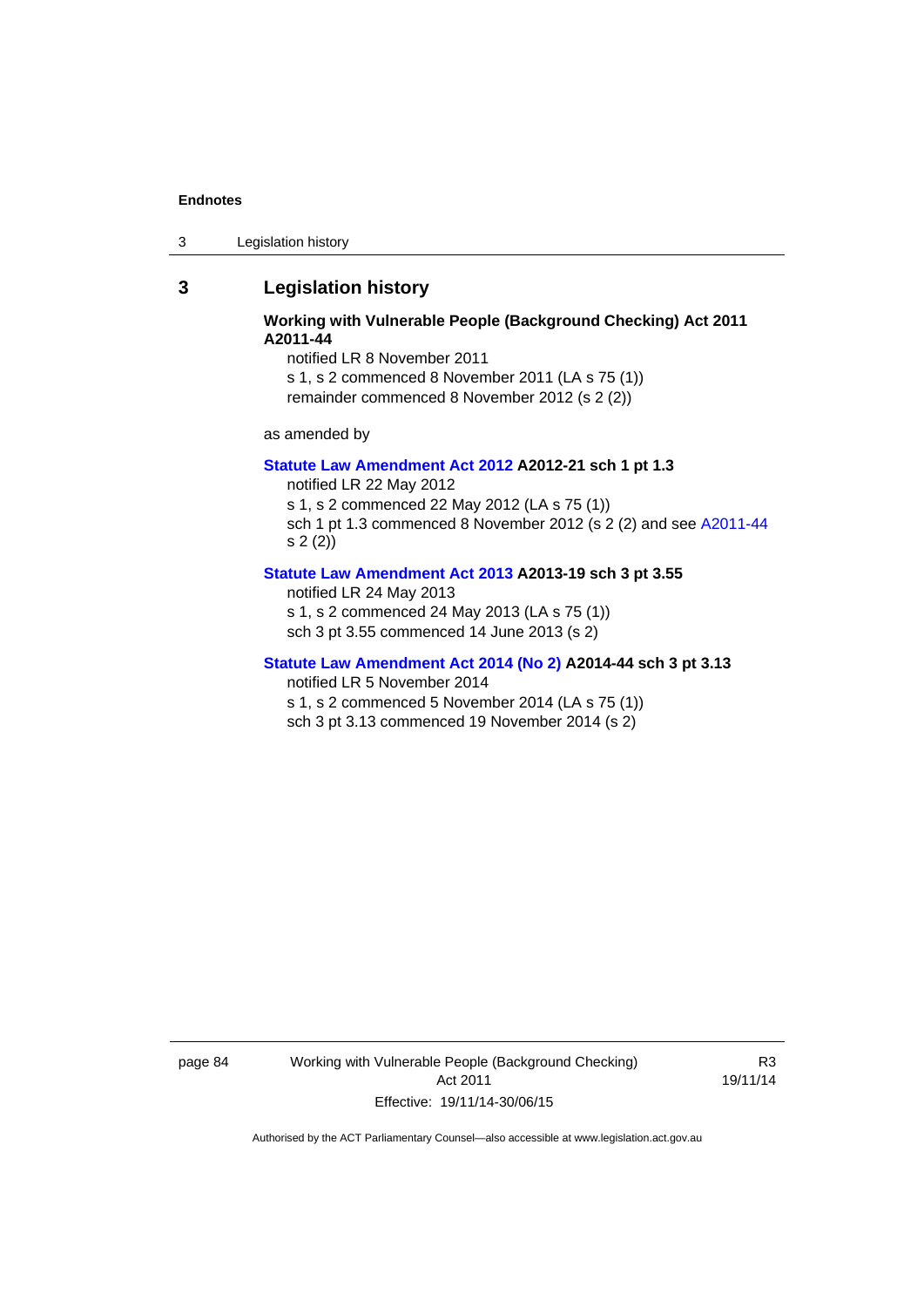#### **4 Amendment history**

```
Commencement 
s 2 om LA s 89 (4) 
When does Act apply to a regulated activity? 
s 3 table sub A2012-21 amdt 1.5 
               exp 8 November 2018 (s 3 (2))
Risk assessment guidelines 
s 27 am A2013-19 amdt 3.517
Risk assessment guidelines—content 
s 28 am A2014-44 amdt 3.86
Independent advisors—appointment 
s 34 am A2014-44 amdt 3.87, amdt 3.88 
Negative notices 
                A2014-44 amdt 3.89
Proposed conditional registration 
s 43 am A2014-44 amdt 3.90
Registration cards 
                A2014-44 amdt 3.91
Lost, stolen or damaged registration cards 
s 51 am A2013-19 amdt 3.518
Registration cards 
                A2014-44 amdt 3.92
Surrendering registration 
s 60 am A2013-19 amdt 3.519, amdt 3.520 
Review of Act 
s 70 exp 8 November 2020 (s 70 (2))
Regulation-making power 
s 71 A2014-44 amdt 3.93
Fair Trading (Australian Consumer Law) Act 1992, dictionary, definition of 
fair trading legislation, new paragraph (g) 
s 72 om LA s 89 (3) 
Dictionary 
dict def registration number om A2014-44 amdt 3.94
```
R3 19/11/14 Working with Vulnerable People (Background Checking) Act 2011 Effective: 19/11/14-30/06/15

page 85